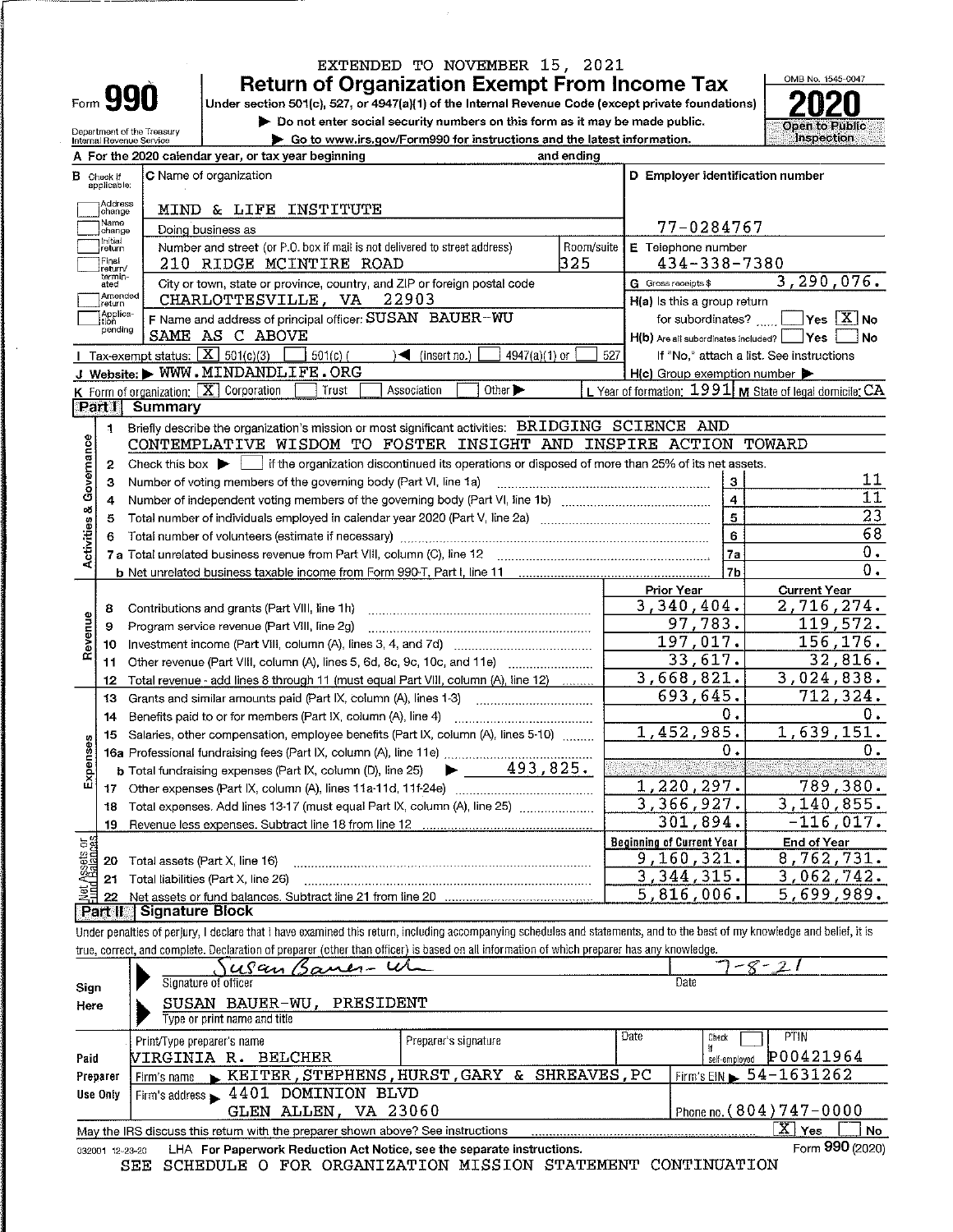| 1            | Briefly describe the organization's mission:<br>BRIDGING SCIENCE AND CONTEMPLATIVE WISDOM TO FOSTER INSIGHT AND                                                                                                                                                                                                                             |
|--------------|---------------------------------------------------------------------------------------------------------------------------------------------------------------------------------------------------------------------------------------------------------------------------------------------------------------------------------------------|
|              | INSPIRE ACTION TOWARD FLOURISHING.                                                                                                                                                                                                                                                                                                          |
| $\mathbf{2}$ | Did the organization undertake any significant program services during the year which were not listed on the                                                                                                                                                                                                                                |
|              | $\boxed{\text{X}}$ Yes<br><b>No</b><br>prior Form 990 or 990-EZ?<br>If "Yes," describe these new services on Schedule O.                                                                                                                                                                                                                    |
| 3            | $\sqrt{}$ Yes $\sqrt{}$ X $\sqrt{}$ No<br>Did the organization cease conducting, or make significant changes in how it conducts, any program services?<br>If "Yes," describe these changes on Schedule O.                                                                                                                                   |
| 4            | Describe the organization's program service accomplishments for each of its three largest program services, as measured by expenses.<br>Section 501(c)(3) and 501(c)(4) organizations are required to report the amount of grants and allocations to others, the total expenses, and<br>revenue, if any, for each program service reported. |
| 4a           | 299, 326. including grants of \$<br>65,517.<br>(Expenses \$<br>) (Revenue \$<br>(Code:                                                                                                                                                                                                                                                      |
|              | OUR 17TH ANNUAL SUMMER RESEARCH INSTITUTE,<br>RESEARCH INSTITUTES:<br>WAS<br>HELD ONLINE IN JUNE 2020 DUE TO THE COVID19 PANDEMIC AND WAS ENTITLED                                                                                                                                                                                          |
|              | "CULTIVATING PROSOCIAL DEVELOPMENT ACROSS THE LIFESPAN: CONTEXTS,                                                                                                                                                                                                                                                                           |
|              | RELATIONSHIPS, AND CONTEMPLATIVE PRACTICES".<br>THE EVENT ITSELF WAS                                                                                                                                                                                                                                                                        |
|              | CHARACTERIZED BY DIVERSITY OF PARTICIPANTS, WITH ATTENDEES FROM 23                                                                                                                                                                                                                                                                          |
|              | COUNTRIES ACROSS 6 CONTINENTS, AND 45% OF ATTENDEES IDENTIFYING AS                                                                                                                                                                                                                                                                          |
|              | NON-WHITE.182 PARTICIPANTS AND 15 FACULTY WERE INCLUDED IN<br>THIS<br>REGISTRATION WAS WAIVED FOR ALL PARTICIPANTS DUE TO THE<br>PROGRAM.                                                                                                                                                                                                   |
|              | ECONOMIC CONDITIONS RELATING TO THE PANDEMIC.                                                                                                                                                                                                                                                                                               |
|              |                                                                                                                                                                                                                                                                                                                                             |
|              |                                                                                                                                                                                                                                                                                                                                             |
| 4b           | 143,790.<br>334, 838. including grants of \$<br>) (Revenue \$<br>(Code:<br>) (Expenses \$                                                                                                                                                                                                                                                   |
|              | CONTEMPLATIVE RESEARCH CONFERENCE:<br>THE MIND & LIFE CONTEMPLATIVE                                                                                                                                                                                                                                                                         |
|              | RESEARCH CONFERENCE WAS HELD IN NOVEMBER 2020.<br>IT WAS AN INTERACTIVE                                                                                                                                                                                                                                                                     |
|              | ONLINE CONFERENCE FEATURING THE LATEST FINDINGS ON THE RESEARCH OF<br>MEDITATION, MINDFULNESS, AND OTHER CONTEMPLATIVE PRACTICES.<br>709                                                                                                                                                                                                    |
|              | PARTICIPANTS FROM 42 COUNTRIES AND 6 CONTINENTS PARTICIPATED<br>IN THE                                                                                                                                                                                                                                                                      |
|              | CONFERENCE WHICH INCLUDED KEYNOTE SPEAKERS, PLENARY PANELS AND                                                                                                                                                                                                                                                                              |
|              | SYMPOSIUM, NETWORKING ACTIVITIES, PAPER AND POSTER PRESENTATIONS, AND                                                                                                                                                                                                                                                                       |
|              | CONTEMPLATIVE PRACTICES AND ARTISTIC PERFORMANCES.<br>PARTICIPANTS ALSO                                                                                                                                                                                                                                                                     |
|              | HAD ACCESS TO AN INTERACTIVE WEBSITE WHICH INCLUDED THE LIVE                                                                                                                                                                                                                                                                                |
|              | PRESENTATIONS WHICH WERE RECORDED AND COULD BE VIEWED FOR UP TO SIX<br>MONTHS AFTER THE EVENT.                                                                                                                                                                                                                                              |
|              |                                                                                                                                                                                                                                                                                                                                             |
| 4c           | $712, 324.$ ) (Revenue \$<br>917, 582. including grants of \$<br>) (Expenses \$<br>(Code:                                                                                                                                                                                                                                                   |
|              | IN 2020, MIND & LIFE OFFERED 3 GRANT PROGRAMS,<br>GRANT PROGRAMS:                                                                                                                                                                                                                                                                           |
|              | AWARDING A TOTAL OF 20 PROJECTS IN 6 COUNTRIES. THE VARELA GRANTS,                                                                                                                                                                                                                                                                          |
|              | NAMED FOR CO-FOUNDER FRANCISCO J. VARELA, FUND WIDE-RANGING SCHOLARLY                                                                                                                                                                                                                                                                       |
|              | EXAMINATIONS OF CONTEMPLATIVE TECHNIQUES, FROM NEUROSCIENCE TO                                                                                                                                                                                                                                                                              |
|              | ANTHROPOLOGY TO CLINICAL PSYCHOLOGY. THE PEACE GRANTS SUPPORT RESEARCH<br>THAT PROMOTES POSITIVE CHANGE IN THE WORLD BY EXAMINING WHOLESOME                                                                                                                                                                                                 |
|              | MENTAL QUALITIES SUCH AS PROSOCIALITY, EMPATHY, ALTRUISM, COMPASSION,                                                                                                                                                                                                                                                                       |
|              | AND ETHICS (PEACE). MIND & LIFE THINK TANKS GRANTS ARE 2-<br>TO 3-DAY                                                                                                                                                                                                                                                                       |
|              | INCUBATOR-TYPE MEETINGS OF A SMALL, MULTI-DISCIPLINARY AND DIVERSE                                                                                                                                                                                                                                                                          |
|              | GROUP OF EXPERTS, FOCUSED ON A MEETING PARTICULAR PROJECT OR PROBLEM                                                                                                                                                                                                                                                                        |
|              | WITHIN A CONTEMPLATIVE STUDIES.                                                                                                                                                                                                                                                                                                             |
|              | 4d Other program services (Describe on Schedule O.)                                                                                                                                                                                                                                                                                         |
|              | 198, 487.<br>746, 148. including grants of \$<br>(Expenses \$<br>(Revenue \$<br>2, 297, 894.<br>Total program service expenses                                                                                                                                                                                                              |
|              | Form 990 (2020)                                                                                                                                                                                                                                                                                                                             |
|              | 032002 12-23-20<br>3                                                                                                                                                                                                                                                                                                                        |
|              | 11430708 759400 714900.000<br>2020.04000 MIND & LIFE INSTITUTE<br>714900.1                                                                                                                                                                                                                                                                  |

Form 990 (2020) Page

MIND & LIFE INSTITUTE 77-0284767

| 1430708 759400 714900. |  |
|------------------------|--|
|------------------------|--|

 $Page 2$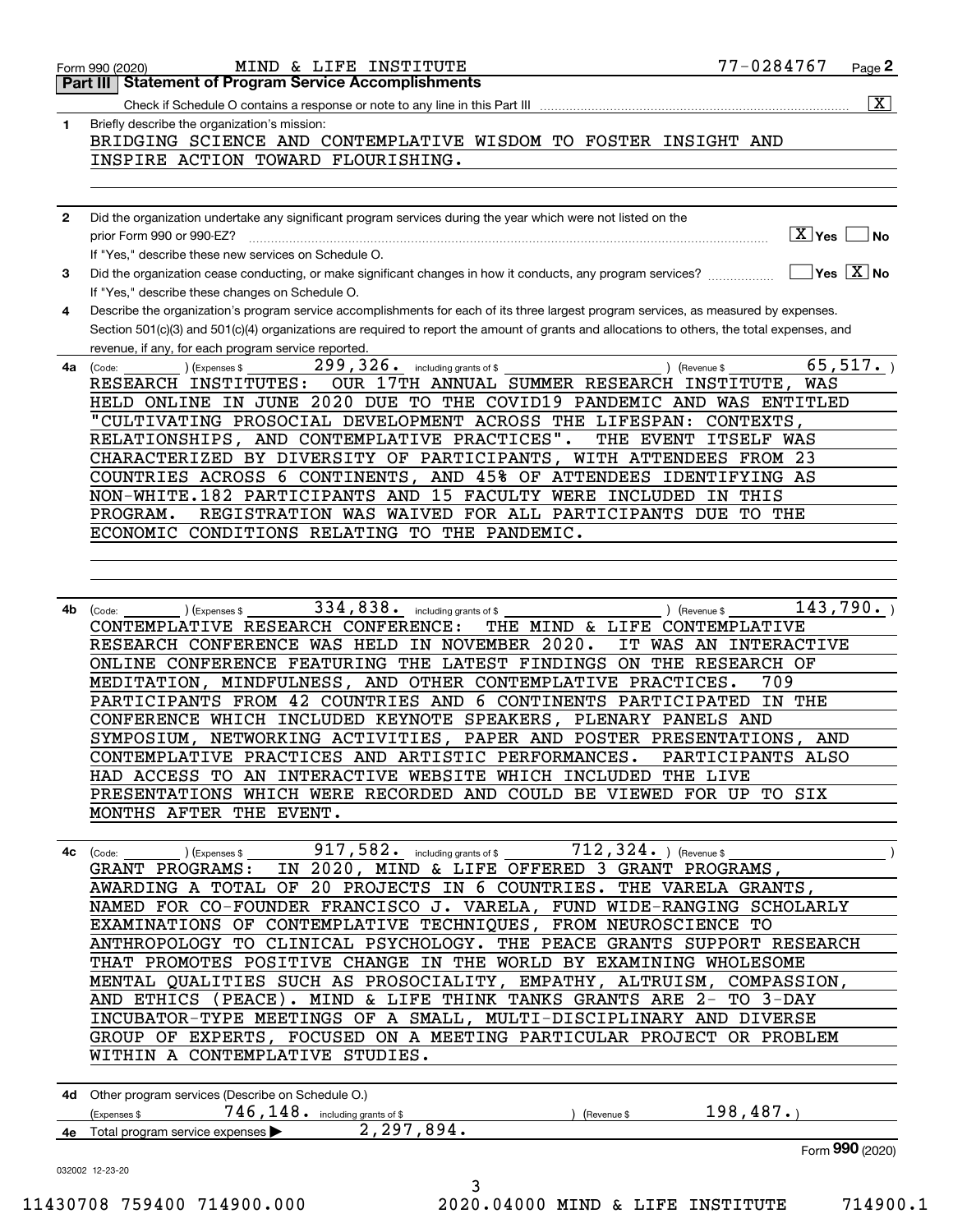| Form 990 (2020 |  |
|----------------|--|

Part IV | Checklist of Required Schedules

|     |                                                                                                                                       |                 | Yes   No |                 |
|-----|---------------------------------------------------------------------------------------------------------------------------------------|-----------------|----------|-----------------|
| 1.  | Is the organization described in section $501(c)(3)$ or $4947(a)(1)$ (other than a private foundation)?                               |                 |          |                 |
|     |                                                                                                                                       | 1               | x        |                 |
| 2   |                                                                                                                                       | $\overline{2}$  | X        |                 |
| 3   | Did the organization engage in direct or indirect political campaign activities on behalf of or in opposition to candidates for       |                 |          |                 |
|     |                                                                                                                                       | з               |          | x               |
| 4   | Section 501(c)(3) organizations. Did the organization engage in lobbying activities, or have a section 501(h) election in effect      |                 |          |                 |
|     |                                                                                                                                       | 4               |          | x               |
| 5   | Is the organization a section 501(c)(4), 501(c)(5), or 501(c)(6) organization that receives membership dues, assessments, or          |                 |          |                 |
|     |                                                                                                                                       | 5               |          | x               |
| 6   | Did the organization maintain any donor advised funds or any similar funds or accounts for which donors have the right to             |                 |          |                 |
|     | provide advice on the distribution or investment of amounts in such funds or accounts? If "Yes," complete Schedule D, Part I          | 6               |          | x               |
| 7   | Did the organization receive or hold a conservation easement, including easements to preserve open space,                             |                 |          |                 |
|     |                                                                                                                                       | $\overline{7}$  |          | x               |
| 8   | Did the organization maintain collections of works of art, historical treasures, or other similar assets? If "Yes," complete          |                 |          |                 |
|     |                                                                                                                                       | 8               |          | x               |
| 9   | Did the organization report an amount in Part X, line 21, for escrow or custodial account liability, serve as a custodian for         |                 |          |                 |
|     | amounts not listed in Part X; or provide credit counseling, debt management, credit repair, or debt negotiation services?             |                 |          |                 |
|     |                                                                                                                                       | 9               |          | x               |
| 10  | Did the organization, directly or through a related organization, hold assets in donor-restricted endowments                          |                 |          |                 |
|     |                                                                                                                                       | 10              |          | x               |
| 11  | If the organization's answer to any of the following questions is "Yes," then complete Schedule D, Parts VI, VII, VIII, IX, or X      |                 |          |                 |
|     | as applicable.                                                                                                                        |                 |          |                 |
|     | a Did the organization report an amount for land, buildings, and equipment in Part X, line 10? If "Yes," complete Schedule D,         |                 |          |                 |
|     |                                                                                                                                       | 11a             | X        |                 |
|     | <b>b</b> Did the organization report an amount for investments - other securities in Part X, line 12, that is 5% or more of its total |                 |          |                 |
|     |                                                                                                                                       | 11b             |          | x               |
|     |                                                                                                                                       |                 |          |                 |
|     | c Did the organization report an amount for investments - program related in Part X, line 13, that is 5% or more of its total         |                 |          | x               |
|     |                                                                                                                                       | 11c             |          |                 |
|     | d Did the organization report an amount for other assets in Part X, line 15, that is 5% or more of its total assets reported in       |                 |          | x               |
|     |                                                                                                                                       | 11d             | x        |                 |
|     |                                                                                                                                       | 11e             |          |                 |
| f.  | Did the organization's separate or consolidated financial statements for the tax year include a footnote that addresses               |                 |          |                 |
|     | the organization's liability for uncertain tax positions under FIN 48 (ASC 740)? If "Yes," complete Schedule D, Part X                | 11f             | X        |                 |
|     | 12a Did the organization obtain separate, independent audited financial statements for the tax year? If "Yes," complete               |                 |          |                 |
|     |                                                                                                                                       | 12a             | X        |                 |
|     | <b>b</b> Was the organization included in consolidated, independent audited financial statements for the tax year?                    |                 |          |                 |
|     | If "Yes," and if the organization answered "No" to line 12a, then completing Schedule D, Parts XI and XII is optional                 | 12 <sub>b</sub> |          | 41              |
| 13  | Is the organization a school described in section 170(b)(1)(A)(ii)? If "Yes," complete Schedule E                                     | 13              |          | X               |
| 14a | Did the organization maintain an office, employees, or agents outside of the United States?                                           | 14a             |          | x               |
|     | <b>b</b> Did the organization have aggregate revenues or expenses of more than \$10,000 from grantmaking, fundraising, business,      |                 |          |                 |
|     | investment, and program service activities outside the United States, or aggregate foreign investments valued at \$100,000            |                 |          |                 |
|     |                                                                                                                                       | 14b             |          | x               |
| 15  | Did the organization report on Part IX, column (A), line 3, more than \$5,000 of grants or other assistance to or for any             |                 |          |                 |
|     |                                                                                                                                       | 15              |          | x               |
| 16  | Did the organization report on Part IX, column (A), line 3, more than \$5,000 of aggregate grants or other assistance to              |                 |          |                 |
|     |                                                                                                                                       | 16              |          | x               |
| 17  | Did the organization report a total of more than \$15,000 of expenses for professional fundraising services on Part IX,               |                 |          |                 |
|     |                                                                                                                                       | 17              |          | x               |
| 18  | Did the organization report more than \$15,000 total of fundraising event gross income and contributions on Part VIII, lines          |                 |          |                 |
|     |                                                                                                                                       | 18              |          | x               |
| 19  | Did the organization report more than \$15,000 of gross income from gaming activities on Part VIII, line 9a? If "Yes."                |                 |          |                 |
|     |                                                                                                                                       | 19              |          | x               |
|     |                                                                                                                                       | 20a             |          | X               |
|     | <b>b</b> If "Yes" to line 20a, did the organization attach a copy of its audited financial statements to this return?                 | 20 <sub>b</sub> |          |                 |
| 21  | Did the organization report more than \$5,000 of grants or other assistance to any domestic organization or                           |                 |          |                 |
|     |                                                                                                                                       | 21              |          | х               |
|     | 032003 12-23-20                                                                                                                       |                 |          | Form 990 (2020) |

032003 12-23-20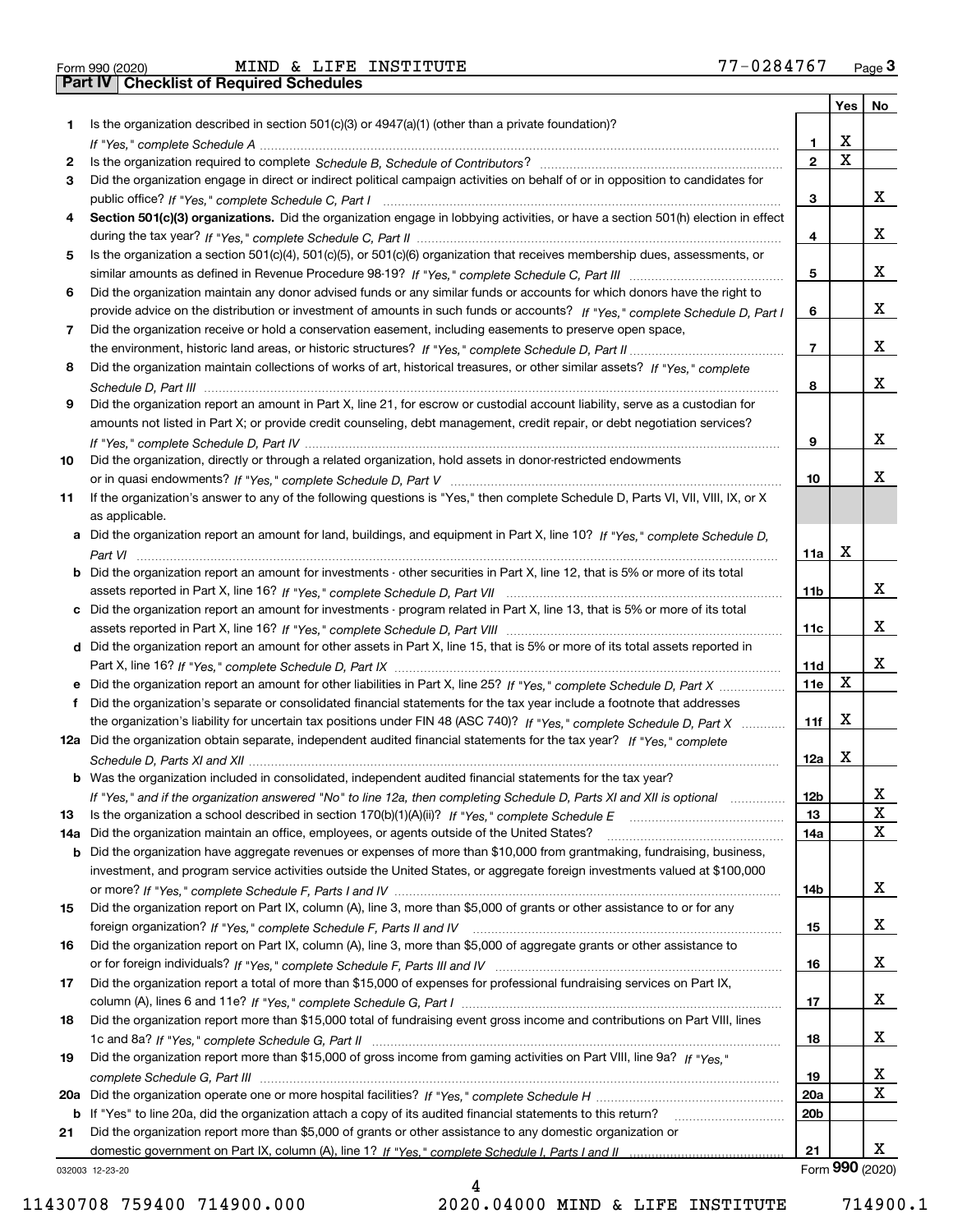Part IV | Checklist of Required Schedules

(continued)

|               |                                                                                                                                     |                  | Yes | No               |
|---------------|-------------------------------------------------------------------------------------------------------------------------------------|------------------|-----|------------------|
| 22            | Did the organization report more than \$5,000 of grants or other assistance to or for domestic individuals on                       |                  |     |                  |
|               |                                                                                                                                     | 22               | X   |                  |
| 23            | Did the organization answer "Yes" to Part VII, Section A, line 3, 4, or 5 about compensation of the organization's current          |                  |     |                  |
|               | and former officers, directors, trustees, key employees, and highest compensated employees? If "Yes." complete                      |                  |     |                  |
|               |                                                                                                                                     | 23               | X   |                  |
|               | 24a Did the organization have a tax-exempt bond issue with an outstanding principal amount of more than \$100,000 as of the         |                  |     |                  |
|               | last day of the year, that was issued after December 31, 2002? If "Yes," answer lines 24b through 24d and complete                  |                  |     |                  |
|               |                                                                                                                                     | 24a              |     | х                |
|               | <b>b</b> Did the organization invest any proceeds of tax-exempt bonds beyond a temporary period exception?                          | 24 <sub>b</sub>  |     |                  |
|               | c Did the organization maintain an escrow account other than a refunding escrow at any time during the year to defease              |                  |     |                  |
|               | any tax-exempt bonds?                                                                                                               | 24c              |     |                  |
|               | d Did the organization act as an "on behalf of" issuer for bonds outstanding at any time during the year?                           | 24d              |     |                  |
|               | 25a Section 501(c)(3), 501(c)(4), and 501(c)(29) organizations. Did the organization engage in an excess benefit                    |                  |     |                  |
|               |                                                                                                                                     | 25a              |     | x                |
|               | <b>b</b> Is the organization aware that it engaged in an excess benefit transaction with a disqualified person in a prior year, and |                  |     |                  |
|               | that the transaction has not been reported on any of the organization's prior Forms 990 or 990-EZ? If "Yes," complete               |                  |     |                  |
|               | Schedule L, Part I                                                                                                                  | 25b              |     | х                |
| 26            | Did the organization report any amount on Part X, line 5 or 22, for receivables from or payables to any current                     |                  |     |                  |
|               | or former officer, director, trustee, key employee, creator or founder, substantial contributor, or 35%                             |                  |     |                  |
|               |                                                                                                                                     | 26               |     | Х                |
| 27            | Did the organization provide a grant or other assistance to any current or former officer, director, trustee, key employee,         |                  |     |                  |
|               | creator or founder, substantial contributor or employee thereof, a grant selection committee member, or to a 35% controlled         |                  |     |                  |
|               | entity (including an employee thereof) or family member of any of these persons? If "Yes," complete Schedule L, Part III            | 27               |     | x                |
| 28            | Was the organization a party to a business transaction with one of the following parties (see Schedule L, Part IV                   |                  |     |                  |
|               | instructions, for applicable filing thresholds, conditions, and exceptions):                                                        |                  |     |                  |
|               | a A current or former officer, director, trustee, key employee, creator or founder, or substantial contributor? If                  |                  |     |                  |
|               |                                                                                                                                     | 28a              |     | х                |
|               |                                                                                                                                     | 28b              |     | $\mathbf X$      |
|               | c A 35% controlled entity of one or more individuals and/or organizations described in lines 28a or 28b? If                         |                  |     |                  |
|               |                                                                                                                                     | 28c              |     | х<br>$\mathbf X$ |
| 29            |                                                                                                                                     | 29               |     |                  |
| 30            | Did the organization receive contributions of art, historical treasures, or other similar assets, or qualified conservation         |                  |     |                  |
|               |                                                                                                                                     | 30               |     | х<br>$\mathbf X$ |
| 31            | Did the organization liquidate, terminate, or dissolve and cease operations? If "Yes," complete Schedule N, Part I                  | 31               |     |                  |
| 32            | Did the organization sell, exchange, dispose of, or transfer more than 25% of its net assets? If "Yes," complete                    |                  |     | X                |
|               | Schedule N, Part II                                                                                                                 | 32               |     |                  |
| 33            | Did the organization own 100% of an entity disregarded as separate from the organization under Regulations                          | 33               |     | х                |
|               |                                                                                                                                     |                  |     |                  |
| 34            | Was the organization related to any tax-exempt or taxable entity? If "Yes," complete Schedule R, Part II, III, or IV, and           |                  |     | х                |
|               | Part V, line 1<br>35a Did the organization have a controlled entity within the meaning of section 512(b)(13)?                       | 34<br><b>35a</b> |     | $\mathbf X$      |
|               | <b>b</b> If "Yes" to line 35a, did the organization receive any payment from or engage in any transaction with a controlled entity  |                  |     |                  |
|               |                                                                                                                                     | 35b              |     |                  |
| 36            | Section 501(c)(3) organizations. Did the organization make any transfers to an exempt non-charitable related organization?          |                  |     |                  |
|               |                                                                                                                                     | 36               |     | x                |
| 37            | Did the organization conduct more than 5% of its activities through an entity that is not a related organization                    |                  |     |                  |
|               | and that is treated as a partnership for federal income tax purposes? If "Yes," complete Schedule R, Part VI                        | 37               |     | х                |
| 38            | Did the organization complete Schedule O and provide explanations in Schedule O for Part VI, lines 11b and 19?                      |                  |     |                  |
|               | Note: All Form 990 filers are required to complete Schedule O                                                                       | 38               | х   |                  |
| <b>Part V</b> | <b>Statements Regarding Other IRS Filings and Tax Compliance</b>                                                                    |                  |     |                  |
|               | Check if Schedule O contains a response or note to any line in this Part V                                                          |                  |     |                  |
|               |                                                                                                                                     |                  | Yes | No               |
|               | 49<br>1a                                                                                                                            |                  |     |                  |
|               | 0<br><b>b</b> Enter the number of Forms W-2G included in line 1a. Enter -0- if not applicable <i>manumumumum</i><br>1b              |                  |     |                  |
|               | c Did the organization comply with backup withholding rules for reportable payments to vendors and reportable gaming                |                  |     |                  |
|               | (gambling) winnings to prize winners?                                                                                               | 1c               | X   |                  |
|               | 032004 12-23-20                                                                                                                     |                  |     | Form 990 (2020)  |
|               | 5                                                                                                                                   |                  |     |                  |

 <sup>11430708 759400 714900.000 2020.04000</sup> MIND & LIFE INSTITUTE 714900.1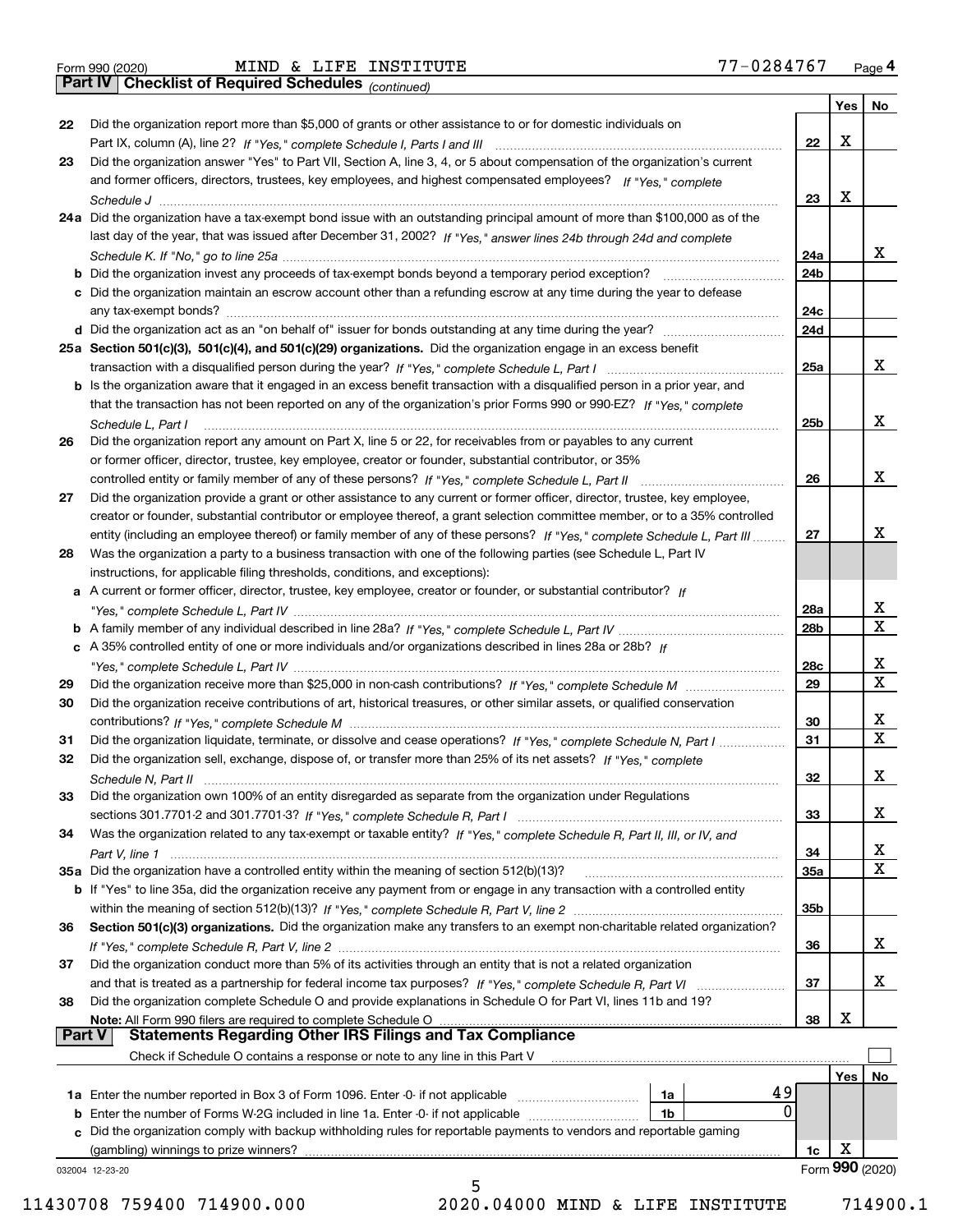| <b>Part V</b><br>No<br>Yes<br>2a Enter the number of employees reported on Form W-3, Transmittal of Wage and Tax Statements,<br>23<br>filed for the calendar year ending with or within the year covered by this return<br>2a<br>X<br>2 <sub>b</sub><br>x<br>3a<br>3a Did the organization have unrelated business gross income of \$1,000 or more during the year?<br>3 <sub>b</sub><br>4a At any time during the calendar year, did the organization have an interest in, or a signature or other authority over, a<br>х<br>financial account in a foreign country (such as a bank account, securities account, or other financial account)?<br>4a<br><b>b</b> If "Yes," enter the name of the foreign country $\blacktriangleright$<br>See instructions for filing requirements for FinCEN Form 114, Report of Foreign Bank and Financial Accounts (FBAR).<br>X<br>5a<br>х<br>5 <sub>b</sub><br>5c<br>6a Does the organization have annual gross receipts that are normally greater than \$100,000, and did the organization solicit<br>х<br>6a<br><b>b</b> If "Yes," did the organization include with every solicitation an express statement that such contributions or gifts<br>were not tax deductible?<br>6b<br>Organizations that may receive deductible contributions under section 170(c).<br>7<br>х<br>Did the organization receive a payment in excess of \$75 made partly as a contribution and partly for goods and services provided to the payor?<br>7a<br>a<br>X<br><b>b</b> If "Yes," did the organization notify the donor of the value of the goods or services provided?<br>7b<br>c Did the organization sell, exchange, or otherwise dispose of tangible personal property for which it was required<br>х<br>7c<br>7d<br>7e<br>Did the organization receive any funds, directly or indirectly, to pay premiums on a personal benefit contract?<br>е<br>7f<br>Did the organization, during the year, pay premiums, directly or indirectly, on a personal benefit contract?<br>f<br>If the organization received a contribution of qualified intellectual property, did the organization file Form 8899 as required?<br>7g<br>g<br>If the organization received a contribution of cars, boats, airplanes, or other vehicles, did the organization file a Form 1098-C?<br>7h<br>h<br>Sponsoring organizations maintaining donor advised funds. Did a donor advised fund maintained by the<br>8<br>8<br>sponsoring organization have excess business holdings at any time during the year?<br>Sponsoring organizations maintaining donor advised funds.<br>9<br><b>9a</b><br>Did the sponsoring organization make any taxable distributions under section 4966?<br>а<br>9b<br>Section 501(c)(7) organizations. Enter:<br>10<br>10a<br> 10 <sub>b</sub><br>Gross receipts, included on Form 990, Part VIII, line 12, for public use of club facilities<br>Section 501(c)(12) organizations. Enter:<br>11<br>11a<br>b Gross income from other sources (Do not net amounts due or paid to other sources against<br>11b<br>12a Section 4947(a)(1) non-exempt charitable trusts. Is the organization filing Form 990 in lieu of Form 1041?<br>12a<br>12 <sub>b</sub><br><b>b</b> If "Yes," enter the amount of tax-exempt interest received or accrued during the year<br>Section 501(c)(29) qualified nonprofit health insurance issuers.<br>13<br>a Is the organization licensed to issue qualified health plans in more than one state?<br>13а<br>Note: See the instructions for additional information the organization must report on Schedule O.<br><b>b</b> Enter the amount of reserves the organization is required to maintain by the states in which the<br>13b<br>13с<br>x<br>Did the organization receive any payments for indoor tanning services during the tax year?<br>14a<br>14a<br><b>b</b> If "Yes," has it filed a Form 720 to report these payments? If "No," provide an explanation on Schedule O<br>14b<br>Is the organization subject to the section 4960 tax on payment(s) of more than \$1,000,000 in remuneration or<br>15<br>x<br>15<br>If "Yes," see instructions and file Form 4720, Schedule N.<br>x<br>Is the organization an educational institution subject to the section 4968 excise tax on net investment income?<br>16<br>16<br>If "Yes," complete Form 4720, Schedule O.<br>$_{\text{Larm}}$ 990 (2020) | MIND & LIFE INSTITUTE<br>Form 990 (2020)                              | 77-0284767 |  | Page $5$ |
|----------------------------------------------------------------------------------------------------------------------------------------------------------------------------------------------------------------------------------------------------------------------------------------------------------------------------------------------------------------------------------------------------------------------------------------------------------------------------------------------------------------------------------------------------------------------------------------------------------------------------------------------------------------------------------------------------------------------------------------------------------------------------------------------------------------------------------------------------------------------------------------------------------------------------------------------------------------------------------------------------------------------------------------------------------------------------------------------------------------------------------------------------------------------------------------------------------------------------------------------------------------------------------------------------------------------------------------------------------------------------------------------------------------------------------------------------------------------------------------------------------------------------------------------------------------------------------------------------------------------------------------------------------------------------------------------------------------------------------------------------------------------------------------------------------------------------------------------------------------------------------------------------------------------------------------------------------------------------------------------------------------------------------------------------------------------------------------------------------------------------------------------------------------------------------------------------------------------------------------------------------------------------------------------------------------------------------------------------------------------------------------------------------------------------------------------------------------------------------------------------------------------------------------------------------------------------------------------------------------------------------------------------------------------------------------------------------------------------------------------------------------------------------------------------------------------------------------------------------------------------------------------------------------------------------------------------------------------------------------------------------------------------------------------------------------------------------------------------------------------------------------------------------------------------------------------------------------------------------------------------------------------------------------------------------------------------------------------------------------------------------------------------------------------------------------------------------------------------------------------------------------------------------------------------------------------------------------------------------------------------------------------------------------------------------------------------------------------------------------------------------------------------------------------------------------------------------------------------------------------------------------------------------------------------------------------------------------------------------------------------------------------------------------------------------------------------------------------------------------------------------------------------------------------------------------------------------------------------------------------------------------------------------------------------------------------------------------------------------------|-----------------------------------------------------------------------|------------|--|----------|
|                                                                                                                                                                                                                                                                                                                                                                                                                                                                                                                                                                                                                                                                                                                                                                                                                                                                                                                                                                                                                                                                                                                                                                                                                                                                                                                                                                                                                                                                                                                                                                                                                                                                                                                                                                                                                                                                                                                                                                                                                                                                                                                                                                                                                                                                                                                                                                                                                                                                                                                                                                                                                                                                                                                                                                                                                                                                                                                                                                                                                                                                                                                                                                                                                                                                                                                                                                                                                                                                                                                                                                                                                                                                                                                                                                                                                                                                                                                                                                                                                                                                                                                                                                                                                                                                                                                                                                | Statements Regarding Other IRS Filings and Tax Compliance (continued) |            |  |          |
|                                                                                                                                                                                                                                                                                                                                                                                                                                                                                                                                                                                                                                                                                                                                                                                                                                                                                                                                                                                                                                                                                                                                                                                                                                                                                                                                                                                                                                                                                                                                                                                                                                                                                                                                                                                                                                                                                                                                                                                                                                                                                                                                                                                                                                                                                                                                                                                                                                                                                                                                                                                                                                                                                                                                                                                                                                                                                                                                                                                                                                                                                                                                                                                                                                                                                                                                                                                                                                                                                                                                                                                                                                                                                                                                                                                                                                                                                                                                                                                                                                                                                                                                                                                                                                                                                                                                                                |                                                                       |            |  |          |
|                                                                                                                                                                                                                                                                                                                                                                                                                                                                                                                                                                                                                                                                                                                                                                                                                                                                                                                                                                                                                                                                                                                                                                                                                                                                                                                                                                                                                                                                                                                                                                                                                                                                                                                                                                                                                                                                                                                                                                                                                                                                                                                                                                                                                                                                                                                                                                                                                                                                                                                                                                                                                                                                                                                                                                                                                                                                                                                                                                                                                                                                                                                                                                                                                                                                                                                                                                                                                                                                                                                                                                                                                                                                                                                                                                                                                                                                                                                                                                                                                                                                                                                                                                                                                                                                                                                                                                |                                                                       |            |  |          |
|                                                                                                                                                                                                                                                                                                                                                                                                                                                                                                                                                                                                                                                                                                                                                                                                                                                                                                                                                                                                                                                                                                                                                                                                                                                                                                                                                                                                                                                                                                                                                                                                                                                                                                                                                                                                                                                                                                                                                                                                                                                                                                                                                                                                                                                                                                                                                                                                                                                                                                                                                                                                                                                                                                                                                                                                                                                                                                                                                                                                                                                                                                                                                                                                                                                                                                                                                                                                                                                                                                                                                                                                                                                                                                                                                                                                                                                                                                                                                                                                                                                                                                                                                                                                                                                                                                                                                                |                                                                       |            |  |          |
|                                                                                                                                                                                                                                                                                                                                                                                                                                                                                                                                                                                                                                                                                                                                                                                                                                                                                                                                                                                                                                                                                                                                                                                                                                                                                                                                                                                                                                                                                                                                                                                                                                                                                                                                                                                                                                                                                                                                                                                                                                                                                                                                                                                                                                                                                                                                                                                                                                                                                                                                                                                                                                                                                                                                                                                                                                                                                                                                                                                                                                                                                                                                                                                                                                                                                                                                                                                                                                                                                                                                                                                                                                                                                                                                                                                                                                                                                                                                                                                                                                                                                                                                                                                                                                                                                                                                                                |                                                                       |            |  |          |
|                                                                                                                                                                                                                                                                                                                                                                                                                                                                                                                                                                                                                                                                                                                                                                                                                                                                                                                                                                                                                                                                                                                                                                                                                                                                                                                                                                                                                                                                                                                                                                                                                                                                                                                                                                                                                                                                                                                                                                                                                                                                                                                                                                                                                                                                                                                                                                                                                                                                                                                                                                                                                                                                                                                                                                                                                                                                                                                                                                                                                                                                                                                                                                                                                                                                                                                                                                                                                                                                                                                                                                                                                                                                                                                                                                                                                                                                                                                                                                                                                                                                                                                                                                                                                                                                                                                                                                |                                                                       |            |  |          |
|                                                                                                                                                                                                                                                                                                                                                                                                                                                                                                                                                                                                                                                                                                                                                                                                                                                                                                                                                                                                                                                                                                                                                                                                                                                                                                                                                                                                                                                                                                                                                                                                                                                                                                                                                                                                                                                                                                                                                                                                                                                                                                                                                                                                                                                                                                                                                                                                                                                                                                                                                                                                                                                                                                                                                                                                                                                                                                                                                                                                                                                                                                                                                                                                                                                                                                                                                                                                                                                                                                                                                                                                                                                                                                                                                                                                                                                                                                                                                                                                                                                                                                                                                                                                                                                                                                                                                                |                                                                       |            |  |          |
|                                                                                                                                                                                                                                                                                                                                                                                                                                                                                                                                                                                                                                                                                                                                                                                                                                                                                                                                                                                                                                                                                                                                                                                                                                                                                                                                                                                                                                                                                                                                                                                                                                                                                                                                                                                                                                                                                                                                                                                                                                                                                                                                                                                                                                                                                                                                                                                                                                                                                                                                                                                                                                                                                                                                                                                                                                                                                                                                                                                                                                                                                                                                                                                                                                                                                                                                                                                                                                                                                                                                                                                                                                                                                                                                                                                                                                                                                                                                                                                                                                                                                                                                                                                                                                                                                                                                                                |                                                                       |            |  |          |
|                                                                                                                                                                                                                                                                                                                                                                                                                                                                                                                                                                                                                                                                                                                                                                                                                                                                                                                                                                                                                                                                                                                                                                                                                                                                                                                                                                                                                                                                                                                                                                                                                                                                                                                                                                                                                                                                                                                                                                                                                                                                                                                                                                                                                                                                                                                                                                                                                                                                                                                                                                                                                                                                                                                                                                                                                                                                                                                                                                                                                                                                                                                                                                                                                                                                                                                                                                                                                                                                                                                                                                                                                                                                                                                                                                                                                                                                                                                                                                                                                                                                                                                                                                                                                                                                                                                                                                |                                                                       |            |  |          |
|                                                                                                                                                                                                                                                                                                                                                                                                                                                                                                                                                                                                                                                                                                                                                                                                                                                                                                                                                                                                                                                                                                                                                                                                                                                                                                                                                                                                                                                                                                                                                                                                                                                                                                                                                                                                                                                                                                                                                                                                                                                                                                                                                                                                                                                                                                                                                                                                                                                                                                                                                                                                                                                                                                                                                                                                                                                                                                                                                                                                                                                                                                                                                                                                                                                                                                                                                                                                                                                                                                                                                                                                                                                                                                                                                                                                                                                                                                                                                                                                                                                                                                                                                                                                                                                                                                                                                                |                                                                       |            |  |          |
|                                                                                                                                                                                                                                                                                                                                                                                                                                                                                                                                                                                                                                                                                                                                                                                                                                                                                                                                                                                                                                                                                                                                                                                                                                                                                                                                                                                                                                                                                                                                                                                                                                                                                                                                                                                                                                                                                                                                                                                                                                                                                                                                                                                                                                                                                                                                                                                                                                                                                                                                                                                                                                                                                                                                                                                                                                                                                                                                                                                                                                                                                                                                                                                                                                                                                                                                                                                                                                                                                                                                                                                                                                                                                                                                                                                                                                                                                                                                                                                                                                                                                                                                                                                                                                                                                                                                                                |                                                                       |            |  |          |
|                                                                                                                                                                                                                                                                                                                                                                                                                                                                                                                                                                                                                                                                                                                                                                                                                                                                                                                                                                                                                                                                                                                                                                                                                                                                                                                                                                                                                                                                                                                                                                                                                                                                                                                                                                                                                                                                                                                                                                                                                                                                                                                                                                                                                                                                                                                                                                                                                                                                                                                                                                                                                                                                                                                                                                                                                                                                                                                                                                                                                                                                                                                                                                                                                                                                                                                                                                                                                                                                                                                                                                                                                                                                                                                                                                                                                                                                                                                                                                                                                                                                                                                                                                                                                                                                                                                                                                |                                                                       |            |  |          |
|                                                                                                                                                                                                                                                                                                                                                                                                                                                                                                                                                                                                                                                                                                                                                                                                                                                                                                                                                                                                                                                                                                                                                                                                                                                                                                                                                                                                                                                                                                                                                                                                                                                                                                                                                                                                                                                                                                                                                                                                                                                                                                                                                                                                                                                                                                                                                                                                                                                                                                                                                                                                                                                                                                                                                                                                                                                                                                                                                                                                                                                                                                                                                                                                                                                                                                                                                                                                                                                                                                                                                                                                                                                                                                                                                                                                                                                                                                                                                                                                                                                                                                                                                                                                                                                                                                                                                                |                                                                       |            |  |          |
|                                                                                                                                                                                                                                                                                                                                                                                                                                                                                                                                                                                                                                                                                                                                                                                                                                                                                                                                                                                                                                                                                                                                                                                                                                                                                                                                                                                                                                                                                                                                                                                                                                                                                                                                                                                                                                                                                                                                                                                                                                                                                                                                                                                                                                                                                                                                                                                                                                                                                                                                                                                                                                                                                                                                                                                                                                                                                                                                                                                                                                                                                                                                                                                                                                                                                                                                                                                                                                                                                                                                                                                                                                                                                                                                                                                                                                                                                                                                                                                                                                                                                                                                                                                                                                                                                                                                                                |                                                                       |            |  |          |
|                                                                                                                                                                                                                                                                                                                                                                                                                                                                                                                                                                                                                                                                                                                                                                                                                                                                                                                                                                                                                                                                                                                                                                                                                                                                                                                                                                                                                                                                                                                                                                                                                                                                                                                                                                                                                                                                                                                                                                                                                                                                                                                                                                                                                                                                                                                                                                                                                                                                                                                                                                                                                                                                                                                                                                                                                                                                                                                                                                                                                                                                                                                                                                                                                                                                                                                                                                                                                                                                                                                                                                                                                                                                                                                                                                                                                                                                                                                                                                                                                                                                                                                                                                                                                                                                                                                                                                |                                                                       |            |  |          |
|                                                                                                                                                                                                                                                                                                                                                                                                                                                                                                                                                                                                                                                                                                                                                                                                                                                                                                                                                                                                                                                                                                                                                                                                                                                                                                                                                                                                                                                                                                                                                                                                                                                                                                                                                                                                                                                                                                                                                                                                                                                                                                                                                                                                                                                                                                                                                                                                                                                                                                                                                                                                                                                                                                                                                                                                                                                                                                                                                                                                                                                                                                                                                                                                                                                                                                                                                                                                                                                                                                                                                                                                                                                                                                                                                                                                                                                                                                                                                                                                                                                                                                                                                                                                                                                                                                                                                                |                                                                       |            |  |          |
|                                                                                                                                                                                                                                                                                                                                                                                                                                                                                                                                                                                                                                                                                                                                                                                                                                                                                                                                                                                                                                                                                                                                                                                                                                                                                                                                                                                                                                                                                                                                                                                                                                                                                                                                                                                                                                                                                                                                                                                                                                                                                                                                                                                                                                                                                                                                                                                                                                                                                                                                                                                                                                                                                                                                                                                                                                                                                                                                                                                                                                                                                                                                                                                                                                                                                                                                                                                                                                                                                                                                                                                                                                                                                                                                                                                                                                                                                                                                                                                                                                                                                                                                                                                                                                                                                                                                                                |                                                                       |            |  |          |
|                                                                                                                                                                                                                                                                                                                                                                                                                                                                                                                                                                                                                                                                                                                                                                                                                                                                                                                                                                                                                                                                                                                                                                                                                                                                                                                                                                                                                                                                                                                                                                                                                                                                                                                                                                                                                                                                                                                                                                                                                                                                                                                                                                                                                                                                                                                                                                                                                                                                                                                                                                                                                                                                                                                                                                                                                                                                                                                                                                                                                                                                                                                                                                                                                                                                                                                                                                                                                                                                                                                                                                                                                                                                                                                                                                                                                                                                                                                                                                                                                                                                                                                                                                                                                                                                                                                                                                |                                                                       |            |  |          |
|                                                                                                                                                                                                                                                                                                                                                                                                                                                                                                                                                                                                                                                                                                                                                                                                                                                                                                                                                                                                                                                                                                                                                                                                                                                                                                                                                                                                                                                                                                                                                                                                                                                                                                                                                                                                                                                                                                                                                                                                                                                                                                                                                                                                                                                                                                                                                                                                                                                                                                                                                                                                                                                                                                                                                                                                                                                                                                                                                                                                                                                                                                                                                                                                                                                                                                                                                                                                                                                                                                                                                                                                                                                                                                                                                                                                                                                                                                                                                                                                                                                                                                                                                                                                                                                                                                                                                                |                                                                       |            |  |          |
|                                                                                                                                                                                                                                                                                                                                                                                                                                                                                                                                                                                                                                                                                                                                                                                                                                                                                                                                                                                                                                                                                                                                                                                                                                                                                                                                                                                                                                                                                                                                                                                                                                                                                                                                                                                                                                                                                                                                                                                                                                                                                                                                                                                                                                                                                                                                                                                                                                                                                                                                                                                                                                                                                                                                                                                                                                                                                                                                                                                                                                                                                                                                                                                                                                                                                                                                                                                                                                                                                                                                                                                                                                                                                                                                                                                                                                                                                                                                                                                                                                                                                                                                                                                                                                                                                                                                                                |                                                                       |            |  |          |
|                                                                                                                                                                                                                                                                                                                                                                                                                                                                                                                                                                                                                                                                                                                                                                                                                                                                                                                                                                                                                                                                                                                                                                                                                                                                                                                                                                                                                                                                                                                                                                                                                                                                                                                                                                                                                                                                                                                                                                                                                                                                                                                                                                                                                                                                                                                                                                                                                                                                                                                                                                                                                                                                                                                                                                                                                                                                                                                                                                                                                                                                                                                                                                                                                                                                                                                                                                                                                                                                                                                                                                                                                                                                                                                                                                                                                                                                                                                                                                                                                                                                                                                                                                                                                                                                                                                                                                |                                                                       |            |  |          |
|                                                                                                                                                                                                                                                                                                                                                                                                                                                                                                                                                                                                                                                                                                                                                                                                                                                                                                                                                                                                                                                                                                                                                                                                                                                                                                                                                                                                                                                                                                                                                                                                                                                                                                                                                                                                                                                                                                                                                                                                                                                                                                                                                                                                                                                                                                                                                                                                                                                                                                                                                                                                                                                                                                                                                                                                                                                                                                                                                                                                                                                                                                                                                                                                                                                                                                                                                                                                                                                                                                                                                                                                                                                                                                                                                                                                                                                                                                                                                                                                                                                                                                                                                                                                                                                                                                                                                                |                                                                       |            |  |          |
|                                                                                                                                                                                                                                                                                                                                                                                                                                                                                                                                                                                                                                                                                                                                                                                                                                                                                                                                                                                                                                                                                                                                                                                                                                                                                                                                                                                                                                                                                                                                                                                                                                                                                                                                                                                                                                                                                                                                                                                                                                                                                                                                                                                                                                                                                                                                                                                                                                                                                                                                                                                                                                                                                                                                                                                                                                                                                                                                                                                                                                                                                                                                                                                                                                                                                                                                                                                                                                                                                                                                                                                                                                                                                                                                                                                                                                                                                                                                                                                                                                                                                                                                                                                                                                                                                                                                                                |                                                                       |            |  |          |
|                                                                                                                                                                                                                                                                                                                                                                                                                                                                                                                                                                                                                                                                                                                                                                                                                                                                                                                                                                                                                                                                                                                                                                                                                                                                                                                                                                                                                                                                                                                                                                                                                                                                                                                                                                                                                                                                                                                                                                                                                                                                                                                                                                                                                                                                                                                                                                                                                                                                                                                                                                                                                                                                                                                                                                                                                                                                                                                                                                                                                                                                                                                                                                                                                                                                                                                                                                                                                                                                                                                                                                                                                                                                                                                                                                                                                                                                                                                                                                                                                                                                                                                                                                                                                                                                                                                                                                |                                                                       |            |  |          |
|                                                                                                                                                                                                                                                                                                                                                                                                                                                                                                                                                                                                                                                                                                                                                                                                                                                                                                                                                                                                                                                                                                                                                                                                                                                                                                                                                                                                                                                                                                                                                                                                                                                                                                                                                                                                                                                                                                                                                                                                                                                                                                                                                                                                                                                                                                                                                                                                                                                                                                                                                                                                                                                                                                                                                                                                                                                                                                                                                                                                                                                                                                                                                                                                                                                                                                                                                                                                                                                                                                                                                                                                                                                                                                                                                                                                                                                                                                                                                                                                                                                                                                                                                                                                                                                                                                                                                                |                                                                       |            |  |          |
|                                                                                                                                                                                                                                                                                                                                                                                                                                                                                                                                                                                                                                                                                                                                                                                                                                                                                                                                                                                                                                                                                                                                                                                                                                                                                                                                                                                                                                                                                                                                                                                                                                                                                                                                                                                                                                                                                                                                                                                                                                                                                                                                                                                                                                                                                                                                                                                                                                                                                                                                                                                                                                                                                                                                                                                                                                                                                                                                                                                                                                                                                                                                                                                                                                                                                                                                                                                                                                                                                                                                                                                                                                                                                                                                                                                                                                                                                                                                                                                                                                                                                                                                                                                                                                                                                                                                                                |                                                                       |            |  |          |
|                                                                                                                                                                                                                                                                                                                                                                                                                                                                                                                                                                                                                                                                                                                                                                                                                                                                                                                                                                                                                                                                                                                                                                                                                                                                                                                                                                                                                                                                                                                                                                                                                                                                                                                                                                                                                                                                                                                                                                                                                                                                                                                                                                                                                                                                                                                                                                                                                                                                                                                                                                                                                                                                                                                                                                                                                                                                                                                                                                                                                                                                                                                                                                                                                                                                                                                                                                                                                                                                                                                                                                                                                                                                                                                                                                                                                                                                                                                                                                                                                                                                                                                                                                                                                                                                                                                                                                |                                                                       |            |  |          |
|                                                                                                                                                                                                                                                                                                                                                                                                                                                                                                                                                                                                                                                                                                                                                                                                                                                                                                                                                                                                                                                                                                                                                                                                                                                                                                                                                                                                                                                                                                                                                                                                                                                                                                                                                                                                                                                                                                                                                                                                                                                                                                                                                                                                                                                                                                                                                                                                                                                                                                                                                                                                                                                                                                                                                                                                                                                                                                                                                                                                                                                                                                                                                                                                                                                                                                                                                                                                                                                                                                                                                                                                                                                                                                                                                                                                                                                                                                                                                                                                                                                                                                                                                                                                                                                                                                                                                                |                                                                       |            |  |          |
|                                                                                                                                                                                                                                                                                                                                                                                                                                                                                                                                                                                                                                                                                                                                                                                                                                                                                                                                                                                                                                                                                                                                                                                                                                                                                                                                                                                                                                                                                                                                                                                                                                                                                                                                                                                                                                                                                                                                                                                                                                                                                                                                                                                                                                                                                                                                                                                                                                                                                                                                                                                                                                                                                                                                                                                                                                                                                                                                                                                                                                                                                                                                                                                                                                                                                                                                                                                                                                                                                                                                                                                                                                                                                                                                                                                                                                                                                                                                                                                                                                                                                                                                                                                                                                                                                                                                                                |                                                                       |            |  |          |
|                                                                                                                                                                                                                                                                                                                                                                                                                                                                                                                                                                                                                                                                                                                                                                                                                                                                                                                                                                                                                                                                                                                                                                                                                                                                                                                                                                                                                                                                                                                                                                                                                                                                                                                                                                                                                                                                                                                                                                                                                                                                                                                                                                                                                                                                                                                                                                                                                                                                                                                                                                                                                                                                                                                                                                                                                                                                                                                                                                                                                                                                                                                                                                                                                                                                                                                                                                                                                                                                                                                                                                                                                                                                                                                                                                                                                                                                                                                                                                                                                                                                                                                                                                                                                                                                                                                                                                |                                                                       |            |  |          |
|                                                                                                                                                                                                                                                                                                                                                                                                                                                                                                                                                                                                                                                                                                                                                                                                                                                                                                                                                                                                                                                                                                                                                                                                                                                                                                                                                                                                                                                                                                                                                                                                                                                                                                                                                                                                                                                                                                                                                                                                                                                                                                                                                                                                                                                                                                                                                                                                                                                                                                                                                                                                                                                                                                                                                                                                                                                                                                                                                                                                                                                                                                                                                                                                                                                                                                                                                                                                                                                                                                                                                                                                                                                                                                                                                                                                                                                                                                                                                                                                                                                                                                                                                                                                                                                                                                                                                                |                                                                       |            |  |          |
|                                                                                                                                                                                                                                                                                                                                                                                                                                                                                                                                                                                                                                                                                                                                                                                                                                                                                                                                                                                                                                                                                                                                                                                                                                                                                                                                                                                                                                                                                                                                                                                                                                                                                                                                                                                                                                                                                                                                                                                                                                                                                                                                                                                                                                                                                                                                                                                                                                                                                                                                                                                                                                                                                                                                                                                                                                                                                                                                                                                                                                                                                                                                                                                                                                                                                                                                                                                                                                                                                                                                                                                                                                                                                                                                                                                                                                                                                                                                                                                                                                                                                                                                                                                                                                                                                                                                                                |                                                                       |            |  |          |
|                                                                                                                                                                                                                                                                                                                                                                                                                                                                                                                                                                                                                                                                                                                                                                                                                                                                                                                                                                                                                                                                                                                                                                                                                                                                                                                                                                                                                                                                                                                                                                                                                                                                                                                                                                                                                                                                                                                                                                                                                                                                                                                                                                                                                                                                                                                                                                                                                                                                                                                                                                                                                                                                                                                                                                                                                                                                                                                                                                                                                                                                                                                                                                                                                                                                                                                                                                                                                                                                                                                                                                                                                                                                                                                                                                                                                                                                                                                                                                                                                                                                                                                                                                                                                                                                                                                                                                |                                                                       |            |  |          |
|                                                                                                                                                                                                                                                                                                                                                                                                                                                                                                                                                                                                                                                                                                                                                                                                                                                                                                                                                                                                                                                                                                                                                                                                                                                                                                                                                                                                                                                                                                                                                                                                                                                                                                                                                                                                                                                                                                                                                                                                                                                                                                                                                                                                                                                                                                                                                                                                                                                                                                                                                                                                                                                                                                                                                                                                                                                                                                                                                                                                                                                                                                                                                                                                                                                                                                                                                                                                                                                                                                                                                                                                                                                                                                                                                                                                                                                                                                                                                                                                                                                                                                                                                                                                                                                                                                                                                                |                                                                       |            |  |          |
|                                                                                                                                                                                                                                                                                                                                                                                                                                                                                                                                                                                                                                                                                                                                                                                                                                                                                                                                                                                                                                                                                                                                                                                                                                                                                                                                                                                                                                                                                                                                                                                                                                                                                                                                                                                                                                                                                                                                                                                                                                                                                                                                                                                                                                                                                                                                                                                                                                                                                                                                                                                                                                                                                                                                                                                                                                                                                                                                                                                                                                                                                                                                                                                                                                                                                                                                                                                                                                                                                                                                                                                                                                                                                                                                                                                                                                                                                                                                                                                                                                                                                                                                                                                                                                                                                                                                                                |                                                                       |            |  |          |
|                                                                                                                                                                                                                                                                                                                                                                                                                                                                                                                                                                                                                                                                                                                                                                                                                                                                                                                                                                                                                                                                                                                                                                                                                                                                                                                                                                                                                                                                                                                                                                                                                                                                                                                                                                                                                                                                                                                                                                                                                                                                                                                                                                                                                                                                                                                                                                                                                                                                                                                                                                                                                                                                                                                                                                                                                                                                                                                                                                                                                                                                                                                                                                                                                                                                                                                                                                                                                                                                                                                                                                                                                                                                                                                                                                                                                                                                                                                                                                                                                                                                                                                                                                                                                                                                                                                                                                |                                                                       |            |  |          |
|                                                                                                                                                                                                                                                                                                                                                                                                                                                                                                                                                                                                                                                                                                                                                                                                                                                                                                                                                                                                                                                                                                                                                                                                                                                                                                                                                                                                                                                                                                                                                                                                                                                                                                                                                                                                                                                                                                                                                                                                                                                                                                                                                                                                                                                                                                                                                                                                                                                                                                                                                                                                                                                                                                                                                                                                                                                                                                                                                                                                                                                                                                                                                                                                                                                                                                                                                                                                                                                                                                                                                                                                                                                                                                                                                                                                                                                                                                                                                                                                                                                                                                                                                                                                                                                                                                                                                                |                                                                       |            |  |          |
|                                                                                                                                                                                                                                                                                                                                                                                                                                                                                                                                                                                                                                                                                                                                                                                                                                                                                                                                                                                                                                                                                                                                                                                                                                                                                                                                                                                                                                                                                                                                                                                                                                                                                                                                                                                                                                                                                                                                                                                                                                                                                                                                                                                                                                                                                                                                                                                                                                                                                                                                                                                                                                                                                                                                                                                                                                                                                                                                                                                                                                                                                                                                                                                                                                                                                                                                                                                                                                                                                                                                                                                                                                                                                                                                                                                                                                                                                                                                                                                                                                                                                                                                                                                                                                                                                                                                                                |                                                                       |            |  |          |
|                                                                                                                                                                                                                                                                                                                                                                                                                                                                                                                                                                                                                                                                                                                                                                                                                                                                                                                                                                                                                                                                                                                                                                                                                                                                                                                                                                                                                                                                                                                                                                                                                                                                                                                                                                                                                                                                                                                                                                                                                                                                                                                                                                                                                                                                                                                                                                                                                                                                                                                                                                                                                                                                                                                                                                                                                                                                                                                                                                                                                                                                                                                                                                                                                                                                                                                                                                                                                                                                                                                                                                                                                                                                                                                                                                                                                                                                                                                                                                                                                                                                                                                                                                                                                                                                                                                                                                |                                                                       |            |  |          |
|                                                                                                                                                                                                                                                                                                                                                                                                                                                                                                                                                                                                                                                                                                                                                                                                                                                                                                                                                                                                                                                                                                                                                                                                                                                                                                                                                                                                                                                                                                                                                                                                                                                                                                                                                                                                                                                                                                                                                                                                                                                                                                                                                                                                                                                                                                                                                                                                                                                                                                                                                                                                                                                                                                                                                                                                                                                                                                                                                                                                                                                                                                                                                                                                                                                                                                                                                                                                                                                                                                                                                                                                                                                                                                                                                                                                                                                                                                                                                                                                                                                                                                                                                                                                                                                                                                                                                                |                                                                       |            |  |          |
|                                                                                                                                                                                                                                                                                                                                                                                                                                                                                                                                                                                                                                                                                                                                                                                                                                                                                                                                                                                                                                                                                                                                                                                                                                                                                                                                                                                                                                                                                                                                                                                                                                                                                                                                                                                                                                                                                                                                                                                                                                                                                                                                                                                                                                                                                                                                                                                                                                                                                                                                                                                                                                                                                                                                                                                                                                                                                                                                                                                                                                                                                                                                                                                                                                                                                                                                                                                                                                                                                                                                                                                                                                                                                                                                                                                                                                                                                                                                                                                                                                                                                                                                                                                                                                                                                                                                                                |                                                                       |            |  |          |
|                                                                                                                                                                                                                                                                                                                                                                                                                                                                                                                                                                                                                                                                                                                                                                                                                                                                                                                                                                                                                                                                                                                                                                                                                                                                                                                                                                                                                                                                                                                                                                                                                                                                                                                                                                                                                                                                                                                                                                                                                                                                                                                                                                                                                                                                                                                                                                                                                                                                                                                                                                                                                                                                                                                                                                                                                                                                                                                                                                                                                                                                                                                                                                                                                                                                                                                                                                                                                                                                                                                                                                                                                                                                                                                                                                                                                                                                                                                                                                                                                                                                                                                                                                                                                                                                                                                                                                |                                                                       |            |  |          |
|                                                                                                                                                                                                                                                                                                                                                                                                                                                                                                                                                                                                                                                                                                                                                                                                                                                                                                                                                                                                                                                                                                                                                                                                                                                                                                                                                                                                                                                                                                                                                                                                                                                                                                                                                                                                                                                                                                                                                                                                                                                                                                                                                                                                                                                                                                                                                                                                                                                                                                                                                                                                                                                                                                                                                                                                                                                                                                                                                                                                                                                                                                                                                                                                                                                                                                                                                                                                                                                                                                                                                                                                                                                                                                                                                                                                                                                                                                                                                                                                                                                                                                                                                                                                                                                                                                                                                                |                                                                       |            |  |          |
|                                                                                                                                                                                                                                                                                                                                                                                                                                                                                                                                                                                                                                                                                                                                                                                                                                                                                                                                                                                                                                                                                                                                                                                                                                                                                                                                                                                                                                                                                                                                                                                                                                                                                                                                                                                                                                                                                                                                                                                                                                                                                                                                                                                                                                                                                                                                                                                                                                                                                                                                                                                                                                                                                                                                                                                                                                                                                                                                                                                                                                                                                                                                                                                                                                                                                                                                                                                                                                                                                                                                                                                                                                                                                                                                                                                                                                                                                                                                                                                                                                                                                                                                                                                                                                                                                                                                                                |                                                                       |            |  |          |
|                                                                                                                                                                                                                                                                                                                                                                                                                                                                                                                                                                                                                                                                                                                                                                                                                                                                                                                                                                                                                                                                                                                                                                                                                                                                                                                                                                                                                                                                                                                                                                                                                                                                                                                                                                                                                                                                                                                                                                                                                                                                                                                                                                                                                                                                                                                                                                                                                                                                                                                                                                                                                                                                                                                                                                                                                                                                                                                                                                                                                                                                                                                                                                                                                                                                                                                                                                                                                                                                                                                                                                                                                                                                                                                                                                                                                                                                                                                                                                                                                                                                                                                                                                                                                                                                                                                                                                |                                                                       |            |  |          |
|                                                                                                                                                                                                                                                                                                                                                                                                                                                                                                                                                                                                                                                                                                                                                                                                                                                                                                                                                                                                                                                                                                                                                                                                                                                                                                                                                                                                                                                                                                                                                                                                                                                                                                                                                                                                                                                                                                                                                                                                                                                                                                                                                                                                                                                                                                                                                                                                                                                                                                                                                                                                                                                                                                                                                                                                                                                                                                                                                                                                                                                                                                                                                                                                                                                                                                                                                                                                                                                                                                                                                                                                                                                                                                                                                                                                                                                                                                                                                                                                                                                                                                                                                                                                                                                                                                                                                                |                                                                       |            |  |          |
|                                                                                                                                                                                                                                                                                                                                                                                                                                                                                                                                                                                                                                                                                                                                                                                                                                                                                                                                                                                                                                                                                                                                                                                                                                                                                                                                                                                                                                                                                                                                                                                                                                                                                                                                                                                                                                                                                                                                                                                                                                                                                                                                                                                                                                                                                                                                                                                                                                                                                                                                                                                                                                                                                                                                                                                                                                                                                                                                                                                                                                                                                                                                                                                                                                                                                                                                                                                                                                                                                                                                                                                                                                                                                                                                                                                                                                                                                                                                                                                                                                                                                                                                                                                                                                                                                                                                                                |                                                                       |            |  |          |
|                                                                                                                                                                                                                                                                                                                                                                                                                                                                                                                                                                                                                                                                                                                                                                                                                                                                                                                                                                                                                                                                                                                                                                                                                                                                                                                                                                                                                                                                                                                                                                                                                                                                                                                                                                                                                                                                                                                                                                                                                                                                                                                                                                                                                                                                                                                                                                                                                                                                                                                                                                                                                                                                                                                                                                                                                                                                                                                                                                                                                                                                                                                                                                                                                                                                                                                                                                                                                                                                                                                                                                                                                                                                                                                                                                                                                                                                                                                                                                                                                                                                                                                                                                                                                                                                                                                                                                |                                                                       |            |  |          |
|                                                                                                                                                                                                                                                                                                                                                                                                                                                                                                                                                                                                                                                                                                                                                                                                                                                                                                                                                                                                                                                                                                                                                                                                                                                                                                                                                                                                                                                                                                                                                                                                                                                                                                                                                                                                                                                                                                                                                                                                                                                                                                                                                                                                                                                                                                                                                                                                                                                                                                                                                                                                                                                                                                                                                                                                                                                                                                                                                                                                                                                                                                                                                                                                                                                                                                                                                                                                                                                                                                                                                                                                                                                                                                                                                                                                                                                                                                                                                                                                                                                                                                                                                                                                                                                                                                                                                                |                                                                       |            |  |          |
|                                                                                                                                                                                                                                                                                                                                                                                                                                                                                                                                                                                                                                                                                                                                                                                                                                                                                                                                                                                                                                                                                                                                                                                                                                                                                                                                                                                                                                                                                                                                                                                                                                                                                                                                                                                                                                                                                                                                                                                                                                                                                                                                                                                                                                                                                                                                                                                                                                                                                                                                                                                                                                                                                                                                                                                                                                                                                                                                                                                                                                                                                                                                                                                                                                                                                                                                                                                                                                                                                                                                                                                                                                                                                                                                                                                                                                                                                                                                                                                                                                                                                                                                                                                                                                                                                                                                                                |                                                                       |            |  |          |
|                                                                                                                                                                                                                                                                                                                                                                                                                                                                                                                                                                                                                                                                                                                                                                                                                                                                                                                                                                                                                                                                                                                                                                                                                                                                                                                                                                                                                                                                                                                                                                                                                                                                                                                                                                                                                                                                                                                                                                                                                                                                                                                                                                                                                                                                                                                                                                                                                                                                                                                                                                                                                                                                                                                                                                                                                                                                                                                                                                                                                                                                                                                                                                                                                                                                                                                                                                                                                                                                                                                                                                                                                                                                                                                                                                                                                                                                                                                                                                                                                                                                                                                                                                                                                                                                                                                                                                |                                                                       |            |  |          |
|                                                                                                                                                                                                                                                                                                                                                                                                                                                                                                                                                                                                                                                                                                                                                                                                                                                                                                                                                                                                                                                                                                                                                                                                                                                                                                                                                                                                                                                                                                                                                                                                                                                                                                                                                                                                                                                                                                                                                                                                                                                                                                                                                                                                                                                                                                                                                                                                                                                                                                                                                                                                                                                                                                                                                                                                                                                                                                                                                                                                                                                                                                                                                                                                                                                                                                                                                                                                                                                                                                                                                                                                                                                                                                                                                                                                                                                                                                                                                                                                                                                                                                                                                                                                                                                                                                                                                                |                                                                       |            |  |          |
|                                                                                                                                                                                                                                                                                                                                                                                                                                                                                                                                                                                                                                                                                                                                                                                                                                                                                                                                                                                                                                                                                                                                                                                                                                                                                                                                                                                                                                                                                                                                                                                                                                                                                                                                                                                                                                                                                                                                                                                                                                                                                                                                                                                                                                                                                                                                                                                                                                                                                                                                                                                                                                                                                                                                                                                                                                                                                                                                                                                                                                                                                                                                                                                                                                                                                                                                                                                                                                                                                                                                                                                                                                                                                                                                                                                                                                                                                                                                                                                                                                                                                                                                                                                                                                                                                                                                                                |                                                                       |            |  |          |
|                                                                                                                                                                                                                                                                                                                                                                                                                                                                                                                                                                                                                                                                                                                                                                                                                                                                                                                                                                                                                                                                                                                                                                                                                                                                                                                                                                                                                                                                                                                                                                                                                                                                                                                                                                                                                                                                                                                                                                                                                                                                                                                                                                                                                                                                                                                                                                                                                                                                                                                                                                                                                                                                                                                                                                                                                                                                                                                                                                                                                                                                                                                                                                                                                                                                                                                                                                                                                                                                                                                                                                                                                                                                                                                                                                                                                                                                                                                                                                                                                                                                                                                                                                                                                                                                                                                                                                |                                                                       |            |  |          |
|                                                                                                                                                                                                                                                                                                                                                                                                                                                                                                                                                                                                                                                                                                                                                                                                                                                                                                                                                                                                                                                                                                                                                                                                                                                                                                                                                                                                                                                                                                                                                                                                                                                                                                                                                                                                                                                                                                                                                                                                                                                                                                                                                                                                                                                                                                                                                                                                                                                                                                                                                                                                                                                                                                                                                                                                                                                                                                                                                                                                                                                                                                                                                                                                                                                                                                                                                                                                                                                                                                                                                                                                                                                                                                                                                                                                                                                                                                                                                                                                                                                                                                                                                                                                                                                                                                                                                                |                                                                       |            |  |          |
|                                                                                                                                                                                                                                                                                                                                                                                                                                                                                                                                                                                                                                                                                                                                                                                                                                                                                                                                                                                                                                                                                                                                                                                                                                                                                                                                                                                                                                                                                                                                                                                                                                                                                                                                                                                                                                                                                                                                                                                                                                                                                                                                                                                                                                                                                                                                                                                                                                                                                                                                                                                                                                                                                                                                                                                                                                                                                                                                                                                                                                                                                                                                                                                                                                                                                                                                                                                                                                                                                                                                                                                                                                                                                                                                                                                                                                                                                                                                                                                                                                                                                                                                                                                                                                                                                                                                                                |                                                                       |            |  |          |

Form 990 (2020)

032005 12-23-20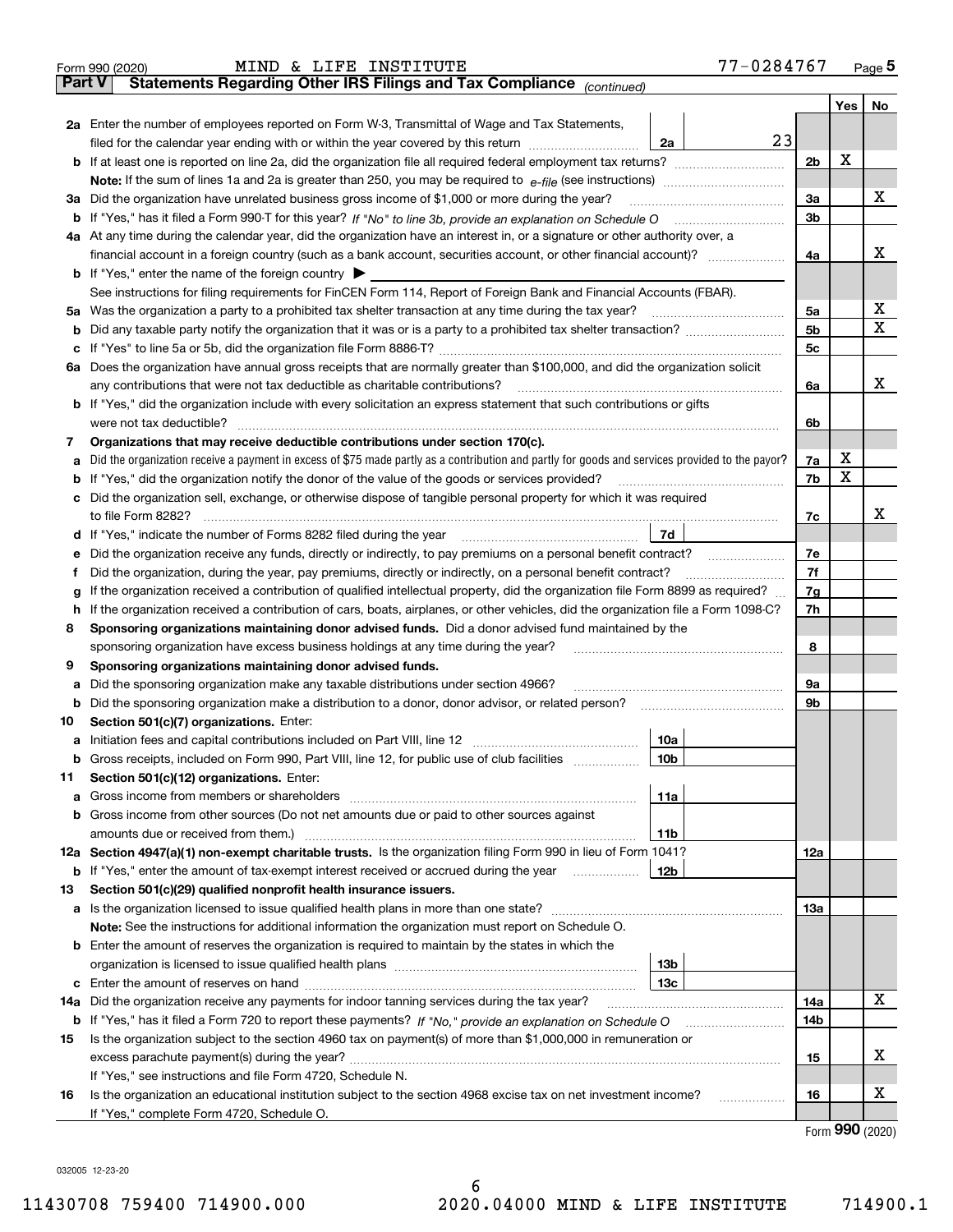|  | Form 990 (2020) |
|--|-----------------|
|  |                 |

| Form 990 (2020) | <b>Part VI Governance</b> | ~    | .   | Managament, and Dieclosure |      | Page |
|-----------------|---------------------------|------|-----|----------------------------|------|------|
|                 |                           |      |     |                            |      |      |
|                 |                           | MIND | 'FE | INSTITUTE                  | 476″ |      |

| orm 990 (2020) |  | MIND & LIFE INSTITUTE |                                                                                                                               | 77-0284767 | Pao |
|----------------|--|-----------------------|-------------------------------------------------------------------------------------------------------------------------------|------------|-----|
|                |  |                       | Part VI   Governance, Management, and Disclosure For each "Yes" response to lines 2 through 7b below, and for a "No" response |            |     |
|                |  |                       | to line 8a, 8b, or 10b below, describe the circumstances, processes, or changes on Schedule O. See instructions.              |            |     |

|                 |                                                                                                                                                                                                                                |      |       |    |                 | Yes             | No                      |
|-----------------|--------------------------------------------------------------------------------------------------------------------------------------------------------------------------------------------------------------------------------|------|-------|----|-----------------|-----------------|-------------------------|
|                 | <b>1a</b> Enter the number of voting members of the governing body at the end of the tax year <i>manumum</i>                                                                                                                   | 1a   |       | 11 |                 |                 |                         |
|                 | If there are material differences in voting rights among members of the governing body, or if the governing                                                                                                                    |      |       |    |                 |                 |                         |
|                 | body delegated broad authority to an executive committee or similar committee, explain on Schedule O.                                                                                                                          |      |       |    |                 |                 |                         |
| b               | Enter the number of voting members included on line 1a, above, who are independent                                                                                                                                             | l 1b |       | 11 |                 |                 |                         |
| $\mathbf{2}$    | Did any officer, director, trustee, or key employee have a family relationship or a business relationship with any other                                                                                                       |      |       |    |                 |                 |                         |
|                 | officer, director, trustee, or key employee?                                                                                                                                                                                   |      |       |    | $\mathbf{2}$    |                 | х                       |
| 3               | Did the organization delegate control over management duties customarily performed by or under the direct supervision                                                                                                          |      |       |    |                 |                 |                         |
|                 |                                                                                                                                                                                                                                |      |       |    | 3               |                 | x                       |
| 4               | Did the organization make any significant changes to its governing documents since the prior Form 990 was filed?                                                                                                               |      |       |    | $\overline{4}$  |                 | X                       |
| 5               |                                                                                                                                                                                                                                |      |       |    | 5               |                 | $\overline{\mathbf{x}}$ |
| 6               | Did the organization have members or stockholders?                                                                                                                                                                             |      |       |    | 6               |                 | X                       |
|                 | 7a Did the organization have members, stockholders, or other persons who had the power to elect or appoint one or                                                                                                              |      |       |    |                 |                 |                         |
|                 |                                                                                                                                                                                                                                |      |       |    | 7a              |                 | X                       |
|                 | <b>b</b> Are any governance decisions of the organization reserved to (or subject to approval by) members, stockholders, or                                                                                                    |      |       |    |                 |                 |                         |
|                 | persons other than the governing body?                                                                                                                                                                                         |      |       |    | 7b              |                 | х                       |
| 8               | Did the organization contemporaneously document the meetings held or written actions undertaken during the year by the following:                                                                                              |      |       |    |                 |                 |                         |
| a               |                                                                                                                                                                                                                                |      |       |    | 8a              | X               |                         |
| b               | Each committee with authority to act on behalf of the governing body? [10] manufacture manufacture with authority to act on behalf of the governing body? [10] manufacture with authority of the state with an interval and th |      |       |    | 8b              | X               |                         |
| 9               | Is there any officer, director, trustee, or key employee listed in Part VII, Section A, who cannot be reached at the                                                                                                           |      |       |    |                 |                 |                         |
|                 |                                                                                                                                                                                                                                |      |       |    | 9               |                 | x                       |
|                 | Section B. Policies (This Section B requests information about policies not required by the Internal Revenue Code.)                                                                                                            |      |       |    |                 |                 |                         |
|                 |                                                                                                                                                                                                                                |      |       |    |                 | Yes             | No                      |
|                 |                                                                                                                                                                                                                                |      |       |    | 10a             |                 | X                       |
|                 | <b>b</b> If "Yes," did the organization have written policies and procedures governing the activities of such chapters, affiliates,                                                                                            |      |       |    |                 |                 |                         |
|                 |                                                                                                                                                                                                                                |      |       |    | 10 <sub>b</sub> |                 |                         |
|                 | 11a Has the organization provided a complete copy of this Form 990 to all members of its governing body before filing the form?                                                                                                |      |       |    | 11a             | X               |                         |
|                 | <b>b</b> Describe in Schedule O the process, if any, used by the organization to review this Form 990.                                                                                                                         |      |       |    |                 |                 |                         |
|                 |                                                                                                                                                                                                                                |      |       |    | 12a             | X               |                         |
| b               |                                                                                                                                                                                                                                |      |       |    | 12 <sub>b</sub> | X               |                         |
| c               | Did the organization regularly and consistently monitor and enforce compliance with the policy? If "Yes," describe                                                                                                             |      |       |    |                 |                 |                         |
|                 |                                                                                                                                                                                                                                |      |       |    | 12c             | X               |                         |
| 13              | in Schedule O how this was done material contracts and the set of the state of the state of the state of the state of the state of the state of the state of the state of the state of the state of the state of the state of  |      |       |    | 13              | X               |                         |
| 14              | Did the organization have a written document retention and destruction policy? manufactured and the organization have a written document retention and destruction policy?                                                     |      |       |    | 14              | $\mathbf X$     |                         |
|                 |                                                                                                                                                                                                                                |      |       |    |                 |                 |                         |
| 15              | Did the process for determining compensation of the following persons include a review and approval by independent<br>persons, comparability data, and contemporaneous substantiation of the deliberation and decision?        |      |       |    |                 |                 |                         |
|                 |                                                                                                                                                                                                                                |      |       |    |                 | X               |                         |
|                 | a The organization's CEO, Executive Director, or top management official manufactured content content of the organization's CEO, Executive Director, or top management official manufactured content of the state of the state |      |       |    | 15a             | $\mathbf X$     |                         |
|                 | <b>b</b> Other officers or key employees of the organization                                                                                                                                                                   |      |       |    | 15b             |                 |                         |
|                 | If "Yes" to line 15a or 15b, describe the process in Schedule O (see instructions).                                                                                                                                            |      |       |    |                 |                 |                         |
|                 | 16a Did the organization invest in, contribute assets to, or participate in a joint venture or similar arrangement with a                                                                                                      |      |       |    |                 |                 |                         |
|                 | taxable entity during the year?                                                                                                                                                                                                |      |       |    | 16a             |                 | x                       |
|                 | b If "Yes," did the organization follow a written policy or procedure requiring the organization to evaluate its participation                                                                                                 |      |       |    |                 |                 |                         |
|                 | in joint venture arrangements under applicable federal tax law, and take steps to safeguard the organization's                                                                                                                 |      |       |    |                 |                 |                         |
|                 | exempt status with respect to such arrangements?                                                                                                                                                                               |      |       |    | 16b             |                 |                         |
|                 | <b>Section C. Disclosure</b>                                                                                                                                                                                                   |      |       |    |                 |                 |                         |
| 17              | List the states with which a copy of this Form 990 is required to be filed $\blacktriangleright$ CA                                                                                                                            |      |       |    |                 |                 |                         |
| 18              | Section 6104 requires an organization to make its Forms 1023 (1024 or 1024-A, if applicable), 990, and 990-T (Section 501(c)(3)s only) available                                                                               |      |       |    |                 |                 |                         |
|                 | for public inspection. Indicate how you made these available. Check all that apply.                                                                                                                                            |      |       |    |                 |                 |                         |
|                 | $X$ Upon request<br>Another's website<br>Own website<br>Other (explain on Schedule O)                                                                                                                                          |      |       |    |                 |                 |                         |
| 19              | Describe on Schedule O whether (and if so, how) the organization made its governing documents, conflict of interest policy, and financial                                                                                      |      |       |    |                 |                 |                         |
|                 | statements available to the public during the tax year.                                                                                                                                                                        |      |       |    |                 |                 |                         |
| 20              | State the name, address, and telephone number of the person who possesses the organization's books and records                                                                                                                 |      |       |    |                 |                 |                         |
|                 | THE ORGANIZATION - 434-338-7380                                                                                                                                                                                                |      |       |    |                 |                 |                         |
|                 | 210 RIDGE MCINTIRE ROAD, NO. 325, CHARLOTTESVILLE,                                                                                                                                                                             | VA   | 22903 |    |                 |                 |                         |
| 032006 12-23-20 |                                                                                                                                                                                                                                |      |       |    |                 | Form 990 (2020) |                         |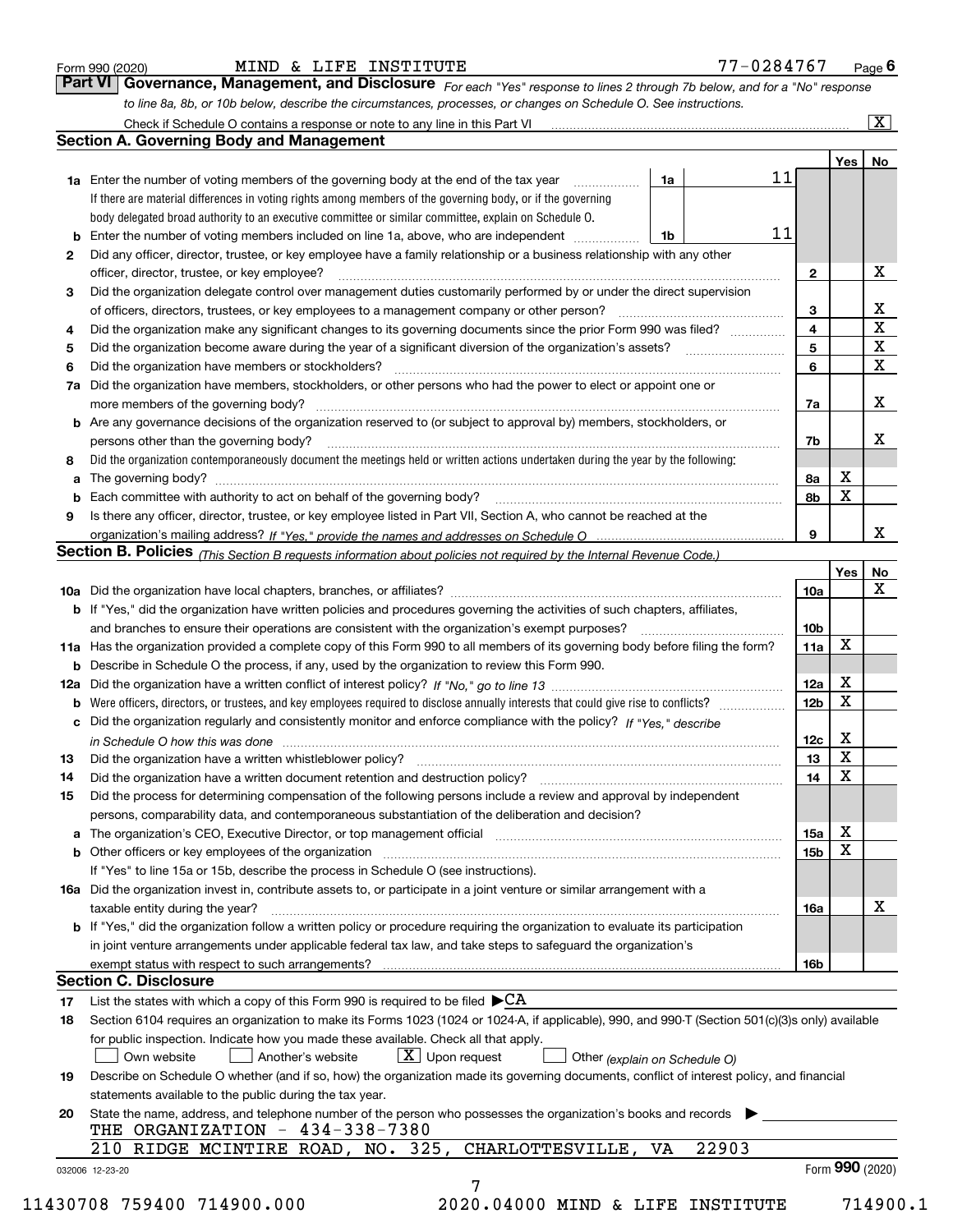$\begin{array}{c} \hline \end{array}$ 

|  |                                               |  | Part VII Compensation of Officers, Directors, Trustees, Key Employees, Highest Compensated |  |  |
|--|-----------------------------------------------|--|--------------------------------------------------------------------------------------------|--|--|
|  | <b>Employees, and Independent Contractors</b> |  |                                                                                            |  |  |

Check if Schedule O contains a response or note to any line in this Part VII

Section A. Officers, Directors, Trustees, Key Employees, and Highest Compensated Employees

1a Complete this table for all persons required to be listed. Report compensation for the calendar year ending with or within the organization's tax year. Ist all of the organization's current officers, directors, trustees (whether individuals or organizations), regardless of amount of compensation.

Enter -0- in columns (D), (E), and (F) if no compensation was paid.

 $\bullet$  List all of the organization's current key employees, if any. See instructions for definition of "key employee."

● List the organization's five current highest compensated employees (other than an officer, director, trustee, or key employee) who received reportable compensation (Box 5 of Form W-2 and/or Box 7 of Form 1099-MISC) of more than \$100,000 from the organization and any related organizations.

List all of the organization's former officers, key employees, and highest compensated employees who received more than \$100,000 of reportable compensation from the organization and any related organizations.

• List all of the organization's former directors or trustees that received, in the capacity as a former director or trustee of the organization, more than \$10,000 of reportable compensation from the organization and any related organizations.

See instructions for the order in which to list the persons above.

Check this box if neither the organization nor any related organization compensated any current officer, director, or trustee.  $\Box$ 

| (A)                                  | (B)                    | (C)<br>Position                |                       |             |              |                                                                  |        | (D)             | (E)                           | (F)                      |
|--------------------------------------|------------------------|--------------------------------|-----------------------|-------------|--------------|------------------------------------------------------------------|--------|-----------------|-------------------------------|--------------------------|
| Name and title                       | Average                |                                |                       |             |              | (do not check more than one                                      |        | Reportable      | Reportable                    | Estimated                |
|                                      | hours per              |                                |                       |             |              | box, unless person is both an<br>officer and a director/trustee) |        | compensation    | compensation                  | amount of                |
|                                      | week                   |                                |                       |             |              |                                                                  |        | from<br>the     | from related<br>organizations | other                    |
|                                      | (list any<br>hours for |                                |                       |             |              |                                                                  |        | organization    | (W-2/1099-MISC)               | compensation<br>from the |
|                                      | related                |                                |                       |             |              |                                                                  |        | (W-2/1099-MISC) |                               | organization             |
|                                      | organizations          |                                |                       |             |              |                                                                  |        |                 |                               | and related              |
|                                      | below                  | Individual trustee or director | Institutional trustee |             | Key employee |                                                                  |        |                 |                               | organizations            |
|                                      | line)                  |                                |                       | Officer     |              | Highest compensated<br> employee                                 | Former |                 |                               |                          |
| (1)<br><b>SUSAN BAUER-WU</b>         | 40.00                  |                                |                       |             |              |                                                                  |        |                 |                               |                          |
| PRESIDENT                            |                        | $\mathbf X$                    |                       | $\mathbf X$ |              |                                                                  |        | 237,288.        | 0.                            | 32,703.                  |
| (2) KRISTA WEIH                      | 40.00                  |                                |                       |             |              |                                                                  |        |                 |                               |                          |
| DIRECTOR OF GRANTS & EVENTS          |                        |                                |                       |             |              | X                                                                |        | 115,711.        | 0.                            | 21,939.                  |
| VIVI ROGERS<br>(3)                   | 40.00                  |                                |                       |             |              |                                                                  |        |                 |                               |                          |
| DIRECTOR OF DIRECTOR OF FINANCE & OP |                        |                                |                       |             |              | X                                                                |        | 115,046.        | 0.                            | 15,338.                  |
| WENDY HASENKAMP<br>(4)               | 40.00                  |                                |                       |             |              |                                                                  |        |                 |                               |                          |
| <b>SCIENCE DIRECTOR</b>              |                        |                                |                       |             |              | X                                                                |        | 103,961.        | 0.                            | 12,564.                  |
| (5)<br>MARGARET GUGGENHEIMER         | 40.00                  |                                |                       |             |              |                                                                  |        |                 |                               |                          |
| DIRECTOR OF ADVANCEMENT              |                        |                                |                       |             |              | X                                                                |        | 102,187.        | 0.                            | 8,515.                   |
| THUPTEN JINPA LANGRI<br>(6)          | 2.50                   |                                |                       |             |              |                                                                  |        |                 |                               |                          |
| CHAIR OF BOARD                       |                        | X                              |                       | X           |              |                                                                  |        | 40,000.         | 0.                            | 0.                       |
| (7)<br>OWSLEY BROWN III              | 1.25                   |                                |                       |             |              |                                                                  |        |                 |                               |                          |
| <b>DIRECTOR</b>                      |                        | $\mathbf X$                    |                       |             |              |                                                                  |        | 0.              | 0.                            | $\mathbf 0$ .            |
| (8)<br>MARTIN DAVIDSON               | 1.25                   |                                |                       |             |              |                                                                  |        |                 |                               |                          |
| <b>DIRECTOR</b>                      |                        | X                              |                       |             |              |                                                                  |        | 0.              | 0.                            | $\mathbf 0$ .            |
| SONA DIMIDJIAN<br>(9)                | 1.25                   |                                |                       |             |              |                                                                  |        |                 |                               |                          |
| <b>DIRECTOR</b>                      |                        | X                              |                       |             |              |                                                                  |        | 0.              | 0.                            | $\mathbf 0$ .            |
| (10) JACK KORNFIELD                  | 1.25                   |                                |                       |             |              |                                                                  |        |                 |                               |                          |
| <b>DIRECTOR</b>                      |                        | X                              |                       |             |              |                                                                  |        | 0.              | 0.                            | 0.                       |
| (11) BARRY HERSHEY                   | 1.25                   |                                |                       |             |              |                                                                  |        |                 |                               |                          |
| <b>DIRECTOR</b>                      |                        | X                              |                       |             |              |                                                                  |        | 0.              | 0.                            | $\mathbf 0$ .            |
| (12) CONNIE KEMMERER                 | 1.25                   |                                |                       |             |              |                                                                  |        |                 |                               |                          |
| <b>DIRECTOR</b>                      |                        | X                              |                       |             |              |                                                                  |        | 0.              | 0.                            | $\mathbf 0$ .            |
| (13) AARON STERN                     | 1.25                   |                                |                       |             |              |                                                                  |        |                 |                               |                          |
| <b>DIRECTOR</b>                      |                        | $\mathbf X$                    |                       |             |              |                                                                  |        | 0.              | 0.                            | $\mathbf 0$ .            |
| (14) CAROLYN<br><b>JACOBS</b>        | 2.50                   |                                |                       |             |              |                                                                  |        |                 |                               |                          |
| <b>SECRETARY</b>                     |                        | X                              |                       | X           |              |                                                                  |        | 0.              | 0.                            | 0.                       |
| (15) RAYMOND GELLEIN                 | 2.50                   |                                |                       |             |              |                                                                  |        |                 |                               |                          |
| <b>TREASURER</b>                     |                        | $\mathbf X$                    |                       | $\mathbf X$ |              |                                                                  |        | 0.              | 0.                            | 0.                       |
| (16) LISETTE COOPER                  | 1.25                   |                                |                       |             |              |                                                                  |        |                 |                               |                          |
| <b>DIRECTOR</b>                      |                        | X                              |                       |             |              |                                                                  |        | 0.              | 0.                            | 0.                       |
|                                      |                        |                                |                       |             |              |                                                                  |        |                 |                               |                          |
|                                      |                        |                                |                       |             |              |                                                                  |        |                 |                               |                          |

8

032007 12-23-20

Form 990 (2020)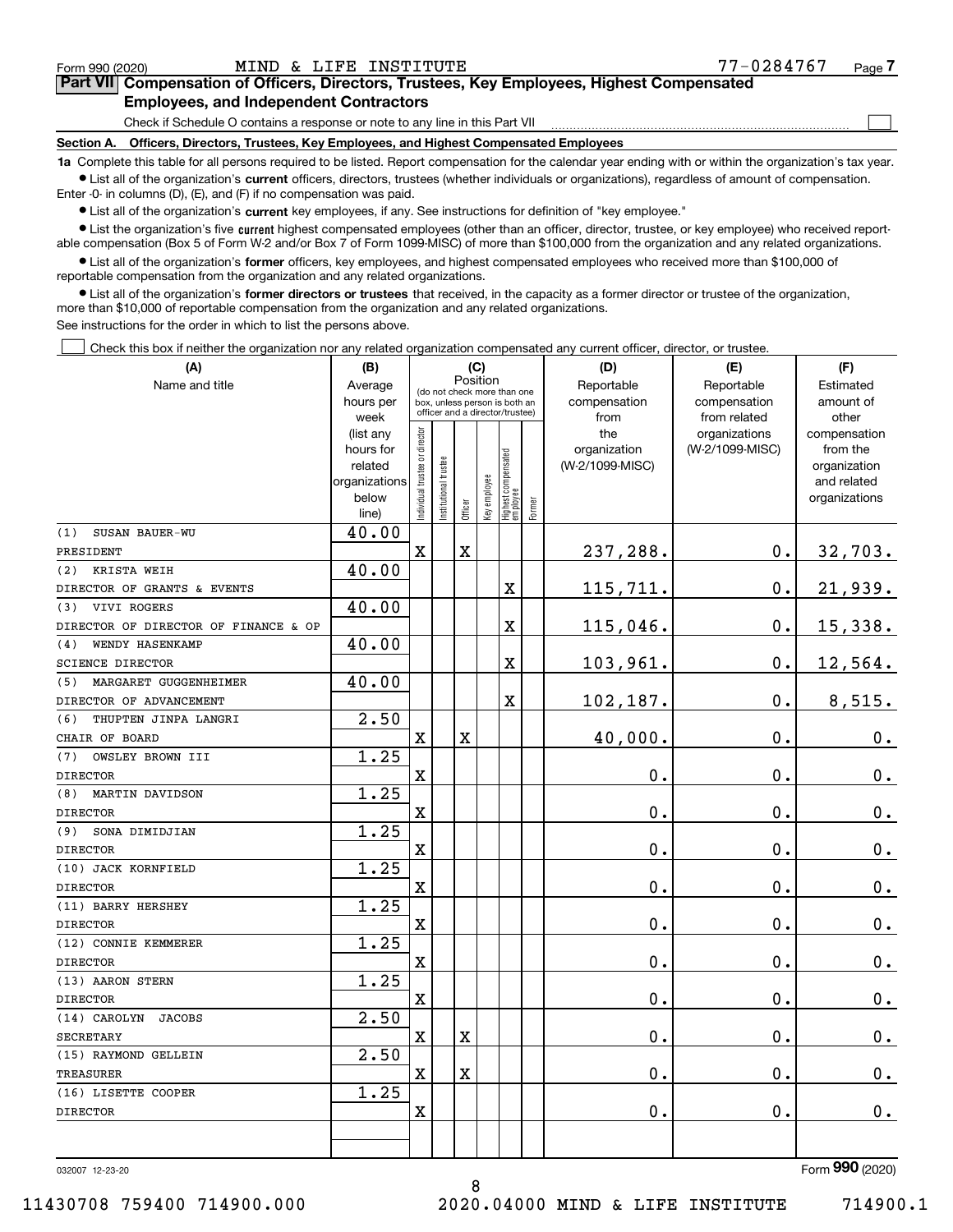|          | MIND & LIFE INSTITUTE<br>Form 990 (2020)                                                                                                                                                                                                                                                                                                                                                         |                                                                      |                                |                                                                                                                    |         |              |                                   |        |                                           | 77-0284767                                        |                                                                  |                     |                                                                          | Page 8  |
|----------|--------------------------------------------------------------------------------------------------------------------------------------------------------------------------------------------------------------------------------------------------------------------------------------------------------------------------------------------------------------------------------------------------|----------------------------------------------------------------------|--------------------------------|--------------------------------------------------------------------------------------------------------------------|---------|--------------|-----------------------------------|--------|-------------------------------------------|---------------------------------------------------|------------------------------------------------------------------|---------------------|--------------------------------------------------------------------------|---------|
| Part VII | Section A. Officers, Directors, Trustees, Key Employees, and Highest Compensated Employees (continued)<br>(B)<br>(A)<br>Average<br>Name and title<br>hours per<br>week                                                                                                                                                                                                                           |                                                                      |                                | (C)<br>Position<br>(do not check more than one<br>box, unless person is both an<br>officer and a director/trustee) |         |              |                                   |        | (D)<br>Reportable<br>compensation<br>from | (E)<br>Reportable<br>compensation<br>from related |                                                                  |                     | (F)<br>Estimated<br>amount of<br>other                                   |         |
|          |                                                                                                                                                                                                                                                                                                                                                                                                  | (list any<br>hours for<br>related<br>organizations<br>below<br>line) | Individual trustee or director | Institutional trustee                                                                                              | Officer | key employee | Highest compensated<br>  employee | Former | the<br>organization<br>(W-2/1099-MISC)    | organizations<br>(W-2/1099-MISC)                  |                                                                  |                     | compensation<br>from the<br>organization<br>and related<br>organizations |         |
|          |                                                                                                                                                                                                                                                                                                                                                                                                  |                                                                      |                                |                                                                                                                    |         |              |                                   |        |                                           |                                                   |                                                                  |                     |                                                                          |         |
|          |                                                                                                                                                                                                                                                                                                                                                                                                  |                                                                      |                                |                                                                                                                    |         |              |                                   |        |                                           |                                                   |                                                                  |                     |                                                                          |         |
|          |                                                                                                                                                                                                                                                                                                                                                                                                  |                                                                      |                                |                                                                                                                    |         |              |                                   |        |                                           |                                                   |                                                                  |                     |                                                                          |         |
|          |                                                                                                                                                                                                                                                                                                                                                                                                  |                                                                      |                                |                                                                                                                    |         |              |                                   |        |                                           |                                                   |                                                                  |                     |                                                                          |         |
|          |                                                                                                                                                                                                                                                                                                                                                                                                  |                                                                      |                                |                                                                                                                    |         |              |                                   |        |                                           |                                                   |                                                                  |                     |                                                                          |         |
|          | 1b Subtotal                                                                                                                                                                                                                                                                                                                                                                                      |                                                                      |                                |                                                                                                                    |         |              |                                   |        | 714, 193.                                 |                                                   | 0.                                                               |                     | 91,059.                                                                  |         |
|          | c Total from continuation sheets to Part VII, Section A<br>Total number of individuals (including but not limited to those listed above) who received more than \$100,000 of reportable                                                                                                                                                                                                          |                                                                      |                                |                                                                                                                    |         |              |                                   |        | 0.<br>714,193.                            |                                                   | $\overline{0}$ .<br>0.<br>$\overline{\mathfrak{o}}$ .<br>91,059. |                     |                                                                          |         |
| 2        | compensation from the organization $\blacktriangleright$                                                                                                                                                                                                                                                                                                                                         |                                                                      |                                |                                                                                                                    |         |              |                                   |        |                                           |                                                   |                                                                  |                     | Yes                                                                      | 5<br>No |
| з<br>4   | Did the organization list any former officer, director, trustee, key employee, or highest compensated employee on<br>line 1a? If "Yes," complete Schedule J for such individual manufactured contained and the 1a? If "Yes," complete Schedule J for such individual<br>For any individual listed on line 1a, is the sum of reportable compensation and other compensation from the organization |                                                                      |                                |                                                                                                                    |         |              |                                   |        |                                           |                                                   |                                                                  | 3                   |                                                                          | x       |
| 5        | Did any person listed on line 1a receive or accrue compensation from any unrelated organization or individual for services                                                                                                                                                                                                                                                                       |                                                                      |                                |                                                                                                                    |         |              |                                   |        |                                           |                                                   |                                                                  | 4<br>5              | X                                                                        | X       |
| 1        | <b>Section B. Independent Contractors</b><br>Complete this table for your five highest compensated independent contractors that received more than \$100,000 of compensation from                                                                                                                                                                                                                |                                                                      |                                |                                                                                                                    |         |              |                                   |        |                                           |                                                   |                                                                  |                     |                                                                          |         |
|          | the organization. Report compensation for the calendar year ending with or within the organization's tax year.<br>(A)<br>Name and business address                                                                                                                                                                                                                                               |                                                                      |                                | <b>NONE</b>                                                                                                        |         |              |                                   |        | (B)<br>Description of services            |                                                   |                                                                  | (C)<br>Compensation |                                                                          |         |
|          |                                                                                                                                                                                                                                                                                                                                                                                                  |                                                                      |                                |                                                                                                                    |         |              |                                   |        |                                           |                                                   |                                                                  |                     |                                                                          |         |
|          |                                                                                                                                                                                                                                                                                                                                                                                                  |                                                                      |                                |                                                                                                                    |         |              |                                   |        |                                           |                                                   |                                                                  |                     |                                                                          |         |
|          |                                                                                                                                                                                                                                                                                                                                                                                                  |                                                                      |                                |                                                                                                                    |         |              |                                   |        |                                           |                                                   |                                                                  |                     |                                                                          |         |
| 2        | Total number of independent contractors (including but not limited to those listed above) who received more than<br>\$100,000 of compensation from the organization                                                                                                                                                                                                                              |                                                                      |                                |                                                                                                                    |         | 0            |                                   |        |                                           |                                                   |                                                                  |                     |                                                                          |         |
|          |                                                                                                                                                                                                                                                                                                                                                                                                  |                                                                      |                                |                                                                                                                    |         |              |                                   |        |                                           |                                                   |                                                                  | Form 990 (2020)     |                                                                          |         |

032008 12-23-20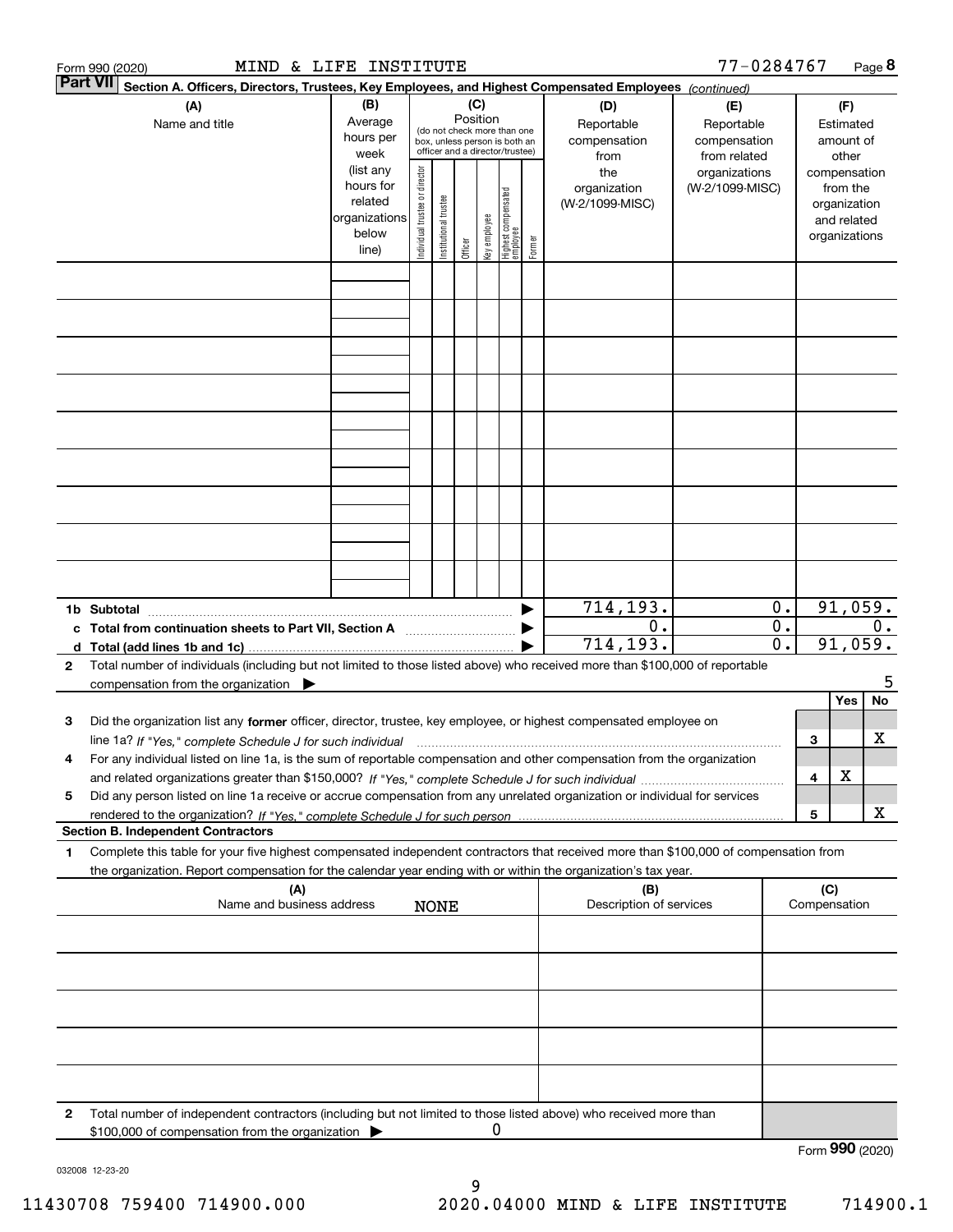|                                                                  |                  | Form 990 (2020)                                                               | MIND & LIFE INSTITUTE |                       |                                  |                           | 77-0284767                    | Page 9                  |
|------------------------------------------------------------------|------------------|-------------------------------------------------------------------------------|-----------------------|-----------------------|----------------------------------|---------------------------|-------------------------------|-------------------------|
|                                                                  | <b>Part VIII</b> | <b>Statement of Revenue</b>                                                   |                       |                       |                                  |                           |                               |                         |
|                                                                  |                  | Check if Schedule O contains a response or note to any line in this Part VIII |                       |                       |                                  |                           |                               |                         |
|                                                                  |                  |                                                                               |                       |                       | (A)<br>Total revenue             | (B)<br>Related or exempt  | $\overline{(C)}$<br>Unrelated | (D)<br>Revenue excluded |
|                                                                  |                  |                                                                               |                       |                       |                                  | function revenue          | business revenue              | from tax under          |
|                                                                  |                  |                                                                               |                       |                       |                                  |                           |                               | sections 512 - 514      |
|                                                                  |                  | <b>1 a</b> Federated campaigns                                                | 1a                    |                       |                                  |                           |                               |                         |
|                                                                  | b                | Membership dues                                                               | 1 <sub>b</sub>        |                       |                                  |                           |                               |                         |
|                                                                  | c                | Fundraising events                                                            | 1 <sub>c</sub>        |                       |                                  |                           |                               |                         |
|                                                                  | d                | Related organizations                                                         | 1 <sub>d</sub>        |                       |                                  |                           |                               |                         |
|                                                                  |                  | Government grants (contributions)                                             | 1e                    | 226,700.              |                                  |                           |                               |                         |
|                                                                  |                  |                                                                               |                       |                       |                                  |                           |                               |                         |
|                                                                  |                  | All other contributions, gifts, grants, and                                   |                       | 2,489,574.            |                                  |                           |                               |                         |
| <b>Contributions, Gifts, Grants</b><br>and Other Similar Amounts |                  | similar amounts not included above                                            | 1f                    |                       |                                  |                           |                               |                         |
|                                                                  | g                | Noncash contributions included in lines 1a-1f                                 | $1g$ \$               |                       |                                  |                           |                               |                         |
|                                                                  |                  |                                                                               |                       |                       | $\blacktriangleright$ 2,716,274. |                           |                               |                         |
|                                                                  |                  |                                                                               |                       | <b>Business Code</b>  |                                  |                           |                               |                         |
|                                                                  |                  | 2 a REGISTRATIONS & FEES                                                      |                       | 900099                | 99,440.                          | $\frac{99,440.11,385.}{}$ |                               |                         |
|                                                                  | b                | <b>APPLICATION FEES</b>                                                       |                       | 900099                | 11,385.                          |                           |                               |                         |
|                                                                  |                  | MARKETING/PROMOTION RE                                                        |                       | 900099                | 8,747.                           | 8,747.                    |                               |                         |
|                                                                  | d                |                                                                               |                       |                       |                                  |                           |                               |                         |
| Program Service<br>Revenue                                       |                  |                                                                               |                       |                       |                                  |                           |                               |                         |
|                                                                  |                  | All other program service revenue                                             |                       |                       |                                  |                           |                               |                         |
|                                                                  |                  |                                                                               |                       |                       | 119,572.                         |                           |                               |                         |
|                                                                  | 3                | Investment income (including dividends, interest, and                         |                       |                       |                                  |                           |                               |                         |
|                                                                  |                  |                                                                               |                       |                       | 135,909.                         |                           |                               | 135,909.                |
|                                                                  | 4                | Income from investment of tax-exempt bond proceeds                            |                       |                       |                                  |                           |                               |                         |
|                                                                  | 5                |                                                                               |                       |                       | $\overline{5,911.}$              |                           |                               | $\overline{5,911.}$     |
|                                                                  |                  |                                                                               | (i) Real              | (ii) Personal         |                                  |                           |                               |                         |
|                                                                  |                  |                                                                               |                       |                       |                                  |                           |                               |                         |
|                                                                  | 6а               | Gross rents                                                                   | l 6a                  |                       |                                  |                           |                               |                         |
|                                                                  | b                | Less: rental expenses                                                         | 6b                    |                       |                                  |                           |                               |                         |
|                                                                  | c                | Rental income or (loss)                                                       | 6c                    |                       |                                  |                           |                               |                         |
|                                                                  | d                | Net rental income or (loss)                                                   |                       |                       |                                  |                           |                               |                         |
|                                                                  |                  | 7 a Gross amount from sales of                                                | (i) Securities        | (ii) Other            |                                  |                           |                               |                         |
|                                                                  |                  | assets other than inventory                                                   | 7a 284, 953.          | 552.                  |                                  |                           |                               |                         |
|                                                                  |                  | <b>b</b> Less: cost or other basis                                            |                       |                       |                                  |                           |                               |                         |
|                                                                  |                  | and sales expenses                                                            | $7b$ 264,012.         | 1,226.                |                                  |                           |                               |                         |
| evenue                                                           |                  | c Gain or (loss)                                                              | $7c$ 20,941.          | $-674.$               |                                  |                           |                               |                         |
|                                                                  |                  |                                                                               |                       |                       | 20, 267.                         |                           |                               | 20,267.                 |
| Other R                                                          |                  | 8 a Gross income from fundraising events (not                                 |                       |                       |                                  |                           |                               |                         |
|                                                                  |                  | including \$                                                                  | <u>of</u> of          |                       |                                  |                           |                               |                         |
|                                                                  |                  | contributions reported on line 1c). See                                       |                       |                       |                                  |                           |                               |                         |
|                                                                  |                  |                                                                               | 8a                    |                       |                                  |                           |                               |                         |
|                                                                  |                  | Less: direct expenses                                                         |                       | 8b                    |                                  |                           |                               |                         |
|                                                                  | с                | Net income or (loss) from fundraising events                                  |                       |                       |                                  |                           |                               |                         |
|                                                                  |                  | 9 a Gross income from gaming activities. See                                  |                       |                       |                                  |                           |                               |                         |
|                                                                  |                  |                                                                               |                       | 9a                    |                                  |                           |                               |                         |
|                                                                  |                  | <b>b</b> Less: direct expenses <b>manually</b>                                |                       | 9 <sub>b</sub>        |                                  |                           |                               |                         |
|                                                                  |                  | c Net income or (loss) from gaming activities                                 |                       |                       |                                  |                           |                               |                         |
|                                                                  |                  | 10 a Gross sales of inventory, less returns                                   |                       |                       |                                  |                           |                               |                         |
|                                                                  |                  |                                                                               |                       |                       |                                  |                           |                               |                         |
|                                                                  |                  |                                                                               | 10a                   | 10 <sub>b</sub>       |                                  |                           |                               |                         |
|                                                                  |                  | <b>b</b> Less: cost of goods sold                                             |                       |                       |                                  |                           |                               |                         |
|                                                                  |                  | c Net income or (loss) from sales of inventory                                |                       |                       |                                  |                           |                               |                         |
|                                                                  |                  |                                                                               |                       | <b>Business Code</b>  |                                  |                           |                               |                         |
|                                                                  | 11a              | OTHER INCOME                                                                  |                       | 900099                | 26,905.                          | 26,905.                   |                               |                         |
|                                                                  | b                |                                                                               |                       |                       |                                  |                           |                               |                         |
| Revenue                                                          | c                |                                                                               |                       |                       |                                  |                           |                               |                         |
| Miscellaneous                                                    |                  |                                                                               |                       |                       |                                  |                           |                               |                         |
|                                                                  |                  |                                                                               |                       | $\blacktriangleright$ | 26,905.                          |                           |                               |                         |
|                                                                  | 12               |                                                                               |                       |                       | 3,024,838.                       | 146,477.                  | 0.                            | 162,087.                |
|                                                                  | 032009 12-23-20  |                                                                               |                       |                       |                                  |                           |                               | Form 990 (2020)         |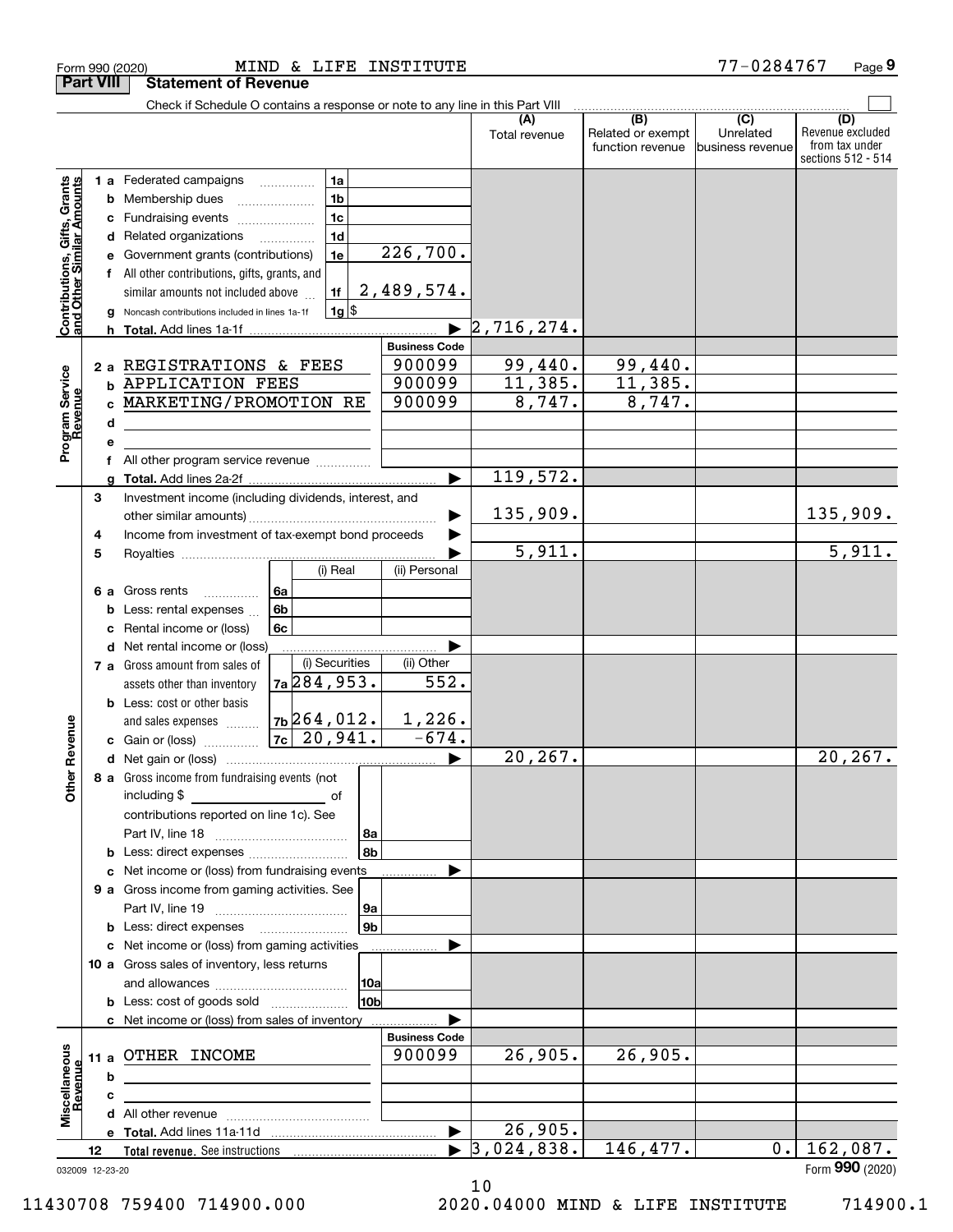#### Form 990 (2020) Page Part IX Statement of Functional Expenses MIND & LIFE INSTITUTE 77-0284767

|              | Section 501(c)(3) and 501(c)(4) organizations must complete all columns. All other organizations must complete column (A).                                 |                |                             |                                    | $\overline{\mathbf{x}}$        |
|--------------|------------------------------------------------------------------------------------------------------------------------------------------------------------|----------------|-----------------------------|------------------------------------|--------------------------------|
|              | Check if Schedule O contains a response or note to any line in this Part IX                                                                                | (A)            | (B)                         | (C)                                |                                |
|              | Do not include amounts reported on lines 6b,<br>7b, 8b, 9b, and 10b of Part VIII.                                                                          | Total expenses | Program service<br>expenses | Management and<br>general expenses | (D)<br>Fundraising<br>expenses |
| 1            | Grants and other assistance to domestic organizations                                                                                                      |                |                             |                                    |                                |
|              | and domestic governments. See Part IV, line 21                                                                                                             |                |                             |                                    |                                |
| $\mathbf{2}$ | Grants and other assistance to domestic                                                                                                                    |                |                             |                                    |                                |
|              | individuals. See Part IV, line 22                                                                                                                          | 712, 324.      | 712,324.                    |                                    |                                |
| 3            | Grants and other assistance to foreign                                                                                                                     |                |                             |                                    |                                |
|              | organizations, foreign governments, and foreign                                                                                                            |                |                             |                                    |                                |
|              | individuals. See Part IV, lines 15 and 16                                                                                                                  |                |                             |                                    |                                |
| 4            | Benefits paid to or for members                                                                                                                            |                |                             |                                    |                                |
| 5            | Compensation of current officers, directors,                                                                                                               |                |                             |                                    |                                |
|              | trustees, and key employees                                                                                                                                | 294, 993.      | 212,224.                    | 34,906.                            | 47,863.                        |
| 6            | Compensation not included above to disqualified                                                                                                            |                |                             |                                    |                                |
|              | persons (as defined under section 4958(f)(1)) and                                                                                                          |                |                             |                                    |                                |
|              | persons described in section 4958(c)(3)(B)<br><b>Barbara</b>                                                                                               |                |                             |                                    |                                |
| 7            |                                                                                                                                                            | 1,073,616.     | 776,683.                    | 121,169.                           | 175,764.                       |
| 8            | Pension plan accruals and contributions (include                                                                                                           |                |                             |                                    |                                |
|              | section 401(k) and 403(b) employer contributions)                                                                                                          | 32,286.        | 23,407.                     | 3,713.                             | 5,166.                         |
| 9            |                                                                                                                                                            | 137,858.       | $\frac{99,946}{$            | 15,854.                            | 22,058.                        |
| 10           |                                                                                                                                                            | 100, 398.      | 72,228.                     | 11,880.                            | 16, 290.                       |
| 11           | Fees for services (nonemployees):                                                                                                                          |                |                             |                                    |                                |
| a            |                                                                                                                                                            |                |                             |                                    |                                |
| b            |                                                                                                                                                            | 1,616.         |                             | 1,616.                             |                                |
| с            |                                                                                                                                                            | 33,651.        | 10, 158.                    | 21,267.                            | 2,226.                         |
| d            |                                                                                                                                                            |                |                             |                                    |                                |
| е            | Professional fundraising services. See Part IV, line 17                                                                                                    |                |                             |                                    |                                |
| f            | Investment management fees                                                                                                                                 |                |                             |                                    |                                |
| g            | Other. (If line 11g amount exceeds 10% of line 25,                                                                                                         |                |                             |                                    |                                |
|              | column (A) amount, list line 11g expenses on Sch O.)                                                                                                       | 374,326.       | 173,950.                    | <u>96,148.</u>                     | 104,228.                       |
| 12           |                                                                                                                                                            | 150, 575.      | 73,766.                     | $\overline{2,113.}$                | 74,696.                        |
| 13           |                                                                                                                                                            |                |                             |                                    |                                |
| 14           |                                                                                                                                                            |                |                             |                                    |                                |
| 15           |                                                                                                                                                            |                |                             |                                    |                                |
| 16           |                                                                                                                                                            | 117,723.       | 85,219.                     | 13,532.                            | 18,972.                        |
| 17           |                                                                                                                                                            | 9,178.         | 3,504.                      | 5,185.                             | 489.                           |
| 18           | Payments of travel or entertainment expenses                                                                                                               |                |                             |                                    |                                |
|              | for any federal, state, or local public officials                                                                                                          |                |                             |                                    |                                |
| 19           | Conferences, conventions, and meetings                                                                                                                     |                |                             |                                    |                                |
| 20           | Interest                                                                                                                                                   |                |                             |                                    |                                |
| 21           |                                                                                                                                                            | 32,316.        |                             |                                    | 5,171.                         |
| 22           | Depreciation, depletion, and amortization                                                                                                                  | 7,437.         | 23,590.<br>5,280.           | 3,555.<br>967.                     | 1,190.                         |
| 23           | Insurance<br>Other expenses. Itemize expenses not covered                                                                                                  |                |                             |                                    |                                |
| 24           | above (List miscellaneous expenses on line 24e. If<br>line 24e amount exceeds 10% of line 25, column (A)<br>amount, list line 24e expenses on Schedule O.) |                |                             |                                    |                                |
| a            | ADMINISTRATION                                                                                                                                             | 44,021.        | 14,374.                     | 9,935.                             | 19,712.                        |
| b            | PROGRAMS                                                                                                                                                   | 11, 241.       | 11,241.                     |                                    |                                |
| C            | OTHER FEES                                                                                                                                                 | 7,296.         |                             | 7,296.                             |                                |
| d            |                                                                                                                                                            |                |                             |                                    |                                |
| е            | All other expenses                                                                                                                                         |                |                             |                                    |                                |
| 25           | Total functional expenses. Add lines 1 through 24e                                                                                                         | 3, 140, 855.   | 2,297,894.                  | 349,136.                           | 493,825.                       |
| 26           | Joint costs. Complete this line only if the organization                                                                                                   |                |                             |                                    |                                |
|              | reported in column (B) joint costs from a combined                                                                                                         |                |                             |                                    |                                |
|              | educational campaign and fundraising solicitation.                                                                                                         |                |                             |                                    |                                |

11

032010 12-23-20

Check here

 $\overline{\phantom{a}}$ 

If following SOP 98-2 (ASC 958-720)

11430708 759400 714900.000 2020.04000 MIND & LIFE INSTITUTE 714900.1

Form 990 (2020)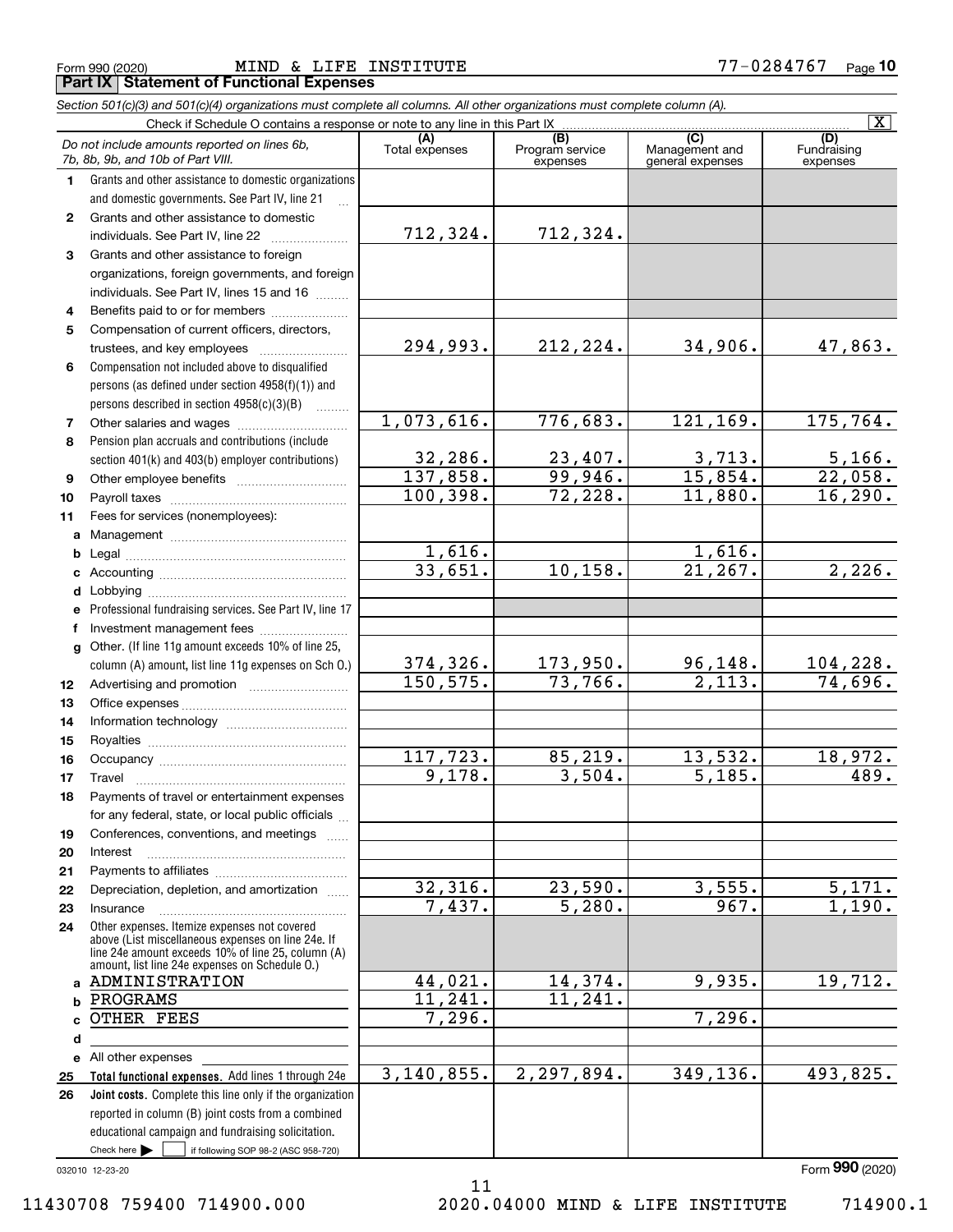Form 990 (2020)

 $_{\rm Form}$  990 (2020) <code>MIND & LIFE INSTITUTE</code>  $77-0284767$   $_{\rm Page}$  $\frac{1}{\sqrt{Part X} \mid \text{Balance Sheet}}$ 

Check if Schedule O contains a response or note to any line in this Part X

| 1,007,898.<br>1,261,583.<br>$\mathbf{1}$<br>1<br>$\mathbf{2}$<br>2<br>304,228.<br>320,940.<br>3<br>3<br>4,032.<br>24.<br>4<br>4<br>5<br>Loans and other receivables from any current or former officer, director,<br>trustee, key employee, creator or founder, substantial contributor, or 35%<br>controlled entity or family member of any of these persons<br>5<br>Loans and other receivables from other disqualified persons (as defined<br>6<br>under section 4958(f)(1)), and persons described in section 4958(c)(3)(B)<br>6<br>1.1.1.1<br>$\overline{7}$<br>7<br>Assets<br>8<br>8<br>68,176.<br>75, 209.<br>9<br>Prepaid expenses and deferred charges<br>9<br><b>10a</b> Land, buildings, and equipment: cost or other<br>$\frac{172,759.}{127,862.}$<br>10a<br>basis. Complete Part VI of Schedule D<br>65,788.<br>$\frac{44,897.}{7,048,745.}$<br>10 <sub>b</sub><br>10 <sub>c</sub><br><b>b</b> Less: accumulated depreciation<br>. 1<br>7,692,817.<br>11<br>11<br>12<br>12<br>13<br>Investments - program-related. See Part IV, line 11<br>13<br>14<br>14<br>14,357.<br>14,358.<br>15<br>15<br>9, 160, 321.<br>8,762,731.<br>16<br>16<br>138,381.<br>108,631.<br>17<br>17<br>620,898.<br>988,779.<br>18<br>18<br>13,281.<br>22,656.<br>19<br>19<br>20<br>20<br>21<br>Escrow or custodial account liability. Complete Part IV of Schedule D<br>21<br>1.1.1.1.1.1.1.1.1.1<br>22<br>Loans and other payables to any current or former officer, director,<br>Liabilities<br>trustee, key employee, creator or founder, substantial contributor, or 35%<br>controlled entity or family member of any of these persons<br>22<br>23<br>Secured mortgages and notes payable to unrelated third parties<br>23<br>24<br>24<br>Other liabilities (including federal income tax, payables to related third<br>25<br>parties, and other liabilities not included on lines 17-24). Complete Part X<br>2,562,380.<br>1,952,051.<br>25<br>of Schedule D<br>$\overline{3,062,742.}$<br>3,344,315.<br>26<br>26<br>Organizations that follow FASB ASC 958, check here $\blacktriangleright \boxed{\text{X}}$<br>Net Assets or Fund Balances<br>and complete lines 27, 28, 32, and 33.<br>5,130,940.<br><u>4,940,743.</u><br>27<br>Net assets without donor restrictions<br>27<br>759, 246.<br>685,066.<br>28<br>28<br>Organizations that do not follow FASB ASC 958, check here $\blacktriangleright$<br>and complete lines 29 through 33.<br>29<br>29<br>Paid-in or capital surplus, or land, building, or equipment fund<br>30<br>30<br>Retained earnings, endowment, accumulated income, or other funds<br>31<br>31<br>5,816,006.<br>$\overline{5,699,989}$ .<br>32<br>32<br>9, 160, 321.<br>8,762,731.<br>33<br>33 |  |  |  |  | (A)<br>Beginning of year | (B)<br>End of year |
|-------------------------------------------------------------------------------------------------------------------------------------------------------------------------------------------------------------------------------------------------------------------------------------------------------------------------------------------------------------------------------------------------------------------------------------------------------------------------------------------------------------------------------------------------------------------------------------------------------------------------------------------------------------------------------------------------------------------------------------------------------------------------------------------------------------------------------------------------------------------------------------------------------------------------------------------------------------------------------------------------------------------------------------------------------------------------------------------------------------------------------------------------------------------------------------------------------------------------------------------------------------------------------------------------------------------------------------------------------------------------------------------------------------------------------------------------------------------------------------------------------------------------------------------------------------------------------------------------------------------------------------------------------------------------------------------------------------------------------------------------------------------------------------------------------------------------------------------------------------------------------------------------------------------------------------------------------------------------------------------------------------------------------------------------------------------------------------------------------------------------------------------------------------------------------------------------------------------------------------------------------------------------------------------------------------------------------------------------------------------------------------------------------------------------------------------------------------------------------------------------------------------------------------------------------------------------------------------------------------------------------------------------------------------------------------------------------------------|--|--|--|--|--------------------------|--------------------|
|                                                                                                                                                                                                                                                                                                                                                                                                                                                                                                                                                                                                                                                                                                                                                                                                                                                                                                                                                                                                                                                                                                                                                                                                                                                                                                                                                                                                                                                                                                                                                                                                                                                                                                                                                                                                                                                                                                                                                                                                                                                                                                                                                                                                                                                                                                                                                                                                                                                                                                                                                                                                                                                                                                                   |  |  |  |  |                          |                    |
|                                                                                                                                                                                                                                                                                                                                                                                                                                                                                                                                                                                                                                                                                                                                                                                                                                                                                                                                                                                                                                                                                                                                                                                                                                                                                                                                                                                                                                                                                                                                                                                                                                                                                                                                                                                                                                                                                                                                                                                                                                                                                                                                                                                                                                                                                                                                                                                                                                                                                                                                                                                                                                                                                                                   |  |  |  |  |                          |                    |
|                                                                                                                                                                                                                                                                                                                                                                                                                                                                                                                                                                                                                                                                                                                                                                                                                                                                                                                                                                                                                                                                                                                                                                                                                                                                                                                                                                                                                                                                                                                                                                                                                                                                                                                                                                                                                                                                                                                                                                                                                                                                                                                                                                                                                                                                                                                                                                                                                                                                                                                                                                                                                                                                                                                   |  |  |  |  |                          |                    |
|                                                                                                                                                                                                                                                                                                                                                                                                                                                                                                                                                                                                                                                                                                                                                                                                                                                                                                                                                                                                                                                                                                                                                                                                                                                                                                                                                                                                                                                                                                                                                                                                                                                                                                                                                                                                                                                                                                                                                                                                                                                                                                                                                                                                                                                                                                                                                                                                                                                                                                                                                                                                                                                                                                                   |  |  |  |  |                          |                    |
|                                                                                                                                                                                                                                                                                                                                                                                                                                                                                                                                                                                                                                                                                                                                                                                                                                                                                                                                                                                                                                                                                                                                                                                                                                                                                                                                                                                                                                                                                                                                                                                                                                                                                                                                                                                                                                                                                                                                                                                                                                                                                                                                                                                                                                                                                                                                                                                                                                                                                                                                                                                                                                                                                                                   |  |  |  |  |                          |                    |
|                                                                                                                                                                                                                                                                                                                                                                                                                                                                                                                                                                                                                                                                                                                                                                                                                                                                                                                                                                                                                                                                                                                                                                                                                                                                                                                                                                                                                                                                                                                                                                                                                                                                                                                                                                                                                                                                                                                                                                                                                                                                                                                                                                                                                                                                                                                                                                                                                                                                                                                                                                                                                                                                                                                   |  |  |  |  |                          |                    |
|                                                                                                                                                                                                                                                                                                                                                                                                                                                                                                                                                                                                                                                                                                                                                                                                                                                                                                                                                                                                                                                                                                                                                                                                                                                                                                                                                                                                                                                                                                                                                                                                                                                                                                                                                                                                                                                                                                                                                                                                                                                                                                                                                                                                                                                                                                                                                                                                                                                                                                                                                                                                                                                                                                                   |  |  |  |  |                          |                    |
|                                                                                                                                                                                                                                                                                                                                                                                                                                                                                                                                                                                                                                                                                                                                                                                                                                                                                                                                                                                                                                                                                                                                                                                                                                                                                                                                                                                                                                                                                                                                                                                                                                                                                                                                                                                                                                                                                                                                                                                                                                                                                                                                                                                                                                                                                                                                                                                                                                                                                                                                                                                                                                                                                                                   |  |  |  |  |                          |                    |
|                                                                                                                                                                                                                                                                                                                                                                                                                                                                                                                                                                                                                                                                                                                                                                                                                                                                                                                                                                                                                                                                                                                                                                                                                                                                                                                                                                                                                                                                                                                                                                                                                                                                                                                                                                                                                                                                                                                                                                                                                                                                                                                                                                                                                                                                                                                                                                                                                                                                                                                                                                                                                                                                                                                   |  |  |  |  |                          |                    |
|                                                                                                                                                                                                                                                                                                                                                                                                                                                                                                                                                                                                                                                                                                                                                                                                                                                                                                                                                                                                                                                                                                                                                                                                                                                                                                                                                                                                                                                                                                                                                                                                                                                                                                                                                                                                                                                                                                                                                                                                                                                                                                                                                                                                                                                                                                                                                                                                                                                                                                                                                                                                                                                                                                                   |  |  |  |  |                          |                    |
|                                                                                                                                                                                                                                                                                                                                                                                                                                                                                                                                                                                                                                                                                                                                                                                                                                                                                                                                                                                                                                                                                                                                                                                                                                                                                                                                                                                                                                                                                                                                                                                                                                                                                                                                                                                                                                                                                                                                                                                                                                                                                                                                                                                                                                                                                                                                                                                                                                                                                                                                                                                                                                                                                                                   |  |  |  |  |                          |                    |
|                                                                                                                                                                                                                                                                                                                                                                                                                                                                                                                                                                                                                                                                                                                                                                                                                                                                                                                                                                                                                                                                                                                                                                                                                                                                                                                                                                                                                                                                                                                                                                                                                                                                                                                                                                                                                                                                                                                                                                                                                                                                                                                                                                                                                                                                                                                                                                                                                                                                                                                                                                                                                                                                                                                   |  |  |  |  |                          |                    |
|                                                                                                                                                                                                                                                                                                                                                                                                                                                                                                                                                                                                                                                                                                                                                                                                                                                                                                                                                                                                                                                                                                                                                                                                                                                                                                                                                                                                                                                                                                                                                                                                                                                                                                                                                                                                                                                                                                                                                                                                                                                                                                                                                                                                                                                                                                                                                                                                                                                                                                                                                                                                                                                                                                                   |  |  |  |  |                          |                    |
|                                                                                                                                                                                                                                                                                                                                                                                                                                                                                                                                                                                                                                                                                                                                                                                                                                                                                                                                                                                                                                                                                                                                                                                                                                                                                                                                                                                                                                                                                                                                                                                                                                                                                                                                                                                                                                                                                                                                                                                                                                                                                                                                                                                                                                                                                                                                                                                                                                                                                                                                                                                                                                                                                                                   |  |  |  |  |                          |                    |
|                                                                                                                                                                                                                                                                                                                                                                                                                                                                                                                                                                                                                                                                                                                                                                                                                                                                                                                                                                                                                                                                                                                                                                                                                                                                                                                                                                                                                                                                                                                                                                                                                                                                                                                                                                                                                                                                                                                                                                                                                                                                                                                                                                                                                                                                                                                                                                                                                                                                                                                                                                                                                                                                                                                   |  |  |  |  |                          |                    |
|                                                                                                                                                                                                                                                                                                                                                                                                                                                                                                                                                                                                                                                                                                                                                                                                                                                                                                                                                                                                                                                                                                                                                                                                                                                                                                                                                                                                                                                                                                                                                                                                                                                                                                                                                                                                                                                                                                                                                                                                                                                                                                                                                                                                                                                                                                                                                                                                                                                                                                                                                                                                                                                                                                                   |  |  |  |  |                          |                    |
|                                                                                                                                                                                                                                                                                                                                                                                                                                                                                                                                                                                                                                                                                                                                                                                                                                                                                                                                                                                                                                                                                                                                                                                                                                                                                                                                                                                                                                                                                                                                                                                                                                                                                                                                                                                                                                                                                                                                                                                                                                                                                                                                                                                                                                                                                                                                                                                                                                                                                                                                                                                                                                                                                                                   |  |  |  |  |                          |                    |
|                                                                                                                                                                                                                                                                                                                                                                                                                                                                                                                                                                                                                                                                                                                                                                                                                                                                                                                                                                                                                                                                                                                                                                                                                                                                                                                                                                                                                                                                                                                                                                                                                                                                                                                                                                                                                                                                                                                                                                                                                                                                                                                                                                                                                                                                                                                                                                                                                                                                                                                                                                                                                                                                                                                   |  |  |  |  |                          |                    |
|                                                                                                                                                                                                                                                                                                                                                                                                                                                                                                                                                                                                                                                                                                                                                                                                                                                                                                                                                                                                                                                                                                                                                                                                                                                                                                                                                                                                                                                                                                                                                                                                                                                                                                                                                                                                                                                                                                                                                                                                                                                                                                                                                                                                                                                                                                                                                                                                                                                                                                                                                                                                                                                                                                                   |  |  |  |  |                          |                    |
|                                                                                                                                                                                                                                                                                                                                                                                                                                                                                                                                                                                                                                                                                                                                                                                                                                                                                                                                                                                                                                                                                                                                                                                                                                                                                                                                                                                                                                                                                                                                                                                                                                                                                                                                                                                                                                                                                                                                                                                                                                                                                                                                                                                                                                                                                                                                                                                                                                                                                                                                                                                                                                                                                                                   |  |  |  |  |                          |                    |
|                                                                                                                                                                                                                                                                                                                                                                                                                                                                                                                                                                                                                                                                                                                                                                                                                                                                                                                                                                                                                                                                                                                                                                                                                                                                                                                                                                                                                                                                                                                                                                                                                                                                                                                                                                                                                                                                                                                                                                                                                                                                                                                                                                                                                                                                                                                                                                                                                                                                                                                                                                                                                                                                                                                   |  |  |  |  |                          |                    |
|                                                                                                                                                                                                                                                                                                                                                                                                                                                                                                                                                                                                                                                                                                                                                                                                                                                                                                                                                                                                                                                                                                                                                                                                                                                                                                                                                                                                                                                                                                                                                                                                                                                                                                                                                                                                                                                                                                                                                                                                                                                                                                                                                                                                                                                                                                                                                                                                                                                                                                                                                                                                                                                                                                                   |  |  |  |  |                          |                    |
|                                                                                                                                                                                                                                                                                                                                                                                                                                                                                                                                                                                                                                                                                                                                                                                                                                                                                                                                                                                                                                                                                                                                                                                                                                                                                                                                                                                                                                                                                                                                                                                                                                                                                                                                                                                                                                                                                                                                                                                                                                                                                                                                                                                                                                                                                                                                                                                                                                                                                                                                                                                                                                                                                                                   |  |  |  |  |                          |                    |
|                                                                                                                                                                                                                                                                                                                                                                                                                                                                                                                                                                                                                                                                                                                                                                                                                                                                                                                                                                                                                                                                                                                                                                                                                                                                                                                                                                                                                                                                                                                                                                                                                                                                                                                                                                                                                                                                                                                                                                                                                                                                                                                                                                                                                                                                                                                                                                                                                                                                                                                                                                                                                                                                                                                   |  |  |  |  |                          |                    |
|                                                                                                                                                                                                                                                                                                                                                                                                                                                                                                                                                                                                                                                                                                                                                                                                                                                                                                                                                                                                                                                                                                                                                                                                                                                                                                                                                                                                                                                                                                                                                                                                                                                                                                                                                                                                                                                                                                                                                                                                                                                                                                                                                                                                                                                                                                                                                                                                                                                                                                                                                                                                                                                                                                                   |  |  |  |  |                          |                    |
|                                                                                                                                                                                                                                                                                                                                                                                                                                                                                                                                                                                                                                                                                                                                                                                                                                                                                                                                                                                                                                                                                                                                                                                                                                                                                                                                                                                                                                                                                                                                                                                                                                                                                                                                                                                                                                                                                                                                                                                                                                                                                                                                                                                                                                                                                                                                                                                                                                                                                                                                                                                                                                                                                                                   |  |  |  |  |                          |                    |
|                                                                                                                                                                                                                                                                                                                                                                                                                                                                                                                                                                                                                                                                                                                                                                                                                                                                                                                                                                                                                                                                                                                                                                                                                                                                                                                                                                                                                                                                                                                                                                                                                                                                                                                                                                                                                                                                                                                                                                                                                                                                                                                                                                                                                                                                                                                                                                                                                                                                                                                                                                                                                                                                                                                   |  |  |  |  |                          |                    |
|                                                                                                                                                                                                                                                                                                                                                                                                                                                                                                                                                                                                                                                                                                                                                                                                                                                                                                                                                                                                                                                                                                                                                                                                                                                                                                                                                                                                                                                                                                                                                                                                                                                                                                                                                                                                                                                                                                                                                                                                                                                                                                                                                                                                                                                                                                                                                                                                                                                                                                                                                                                                                                                                                                                   |  |  |  |  |                          |                    |
|                                                                                                                                                                                                                                                                                                                                                                                                                                                                                                                                                                                                                                                                                                                                                                                                                                                                                                                                                                                                                                                                                                                                                                                                                                                                                                                                                                                                                                                                                                                                                                                                                                                                                                                                                                                                                                                                                                                                                                                                                                                                                                                                                                                                                                                                                                                                                                                                                                                                                                                                                                                                                                                                                                                   |  |  |  |  |                          |                    |
|                                                                                                                                                                                                                                                                                                                                                                                                                                                                                                                                                                                                                                                                                                                                                                                                                                                                                                                                                                                                                                                                                                                                                                                                                                                                                                                                                                                                                                                                                                                                                                                                                                                                                                                                                                                                                                                                                                                                                                                                                                                                                                                                                                                                                                                                                                                                                                                                                                                                                                                                                                                                                                                                                                                   |  |  |  |  |                          |                    |
|                                                                                                                                                                                                                                                                                                                                                                                                                                                                                                                                                                                                                                                                                                                                                                                                                                                                                                                                                                                                                                                                                                                                                                                                                                                                                                                                                                                                                                                                                                                                                                                                                                                                                                                                                                                                                                                                                                                                                                                                                                                                                                                                                                                                                                                                                                                                                                                                                                                                                                                                                                                                                                                                                                                   |  |  |  |  |                          |                    |
|                                                                                                                                                                                                                                                                                                                                                                                                                                                                                                                                                                                                                                                                                                                                                                                                                                                                                                                                                                                                                                                                                                                                                                                                                                                                                                                                                                                                                                                                                                                                                                                                                                                                                                                                                                                                                                                                                                                                                                                                                                                                                                                                                                                                                                                                                                                                                                                                                                                                                                                                                                                                                                                                                                                   |  |  |  |  |                          |                    |
|                                                                                                                                                                                                                                                                                                                                                                                                                                                                                                                                                                                                                                                                                                                                                                                                                                                                                                                                                                                                                                                                                                                                                                                                                                                                                                                                                                                                                                                                                                                                                                                                                                                                                                                                                                                                                                                                                                                                                                                                                                                                                                                                                                                                                                                                                                                                                                                                                                                                                                                                                                                                                                                                                                                   |  |  |  |  |                          |                    |
|                                                                                                                                                                                                                                                                                                                                                                                                                                                                                                                                                                                                                                                                                                                                                                                                                                                                                                                                                                                                                                                                                                                                                                                                                                                                                                                                                                                                                                                                                                                                                                                                                                                                                                                                                                                                                                                                                                                                                                                                                                                                                                                                                                                                                                                                                                                                                                                                                                                                                                                                                                                                                                                                                                                   |  |  |  |  |                          |                    |
|                                                                                                                                                                                                                                                                                                                                                                                                                                                                                                                                                                                                                                                                                                                                                                                                                                                                                                                                                                                                                                                                                                                                                                                                                                                                                                                                                                                                                                                                                                                                                                                                                                                                                                                                                                                                                                                                                                                                                                                                                                                                                                                                                                                                                                                                                                                                                                                                                                                                                                                                                                                                                                                                                                                   |  |  |  |  |                          |                    |
|                                                                                                                                                                                                                                                                                                                                                                                                                                                                                                                                                                                                                                                                                                                                                                                                                                                                                                                                                                                                                                                                                                                                                                                                                                                                                                                                                                                                                                                                                                                                                                                                                                                                                                                                                                                                                                                                                                                                                                                                                                                                                                                                                                                                                                                                                                                                                                                                                                                                                                                                                                                                                                                                                                                   |  |  |  |  |                          |                    |
|                                                                                                                                                                                                                                                                                                                                                                                                                                                                                                                                                                                                                                                                                                                                                                                                                                                                                                                                                                                                                                                                                                                                                                                                                                                                                                                                                                                                                                                                                                                                                                                                                                                                                                                                                                                                                                                                                                                                                                                                                                                                                                                                                                                                                                                                                                                                                                                                                                                                                                                                                                                                                                                                                                                   |  |  |  |  |                          |                    |
|                                                                                                                                                                                                                                                                                                                                                                                                                                                                                                                                                                                                                                                                                                                                                                                                                                                                                                                                                                                                                                                                                                                                                                                                                                                                                                                                                                                                                                                                                                                                                                                                                                                                                                                                                                                                                                                                                                                                                                                                                                                                                                                                                                                                                                                                                                                                                                                                                                                                                                                                                                                                                                                                                                                   |  |  |  |  |                          |                    |
|                                                                                                                                                                                                                                                                                                                                                                                                                                                                                                                                                                                                                                                                                                                                                                                                                                                                                                                                                                                                                                                                                                                                                                                                                                                                                                                                                                                                                                                                                                                                                                                                                                                                                                                                                                                                                                                                                                                                                                                                                                                                                                                                                                                                                                                                                                                                                                                                                                                                                                                                                                                                                                                                                                                   |  |  |  |  |                          |                    |
|                                                                                                                                                                                                                                                                                                                                                                                                                                                                                                                                                                                                                                                                                                                                                                                                                                                                                                                                                                                                                                                                                                                                                                                                                                                                                                                                                                                                                                                                                                                                                                                                                                                                                                                                                                                                                                                                                                                                                                                                                                                                                                                                                                                                                                                                                                                                                                                                                                                                                                                                                                                                                                                                                                                   |  |  |  |  |                          |                    |
|                                                                                                                                                                                                                                                                                                                                                                                                                                                                                                                                                                                                                                                                                                                                                                                                                                                                                                                                                                                                                                                                                                                                                                                                                                                                                                                                                                                                                                                                                                                                                                                                                                                                                                                                                                                                                                                                                                                                                                                                                                                                                                                                                                                                                                                                                                                                                                                                                                                                                                                                                                                                                                                                                                                   |  |  |  |  |                          |                    |
|                                                                                                                                                                                                                                                                                                                                                                                                                                                                                                                                                                                                                                                                                                                                                                                                                                                                                                                                                                                                                                                                                                                                                                                                                                                                                                                                                                                                                                                                                                                                                                                                                                                                                                                                                                                                                                                                                                                                                                                                                                                                                                                                                                                                                                                                                                                                                                                                                                                                                                                                                                                                                                                                                                                   |  |  |  |  |                          |                    |
|                                                                                                                                                                                                                                                                                                                                                                                                                                                                                                                                                                                                                                                                                                                                                                                                                                                                                                                                                                                                                                                                                                                                                                                                                                                                                                                                                                                                                                                                                                                                                                                                                                                                                                                                                                                                                                                                                                                                                                                                                                                                                                                                                                                                                                                                                                                                                                                                                                                                                                                                                                                                                                                                                                                   |  |  |  |  |                          |                    |
|                                                                                                                                                                                                                                                                                                                                                                                                                                                                                                                                                                                                                                                                                                                                                                                                                                                                                                                                                                                                                                                                                                                                                                                                                                                                                                                                                                                                                                                                                                                                                                                                                                                                                                                                                                                                                                                                                                                                                                                                                                                                                                                                                                                                                                                                                                                                                                                                                                                                                                                                                                                                                                                                                                                   |  |  |  |  |                          |                    |
|                                                                                                                                                                                                                                                                                                                                                                                                                                                                                                                                                                                                                                                                                                                                                                                                                                                                                                                                                                                                                                                                                                                                                                                                                                                                                                                                                                                                                                                                                                                                                                                                                                                                                                                                                                                                                                                                                                                                                                                                                                                                                                                                                                                                                                                                                                                                                                                                                                                                                                                                                                                                                                                                                                                   |  |  |  |  |                          |                    |

 $\boxed{\phantom{1}}$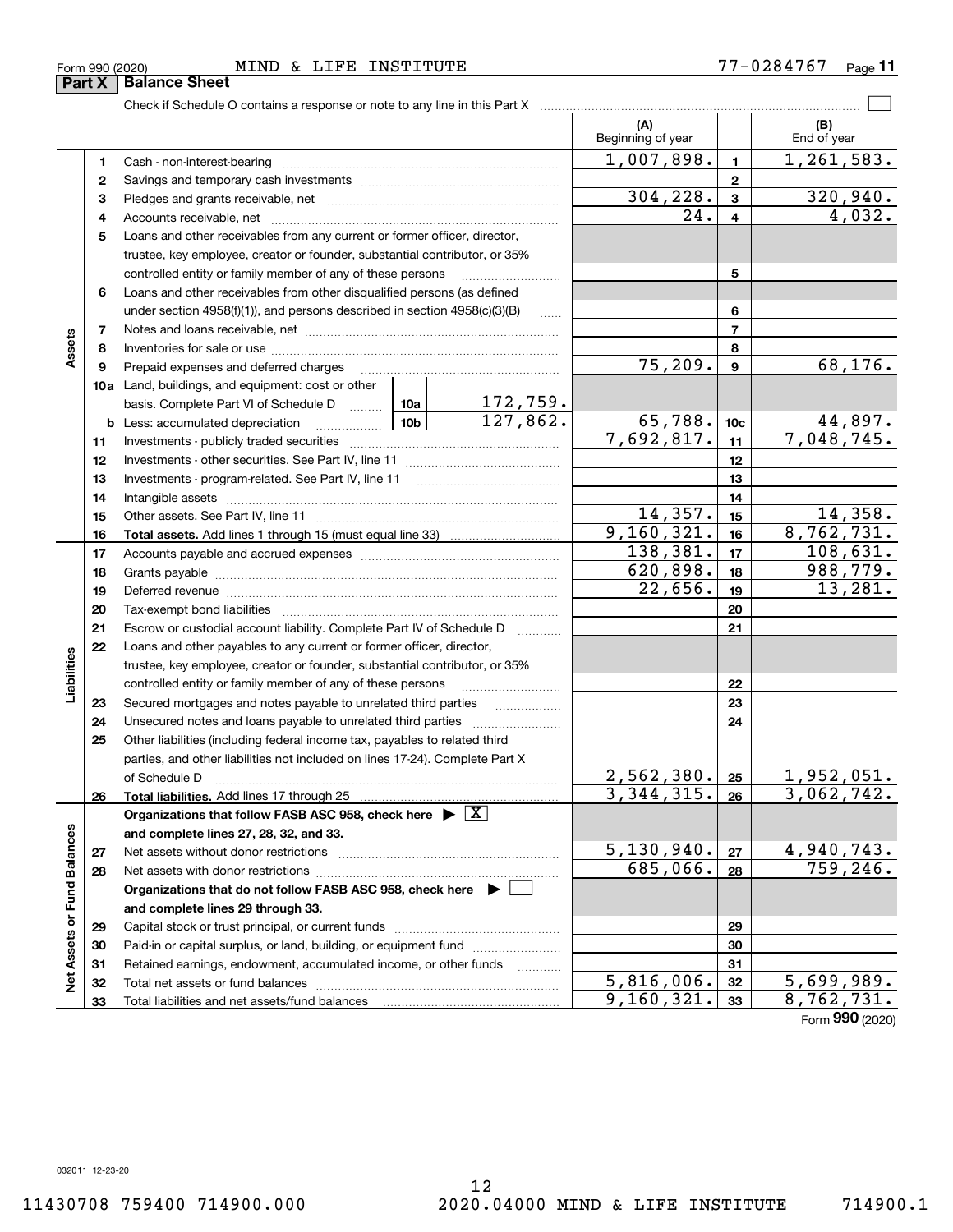|    | MIND & LIFE INSTITUTE<br>Form 990 (2020)                                                                                        |                | 77-0284767     |     | Page $12$ |  |  |
|----|---------------------------------------------------------------------------------------------------------------------------------|----------------|----------------|-----|-----------|--|--|
|    | Part XI<br><b>Reconciliation of Net Assets</b>                                                                                  |                |                |     |           |  |  |
|    |                                                                                                                                 |                |                |     |           |  |  |
|    |                                                                                                                                 |                |                |     |           |  |  |
| 1  |                                                                                                                                 | 1.             | 3,024,838.     |     |           |  |  |
| 2  |                                                                                                                                 | $\mathbf{2}$   | 3,140,855.     |     |           |  |  |
| 3  | Revenue less expenses. Subtract line 2 from line 1                                                                              | $-116,017.$    |                |     |           |  |  |
| 4  |                                                                                                                                 | 4              | 5,816,006.     |     |           |  |  |
| 5  | Net unrealized gains (losses) on investments                                                                                    | 5              |                |     |           |  |  |
| 6  |                                                                                                                                 | 6              |                |     |           |  |  |
| 7  | Investment expenses www.communication.com/www.communication.com/www.communication.com/www.com                                   | $\overline{7}$ |                |     |           |  |  |
| 8  | Prior period adjustments                                                                                                        | 8              |                |     |           |  |  |
| 9  | Other changes in net assets or fund balances (explain on Schedule O)                                                            | 9              |                |     | 0.        |  |  |
| 10 | Net assets or fund balances at end of year. Combine lines 3 through 9 (must equal Part X, line 32,                              |                |                |     |           |  |  |
|    |                                                                                                                                 | 10             | 5,699,989.     |     |           |  |  |
|    | Part XII Financial Statements and Reporting                                                                                     |                |                |     |           |  |  |
|    |                                                                                                                                 |                |                |     |           |  |  |
|    |                                                                                                                                 |                |                | Yes | No        |  |  |
| 1  | $\boxed{\text{X}}$ Accrual<br>Accounting method used to prepare the Form 990: <u>June</u> Cash<br>Other<br>$\mathbf{1}$         |                |                |     |           |  |  |
|    | If the organization changed its method of accounting from a prior year or checked "Other," explain in Schedule O.               |                |                |     |           |  |  |
|    | 2a Were the organization's financial statements compiled or reviewed by an independent accountant?                              |                | 2a             |     | X         |  |  |
|    | If "Yes," check a box below to indicate whether the financial statements for the year were compiled or reviewed on a            |                |                |     |           |  |  |
|    | separate basis, consolidated basis, or both:                                                                                    |                |                |     |           |  |  |
|    | Separate basis<br>Both consolidated and separate basis<br>Consolidated basis                                                    |                |                |     |           |  |  |
|    | <b>b</b> Were the organization's financial statements audited by an independent accountant?                                     |                | 2 <sub>b</sub> | X   |           |  |  |
|    | If "Yes," check a box below to indicate whether the financial statements for the year were audited on a separate basis,         |                |                |     |           |  |  |
|    | consolidated basis, or both:                                                                                                    |                |                |     |           |  |  |
|    | $\lfloor x \rfloor$ Separate basis<br><b>Consolidated basis</b><br>Both consolidated and separate basis                         |                |                |     |           |  |  |
|    | c If "Yes" to line 2a or 2b, does the organization have a committee that assumes responsibility for oversight of the audit,     |                |                |     |           |  |  |
|    |                                                                                                                                 |                | 2c             | Χ   |           |  |  |
|    | If the organization changed either its oversight process or selection process during the tax year, explain on Schedule O.       |                |                |     |           |  |  |
|    | 3a As a result of a federal award, was the organization required to undergo an audit or audits as set forth in the Single Audit |                |                |     |           |  |  |
|    |                                                                                                                                 |                | За             |     | х         |  |  |
|    | b If "Yes," did the organization undergo the required audit or audits? If the organization did not undergo the required audit   |                |                |     |           |  |  |
|    | or audits, explain why on Schedule O and describe any steps taken to undergo such audits contains and the second                |                | 3b             |     |           |  |  |
|    |                                                                                                                                 |                |                | nnn |           |  |  |

Form 990 (2020)

032012 12-23-20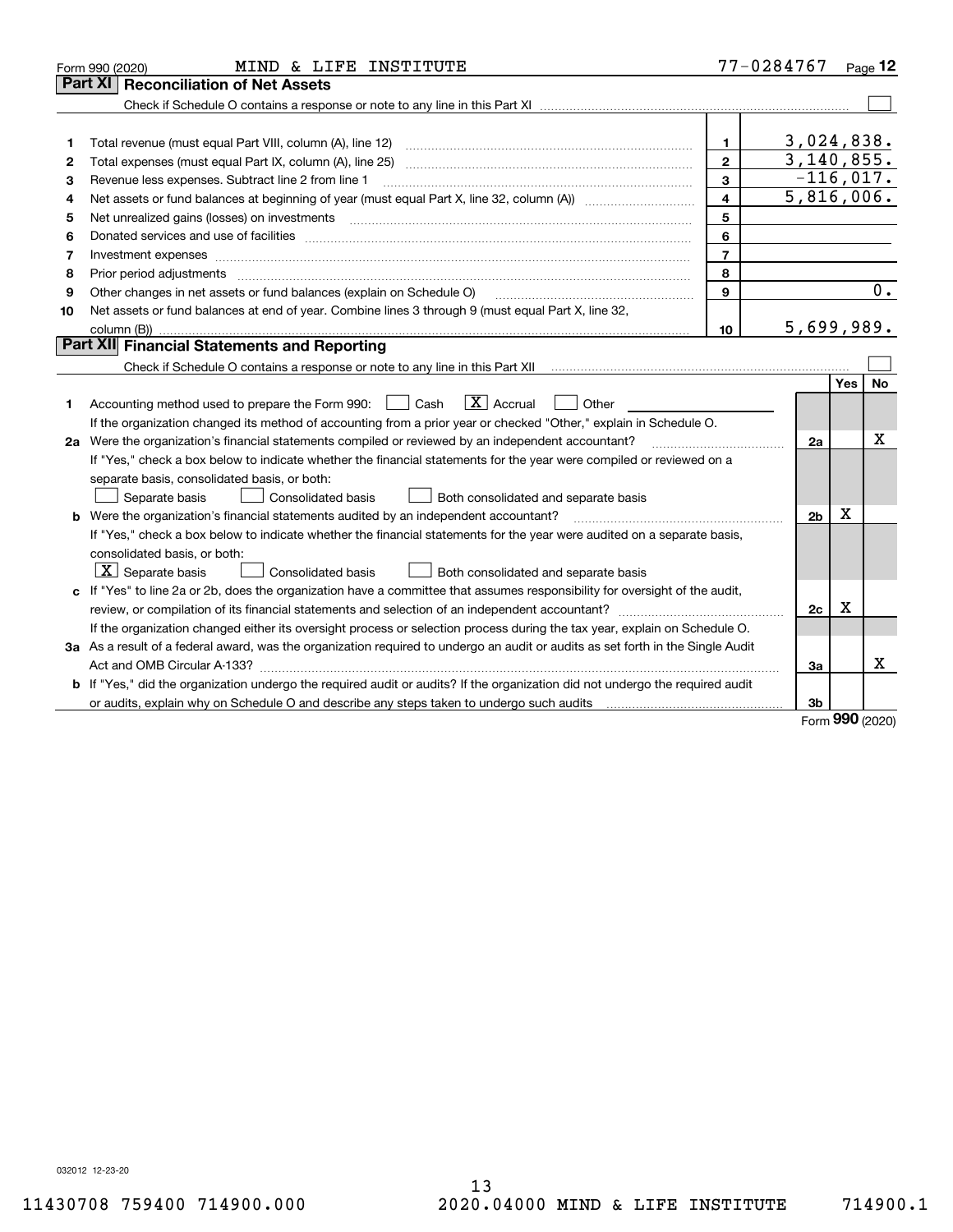| <b>SCHEDULE A</b> |  |
|-------------------|--|
|-------------------|--|

Department of the Treasury Internal Revenue Service

# Public Charity Status and Public Support

(Form 990 or 990-EZ) Complete if the organization is a section 501(c)(3) organization or a section 4947(a)(1) nonexempt charitable trust.

| Attach to Form 990 or Form 990-EZ.

| Go to www.irs.gov/Form990 for instructions and the latest information.

| OMB No. 1545-0047                   |
|-------------------------------------|
| 020                                 |
| <b>Open to Public</b><br>Inspection |

|       |        | Name of the organization                                                                                                                     |                       |                            |                                 |    |                                                      |  | <b>Employer identification number</b>              |  |  |
|-------|--------|----------------------------------------------------------------------------------------------------------------------------------------------|-----------------------|----------------------------|---------------------------------|----|------------------------------------------------------|--|----------------------------------------------------|--|--|
|       |        |                                                                                                                                              | MIND & LIFE INSTITUTE |                            |                                 |    |                                                      |  | 77-0284767                                         |  |  |
|       | Part I | Reason for Public Charity Status. (All organizations must complete this part.) See instructions.                                             |                       |                            |                                 |    |                                                      |  |                                                    |  |  |
|       |        | The organization is not a private foundation because it is: (For lines 1 through 12, check only one box.)                                    |                       |                            |                                 |    |                                                      |  |                                                    |  |  |
| 1     |        | A church, convention of churches, or association of churches described in section 170(b)(1)(A)(i).                                           |                       |                            |                                 |    |                                                      |  |                                                    |  |  |
| 2     |        | A school described in section 170(b)(1)(A)(ii). (Attach Schedule E (Form 990 or 990-EZ).)                                                    |                       |                            |                                 |    |                                                      |  |                                                    |  |  |
| з     |        | A hospital or a cooperative hospital service organization described in section 170(b)(1)(A)(iii).                                            |                       |                            |                                 |    |                                                      |  |                                                    |  |  |
|       |        | A medical research organization operated in conjunction with a hospital described in section 170(b)(1)(A)(iii). Enter the hospital's name,   |                       |                            |                                 |    |                                                      |  |                                                    |  |  |
|       |        | city, and state:                                                                                                                             |                       |                            |                                 |    |                                                      |  |                                                    |  |  |
| 5     |        | An organization operated for the benefit of a college or university owned or operated by a governmental unit described in                    |                       |                            |                                 |    |                                                      |  |                                                    |  |  |
|       |        | section 170(b)(1)(A)(iv). (Complete Part II.)                                                                                                |                       |                            |                                 |    |                                                      |  |                                                    |  |  |
| 6     |        | A federal, state, or local government or governmental unit described in section 170(b)(1)(A)(v).                                             |                       |                            |                                 |    |                                                      |  |                                                    |  |  |
| 7     |        | An organization that normally receives a substantial part of its support from a governmental unit or from the general public described in    |                       |                            |                                 |    |                                                      |  |                                                    |  |  |
|       |        | section 170(b)(1)(A)(vi). (Complete Part II.)                                                                                                |                       |                            |                                 |    |                                                      |  |                                                    |  |  |
| 8     |        | A community trust described in section 170(b)(1)(A)(vi). (Complete Part II.)                                                                 |                       |                            |                                 |    |                                                      |  |                                                    |  |  |
| 9     |        | An agricultural research organization described in section 170(b)(1)(A)(ix) operated in conjunction with a land-grant college                |                       |                            |                                 |    |                                                      |  |                                                    |  |  |
|       |        | or university or a non-land-grant college of agriculture (see instructions). Enter the name, city, and state of the college or               |                       |                            |                                 |    |                                                      |  |                                                    |  |  |
|       |        | university:                                                                                                                                  |                       |                            |                                 |    |                                                      |  |                                                    |  |  |
|       | 10 $X$ | An organization that normally receives (1) more than 33 1/3% of its support from contributions, membership fees, and gross receipts from     |                       |                            |                                 |    |                                                      |  |                                                    |  |  |
|       |        | activities related to its exempt functions, subject to certain exceptions; and (2) no more than 33 1/3% of its support from gross investment |                       |                            |                                 |    |                                                      |  |                                                    |  |  |
|       |        | income and unrelated business taxable income (less section 511 tax) from businesses acquired by the organization after June 30, 1975.        |                       |                            |                                 |    |                                                      |  |                                                    |  |  |
|       |        | See section 509(a)(2). (Complete Part III.)                                                                                                  |                       |                            |                                 |    |                                                      |  |                                                    |  |  |
| 11    |        | An organization organized and operated exclusively to test for public safety. See section 509(a)(4).                                         |                       |                            |                                 |    |                                                      |  |                                                    |  |  |
| 12    |        | An organization organized and operated exclusively for the benefit of, to perform the functions of, or to carry out the purposes of one or   |                       |                            |                                 |    |                                                      |  |                                                    |  |  |
|       |        | more publicly supported organizations described in section 509(a)(1) or section 509(a)(2). See section 509(a)(3). Check the box in           |                       |                            |                                 |    |                                                      |  |                                                    |  |  |
|       |        | lines 12a through 12d that describes the type of supporting organization and complete lines 12e, 12f, and 12g.                               |                       |                            |                                 |    |                                                      |  |                                                    |  |  |
| а     |        | Type I. A supporting organization operated, supervised, or controlled by its supported organization(s), typically by giving                  |                       |                            |                                 |    |                                                      |  |                                                    |  |  |
|       |        | the supported organization(s) the power to regularly appoint or elect a majority of the directors or trustees of the supporting              |                       |                            |                                 |    |                                                      |  |                                                    |  |  |
|       |        | organization. You must complete Part IV, Sections A and B.                                                                                   |                       |                            |                                 |    |                                                      |  |                                                    |  |  |
| b     |        | Type II. A supporting organization supervised or controlled in connection with its supported organization(s), by having                      |                       |                            |                                 |    |                                                      |  |                                                    |  |  |
|       |        | control or management of the supporting organization vested in the same persons that control or manage the supported                         |                       |                            |                                 |    |                                                      |  |                                                    |  |  |
|       |        | organization(s). You must complete Part IV, Sections A and C.                                                                                |                       |                            |                                 |    |                                                      |  |                                                    |  |  |
| с     |        | Type III functionally integrated. A supporting organization operated in connection with, and functionally integrated with,                   |                       |                            |                                 |    |                                                      |  |                                                    |  |  |
|       |        | its supported organization(s) (see instructions). You must complete Part IV, Sections A, D, and E.                                           |                       |                            |                                 |    |                                                      |  |                                                    |  |  |
| d     |        | Type III non-functionally integrated. A supporting organization operated in connection with its supported organization(s)                    |                       |                            |                                 |    |                                                      |  |                                                    |  |  |
|       |        | that is not functionally integrated. The organization generally must satisfy a distribution requirement and an attentiveness                 |                       |                            |                                 |    |                                                      |  |                                                    |  |  |
|       |        | requirement (see instructions). You must complete Part IV, Sections A and D, and Part V.                                                     |                       |                            |                                 |    |                                                      |  |                                                    |  |  |
| е     |        | Check this box if the organization received a written determination from the IRS that it is a Type I, Type II, Type III                      |                       |                            |                                 |    |                                                      |  |                                                    |  |  |
|       |        | functionally integrated, or Type III non-functionally integrated supporting organization.                                                    |                       |                            |                                 |    |                                                      |  |                                                    |  |  |
|       |        | f Enter the number of supported organizations                                                                                                |                       |                            |                                 |    |                                                      |  |                                                    |  |  |
|       |        | g Provide the following information about the supported organization(s).<br>(i) Name of supported                                            |                       | (iii) Type of organization | (iv) Is the organization listed |    |                                                      |  |                                                    |  |  |
|       |        | organization                                                                                                                                 | (ii) EIN              | (described on lines 1-10   | in your governing document?     |    | (v) Amount of monetary<br>support (see instructions) |  | (vi) Amount of other<br>support (see instructions) |  |  |
|       |        |                                                                                                                                              |                       | above (see instructions))  | Yes                             | No |                                                      |  |                                                    |  |  |
|       |        |                                                                                                                                              |                       |                            |                                 |    |                                                      |  |                                                    |  |  |
|       |        |                                                                                                                                              |                       |                            |                                 |    |                                                      |  |                                                    |  |  |
|       |        |                                                                                                                                              |                       |                            |                                 |    |                                                      |  |                                                    |  |  |
|       |        |                                                                                                                                              |                       |                            |                                 |    |                                                      |  |                                                    |  |  |
|       |        |                                                                                                                                              |                       |                            |                                 |    |                                                      |  |                                                    |  |  |
|       |        |                                                                                                                                              |                       |                            |                                 |    |                                                      |  |                                                    |  |  |
|       |        |                                                                                                                                              |                       |                            |                                 |    |                                                      |  |                                                    |  |  |
|       |        |                                                                                                                                              |                       |                            |                                 |    |                                                      |  |                                                    |  |  |
|       |        |                                                                                                                                              |                       |                            |                                 |    |                                                      |  |                                                    |  |  |
| Total |        |                                                                                                                                              |                       |                            |                                 |    |                                                      |  |                                                    |  |  |
|       |        |                                                                                                                                              |                       |                            |                                 |    |                                                      |  |                                                    |  |  |

LHA For Paperwork Reduction Act Notice, see the Instructions for Form 990 or 990-EZ. 032021 01-25-21 Schedule A (Form 990 or 990-EZ) 2020 14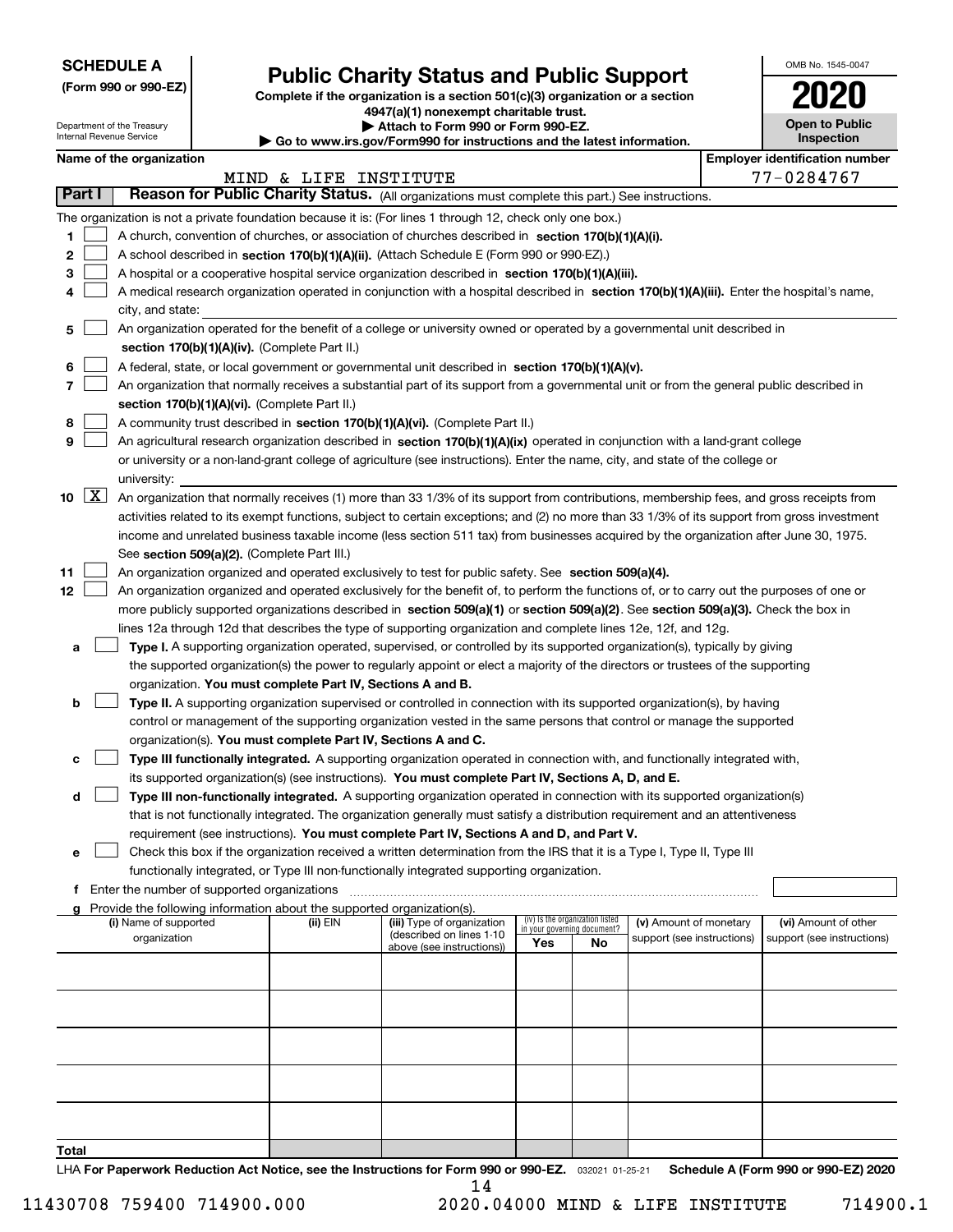#### Schedule A (Form 990 or 990-EZ) 2020 Page MIND & LIFE INSTITUTE 77-0284767

 $77 - 0284767$  Page 2

(Complete only if you checked the box on line 5, 7, or 8 of Part I or if the organization failed to qualify under Part III. If the organization fails to qualify under the tests listed below, please complete Part III.) Part II | Support Schedule for Organizations Described in Sections 170(b)(1)(A)(iv) and 170(b)(1)(A)(vi)

|    | <b>Section A. Public Support</b>                                                                                                               |          |          |            |            |                                      |           |
|----|------------------------------------------------------------------------------------------------------------------------------------------------|----------|----------|------------|------------|--------------------------------------|-----------|
|    | Calendar year (or fiscal year beginning in) $\blacktriangleright$                                                                              | (a) 2016 | (b) 2017 | $(c)$ 2018 | $(d)$ 2019 | (e) 2020                             | (f) Total |
|    | <b>1</b> Gifts, grants, contributions, and                                                                                                     |          |          |            |            |                                      |           |
|    | membership fees received. (Do not                                                                                                              |          |          |            |            |                                      |           |
|    | include any "unusual grants.")                                                                                                                 |          |          |            |            |                                      |           |
|    | 2 Tax revenues levied for the organ-                                                                                                           |          |          |            |            |                                      |           |
|    | ization's benefit and either paid to                                                                                                           |          |          |            |            |                                      |           |
|    | or expended on its behalf                                                                                                                      |          |          |            |            |                                      |           |
| з  | The value of services or facilities                                                                                                            |          |          |            |            |                                      |           |
|    | furnished by a governmental unit to                                                                                                            |          |          |            |            |                                      |           |
|    | the organization without charge                                                                                                                |          |          |            |            |                                      |           |
|    | 4 Total. Add lines 1 through 3                                                                                                                 |          |          |            |            |                                      |           |
| 5  | The portion of total contributions                                                                                                             |          |          |            |            |                                      |           |
|    | by each person (other than a                                                                                                                   |          |          |            |            |                                      |           |
|    | governmental unit or publicly                                                                                                                  |          |          |            |            |                                      |           |
|    | supported organization) included                                                                                                               |          |          |            |            |                                      |           |
|    | on line 1 that exceeds 2% of the                                                                                                               |          |          |            |            |                                      |           |
|    | amount shown on line 11.                                                                                                                       |          |          |            |            |                                      |           |
|    | column (f)                                                                                                                                     |          |          |            |            |                                      |           |
|    | 6 Public support. Subtract line 5 from line 4.                                                                                                 |          |          |            |            |                                      |           |
|    | <b>Section B. Total Support</b>                                                                                                                |          |          |            |            |                                      |           |
|    | Calendar year (or fiscal year beginning in)                                                                                                    | (a) 2016 | (b) 2017 | $(c)$ 2018 | $(d)$ 2019 | (e) 2020                             | (f) Total |
|    | 7 Amounts from line 4                                                                                                                          |          |          |            |            |                                      |           |
| 8  | Gross income from interest,                                                                                                                    |          |          |            |            |                                      |           |
|    | dividends, payments received on                                                                                                                |          |          |            |            |                                      |           |
|    | securities loans, rents, royalties,                                                                                                            |          |          |            |            |                                      |           |
|    | and income from similar sources                                                                                                                |          |          |            |            |                                      |           |
| 9  | Net income from unrelated business                                                                                                             |          |          |            |            |                                      |           |
|    | activities, whether or not the                                                                                                                 |          |          |            |            |                                      |           |
|    | business is regularly carried on                                                                                                               |          |          |            |            |                                      |           |
|    | <b>10</b> Other income. Do not include gain                                                                                                    |          |          |            |            |                                      |           |
|    | or loss from the sale of capital                                                                                                               |          |          |            |            |                                      |           |
|    | assets (Explain in Part VI.)                                                                                                                   |          |          |            |            |                                      |           |
|    | <b>11 Total support.</b> Add lines 7 through 10                                                                                                |          |          |            |            |                                      |           |
|    | 12 Gross receipts from related activities, etc. (see instructions)                                                                             |          |          |            |            | 12                                   |           |
|    | 13 First 5 years. If the Form 990 is for the organization's first, second, third, fourth, or fifth tax year as a section 501(c)(3)             |          |          |            |            |                                      |           |
|    |                                                                                                                                                |          |          |            |            |                                      |           |
|    | <b>Section C. Computation of Public Support Percentage</b>                                                                                     |          |          |            |            |                                      |           |
|    |                                                                                                                                                |          |          |            |            | 14                                   | %         |
|    | 15 Public support percentage from 2019 Schedule A, Part II, line 14                                                                            |          |          |            |            | 15                                   | %         |
|    | 16a 33 1/3% support test - 2020. If the organization did not check the box on line 13, and line 14 is 33 1/3% or more, check this box and      |          |          |            |            |                                      |           |
|    | stop here. The organization qualifies as a publicly supported organization                                                                     |          |          |            |            |                                      |           |
|    | b 33 1/3% support test - 2019. If the organization did not check a box on line 13 or 16a, and line 15 is 33 1/3% or more, check this box       |          |          |            |            |                                      |           |
|    | and stop here. The organization qualifies as a publicly supported organization                                                                 |          |          |            |            |                                      |           |
|    | 17a 10% -facts-and-circumstances test - 2020. If the organization did not check a box on line 13, 16a, or 16b, and line 14 is 10% or more,     |          |          |            |            |                                      |           |
|    | and if the organization meets the facts-and-circumstances test, check this box and stop here. Explain in Part VI how the organization          |          |          |            |            |                                      |           |
|    | meets the facts-and-circumstances test. The organization qualifies as a publicly supported organization                                        |          |          |            |            |                                      |           |
|    | <b>b 10% -facts-and-circumstances test - 2019.</b> If the organization did not check a box on line 13, 16a, 16b, or 17a, and line 15 is 10% or |          |          |            |            |                                      |           |
|    | more, and if the organization meets the facts-and-circumstances test, check this box and stop here. Explain in Part VI how the                 |          |          |            |            |                                      |           |
|    | organization meets the facts-and-circumstances test. The organization qualifies as a publicly supported organization                           |          |          |            |            |                                      |           |
| 18 | Private foundation. If the organization did not check a box on line 13, 16a, 16b, 17a, or 17b, check this box and see instructions             |          |          |            |            |                                      |           |
|    |                                                                                                                                                |          |          |            |            | Schedule A (Form 990 or 990-F7) 2020 |           |

Schedule A (Form 990 or 990-EZ) 2020

032022 01-25-21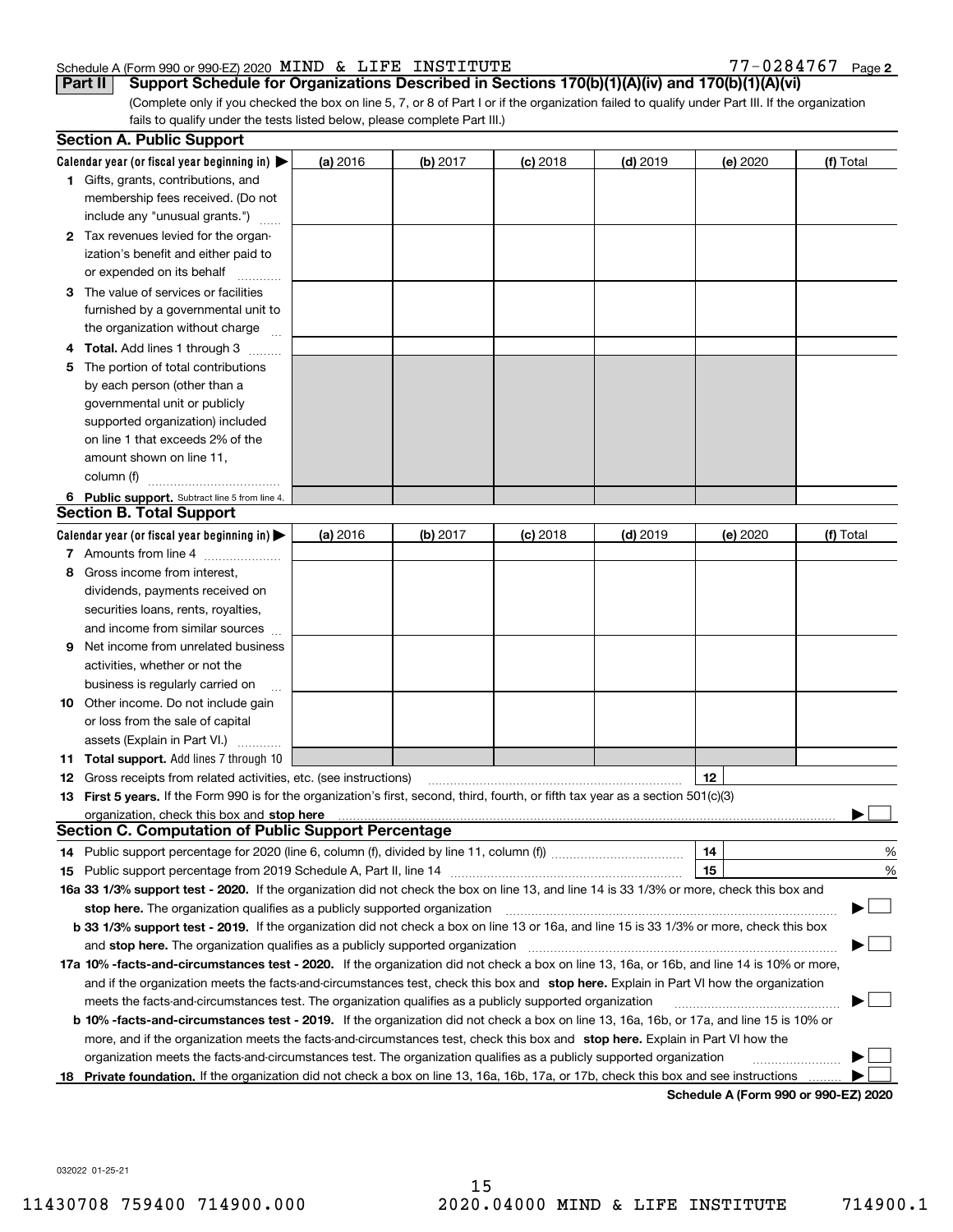### Schedule A (Form 990 or 990-EZ) 2020 Page MIND & LIFE INSTITUTE 77-0284767

### **Part III | Support Schedule for Organizations Described in Section 509(a)(2)**

 $77 - 0284767$  Page 3

(Complete only if you checked the box on line 10 of Part I or if the organization failed to qualify under Part II. If the organization fails to qualify under the tests listed below, please complete Part II.)

| <b>Section A. Public Support</b>                                                                                                                                                                                               |                        |                      |                        |                        |          |                                          |
|--------------------------------------------------------------------------------------------------------------------------------------------------------------------------------------------------------------------------------|------------------------|----------------------|------------------------|------------------------|----------|------------------------------------------|
| Calendar year (or fiscal year beginning in)                                                                                                                                                                                    | (a) 2016               | (b) 2017             | $(c)$ 2018             | $(d)$ 2019             | (e) 2020 | (f) Total                                |
| 1 Gifts, grants, contributions, and                                                                                                                                                                                            |                        |                      |                        |                        |          |                                          |
| membership fees received. (Do not                                                                                                                                                                                              |                        |                      |                        |                        |          |                                          |
| include any "unusual grants.")                                                                                                                                                                                                 | 2413617.               | 3424186.             | 4756552.               | 3340404.               |          | 2716274.16651033.                        |
| 2 Gross receipts from admissions,<br>merchandise sold or services per-<br>formed, or facilities furnished in<br>any activity that is related to the<br>organization's tax-exempt purpose                                       | 377,609.               | 106, 435.            | 391,480.               | 97,783.                | 119,572. | 1092879.                                 |
| 3 Gross receipts from activities that                                                                                                                                                                                          |                        |                      |                        |                        |          |                                          |
| are not an unrelated trade or bus-                                                                                                                                                                                             |                        |                      |                        |                        |          |                                          |
| iness under section 513                                                                                                                                                                                                        |                        |                      |                        |                        |          |                                          |
| 4 Tax revenues levied for the organ-<br>ization's benefit and either paid to                                                                                                                                                   |                        |                      |                        |                        |          |                                          |
| or expended on its behalf                                                                                                                                                                                                      |                        |                      |                        |                        |          |                                          |
| 5 The value of services or facilities                                                                                                                                                                                          |                        |                      |                        |                        |          |                                          |
| furnished by a governmental unit to                                                                                                                                                                                            |                        |                      |                        |                        |          |                                          |
| the organization without charge                                                                                                                                                                                                |                        |                      |                        |                        |          |                                          |
| 6 Total. Add lines 1 through 5                                                                                                                                                                                                 | 2791226.               | 3530621.             | 5148032.               | 3438187.               |          | 2835846.17743912.                        |
| 7a Amounts included on lines 1, 2, and                                                                                                                                                                                         |                        |                      |                        |                        |          |                                          |
| 3 received from disqualified persons                                                                                                                                                                                           |                        |                      | 184,353.               | 120,004.               | 125,050. | 429,407.                                 |
| <b>b</b> Amounts included on lines 2 and 3 received<br>from other than disqualified persons that<br>exceed the greater of \$5,000 or 1% of the                                                                                 |                        |                      |                        |                        |          |                                          |
| amount on line 13 for the year                                                                                                                                                                                                 |                        |                      |                        |                        |          | $0$ .                                    |
| c Add lines 7a and 7b                                                                                                                                                                                                          |                        |                      |                        | $184, 353.$ 120,004.   | 125,050. | 429,407.<br>17314505.                    |
| 8 Public support. (Subtract line 7c from line 6.)<br><b>Section B. Total Support</b>                                                                                                                                           |                        |                      |                        |                        |          |                                          |
|                                                                                                                                                                                                                                |                        |                      |                        |                        |          |                                          |
| Calendar year (or fiscal year beginning in)                                                                                                                                                                                    | (a) 2016<br>2791226.   | (b) 2017<br>3530621. | $(c)$ 2018<br>5148032. | $(d)$ 2019<br>3438187. | (e) 2020 | (f) Total<br>2835846.17743912.           |
| 9 Amounts from line 6<br>10a Gross income from interest,                                                                                                                                                                       |                        |                      |                        |                        |          |                                          |
| dividends, payments received on<br>securities loans, rents, royalties,<br>and income from similar sources                                                                                                                      | 121,389.               | 89,427.              | 97, 187.               | 170, 370.              | 141,820. | 620, 193.                                |
| <b>b</b> Unrelated business taxable income<br>(less section 511 taxes) from businesses                                                                                                                                         |                        |                      |                        |                        |          |                                          |
| acquired after June 30, 1975<br>.                                                                                                                                                                                              |                        |                      |                        |                        |          |                                          |
| c Add lines 10a and 10b                                                                                                                                                                                                        | $12\overline{1,389}$ . | 89,427.              | 97, 187.               | 170, 370.              | 141,820. | 620, 193.                                |
| 11 Net income from unrelated business<br>activities not included in line 10b,<br>whether or not the business is<br>regularly carried on                                                                                        |                        |                      |                        |                        |          |                                          |
| <b>12</b> Other income. Do not include gain<br>or loss from the sale of capital<br>assets (Explain in Part VI.)                                                                                                                |                        | 6, 201.              | 1,321.                 | 16,842.                | 26,905.  | 51, 269.                                 |
| 13 Total support. (Add lines 9, 10c, 11, and 12.)                                                                                                                                                                              | 2912615.               | 3626249.             | 5246540.               | 3625399.               |          | 3004571.18415374.                        |
| 14 First 5 years. If the Form 990 is for the organization's first, second, third, fourth, or fifth tax year as a section 501(c)(3) organization,                                                                               |                        |                      |                        |                        |          |                                          |
| check this box and stop here with the continuum control to the control of the change of the change of the change of the change of the change of the change of the change of the change of the change of the change of the chan |                        |                      |                        |                        |          |                                          |
| <b>Section C. Computation of Public Support Percentage</b>                                                                                                                                                                     |                        |                      |                        |                        |          |                                          |
| 15 Public support percentage for 2020 (line 8, column (f), divided by line 13, column (f))                                                                                                                                     |                        |                      |                        |                        | 15       | 94.02<br>%                               |
| 16 Public support percentage from 2019 Schedule A, Part III, line 15                                                                                                                                                           |                        |                      |                        |                        | 16       | 94.80<br>%                               |
| Section D. Computation of Investment Income Percentage                                                                                                                                                                         |                        |                      |                        |                        |          |                                          |
| 17 Investment income percentage for 2020 (line 10c, column (f), divided by line 13, column (f)) <i></i>                                                                                                                        |                        |                      |                        |                        | 17       | 3.37<br>%                                |
| 18 Investment income percentage from 2019 Schedule A, Part III, line 17                                                                                                                                                        |                        |                      |                        |                        | 18       | 3.57<br>$\%$                             |
| 19a 33 1/3% support tests - 2020. If the organization did not check the box on line 14, and line 15 is more than 33 1/3%, and line 17 is not                                                                                   |                        |                      |                        |                        |          |                                          |
| more than 33 1/3%, check this box and stop here. The organization qualifies as a publicly supported organization                                                                                                               |                        |                      |                        |                        |          | $\blacktriangleright$ $\boxed{\text{X}}$ |
| <b>b 33 1/3% support tests - 2019.</b> If the organization did not check a box on line 14 or line 19a, and line 16 is more than 33 1/3%, and                                                                                   |                        |                      |                        |                        |          |                                          |
| line 18 is not more than 33 1/3%, check this box and stop here. The organization qualifies as a publicly supported organization                                                                                                |                        |                      |                        |                        |          |                                          |
| Private foundation. If the organization did not check a box on line 14, 19a, or 19b, check this box and see instructions<br>20                                                                                                 |                        |                      |                        |                        |          |                                          |
| 032023 01-25-21                                                                                                                                                                                                                |                        |                      |                        |                        |          | Schedule A (Form 990 or 990-EZ) 2020     |
|                                                                                                                                                                                                                                |                        | 16                   |                        |                        |          |                                          |

 <sup>11430708 759400 714900.000 2020.04000</sup> MIND & LIFE INSTITUTE 714900.1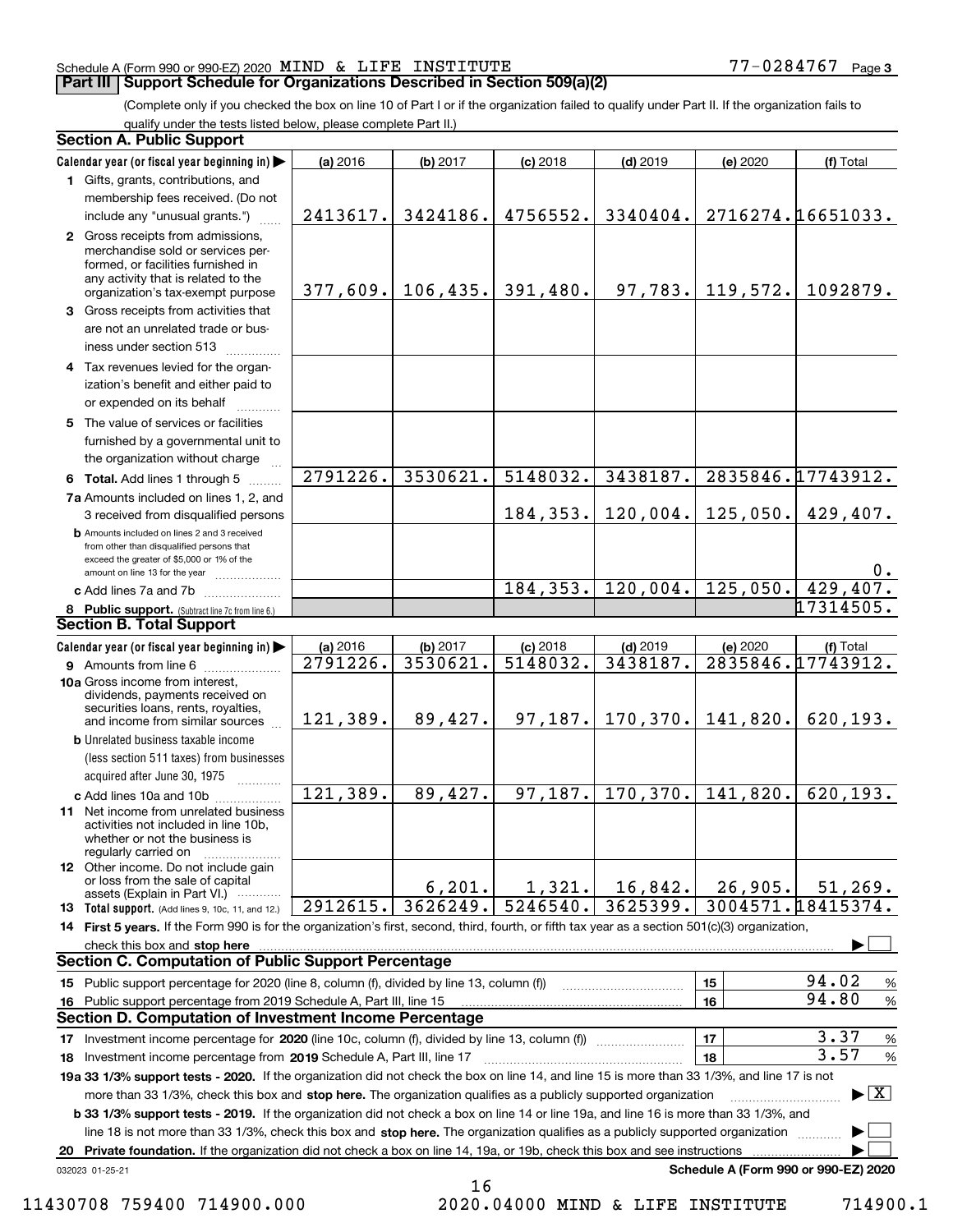1

2

3a

3b

3c

4a

4b

4c

5a

5b 5c

6

7

8

9a

9b

9c

10a

10b

Yes | No

# **Part IV Supporting Organizations**

(Complete only if you checked a box in line 12 on Part I. If you checked box 12a, Part I, complete Sections A and B. If you checked box 12b, Part I, complete Sections A and C. If you checked box 12c, Part I, complete Sections A, D, and E. If you checked box 12d, Part I, complete Sections A and D, and complete Part V.)

#### Section A. All Supporting Organizations

- 1 Are all of the organization's supported organizations listed by name in the organization's governing documents? If "No," describe in Part VI how the supported organizations are designated. If designated by class or purpose, describe the designation. If historic and continuing relationship, explain.
- 2 Did the organization have any supported organization that does not have an IRS determination of status under section 509(a)(1) or (2)? If "Yes," explain in Part VI how the organization determined that the supported organization was described in section 509(a)(1) or (2).
- 3a Did the organization have a supported organization described in section 501(c)(4), (5), or (6)? If "Yes," answer lines 3b and 3c below.
- b Did the organization confirm that each supported organization qualified under section 501(c)(4), (5), or (6) and satisfied the public support tests under section 509(a)(2)? If "Yes," describe in Part VI when and how the organization made the determination.
- c Did the organization ensure that all support to such organizations was used exclusively for section 170(c)(2)(B) purposes? If "Yes," explain in Part VI what controls the organization put in place to ensure such use.
- 4a Was any supported organization not organized in the United States ("foreign supported organization")? If "Yes," and if you checked box 12a or 12b in Part I, answer lines 4b and 4c below.
- b Did the organization have ultimate control and discretion in deciding whether to make grants to the foreign supported organization? If "Yes," describe in Part VI how the organization had such control and discretion despite being controlled or supervised by or in connection with its supported organizations.
- c Did the organization support any foreign supported organization that does not have an IRS determination under sections 501(c)(3) and 509(a)(1) or (2)? If "Yes," explain in Part VI what controls the organization used to ensure that all support to the foreign supported organization was used exclusively for section 170(c)(2)(B) purposes.
- 5a Did the organization add, substitute, or remove any supported organizations during the tax year? If "Yes," answer lines 5b and 5c below (if applicable). Also, provide detail in **Part VI,** including (i) the names and EIN numbers of the supported organizations added, substituted, or removed; (ii) the reasons for each such action; (iii) the authority under the organization's organizing document authorizing such action; and (iv) how the action was accomplished (such as by amendment to the organizing document).
- **b Type I or Type II only.** Was any added or substituted supported organization part of a class already designated in the organization's organizing document?
- c Substitutions only. Was the substitution the result of an event beyond the organization's control?
- 6 Did the organization provide support (whether in the form of grants or the provision of services or facilities) to Part VI. support or benefit one or more of the filing organization's supported organizations? If "Yes," provide detail in anyone other than (i) its supported organizations, (ii) individuals that are part of the charitable class benefited by one or more of its supported organizations, or (iii) other supporting organizations that also
- 7 Did the organization provide a grant, loan, compensation, or other similar payment to a substantial contributor regard to a substantial contributor? If "Yes," complete Part I of Schedule L (Form 990 or 990-EZ). (as defined in section 4958(c)(3)(C)), a family member of a substantial contributor, or a 35% controlled entity with
- 8 Did the organization make a loan to a disqualified person (as defined in section 4958) not described in line 7? If "Yes," complete Part I of Schedule L (Form 990 or 990-EZ).
- **9a** Was the organization controlled directly or indirectly at any time during the tax year by one or more in section 509(a)(1) or (2))? If "Yes," provide detail in Part VI. disqualified persons, as defined in section 4946 (other than foundation managers and organizations described
- b Did one or more disqualified persons (as defined in line 9a) hold a controlling interest in any entity in which the supporting organization had an interest? If "Yes," provide detail in Part VI.
- c Did a disqualified person (as defined in line 9a) have an ownership interest in, or derive any personal benefit from, assets in which the supporting organization also had an interest? If "Yes," provide detail in Part VI.
- 10a Was the organization subject to the excess business holdings rules of section 4943 because of section supporting organizations)? If "Yes," answer line 10b below. 4943(f) (regarding certain Type II supporting organizations, and all Type III non-functionally integrated
- **b** Did the organization have any excess business holdings in the tax year? (Use Schedule C, Form 4720, to determine whether the organization had excess business holdings.)

17

032024 01-25-21

Schedule A (Form 990 or 990-EZ) 2020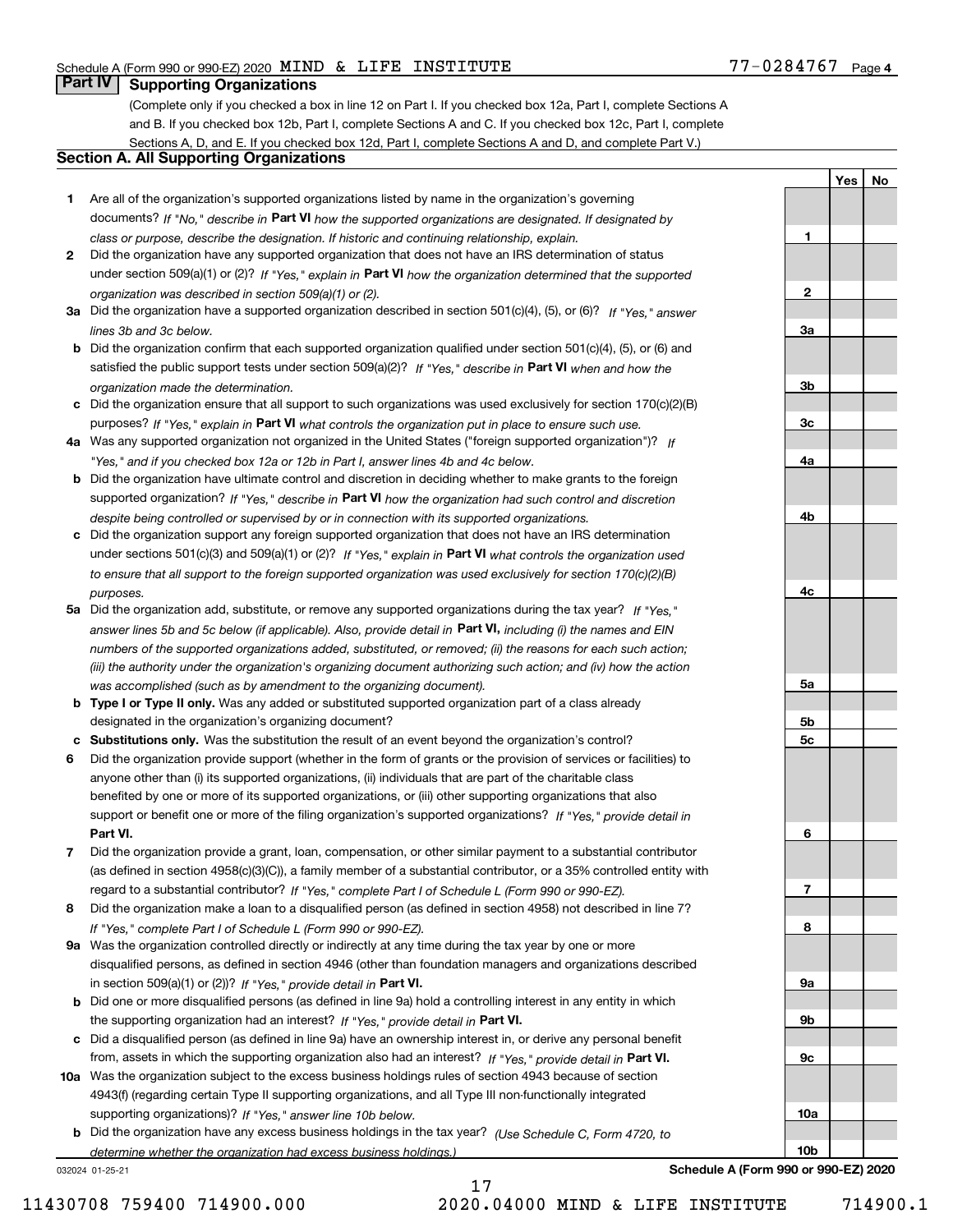|    | <b>Supporting Organizations (continued)</b><br>Part IV                                                                                                                                                                                                                                                                                                                                                                                                                                                                   |              |     |    |
|----|--------------------------------------------------------------------------------------------------------------------------------------------------------------------------------------------------------------------------------------------------------------------------------------------------------------------------------------------------------------------------------------------------------------------------------------------------------------------------------------------------------------------------|--------------|-----|----|
|    |                                                                                                                                                                                                                                                                                                                                                                                                                                                                                                                          |              | Yes | No |
| 11 | Has the organization accepted a gift or contribution from any of the following persons?                                                                                                                                                                                                                                                                                                                                                                                                                                  |              |     |    |
|    | a A person who directly or indirectly controls, either alone or together with persons described in lines 11b and                                                                                                                                                                                                                                                                                                                                                                                                         |              |     |    |
|    | 11c below, the governing body of a supported organization?                                                                                                                                                                                                                                                                                                                                                                                                                                                               | 11a          |     |    |
|    | <b>b</b> A family member of a person described in line 11a above?                                                                                                                                                                                                                                                                                                                                                                                                                                                        | 11b          |     |    |
|    | c A 35% controlled entity of a person described in line 11a or 11b above? If "Yes" to line 11a, 11b, or 11c, provide                                                                                                                                                                                                                                                                                                                                                                                                     |              |     |    |
|    | detail in Part VI.                                                                                                                                                                                                                                                                                                                                                                                                                                                                                                       | 11c          |     |    |
|    | <b>Section B. Type I Supporting Organizations</b>                                                                                                                                                                                                                                                                                                                                                                                                                                                                        |              |     |    |
|    |                                                                                                                                                                                                                                                                                                                                                                                                                                                                                                                          |              | Yes | No |
| 1  | Did the governing body, members of the governing body, officers acting in their official capacity, or membership of one or<br>more supported organizations have the power to regularly appoint or elect at least a majority of the organization's officers,<br>directors, or trustees at all times during the tax year? If "No," describe in Part VI how the supported organization(s)<br>effectively operated, supervised, or controlled the organization's activities. If the organization had more than one supported |              |     |    |
|    | organization, describe how the powers to appoint and/or remove officers, directors, or trustees were allocated among the<br>supported organizations and what conditions or restrictions, if any, applied to such powers during the tax year.                                                                                                                                                                                                                                                                             | 1            |     |    |
| 2  | Did the organization operate for the benefit of any supported organization other than the supported                                                                                                                                                                                                                                                                                                                                                                                                                      |              |     |    |
|    | organization(s) that operated, supervised, or controlled the supporting organization? If "Yes," explain in                                                                                                                                                                                                                                                                                                                                                                                                               |              |     |    |
|    |                                                                                                                                                                                                                                                                                                                                                                                                                                                                                                                          |              |     |    |
|    | Part VI how providing such benefit carried out the purposes of the supported organization(s) that operated,<br>supervised, or controlled the supporting organization.                                                                                                                                                                                                                                                                                                                                                    | 2            |     |    |
|    | <b>Section C. Type II Supporting Organizations</b>                                                                                                                                                                                                                                                                                                                                                                                                                                                                       |              |     |    |
|    |                                                                                                                                                                                                                                                                                                                                                                                                                                                                                                                          |              | Yes | No |
| 1  | Were a majority of the organization's directors or trustees during the tax year also a majority of the directors                                                                                                                                                                                                                                                                                                                                                                                                         |              |     |    |
|    | or trustees of each of the organization's supported organization(s)? If "No," describe in Part VI how control                                                                                                                                                                                                                                                                                                                                                                                                            |              |     |    |
|    |                                                                                                                                                                                                                                                                                                                                                                                                                                                                                                                          |              |     |    |
|    | or management of the supporting organization was vested in the same persons that controlled or managed                                                                                                                                                                                                                                                                                                                                                                                                                   | 1            |     |    |
|    | the supported organization(s).<br><b>Section D. All Type III Supporting Organizations</b>                                                                                                                                                                                                                                                                                                                                                                                                                                |              |     |    |
|    |                                                                                                                                                                                                                                                                                                                                                                                                                                                                                                                          |              | Yes | No |
| 1  | Did the organization provide to each of its supported organizations, by the last day of the fifth month of the                                                                                                                                                                                                                                                                                                                                                                                                           |              |     |    |
|    | organization's tax year, (i) a written notice describing the type and amount of support provided during the prior tax                                                                                                                                                                                                                                                                                                                                                                                                    |              |     |    |
|    | year, (ii) a copy of the Form 990 that was most recently filed as of the date of notification, and (iii) copies of the                                                                                                                                                                                                                                                                                                                                                                                                   |              |     |    |
|    | organization's governing documents in effect on the date of notification, to the extent not previously provided?                                                                                                                                                                                                                                                                                                                                                                                                         | 1            |     |    |
| 2  | Were any of the organization's officers, directors, or trustees either (i) appointed or elected by the supported                                                                                                                                                                                                                                                                                                                                                                                                         |              |     |    |
|    |                                                                                                                                                                                                                                                                                                                                                                                                                                                                                                                          |              |     |    |
|    | organization(s) or (ii) serving on the governing body of a supported organization? If "No," explain in Part VI how                                                                                                                                                                                                                                                                                                                                                                                                       | $\mathbf{2}$ |     |    |
| 3  | the organization maintained a close and continuous working relationship with the supported organization(s).<br>By reason of the relationship described in line 2, above, did the organization's supported organizations have a                                                                                                                                                                                                                                                                                           |              |     |    |
|    | significant voice in the organization's investment policies and in directing the use of the organization's                                                                                                                                                                                                                                                                                                                                                                                                               |              |     |    |
|    | income or assets at all times during the tax year? If "Yes," describe in Part VI the role the organization's                                                                                                                                                                                                                                                                                                                                                                                                             |              |     |    |
|    |                                                                                                                                                                                                                                                                                                                                                                                                                                                                                                                          |              |     |    |
|    | supported organizations played in this regard.<br>Section E. Type III Functionally Integrated Supporting Organizations                                                                                                                                                                                                                                                                                                                                                                                                   | 3            |     |    |
| 1  | Check the box next to the method that the organization used to satisfy the Integral Part Test during the year (see instructions).                                                                                                                                                                                                                                                                                                                                                                                        |              |     |    |
| а  | The organization satisfied the Activities Test. Complete line 2 below.                                                                                                                                                                                                                                                                                                                                                                                                                                                   |              |     |    |
| b  | The organization is the parent of each of its supported organizations. Complete line 3 below.                                                                                                                                                                                                                                                                                                                                                                                                                            |              |     |    |
| c  |                                                                                                                                                                                                                                                                                                                                                                                                                                                                                                                          |              |     |    |
| 2  | The organization supported a governmental entity. Describe in Part VI how you supported a governmental entity (see instructions)<br>Activities Test. Answer lines 2a and 2b below.                                                                                                                                                                                                                                                                                                                                       |              | Yes |    |
|    | Did substantially all of the organization's activities during the tax year directly further the exempt purposes of                                                                                                                                                                                                                                                                                                                                                                                                       |              |     | No |
| а  |                                                                                                                                                                                                                                                                                                                                                                                                                                                                                                                          |              |     |    |
|    | the supported organization(s) to which the organization was responsive? If "Yes." then in Part VI identify                                                                                                                                                                                                                                                                                                                                                                                                               |              |     |    |
|    | those supported organizations and explain how these activities directly furthered their exempt purposes,                                                                                                                                                                                                                                                                                                                                                                                                                 |              |     |    |
|    | how the organization was responsive to those supported organizations, and how the organization determined                                                                                                                                                                                                                                                                                                                                                                                                                |              |     |    |
|    | that these activities constituted substantially all of its activities.                                                                                                                                                                                                                                                                                                                                                                                                                                                   | 2a           |     |    |
| b  | Did the activities described in line 2a, above, constitute activities that, but for the organization's involvement,                                                                                                                                                                                                                                                                                                                                                                                                      |              |     |    |
|    | one or more of the organization's supported organization(s) would have been engaged in? If "Yes," explain in                                                                                                                                                                                                                                                                                                                                                                                                             |              |     |    |

Part VI the reasons for the organization's position that its supported organization(s) would have engaged in these activities but for the organization's involvement.

3 Parent of Supported Organizations. Answer lines 3a and 3b below.

a Did the organization have the power to regularly appoint or elect a majority of the officers, directors, or trustees of each of the supported organizations? If "Yes" or "No" provide details in Part VI.

b Did the organization exercise a substantial degree of direction over the policies, programs, and activities of each of its supported organizations? If "Yes," describe in Part VI the role played by the organization in this regard.

18

032025 01-25-21

Schedule A (Form 990 or 990-EZ) 2020

2b

3a

3b

11430708 759400 714900.000 2020.04000 MIND & LIFE INSTITUTE 714900.1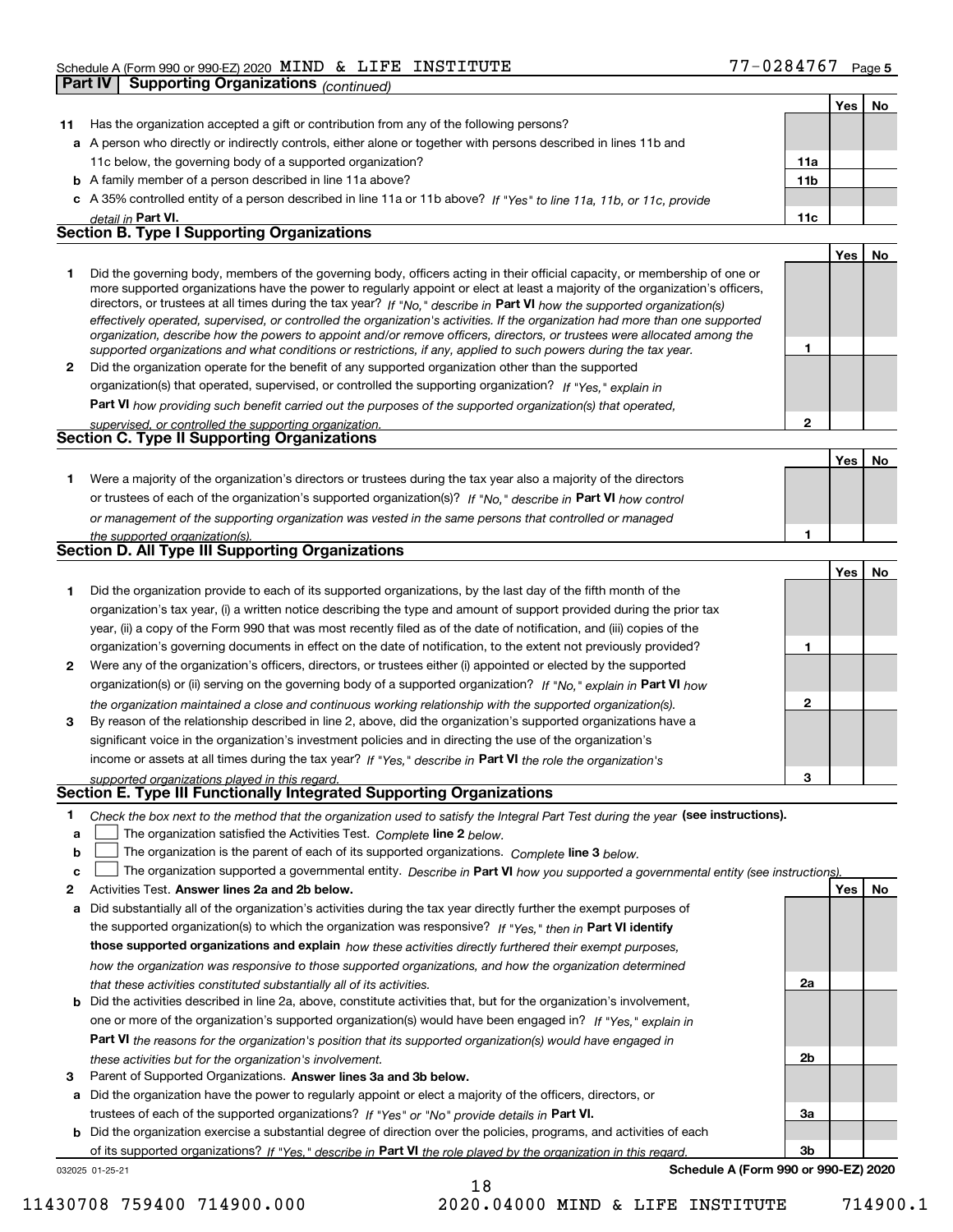| Schedule A (Form 990 or 990-EZ) 2020 $\,$ MIND $\,$ & $\,$ LIFE $\,$ INSTITUTE |  |                                                                                  | $77 - 0284767$ Page 6 |  |
|--------------------------------------------------------------------------------|--|----------------------------------------------------------------------------------|-----------------------|--|
|                                                                                |  | Part V   Type III Non-Functionally Integrated 509(a)(3) Supporting Organizations |                       |  |

Check here if the organization satisfied the Integral Part Test as a qualifying trust on Nov. 20, 1970 ( explain in Part VI). See instructions. All other Type III non-functionally integrated supporting organizations must complete Sections A through E.  $\begin{array}{c} \hline \end{array}$ 

|                | Section A - Adjusted Net Income                                                                                                   |                | (A) Prior Year | (B) Current Year<br>(optional) |
|----------------|-----------------------------------------------------------------------------------------------------------------------------------|----------------|----------------|--------------------------------|
| 1              | Net short-term capital gain                                                                                                       | 1              |                |                                |
| $\mathbf{2}$   | Recoveries of prior-year distributions                                                                                            | $\overline{2}$ |                |                                |
| 3              | Other gross income (see instructions)                                                                                             | 3              |                |                                |
| 4              | Add lines 1 through 3.                                                                                                            | 4              |                |                                |
| 5              | Depreciation and depletion                                                                                                        | 5              |                |                                |
| 6              | Portion of operating expenses paid or incurred for production or                                                                  |                |                |                                |
|                | collection of gross income or for management, conservation, or                                                                    |                |                |                                |
|                | maintenance of property held for production of income (see instructions)                                                          | 6              |                |                                |
| 7              | Other expenses (see instructions)                                                                                                 | $\overline{7}$ |                |                                |
| 8              | Adjusted Net Income (subtract lines 5, 6, and 7 from line 4)                                                                      | 8              |                |                                |
|                | <b>Section B - Minimum Asset Amount</b>                                                                                           |                | (A) Prior Year | (B) Current Year<br>(optional) |
| 1              | Aggregate fair market value of all non-exempt-use assets (see                                                                     |                |                |                                |
|                | instructions for short tax year or assets held for part of year):                                                                 |                |                |                                |
|                | a Average monthly value of securities                                                                                             | 1a             |                |                                |
|                | <b>b</b> Average monthly cash balances                                                                                            | 1b             |                |                                |
|                | c Fair market value of other non-exempt-use assets                                                                                | 1c             |                |                                |
|                | d Total (add lines 1a, 1b, and 1c)                                                                                                | 1d             |                |                                |
|                | e Discount claimed for blockage or other factors                                                                                  |                |                |                                |
|                | (explain in detail in Part VI):                                                                                                   |                |                |                                |
| 2              | Acquisition indebtedness applicable to non-exempt-use assets                                                                      | $\mathbf 2$    |                |                                |
| 3              | Subtract line 2 from line 1d.                                                                                                     | 3              |                |                                |
| 4              | Cash deemed held for exempt use. Enter 0.015 of line 3 (for greater amount,                                                       |                |                |                                |
|                | see instructions)                                                                                                                 | 4              |                |                                |
| 5              | Net value of non-exempt-use assets (subtract line 4 from line 3)                                                                  | 5              |                |                                |
| 6              | Multiply line 5 by 0.035.                                                                                                         | 6              |                |                                |
| 7              | Recoveries of prior-year distributions                                                                                            | $\overline{7}$ |                |                                |
| 8              | Minimum Asset Amount (add line 7 to line 6)                                                                                       | 8              |                |                                |
|                | <b>Section C - Distributable Amount</b>                                                                                           |                |                | <b>Current Year</b>            |
| 1.             | Adjusted net income for prior year (from Section A, line 8, column A)                                                             | 1              |                |                                |
| 2              | Enter 0.85 of line 1.                                                                                                             | $\overline{2}$ |                |                                |
| 3              | Minimum asset amount for prior year (from Section B, line 8, column A)                                                            | 3              |                |                                |
| 4              | Enter greater of line 2 or line 3.                                                                                                | 4              |                |                                |
| 5              | Income tax imposed in prior year                                                                                                  | 5              |                |                                |
| 6              | <b>Distributable Amount.</b> Subtract line 5 from line 4, unless subject to                                                       |                |                |                                |
|                | emergency temporary reduction (see instructions).                                                                                 | 6              |                |                                |
| $\overline{7}$ | Check here if the current year is the organization's first as a non-functionally integrated Type III supporting organization (see |                |                |                                |

7 instructions).

Schedule A (Form 990 or 990-EZ) 2020

032026 01-25-21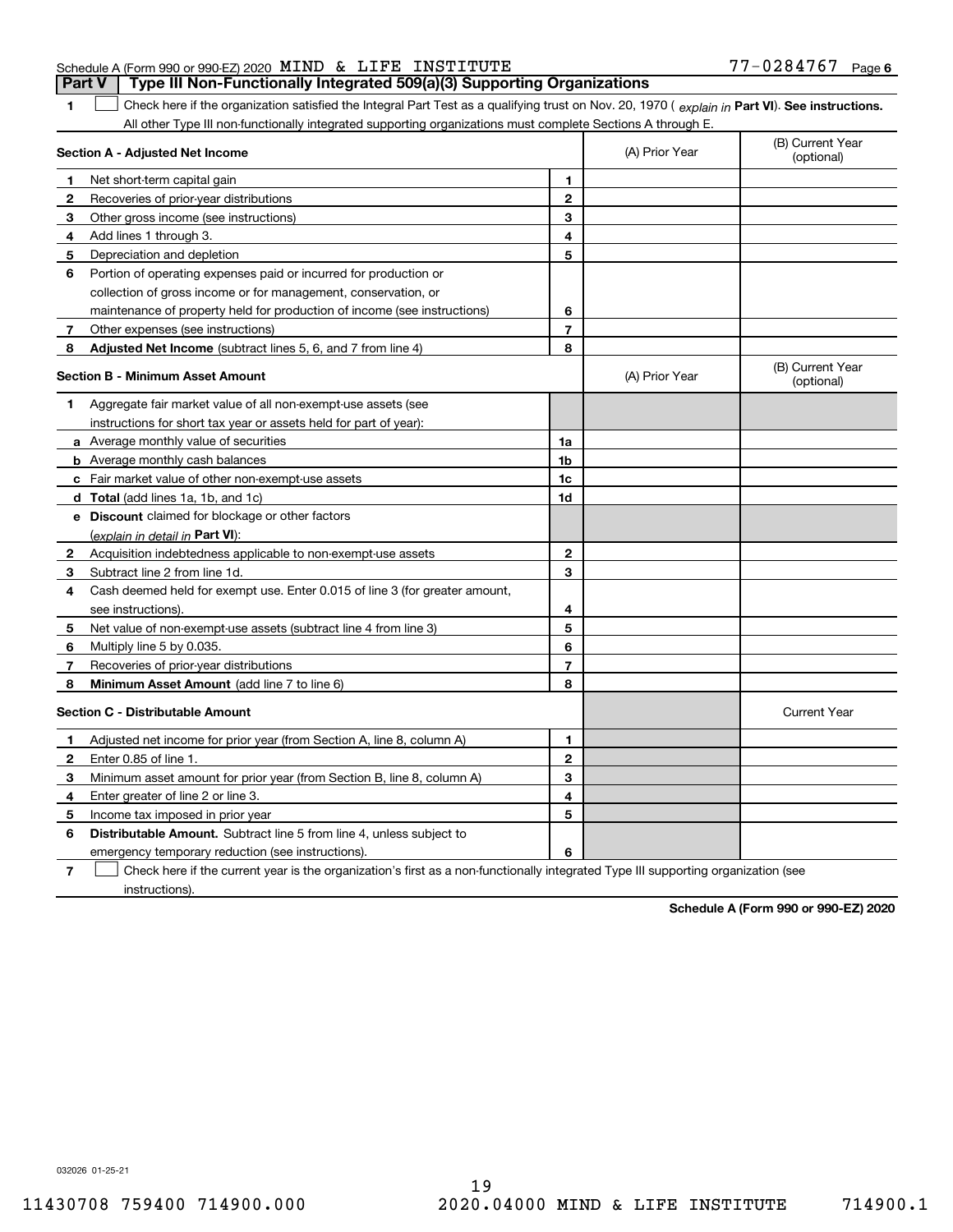| -0284<br>INSTITUTE<br>LIFE<br>Schedule A (Form 990 or 990-EZ) 2020 $\text{MIND}$ & | $1767$ .<br>Page |
|------------------------------------------------------------------------------------|------------------|
|------------------------------------------------------------------------------------|------------------|

| <b>Part V</b> | Type III Non-Functionally Integrated 509(a)(3) Supporting Organizations                    |                             | (continued)                           |                |                                         |
|---------------|--------------------------------------------------------------------------------------------|-----------------------------|---------------------------------------|----------------|-----------------------------------------|
|               | <b>Section D - Distributions</b>                                                           |                             |                                       |                | <b>Current Year</b>                     |
|               | Amounts paid to supported organizations to accomplish exempt purposes                      |                             |                                       | 1              |                                         |
| 2             | Amounts paid to perform activity that directly furthers exempt purposes of supported       |                             |                                       |                |                                         |
|               | organizations, in excess of income from activity                                           |                             |                                       | 2              |                                         |
| з             | Administrative expenses paid to accomplish exempt purposes of supported organizations      |                             |                                       | 3              |                                         |
| 4             | Amounts paid to acquire exempt-use assets                                                  |                             |                                       | 4              |                                         |
| 5             | Qualified set-aside amounts (prior IRS approval required - provide details in Part VI)     |                             |                                       | 5              |                                         |
| 6             | Other distributions ( <i>describe in</i> Part VI). See instructions.                       |                             |                                       | 6              |                                         |
| 7             | Total annual distributions. Add lines 1 through 6.                                         |                             |                                       | $\overline{7}$ |                                         |
| 8             | Distributions to attentive supported organizations to which the organization is responsive |                             |                                       |                |                                         |
|               | (provide details in <b>Part VI</b> ). See instructions.                                    |                             |                                       | 8              |                                         |
| 9             | Distributable amount for 2020 from Section C, line 6                                       |                             |                                       | 9              |                                         |
| 10            | Line 8 amount divided by line 9 amount                                                     |                             |                                       | 10             |                                         |
|               |                                                                                            | (i)                         | (iii)                                 |                | (iii)                                   |
|               | <b>Section E - Distribution Allocations</b> (see instructions)                             | <b>Excess Distributions</b> | <b>Underdistributions</b><br>Pre-2020 |                | <b>Distributable</b><br>Amount for 2020 |
| 1             | Distributable amount for 2020 from Section C, line 6                                       |                             |                                       |                |                                         |
| 2             | Underdistributions, if any, for years prior to 2020 (reason-                               |                             |                                       |                |                                         |
|               | able cause required - explain in Part VI). See instructions.                               |                             |                                       |                |                                         |
| з             | Excess distributions carryover, if any, to 2020                                            |                             |                                       |                |                                         |
|               | <b>a</b> From 2015                                                                         |                             |                                       |                |                                         |
|               | $b$ From 2016                                                                              |                             |                                       |                |                                         |
|               | $c$ From 2017                                                                              |                             |                                       |                |                                         |
|               | <b>d</b> From 2018                                                                         |                             |                                       |                |                                         |
|               | e From 2019                                                                                |                             |                                       |                |                                         |
|               | f Total of lines 3a through 3e                                                             |                             |                                       |                |                                         |
|               | <b>g</b> Applied to underdistributions of prior years                                      |                             |                                       |                |                                         |
|               | <b>h</b> Applied to 2020 distributable amount                                              |                             |                                       |                |                                         |
|               | Carryover from 2015 not applied (see instructions)                                         |                             |                                       |                |                                         |
|               | Remainder. Subtract lines 3g, 3h, and 3i from line 3f.                                     |                             |                                       |                |                                         |
| 4             | Distributions for 2020 from Section D,                                                     |                             |                                       |                |                                         |
|               | line $7:$                                                                                  |                             |                                       |                |                                         |
|               | <b>a</b> Applied to underdistributions of prior years                                      |                             |                                       |                |                                         |
|               | <b>b</b> Applied to 2020 distributable amount                                              |                             |                                       |                |                                         |
| с             | Remainder. Subtract lines 4a and 4b from line 4.                                           |                             |                                       |                |                                         |
| 5             | Remaining underdistributions for years prior to 2020, if                                   |                             |                                       |                |                                         |
|               | any. Subtract lines 3g and 4a from line 2. For result greater                              |                             |                                       |                |                                         |
|               | than zero, explain in Part VI. See instructions.                                           |                             |                                       |                |                                         |
| 6             | Remaining underdistributions for 2020. Subtract lines 3h                                   |                             |                                       |                |                                         |
|               | and 4b from line 1. For result greater than zero, explain in                               |                             |                                       |                |                                         |
|               | Part VI. See instructions.                                                                 |                             |                                       |                |                                         |
| 7             | Excess distributions carryover to 2021. Add lines 3j                                       |                             |                                       |                |                                         |
|               | and 4c.                                                                                    |                             |                                       |                |                                         |
| 8             | Breakdown of line 7:                                                                       |                             |                                       |                |                                         |
|               | a Excess from 2016                                                                         |                             |                                       |                |                                         |
|               | <b>b</b> Excess from 2017                                                                  |                             |                                       |                |                                         |
|               | c Excess from 2018                                                                         |                             |                                       |                |                                         |
|               | d Excess from 2019                                                                         |                             |                                       |                |                                         |
|               | e Excess from 2020                                                                         |                             |                                       |                |                                         |

Schedule A (Form 990 or 990-EZ) 2020

032027 01-25-21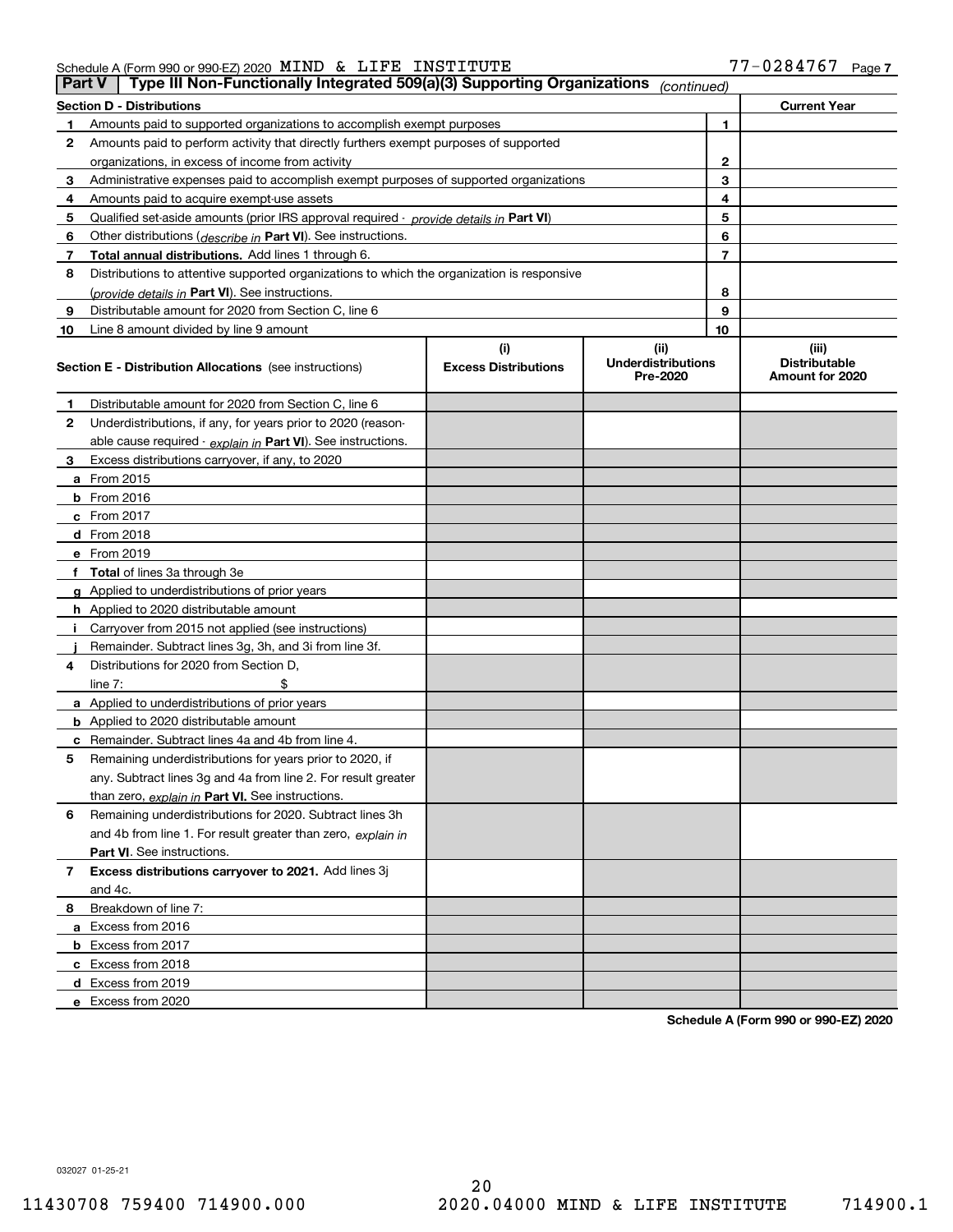| -0284767_<br>INSTITUTE<br>Schedule A (Form 990 or 990-EZ) 2020 $\,$ MIND $\,$ & $\,$ LIFE | Page 8 |
|-------------------------------------------------------------------------------------------|--------|
|-------------------------------------------------------------------------------------------|--------|

| (See instructions.)        | Part IV, Section A, lines 1, 2, 3b, 3c, 4b, 4c, 5a, 6, 9a, 9b, 9c, 11a, 11b, and 11c; Part IV, Section B, lines 1 and 2; Part IV, Section C,<br>line 1; Part IV, Section D, lines 2 and 3; Part IV, Section E, lines 1c, 2a, 2b, 3a, and 3b; Part V, line 1; Part V, Section B, line 1e; Part V,<br>Section D, lines 5, 6, and 8; and Part V, Section E, lines 2, 5, and 6. Also complete this part for any additional information. |
|----------------------------|-------------------------------------------------------------------------------------------------------------------------------------------------------------------------------------------------------------------------------------------------------------------------------------------------------------------------------------------------------------------------------------------------------------------------------------|
|                            |                                                                                                                                                                                                                                                                                                                                                                                                                                     |
|                            |                                                                                                                                                                                                                                                                                                                                                                                                                                     |
|                            |                                                                                                                                                                                                                                                                                                                                                                                                                                     |
|                            |                                                                                                                                                                                                                                                                                                                                                                                                                                     |
|                            |                                                                                                                                                                                                                                                                                                                                                                                                                                     |
|                            |                                                                                                                                                                                                                                                                                                                                                                                                                                     |
|                            |                                                                                                                                                                                                                                                                                                                                                                                                                                     |
|                            |                                                                                                                                                                                                                                                                                                                                                                                                                                     |
|                            |                                                                                                                                                                                                                                                                                                                                                                                                                                     |
|                            |                                                                                                                                                                                                                                                                                                                                                                                                                                     |
|                            |                                                                                                                                                                                                                                                                                                                                                                                                                                     |
|                            |                                                                                                                                                                                                                                                                                                                                                                                                                                     |
|                            |                                                                                                                                                                                                                                                                                                                                                                                                                                     |
|                            |                                                                                                                                                                                                                                                                                                                                                                                                                                     |
|                            |                                                                                                                                                                                                                                                                                                                                                                                                                                     |
|                            |                                                                                                                                                                                                                                                                                                                                                                                                                                     |
|                            |                                                                                                                                                                                                                                                                                                                                                                                                                                     |
|                            |                                                                                                                                                                                                                                                                                                                                                                                                                                     |
|                            |                                                                                                                                                                                                                                                                                                                                                                                                                                     |
|                            |                                                                                                                                                                                                                                                                                                                                                                                                                                     |
|                            |                                                                                                                                                                                                                                                                                                                                                                                                                                     |
|                            |                                                                                                                                                                                                                                                                                                                                                                                                                                     |
|                            |                                                                                                                                                                                                                                                                                                                                                                                                                                     |
|                            |                                                                                                                                                                                                                                                                                                                                                                                                                                     |
|                            |                                                                                                                                                                                                                                                                                                                                                                                                                                     |
|                            |                                                                                                                                                                                                                                                                                                                                                                                                                                     |
|                            |                                                                                                                                                                                                                                                                                                                                                                                                                                     |
|                            |                                                                                                                                                                                                                                                                                                                                                                                                                                     |
|                            |                                                                                                                                                                                                                                                                                                                                                                                                                                     |
|                            |                                                                                                                                                                                                                                                                                                                                                                                                                                     |
|                            |                                                                                                                                                                                                                                                                                                                                                                                                                                     |
|                            |                                                                                                                                                                                                                                                                                                                                                                                                                                     |
|                            |                                                                                                                                                                                                                                                                                                                                                                                                                                     |
|                            |                                                                                                                                                                                                                                                                                                                                                                                                                                     |
|                            |                                                                                                                                                                                                                                                                                                                                                                                                                                     |
|                            |                                                                                                                                                                                                                                                                                                                                                                                                                                     |
|                            |                                                                                                                                                                                                                                                                                                                                                                                                                                     |
|                            |                                                                                                                                                                                                                                                                                                                                                                                                                                     |
|                            |                                                                                                                                                                                                                                                                                                                                                                                                                                     |
|                            |                                                                                                                                                                                                                                                                                                                                                                                                                                     |
|                            |                                                                                                                                                                                                                                                                                                                                                                                                                                     |
|                            |                                                                                                                                                                                                                                                                                                                                                                                                                                     |
|                            |                                                                                                                                                                                                                                                                                                                                                                                                                                     |
| 032028 01-25-21            | Schedule A (Form 990 or 990-EZ) 2020                                                                                                                                                                                                                                                                                                                                                                                                |
| 11430708 759400 714900.000 | 21<br>2020.04000 MIND & LIFE INSTITUTE<br>714900.1                                                                                                                                                                                                                                                                                                                                                                                  |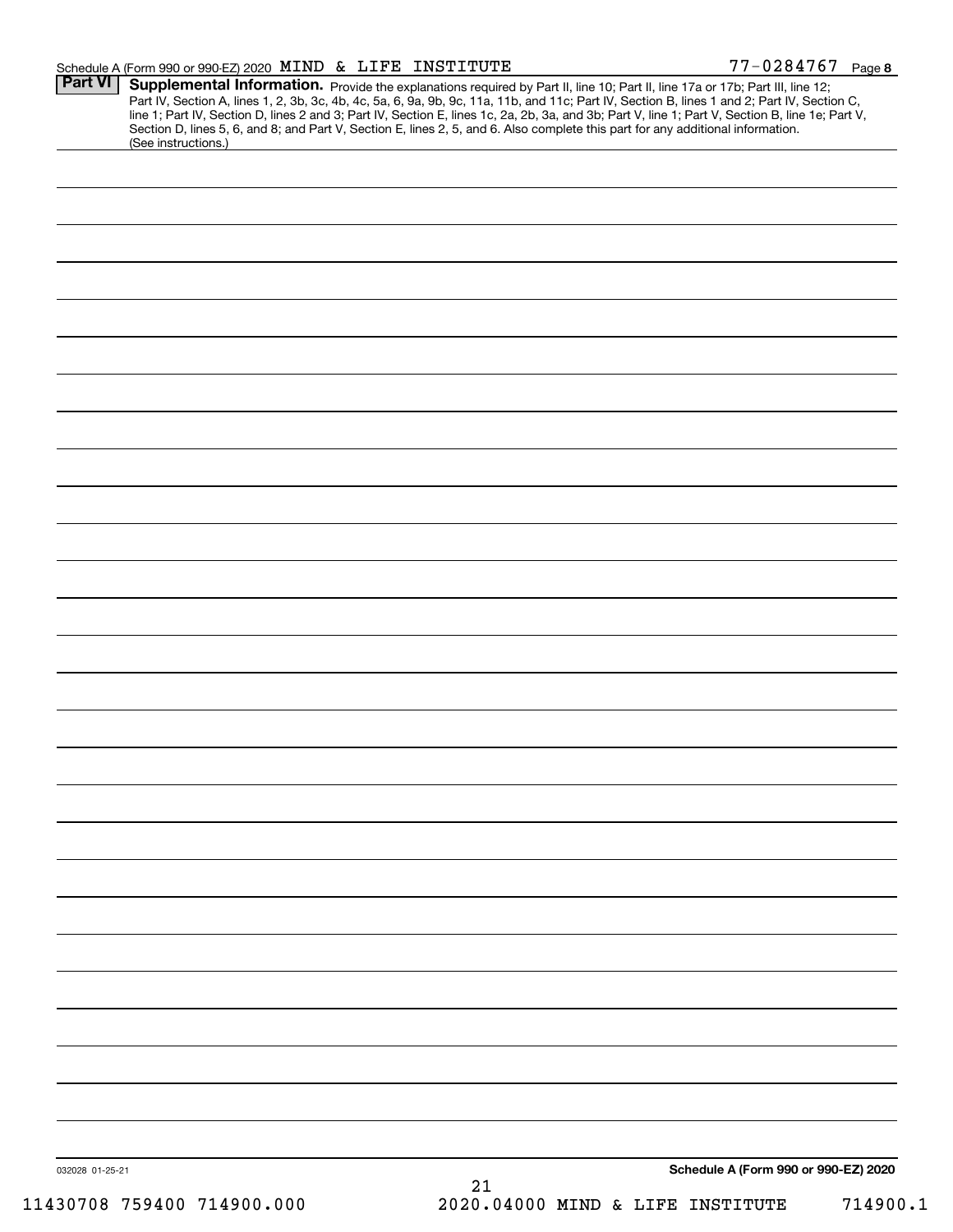# Payments from Disqualified Persons Included on Part III, Line 7a Schedule A <sup>2020</sup>

# \*\* Do Not File \*\* \*\*\* Not Open to Public Inspection \*\*\*

| Payer's Name                              | 2016<br>Amount | 2017<br>Amount | 2018<br>Amount | 2019<br>Amount | 2020<br>Amount |
|-------------------------------------------|----------------|----------------|----------------|----------------|----------------|
| RAYMOND GELLEIN                           | $\mathbf 0$ .  | 0.             | 109,353.       | 100,004.       | 100,000.       |
| LISETTE COOPER<br>GIVING FUND             | $\mathbf 0$ .  | 0.             | 10,000.        | 15,000.        | 15,050.        |
| CAROLYN JACOBS                            | $\mathbf 0$ .  | 0.             | 0.             | 5,000.         | 5,000.         |
| MARK BERTOLINI                            | $\mathbf 0$ .  | 0.             | 50,000.        | 0.             | 0.             |
| <b>AARON STERN</b>                        | $\mathbf 0$ .  | 0.             | 15,000.        | $\mathbf 0$ .  | 5,000.         |
|                                           |                |                |                |                |                |
|                                           |                |                |                |                |                |
|                                           |                |                |                |                |                |
|                                           |                |                |                |                |                |
|                                           |                |                |                |                |                |
|                                           |                |                |                |                |                |
|                                           |                |                |                |                |                |
|                                           |                |                |                |                |                |
|                                           |                |                |                |                |                |
|                                           |                |                |                |                |                |
|                                           |                |                |                |                |                |
|                                           |                |                |                |                |                |
|                                           |                |                |                |                |                |
|                                           |                |                |                |                |                |
|                                           |                |                |                |                |                |
| Total to Schedule A,<br>Part III, Line 7a |                |                | 184, 353.      | 120,004.       | 125,050.       |

023172 04-01-20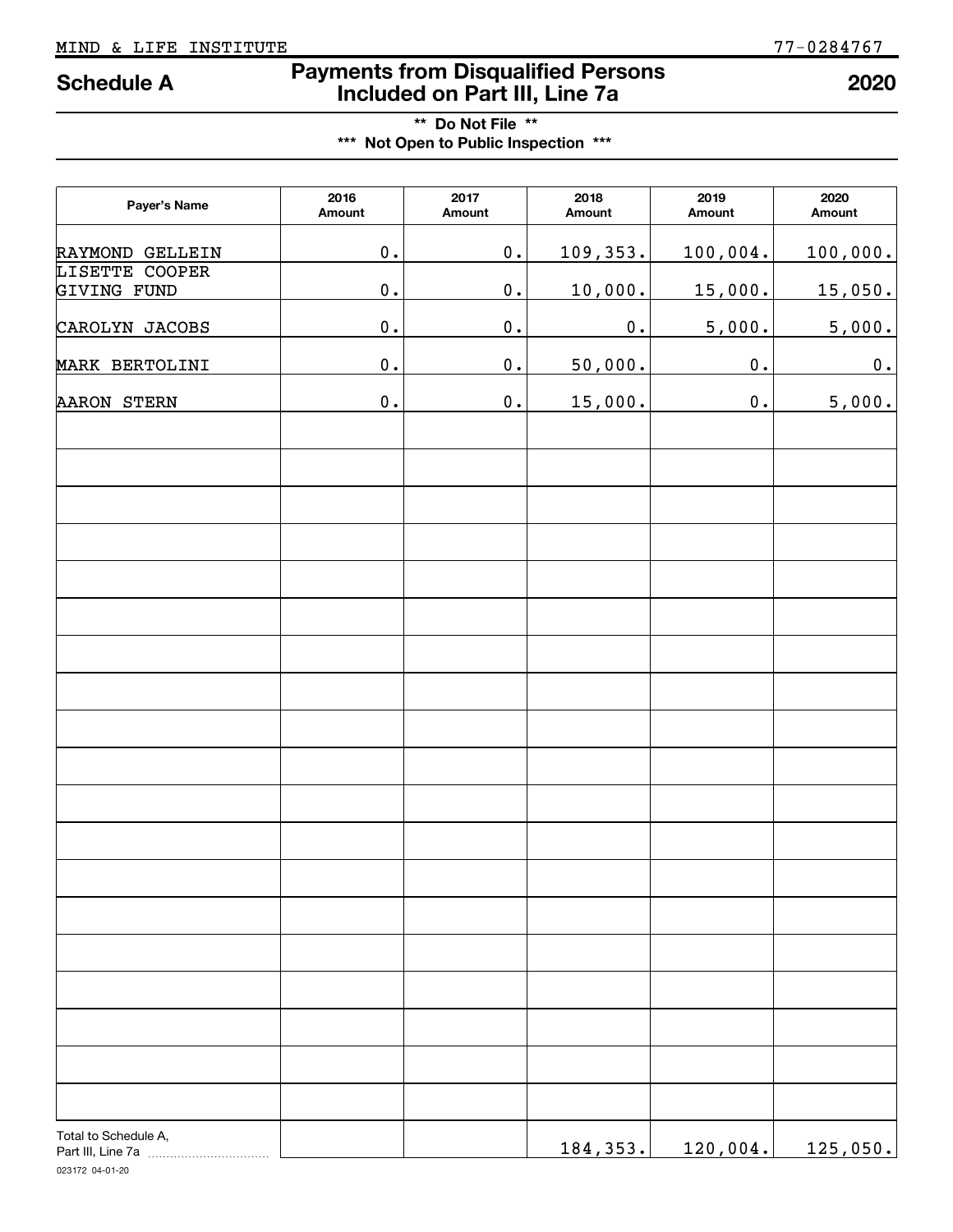Department of the Treasury Internal Revenue Service (Form 990, 990-EZ,

# Schedule B The Schedule of Contributors

Attach to Form 990, Form 990-EZ, or Form 990-PF. | Go to www.irs.gov/Form990 for the latest information. OMB No. 1545-0047

2020

Employer identification number

77-0284767

| Internal Revenue Service |  |  |  |  |
|--------------------------|--|--|--|--|
| Name of the organization |  |  |  |  |

| MIND & LIFE INSTITUTE |  |
|-----------------------|--|
|-----------------------|--|

| <b>Organization type (check one):</b> |                                                                                    |  |  |  |  |
|---------------------------------------|------------------------------------------------------------------------------------|--|--|--|--|
| Filers of:                            | Section:                                                                           |  |  |  |  |
| Form 990 or 990-EZ                    | $\lfloor x \rfloor$ 501(c)( 3) (enter number) organization                         |  |  |  |  |
|                                       | $4947(a)(1)$ nonexempt charitable trust <b>not</b> treated as a private foundation |  |  |  |  |
|                                       | 527 political organization                                                         |  |  |  |  |
| Form 990-PF                           | 501(c)(3) exempt private foundation                                                |  |  |  |  |
|                                       | 4947(a)(1) nonexempt charitable trust treated as a private foundation              |  |  |  |  |
|                                       | 501(c)(3) taxable private foundation                                               |  |  |  |  |
|                                       |                                                                                    |  |  |  |  |

Check if your organization is covered by the General Rule or a Special Rule. Note: Only a section 501(c)(7), (8), or (10) organization can check boxes for both the General Rule and a Special Rule. See instructions.

#### General Rule

[X] For an organization filing Form 990, 990-EZ, or 990-PF that received, during the year, contributions totaling \$5,000 or more (in money or property) from any one contributor. Complete Parts I and II. See instructions for determining a contributor's total contributions.

#### Special Rules

| For an organization described in section 501(c)(3) filing Form 990 or 990-EZ that met the 33 1/3% support test of the regulations under               |
|-------------------------------------------------------------------------------------------------------------------------------------------------------|
| sections 509(a)(1) and 170(b)(1)(A)(vi), that checked Schedule A (Form 990 or 990-EZ), Part II, line 13, 16a, or 16b, and that received from          |
| any one contributor, during the year, total contributions of the greater of (1) \$5,000; or (2) 2% of the amount on (i) Form 990, Part VIII, line 1h; |
| or (ii) Form 990-EZ, line 1. Complete Parts I and II.                                                                                                 |

For an organization described in section 501(c)(7), (8), or (10) filing Form 990 or 990-EZ that received from any one contributor, during the year, total contributions of more than \$1,000 exclusively for religious, charitable, scientific, literary, or educational purposes, or for the prevention of cruelty to children or animals. Complete Parts I (entering "N/A" in column (b) instead of the contributor name and address), II, and III.  $\begin{array}{c} \hline \end{array}$ 

purpose. Don't complete any of the parts unless the General Rule applies to this organization because it received nonexclusively year, contributions <sub>exclusively</sub> for religious, charitable, etc., purposes, but no such contributions totaled more than \$1,000. If this box is checked, enter here the total contributions that were received during the year for an exclusively religious, charitable, etc., For an organization described in section 501(c)(7), (8), or (10) filing Form 990 or 990-EZ that received from any one contributor, during the religious, charitable, etc., contributions totaling \$5,000 or more during the year  $\Box$ — $\Box$   $\Box$  $\begin{array}{c} \hline \end{array}$ 

Caution: An organization that isn't covered by the General Rule and/or the Special Rules doesn't file Schedule B (Form 990, 990-EZ, or 990-PF), but it **must** answer "No" on Part IV, line 2, of its Form 990; or check the box on line H of its Form 990-EZ or on its Form 990-PF, Part I, line 2, to certify that it doesn't meet the filing requirements of Schedule B (Form 990, 990-EZ, or 990-PF).

LHA For Paperwork Reduction Act Notice, see the instructions for Form 990, 990-EZ, or 990-PF. Schedule B (Form 990, 990-EZ, or 990-PF) (2020)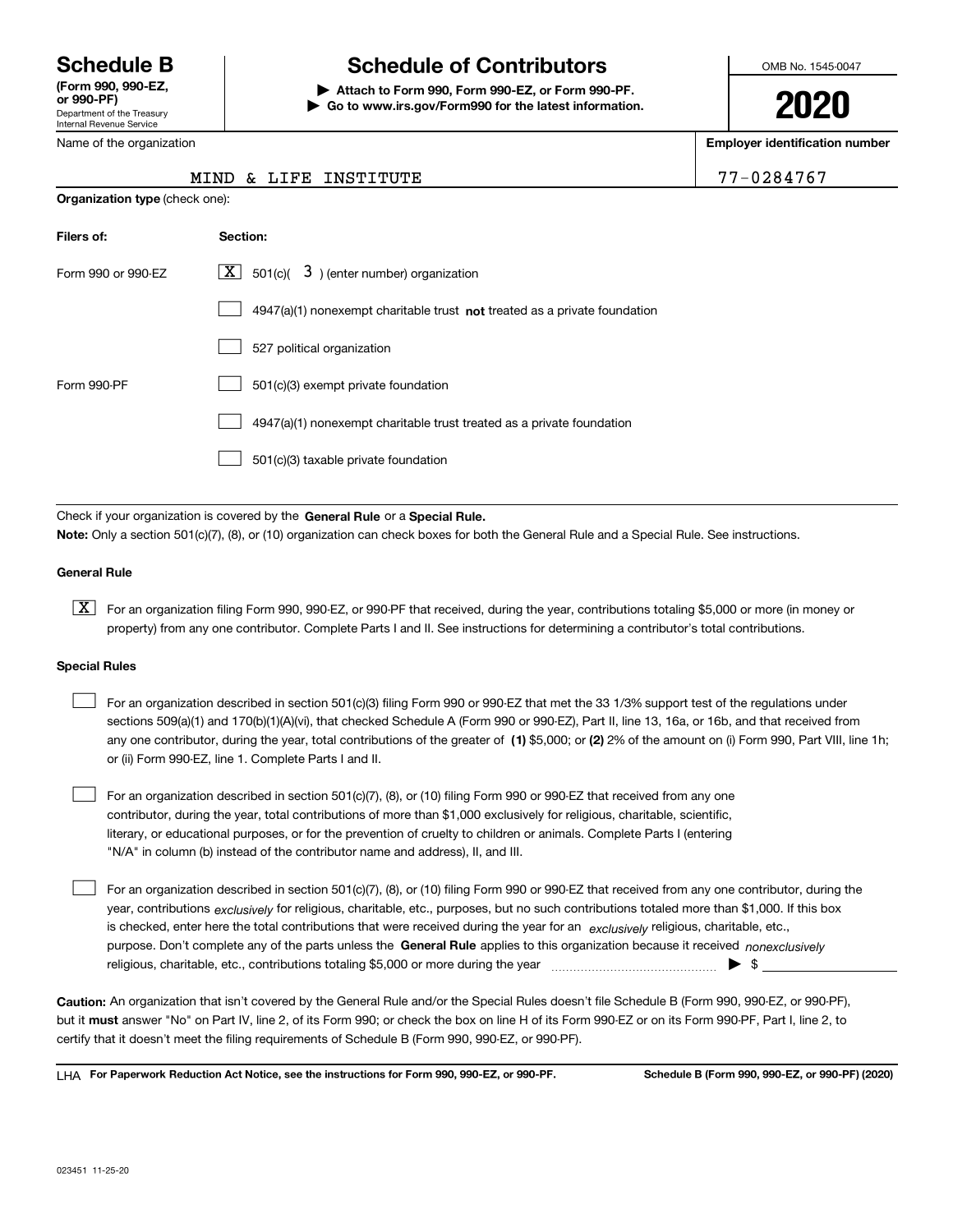Name of organization

Employer identification number

MIND & LIFE INSTITUTE **12000** 177-0284767

| Part I               | Contributors (see instructions). Use duplicate copies of Part I if additional space is needed.     |                                              |                                                                                                                                     |
|----------------------|----------------------------------------------------------------------------------------------------|----------------------------------------------|-------------------------------------------------------------------------------------------------------------------------------------|
| (a)                  | (b)                                                                                                | (c)                                          | (d)                                                                                                                                 |
| No.<br>1             | Name, address, and ZIP + 4<br>TIDES FOUNDATION<br>P.O. BOX 29903<br>SAN FRANCISCO, CA 94129        | <b>Total contributions</b><br>600,000.<br>\$ | Type of contribution<br>X<br>Person<br>Payroll<br>Noncash<br>(Complete Part II for<br>noncash contributions.)                       |
| (a)                  | (b)                                                                                                | (c)                                          | (d)                                                                                                                                 |
| No.<br>2             | Name, address, and ZIP + 4<br>HERSHEY FAMILY FOUNDATION<br>800 BOYLSTON STREET<br>BOSTON, MA 02199 | <b>Total contributions</b><br>432,726.<br>\$ | Type of contribution<br>х<br>Person<br>Payroll<br>Noncash<br>(Complete Part II for<br>noncash contributions.)                       |
| (a)<br>No.           | (b)<br>Name, address, and ZIP + 4                                                                  | (c)<br><b>Total contributions</b>            | (d)<br>Type of contribution                                                                                                         |
| 3                    | <b>ANONYMOUS</b><br>UNIVERSITAESTRASSE 51<br>ZURICH, SWITZERLAND                                   | 620,329.<br>\$                               | х<br>Person<br>Payroll<br>Noncash<br>(Complete Part II for<br>noncash contributions.)                                               |
| (a)<br>No.           | (b)<br>Name, address, and ZIP + 4                                                                  | (c)<br><b>Total contributions</b>            | (d)<br>Type of contribution                                                                                                         |
| 4                    | KEMMERER FAMILY FOUNDATION<br>P.O. BOX 721<br>TETON VILLAGE, WY 83025                              | 100,000.<br>\$                               | х<br>Person<br>Payroll<br>Noncash<br>(Complete Part II for<br>noncash contributions.)                                               |
| (a)<br>No.           | (b)<br>Name, address, and ZIP + 4                                                                  | (c)<br><b>Total contributions</b>            | (d)<br>Type of contribution                                                                                                         |
| 5                    | ANN DOWN<br>P.O. BOX 1811<br>SUN VALLEY, ID 93353                                                  | 100,000.<br>\$                               | Person<br>Payroll<br>Noncash<br>(Complete Part II for<br>noncash contributions.)                                                    |
| (a)<br>No.           | (b)<br>Name, address, and ZIP + 4                                                                  | (c)<br><b>Total contributions</b>            | (d)<br>Type of contribution                                                                                                         |
| 6<br>023452 11-25-20 | KIRK AND GAEL BENSON<br>4184 ALPINE COVE DRIVE<br>ALPINE, UT 84004                                 | 100,000.<br>\$                               | Person<br>Payroll<br>Noncash<br>(Complete Part II for<br>noncash contributions.)<br>Schedule B (Form 990, 990-EZ, or 990-PF) (2020) |

11430708 759400 714900.000 2020.04000 MIND & LIFE INSTITUTE 714900.1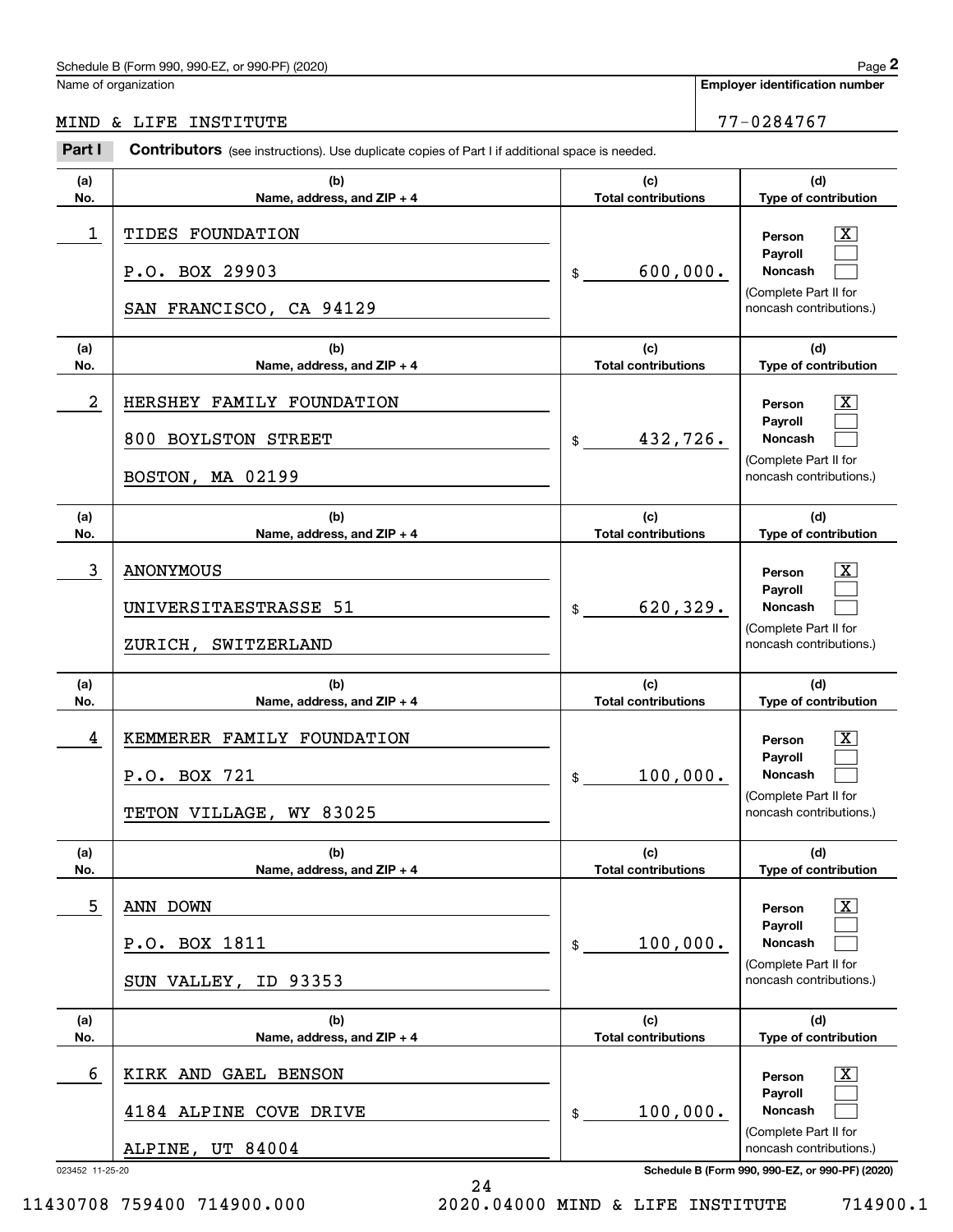Name of organization

Employer identification number

MIND & LIFE INSTITUTE 77-0284767

#### 023452 11-25-20 Schedule B (Form 990, 990-EZ, or 990-PF) (2020) (a) No. (b) Name, address, and ZIP + 4 (c) Total contributions (d) Type of contribution Person Payroll Noncash (a) No. (b) Name, address, and ZIP + 4 (c) Total contributions (d) Type of contribution Person Payroll Noncash (a) No. (b) Name, address, and ZIP + 4 (c) Total contributions (d) Type of contribution Person Payroll Noncash (a) No. (b) Name, address, and ZIP + 4 (c) Total contributions (d) Type of contribution Person Payroll Noncash (a) No. (b) Name, address, and ZIP + 4 (c) Total contributions (d) Type of contribution Person Payroll Noncash (a) No. (b) Name, address, and ZIP + 4 (c) Total contributions (d) Type of contribution Person Payroll Noncash Part I Contributors (see instructions). Use duplicate copies of Part I if additional space is needed. \$ (Complete Part II for noncash contributions.) \$ (Complete Part II for noncash contributions.) \$ (Complete Part II for noncash contributions.) \$ (Complete Part II for noncash contributions.) \$ (Complete Part II for noncash contributions.) \$ (Complete Part II for noncash contributions.)  $\lceil \text{X} \rceil$  $\begin{array}{c} \hline \end{array}$  $\begin{array}{c} \hline \end{array}$  $\boxed{\text{X}}$  $\begin{array}{c} \hline \end{array}$  $\begin{array}{c} \hline \end{array}$  $|X|$  $\begin{array}{c} \hline \end{array}$  $\begin{array}{c} \hline \end{array}$  $|X|$  $\begin{array}{c} \hline \end{array}$  $\begin{array}{c} \hline \end{array}$  $|X|$  $\begin{array}{c} \hline \end{array}$  $\begin{array}{c} \hline \end{array}$  $\boxed{\text{X}}$  $\begin{array}{c} \hline \end{array}$  $\begin{array}{c} \hline \end{array}$ 7 X RAYMOND GELLEIN 100,000. 642 NORTH INTERLACHEN AVENUE WINTER PARK, FL 32789 8 X PAULO DE TARSO RICIERI DE LIMA 100,000. VIA DEI TRE OROLOGI 8 PIANO 1 INTERNO ROME, ITALY 9 X SHELLY DEWS CHIGIER 70,000. 237 SUMMER STREET MANCHESTER, MA 01944 10 X ADAM J. WEISSMAN FOUNDATION 30,000. 55 WALLS DRIVE #302 FAIRFIELD, CT 06824 11 X BARRY AND CONNIE HERSHEY 25,995. 381 GARFIELD ROAD CONCORD, MA 01742  $12$  GEORGE FAMILY FOUNDATION  $\overline{\text{X}}$ 25,000. 1818 OLIVER AVENUE SOUTH MINNEAPOLIS, MN 55405

11430708 759400 714900.000 2020.04000 MIND & LIFE INSTITUTE 714900.1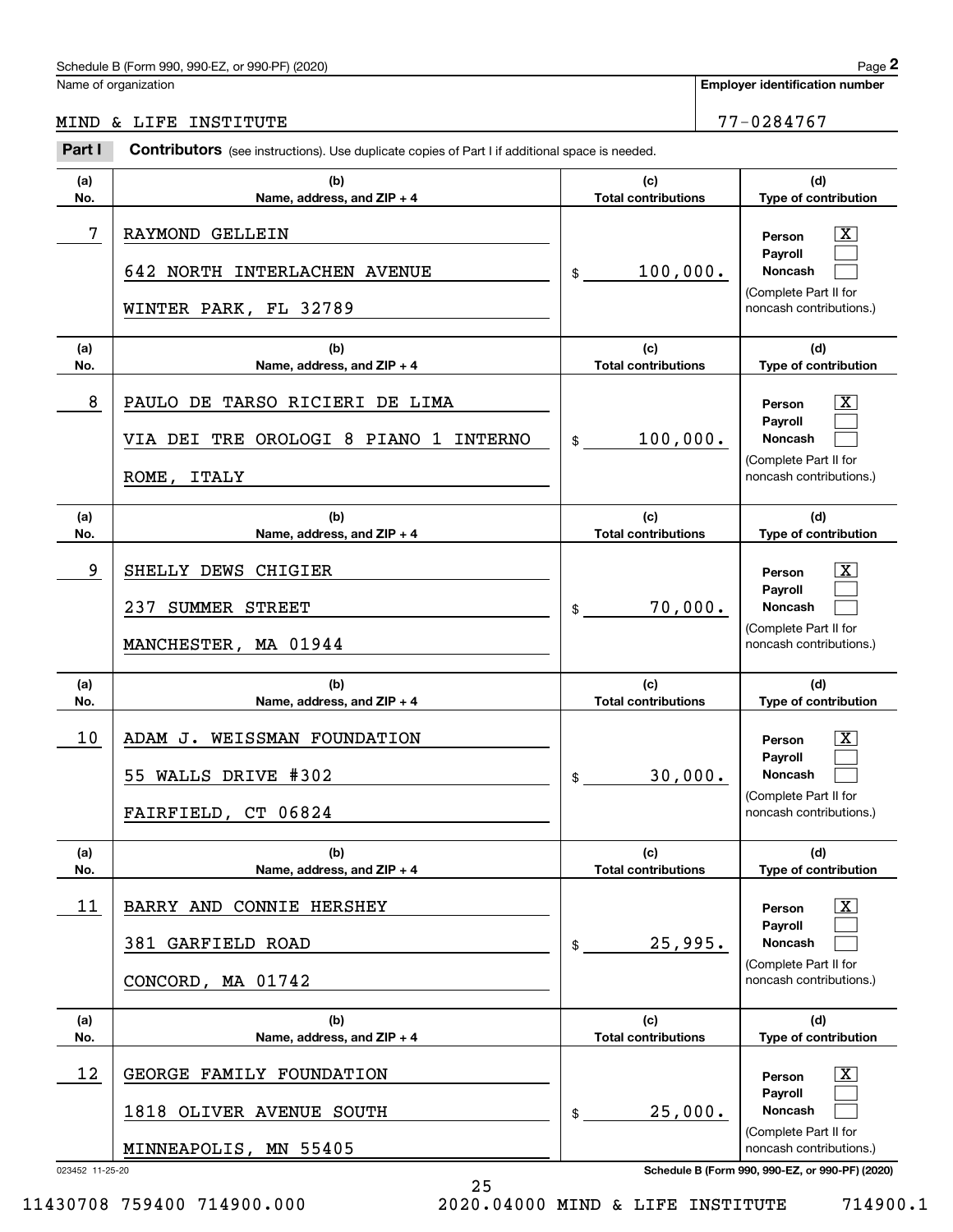Name of organization

Employer identification number

MIND & LIFE INSTITUTE 77-0284767

| Part I          | <b>Contributors</b> (see instructions). Use duplicate copies of Part I if additional space is needed. |                                   |                                                                                                                    |
|-----------------|-------------------------------------------------------------------------------------------------------|-----------------------------------|--------------------------------------------------------------------------------------------------------------------|
| (a)<br>No.      | (b)<br>Name, address, and ZIP + 4                                                                     | (c)<br><b>Total contributions</b> | (d)<br>Type of contribution                                                                                        |
| 13              | OWSLEY BROWN III<br>16TH AVENUE<br>ı<br>SAN FRANCISCO, CA 94118                                       | 25,000.<br>\$                     | $\overline{\mathbf{X}}$<br>Person<br>Payroll<br><b>Noncash</b><br>(Complete Part II for<br>noncash contributions.) |
| (a)<br>No.      | (b)<br>Name, address, and ZIP + 4                                                                     | (c)<br><b>Total contributions</b> | (d)<br>Type of contribution                                                                                        |
| 14              | LISETTE COOPER GIVING FUND<br>P.O. BOX 558<br>LINCOLN, MA 01773                                       | 15,050.<br>\$                     | $\boxed{\text{X}}$<br>Person<br>Payroll<br><b>Noncash</b><br>(Complete Part II for<br>noncash contributions.)      |
| (a)<br>No.      | (b)<br>Name, address, and ZIP + 4                                                                     | (c)<br><b>Total contributions</b> | (d)<br>Type of contribution                                                                                        |
| 15              | KRAME FAMILY FOUNDATION<br>505 RAMPO VALLEY ROAD<br><b>MAHWAH, NJ 07430</b>                           | 15,000.<br>\$                     | $\overline{\mathbf{X}}$<br>Person<br>Payroll<br><b>Noncash</b><br>(Complete Part II for<br>noncash contributions.) |
| (a)<br>No.      | (b)<br>Name, address, and ZIP + 4                                                                     | (c)<br><b>Total contributions</b> | (d)<br>Type of contribution                                                                                        |
| 16              | LENZ FOUNDATION FOR THE AMERICAN<br><b>BUDDHISM</b><br>PO BOX 1177<br>NEW CANAAN, CT 06840            | 10,000.<br>\$                     | $\overline{\mathbf{X}}$<br>Person<br>Payroll<br><b>Noncash</b><br>(Complete Part II for<br>noncash contributions.) |
| (a)<br>No.      | (b)<br>Name, address, and ZIP + 4                                                                     | (c)<br><b>Total contributions</b> | (d)<br>Type of contribution                                                                                        |
| 17              | THERESE MILLER<br>BROADWAY, APT 105<br>96.<br>BOSTON, MA 02116                                        | 10,000.<br>\$                     | $\mathbf{X}$<br>Person<br>Payroll<br><b>Noncash</b><br>(Complete Part II for<br>noncash contributions.)            |
| (a)<br>No.      | (b)<br>Name, address, and ZIP + 4                                                                     | (c)<br><b>Total contributions</b> | (d)<br>Type of contribution                                                                                        |
| 18              | <b>MAYREE CLARK</b><br>MADISON AVE, #4<br>50.<br>NEW YORK, NY 10010                                   | 10,000.<br>\$                     | $\mathbf{X}$<br>Person<br>Payroll<br>Noncash<br>(Complete Part II for<br>noncash contributions.)                   |
| 023452 11-25-20 |                                                                                                       |                                   | Schedule B (Form 990, 990-EZ, or 990-PF) (2020)                                                                    |

11430708 759400 714900.000 2020.04000 MIND & LIFE INSTITUTE 714900.1

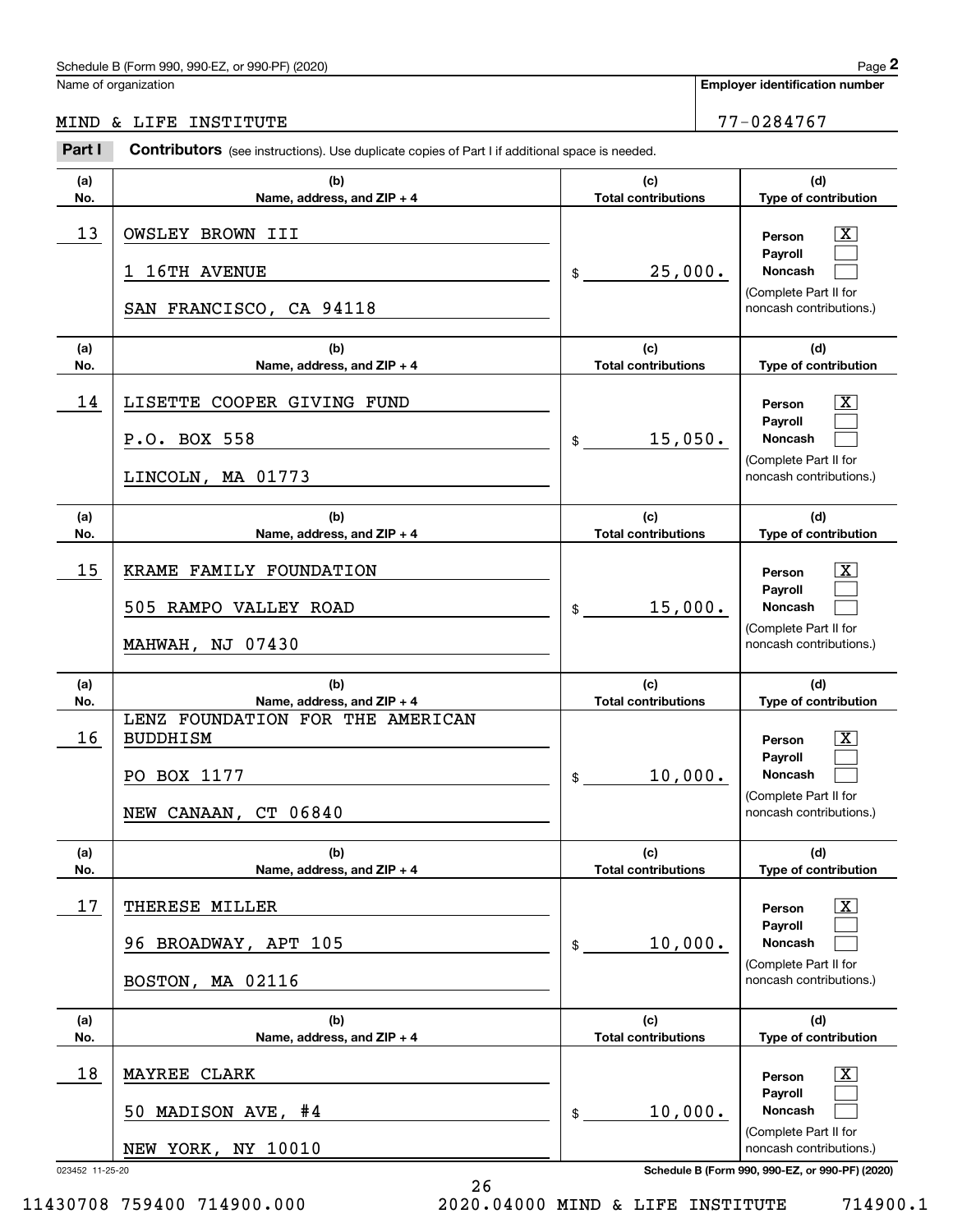Name of organization

Employer identification number

#### $P_{\text{out}}$   $P_{\text{out}}$ MIND & LIFE INSTITUTE **1990 CONTROL** 277-0284767

| Part I          | <b>Contributors</b> (see instructions). Use duplicate copies of Part I if additional space is needed. |                                   |                                                                                              |
|-----------------|-------------------------------------------------------------------------------------------------------|-----------------------------------|----------------------------------------------------------------------------------------------|
| (a)<br>No.      | (b)<br>Name, address, and ZIP + 4                                                                     | (c)<br><b>Total contributions</b> | (d)<br>Type of contribution                                                                  |
| 19              | FETZER INSTITUTE<br>9292 WEST KL AVE<br>KALAMAZOO, MI 49009                                           | 10,000.<br>$\frac{1}{2}$          | x<br>Person<br>Payroll<br><b>Noncash</b><br>(Complete Part II for<br>noncash contributions.) |
| (a)<br>No.      | (b)<br>Name, address, and ZIP + 4                                                                     | (c)<br><b>Total contributions</b> | (d)<br>Type of contribution                                                                  |
| 20              | JOHN E. FETZER MEMORIAL TRUST<br>1240 WEST VW AVE<br>VICKBURG, MI 49097                               | 7,500.<br>$\frac{1}{2}$           | x<br>Person<br>Payroll<br><b>Noncash</b><br>(Complete Part II for<br>noncash contributions.) |
| (a)<br>No.      | (b)<br>Name, address, and ZIP + 4                                                                     | (c)<br><b>Total contributions</b> | (d)<br>Type of contribution                                                                  |
| 21              | MARTIN DAVIDSON AND RACHEL BAGBY<br>372 STARGATE LANE<br>LOVINGSTON, VA 22949                         | 5,000.<br>$\frac{1}{2}$           | x<br>Person<br>Payroll<br><b>Noncash</b><br>(Complete Part II for<br>noncash contributions.) |
| (a)<br>No.      | (b)<br>Name, address, and $ZIP + 4$                                                                   | (c)<br><b>Total contributions</b> | (d)<br>Type of contribution                                                                  |
| 22              | MARGUERITE SNOWDON<br>1120 G STREET, NW<br>WASHINGTON, DC 20005                                       | 5,000.<br>$\frac{1}{2}$           | x<br>Person<br>Payroll<br><b>Noncash</b><br>(Complete Part II for<br>noncash contributions.) |
| (a)<br>No.      | (b)<br>Name, address, and ZIP + 4                                                                     | (c)<br><b>Total contributions</b> | (d)<br>Type of contribution                                                                  |
| 23              | CAROLYN JACOBS<br>SYCAMORE MEADOW ROAD<br>18<br>MA 01375<br>SUNDERLAND,                               | 5,000.<br>$\frac{1}{2}$           | X<br>Person<br>Payroll<br>Noncash<br>(Complete Part II for<br>noncash contributions.)        |
| (a)<br>No.      | (b)<br>Name, address, and ZIP + 4                                                                     | (c)<br><b>Total contributions</b> | (d)<br>Type of contribution                                                                  |
| 24              | GARDNER GROUT FOUNDATION<br>LIBERTY ST, STE 650<br>50<br>w.                                           | 5,000.<br>$\frac{1}{2}$           | X<br>Person<br>Payroll<br>Noncash<br>(Complete Part II for                                   |
| 023452 11-25-20 | NV 89501<br>RENO,                                                                                     |                                   | noncash contributions.)<br>Schedule B (Form 990, 990-EZ, or 990-PF) (2020)                   |

27

11430708 759400 714900.000 2020.04000 MIND & LIFE INSTITUTE 714900.1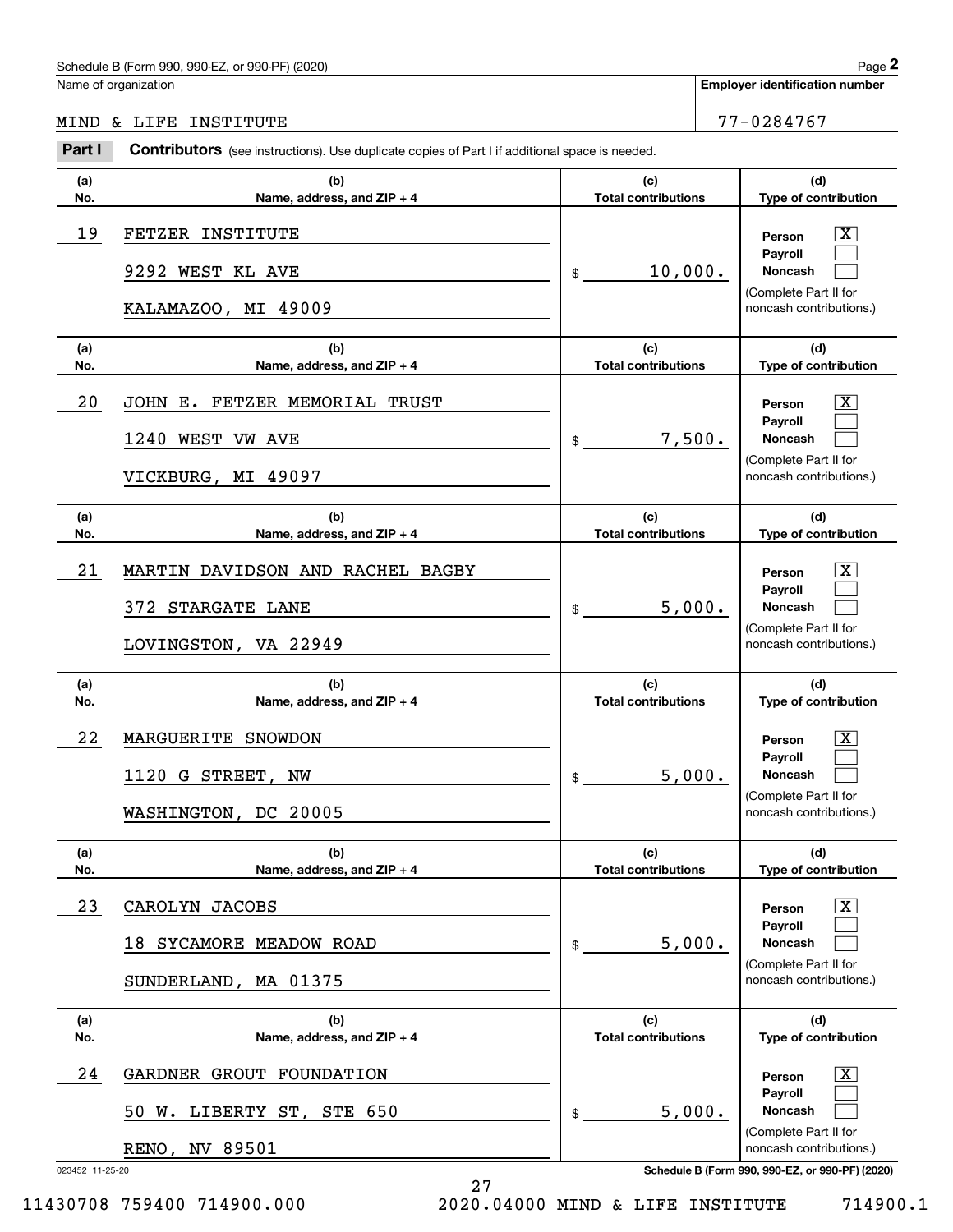Name of organization

MIND & LIFE INSTITUTE 77-0284767

Employer identification number

| Part I          | <b>Contributors</b> (see instructions). Use duplicate copies of Part I if additional space is needed. |                                   |                                                                                                                                     |
|-----------------|-------------------------------------------------------------------------------------------------------|-----------------------------------|-------------------------------------------------------------------------------------------------------------------------------------|
| (a)<br>No.      | (b)<br>Name, address, and ZIP + 4                                                                     | (c)<br><b>Total contributions</b> | (d)<br>Type of contribution                                                                                                         |
| 25              | <b>AARON STERN</b><br>133 SETON VILLAGE ROAD<br>NM 87508<br>SANTA FE,                                 | 5,000.<br>\$                      | $\overline{\mathbf{X}}$<br>Person<br>Payroll<br>Noncash<br>(Complete Part II for<br>noncash contributions.)                         |
| (a)<br>No.      | (b)<br>Name, address, and ZIP + 4                                                                     | (c)<br><b>Total contributions</b> | (d)<br>Type of contribution                                                                                                         |
|                 |                                                                                                       | \$                                | Person<br>Payroll<br>Noncash<br>(Complete Part II for<br>noncash contributions.)                                                    |
| (a)<br>No.      | (b)<br>Name, address, and ZIP + 4                                                                     | (c)<br><b>Total contributions</b> | (d)<br>Type of contribution                                                                                                         |
|                 |                                                                                                       | \$                                | Person<br>Payroll<br>Noncash<br>(Complete Part II for<br>noncash contributions.)                                                    |
| (a)<br>No.      | (b)<br>Name, address, and ZIP + 4                                                                     | (c)<br><b>Total contributions</b> | (d)<br>Type of contribution                                                                                                         |
|                 |                                                                                                       | \$                                | Person<br>Payroll<br>Noncash<br>(Complete Part II for<br>noncash contributions.)                                                    |
| (a)<br>No.      | (b)<br>Name, address, and ZIP + 4                                                                     | (c)<br><b>Total contributions</b> | (d)<br>Type of contribution                                                                                                         |
|                 |                                                                                                       | \$                                | Person<br>Payroll<br>Noncash<br>(Complete Part II for<br>noncash contributions.)                                                    |
| (a)<br>No.      | (b)<br>Name, address, and ZIP + 4                                                                     | (c)<br><b>Total contributions</b> | (d)<br>Type of contribution                                                                                                         |
| 023452 11-25-20 |                                                                                                       | \$                                | Person<br>Payroll<br>Noncash<br>(Complete Part II for<br>noncash contributions.)<br>Schedule B (Form 990, 990-EZ, or 990-PF) (2020) |

28 11430708 759400 714900.000 2020.04000 MIND & LIFE INSTITUTE 714900.1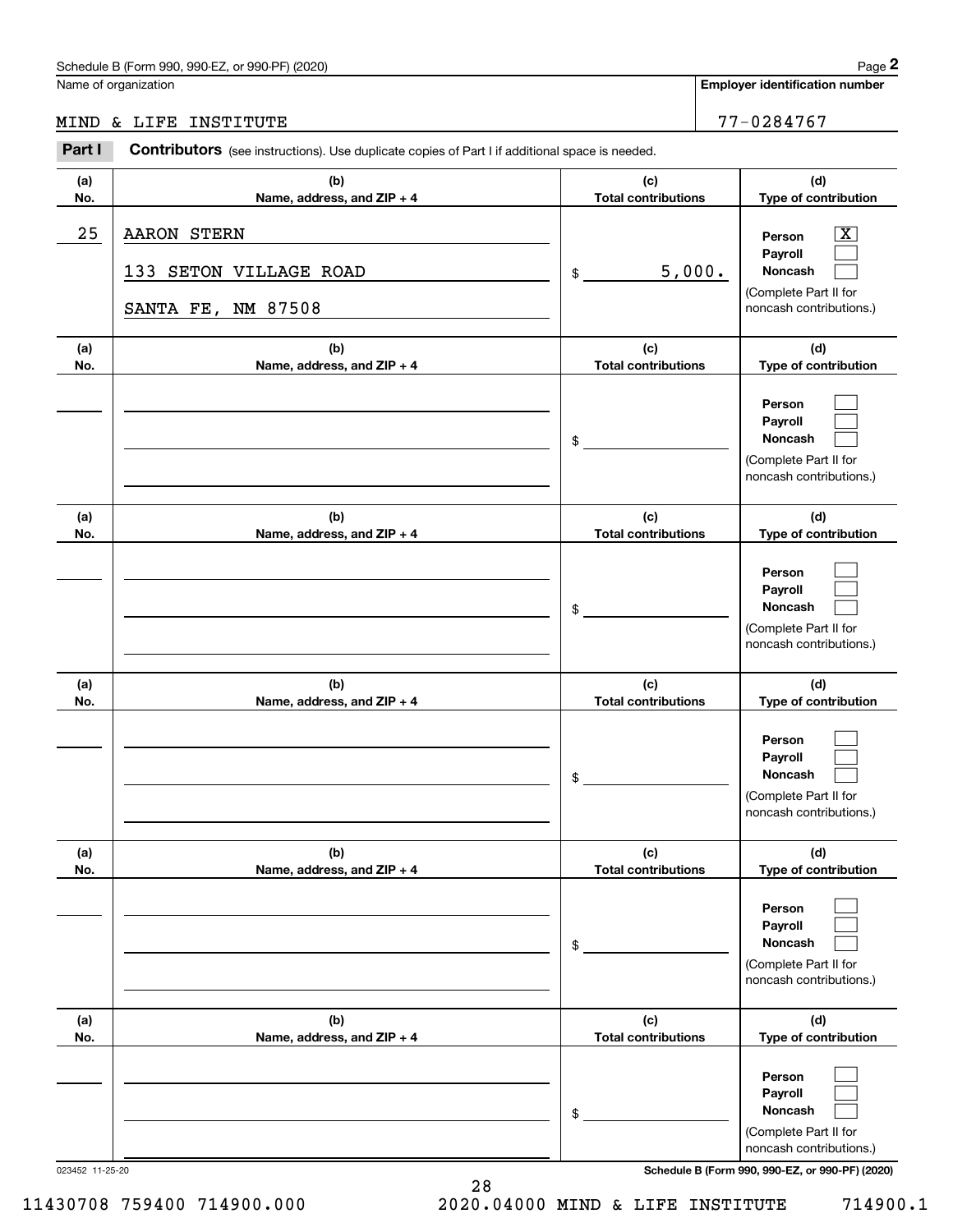Page 3

Employer identification number

### MIND & LIFE INSTITUTE 77-0284767

Part II Noncash Property (see instructions). Use duplicate copies of Part II if additional space is needed.

| (a)<br>No.<br>from<br>Part I | (b)<br>Description of noncash property given | (c)<br>FMV (or estimate)<br>(See instructions.) | (d)<br>Date received |
|------------------------------|----------------------------------------------|-------------------------------------------------|----------------------|
|                              |                                              | $\frac{1}{2}$                                   |                      |
| (a)<br>No.<br>from<br>Part I | (b)<br>Description of noncash property given | (c)<br>FMV (or estimate)<br>(See instructions.) | (d)<br>Date received |
|                              |                                              | $\frac{1}{2}$                                   |                      |
| (a)<br>No.<br>from<br>Part I | (b)<br>Description of noncash property given | (c)<br>FMV (or estimate)<br>(See instructions.) | (d)<br>Date received |
|                              |                                              | $\frac{1}{2}$                                   |                      |
| (a)<br>No.<br>from<br>Part I | (b)<br>Description of noncash property given | (c)<br>FMV (or estimate)<br>(See instructions.) | (d)<br>Date received |
|                              |                                              | $\mathsf{\$}$                                   |                      |
| (a)<br>No.<br>from<br>Part I | (b)<br>Description of noncash property given | (c)<br>FMV (or estimate)<br>(See instructions.) | (d)<br>Date received |
|                              |                                              | \$                                              |                      |
| (a)<br>No.<br>from<br>Part I | (b)<br>Description of noncash property given | (c)<br>FMV (or estimate)<br>(See instructions.) | (d)<br>Date received |
|                              |                                              | \$                                              |                      |

29

11430708 759400 714900.000 2020.04000 MIND & LIFE INSTITUTE 714900.1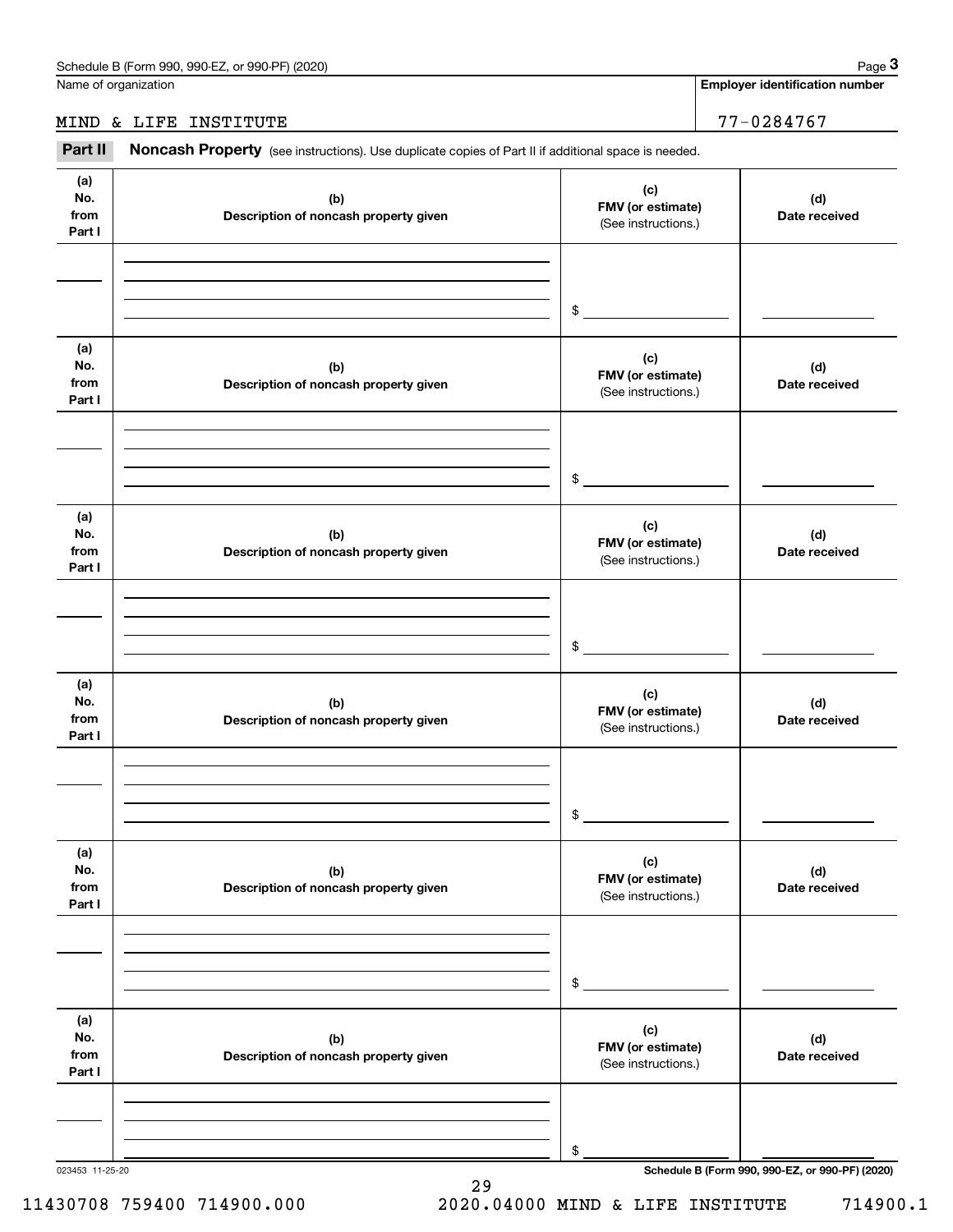| Name of organization        |                                                                                                                                                                                                                                                                                                                                                                                                                                                                                                                  |                      | <b>Employer identification number</b>           |
|-----------------------------|------------------------------------------------------------------------------------------------------------------------------------------------------------------------------------------------------------------------------------------------------------------------------------------------------------------------------------------------------------------------------------------------------------------------------------------------------------------------------------------------------------------|----------------------|-------------------------------------------------|
|                             | MIND & LIFE INSTITUTE                                                                                                                                                                                                                                                                                                                                                                                                                                                                                            |                      | 77-0284767                                      |
| Part III                    | Exclusively religious, charitable, etc., contributions to organizations described in section 501(c)(7), (8), or (10) that total more than \$1,000 for the year<br>from any one contributor. Complete columns (a) through (e) and the following line entry. For organizations<br>completing Part III, enter the total of exclusively religious, charitable, etc., contributions of \$1,000 or less for the year. (Enter this info. once.) ▶ \$<br>Use duplicate copies of Part III if additional space is needed. |                      |                                                 |
| (a) No.<br>from<br>Part I   | (b) Purpose of gift                                                                                                                                                                                                                                                                                                                                                                                                                                                                                              | (c) Use of gift      | (d) Description of how gift is held             |
|                             |                                                                                                                                                                                                                                                                                                                                                                                                                                                                                                                  | (e) Transfer of gift |                                                 |
|                             | Transferee's name, address, and ZIP + 4                                                                                                                                                                                                                                                                                                                                                                                                                                                                          |                      | Relationship of transferor to transferee        |
| (a) No.<br>from<br>Part I   | (b) Purpose of gift                                                                                                                                                                                                                                                                                                                                                                                                                                                                                              | (c) Use of gift      | (d) Description of how gift is held             |
|                             |                                                                                                                                                                                                                                                                                                                                                                                                                                                                                                                  |                      |                                                 |
|                             |                                                                                                                                                                                                                                                                                                                                                                                                                                                                                                                  | (e) Transfer of gift |                                                 |
|                             | Transferee's name, address, and ZIP + 4                                                                                                                                                                                                                                                                                                                                                                                                                                                                          |                      | Relationship of transferor to transferee        |
| (a) No.<br>from<br>Part I   | (b) Purpose of gift                                                                                                                                                                                                                                                                                                                                                                                                                                                                                              | (c) Use of gift      | (d) Description of how gift is held             |
|                             | Transferee's name, address, and ZIP + 4                                                                                                                                                                                                                                                                                                                                                                                                                                                                          | (e) Transfer of gift | Relationship of transferor to transferee        |
|                             |                                                                                                                                                                                                                                                                                                                                                                                                                                                                                                                  |                      |                                                 |
| $(a)$ No.<br>from<br>Part I | (b) Purpose of gift                                                                                                                                                                                                                                                                                                                                                                                                                                                                                              | (c) Use of gift      | (d) Description of how gift is held             |
|                             |                                                                                                                                                                                                                                                                                                                                                                                                                                                                                                                  |                      |                                                 |
|                             |                                                                                                                                                                                                                                                                                                                                                                                                                                                                                                                  | (e) Transfer of gift |                                                 |
|                             | Transferee's name, address, and ZIP + 4                                                                                                                                                                                                                                                                                                                                                                                                                                                                          |                      | Relationship of transferor to transferee        |
| 023454 11-25-20             |                                                                                                                                                                                                                                                                                                                                                                                                                                                                                                                  |                      | Schedule B (Form 990, 990-EZ, or 990-PF) (2020) |

30 11430708 759400 714900.000 2020.04000 MIND & LIFE INSTITUTE 714900.1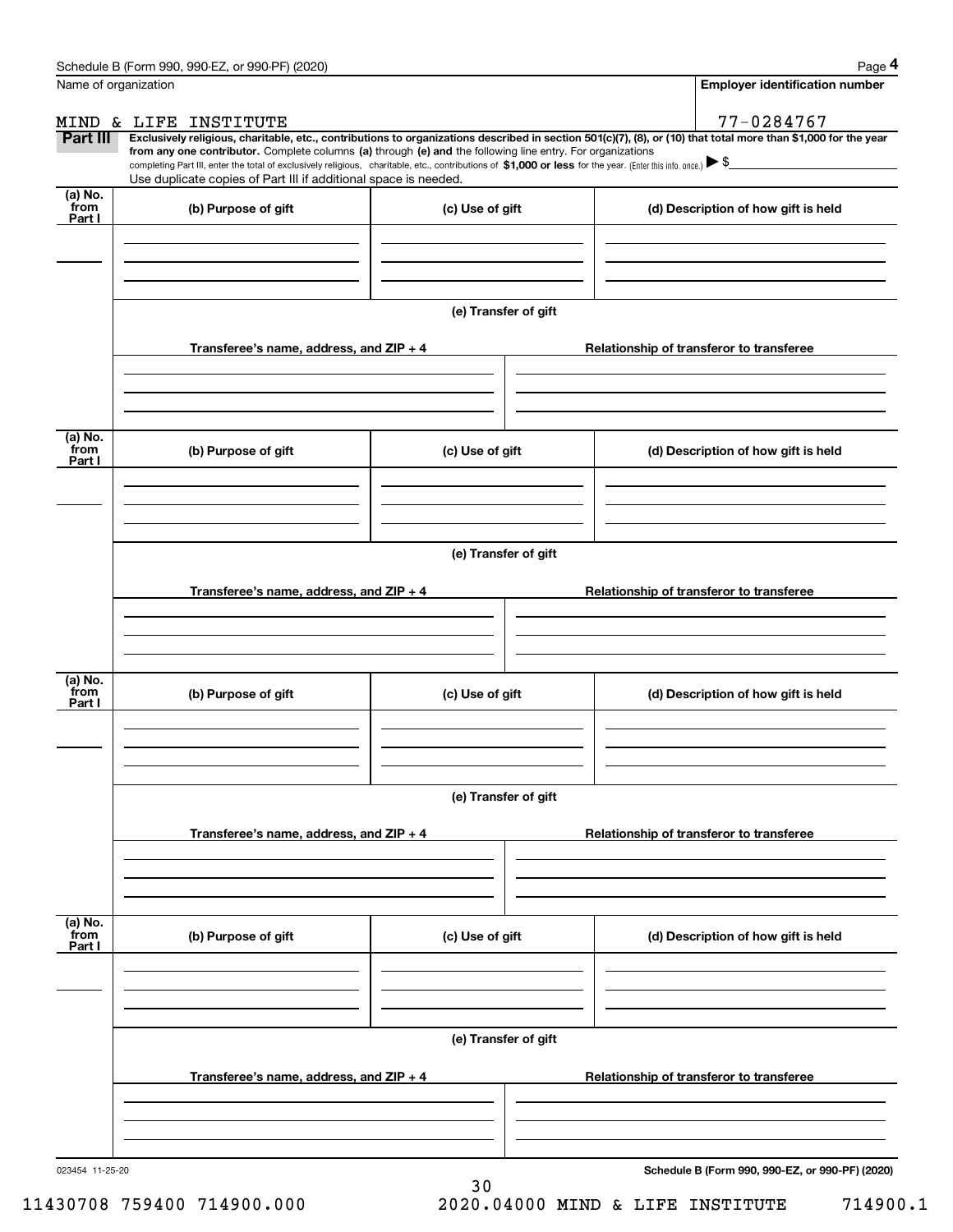|         | <b>SCHEDULE D</b>                                      |                                                                                                        | <b>Supplemental Financial Statements</b>                                                                                                       |                          | OMB No. 1545-0047                     |
|---------|--------------------------------------------------------|--------------------------------------------------------------------------------------------------------|------------------------------------------------------------------------------------------------------------------------------------------------|--------------------------|---------------------------------------|
|         | (Form 990)                                             |                                                                                                        |                                                                                                                                                |                          |                                       |
|         |                                                        |                                                                                                        | Complete if the organization answered "Yes" on Form 990,<br>Part IV, line 6, 7, 8, 9, 10, 11a, 11b, 11c, 11d, 11e, 11f, 12a, or 12b.           |                          | Open to Public                        |
|         | Department of the Treasury<br>Internal Revenue Service |                                                                                                        | Attach to Form 990.<br>Go to www.irs.gov/Form990 for instructions and the latest information.                                                  |                          | Inspection                            |
|         | Name of the organization                               |                                                                                                        |                                                                                                                                                |                          | <b>Employer identification number</b> |
|         |                                                        | MIND & LIFE INSTITUTE                                                                                  |                                                                                                                                                |                          | 77-0284767                            |
| Part I  |                                                        |                                                                                                        | Organizations Maintaining Donor Advised Funds or Other Similar Funds or Accounts. Complete if the                                              |                          |                                       |
|         |                                                        | organization answered "Yes" on Form 990, Part IV, line 6.                                              | (a) Donor advised funds                                                                                                                        |                          | (b) Funds and other accounts          |
|         |                                                        |                                                                                                        |                                                                                                                                                |                          |                                       |
| 1       |                                                        |                                                                                                        |                                                                                                                                                |                          |                                       |
| 2       |                                                        | Aggregate value of contributions to (during year)                                                      |                                                                                                                                                |                          |                                       |
| 3<br>4  |                                                        |                                                                                                        |                                                                                                                                                |                          |                                       |
| 5       |                                                        |                                                                                                        | Did the organization inform all donors and donor advisors in writing that the assets held in donor advised funds                               |                          |                                       |
|         |                                                        |                                                                                                        |                                                                                                                                                |                          | Yes<br>No                             |
| 6       |                                                        |                                                                                                        | Did the organization inform all grantees, donors, and donor advisors in writing that grant funds can be used only                              |                          |                                       |
|         |                                                        |                                                                                                        | for charitable purposes and not for the benefit of the donor or donor advisor, or for any other purpose conferring                             |                          |                                       |
|         |                                                        |                                                                                                        |                                                                                                                                                |                          | Yes<br>No                             |
| Part II |                                                        |                                                                                                        | Conservation Easements. Complete if the organization answered "Yes" on Form 990, Part IV, line 7.                                              |                          |                                       |
| 1.      |                                                        | Purpose(s) of conservation easements held by the organization (check all that apply).                  |                                                                                                                                                |                          |                                       |
|         |                                                        | Preservation of land for public use (for example, recreation or education)                             | Preservation of a historically important land area                                                                                             |                          |                                       |
|         |                                                        | Protection of natural habitat                                                                          | Preservation of a certified historic structure                                                                                                 |                          |                                       |
|         |                                                        | Preservation of open space                                                                             |                                                                                                                                                |                          |                                       |
| 2       |                                                        |                                                                                                        | Complete lines 2a through 2d if the organization held a qualified conservation contribution in the form of a conservation easement on the last |                          |                                       |
|         | day of the tax year.                                   |                                                                                                        |                                                                                                                                                |                          | Held at the End of the Tax Year       |
| a       |                                                        |                                                                                                        |                                                                                                                                                | 2a                       |                                       |
| b       |                                                        | Total acreage restricted by conservation easements                                                     |                                                                                                                                                | 2b                       |                                       |
| с       |                                                        |                                                                                                        |                                                                                                                                                | 2c                       |                                       |
| d       |                                                        |                                                                                                        | Number of conservation easements included in (c) acquired after 7/25/06, and not on a historic structure                                       | 2d                       |                                       |
| 3       |                                                        |                                                                                                        | Number of conservation easements modified, transferred, released, extinguished, or terminated by the organization during the tax               |                          |                                       |
|         | $\mathsf{year}$                                        |                                                                                                        |                                                                                                                                                |                          |                                       |
| 4       |                                                        | Number of states where property subject to conservation easement is located >                          |                                                                                                                                                |                          |                                       |
| 5       |                                                        | Does the organization have a written policy regarding the periodic monitoring, inspection, handling of |                                                                                                                                                |                          |                                       |
|         |                                                        | violations, and enforcement of the conservation easements it holds?                                    |                                                                                                                                                |                          | <b>No</b><br>Yes                      |
| 6       |                                                        |                                                                                                        | Staff and volunteer hours devoted to monitoring, inspecting, handling of violations, and enforcing conservation easements during the year      |                          |                                       |
|         |                                                        |                                                                                                        |                                                                                                                                                |                          |                                       |
| 7       |                                                        |                                                                                                        | Amount of expenses incurred in monitoring, inspecting, handling of violations, and enforcing conservation easements during the year            |                          |                                       |
|         | $\blacktriangleright$ \$                               |                                                                                                        |                                                                                                                                                |                          |                                       |
| 8       |                                                        |                                                                                                        | Does each conservation easement reported on line 2(d) above satisfy the requirements of section 170(h)(4)(B)(i)                                |                          |                                       |
|         | and section $170(h)(4)(B)(ii)?$                        |                                                                                                        |                                                                                                                                                |                          | Yes<br>No                             |
| 9       |                                                        |                                                                                                        | In Part XIII, describe how the organization reports conservation easements in its revenue and expense statement and                            |                          |                                       |
|         |                                                        |                                                                                                        | balance sheet, and include, if applicable, the text of the footnote to the organization's financial statements that describes the              |                          |                                       |
|         | Part III                                               | organization's accounting for conservation easements.                                                  | Organizations Maintaining Collections of Art, Historical Treasures, or Other Similar Assets.                                                   |                          |                                       |
|         |                                                        | Complete if the organization answered "Yes" on Form 990, Part IV, line 8.                              |                                                                                                                                                |                          |                                       |
|         |                                                        |                                                                                                        | 1a If the organization elected, as permitted under FASB ASC 958, not to report in its revenue statement and balance sheet works                |                          |                                       |
|         |                                                        |                                                                                                        | of art, historical treasures, or other similar assets held for public exhibition, education, or research in furtherance of public              |                          |                                       |
|         |                                                        |                                                                                                        | service, provide in Part XIII the text of the footnote to its financial statements that describes these items.                                 |                          |                                       |
|         |                                                        |                                                                                                        | <b>b</b> If the organization elected, as permitted under FASB ASC 958, to report in its revenue statement and balance sheet works of           |                          |                                       |
|         |                                                        |                                                                                                        | art, historical treasures, or other similar assets held for public exhibition, education, or research in furtherance of public service,        |                          |                                       |
|         |                                                        | provide the following amounts relating to these items:                                                 |                                                                                                                                                |                          |                                       |
|         | (i)                                                    |                                                                                                        |                                                                                                                                                |                          | $\mathbb{S}$ and $\mathbb{S}$         |
|         |                                                        | (ii) Assets included in Form 990, Part X                                                               |                                                                                                                                                | $\blacktriangleright$ \$ |                                       |
| 2       |                                                        |                                                                                                        | If the organization received or held works of art, historical treasures, or other similar assets for financial gain, provide                   |                          |                                       |
|         |                                                        | the following amounts required to be reported under FASB ASC 958 relating to these items:              |                                                                                                                                                |                          |                                       |
| а       |                                                        |                                                                                                        |                                                                                                                                                | -\$                      |                                       |
|         |                                                        |                                                                                                        |                                                                                                                                                | $\blacktriangleright$ \$ |                                       |

|                 | LHA For Paperwork Reduction Act Notice, see the Instructions for Form 990. |
|-----------------|----------------------------------------------------------------------------|
| 032051 12-01-20 |                                                                            |

|  | 11430708 759400 714900.000 | 2020.04000 MIND & LIFE INSTITUTE |  | 714900. |
|--|----------------------------|----------------------------------|--|---------|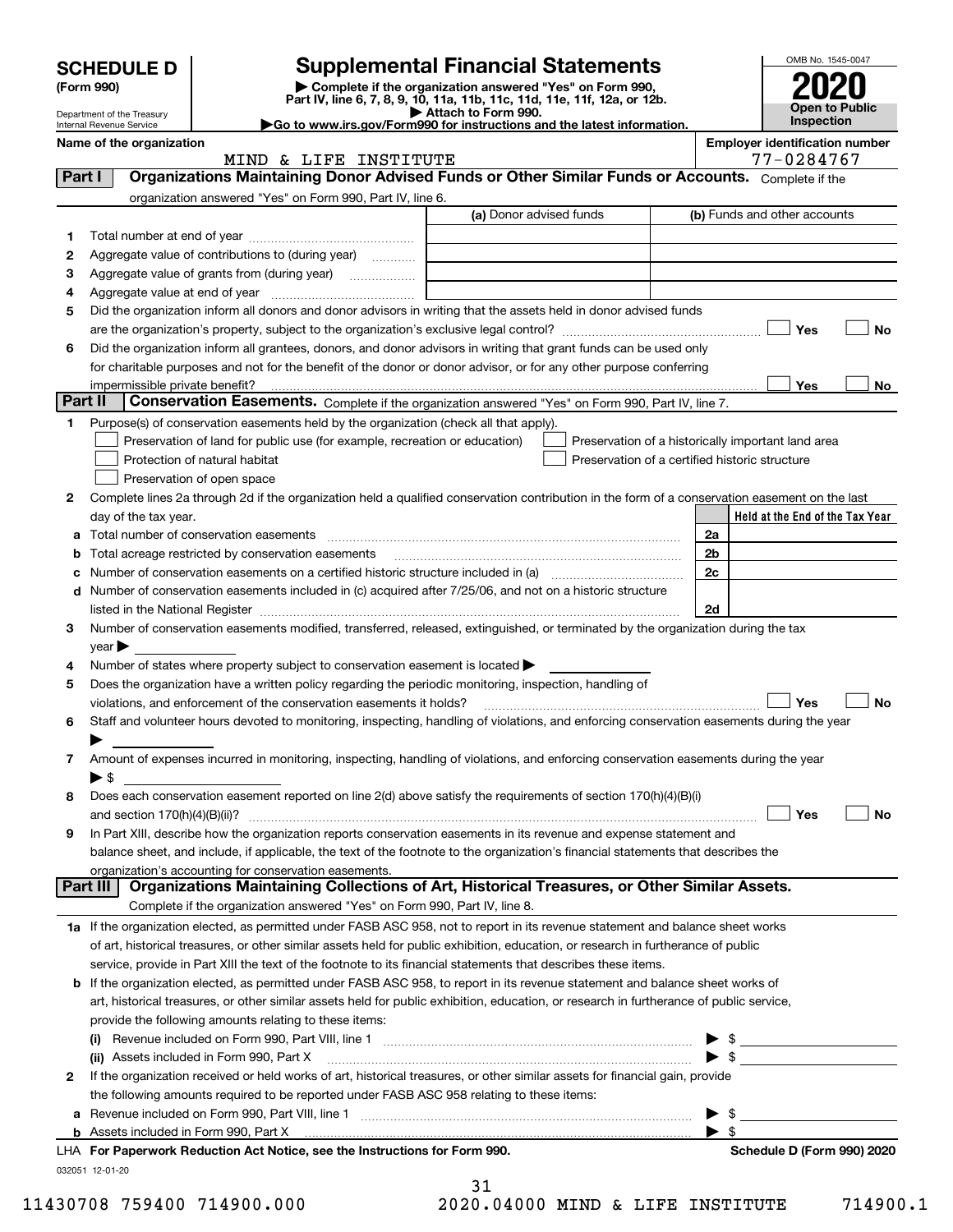|        | Schedule D (Form 990) 2020                                                                                                                                                                                                     | MIND & LIFE INSTITUTE |   |                |                                                                                                                                                                                                                               |                                            | 77-0284767 |                |         | Page $2$ |
|--------|--------------------------------------------------------------------------------------------------------------------------------------------------------------------------------------------------------------------------------|-----------------------|---|----------------|-------------------------------------------------------------------------------------------------------------------------------------------------------------------------------------------------------------------------------|--------------------------------------------|------------|----------------|---------|----------|
|        | Part III<br>Organizations Maintaining Collections of Art, Historical Treasures, or Other Similar Assets (continued)                                                                                                            |                       |   |                |                                                                                                                                                                                                                               |                                            |            |                |         |          |
| 3      | Using the organization's acquisition, accession, and other records, check any of the following that make significant use of its                                                                                                |                       |   |                |                                                                                                                                                                                                                               |                                            |            |                |         |          |
|        | collection items (check all that apply):                                                                                                                                                                                       |                       |   |                |                                                                                                                                                                                                                               |                                            |            |                |         |          |
| a      | Public exhibition                                                                                                                                                                                                              |                       |   |                | Loan or exchange program                                                                                                                                                                                                      |                                            |            |                |         |          |
| b      | Scholarly research                                                                                                                                                                                                             |                       |   |                | Other and the contract of the contract of the contract of the contract of the contract of the contract of the contract of the contract of the contract of the contract of the contract of the contract of the contract of the |                                            |            |                |         |          |
| с      | Preservation for future generations                                                                                                                                                                                            |                       |   |                |                                                                                                                                                                                                                               |                                            |            |                |         |          |
| 4      | Provide a description of the organization's collections and explain how they further the organization's exempt purpose in Part XIII.                                                                                           |                       |   |                |                                                                                                                                                                                                                               |                                            |            |                |         |          |
| 5      | During the year, did the organization solicit or receive donations of art, historical treasures, or other similar assets                                                                                                       |                       |   |                |                                                                                                                                                                                                                               |                                            |            |                |         |          |
|        | to be sold to raise funds rather than to be maintained as part of the organization's collection?                                                                                                                               |                       |   |                |                                                                                                                                                                                                                               |                                            |            | Yes            |         | No       |
|        | <b>Part IV</b><br>Escrow and Custodial Arrangements. Complete if the organization answered "Yes" on Form 990, Part IV, line 9, or                                                                                              |                       |   |                |                                                                                                                                                                                                                               |                                            |            |                |         |          |
|        | reported an amount on Form 990, Part X, line 21.                                                                                                                                                                               |                       |   |                |                                                                                                                                                                                                                               |                                            |            |                |         |          |
|        | 1a Is the organization an agent, trustee, custodian or other intermediary for contributions or other assets not included                                                                                                       |                       |   |                |                                                                                                                                                                                                                               |                                            |            |                |         |          |
|        | on Form 990, Part X? [11] matter contracts and contracts and contracts are contracted as a form 990, Part X?                                                                                                                   |                       |   |                |                                                                                                                                                                                                                               |                                            |            | Yes            |         | No       |
|        | <b>b</b> If "Yes," explain the arrangement in Part XIII and complete the following table:                                                                                                                                      |                       |   |                |                                                                                                                                                                                                                               |                                            |            |                |         |          |
|        |                                                                                                                                                                                                                                |                       |   |                |                                                                                                                                                                                                                               |                                            |            | Amount         |         |          |
| c      | Beginning balance <b>contract to the contract of the contract of the contract of the contract of the contract of t</b>                                                                                                         |                       |   |                |                                                                                                                                                                                                                               | 1c                                         |            |                |         |          |
|        | Additions during the year manufactured and an account of the state of the state of the state of the state of the state of the state of the state of the state of the state of the state of the state of the state of the state |                       |   |                |                                                                                                                                                                                                                               | 1d                                         |            |                |         |          |
|        | Distributions during the year manufactured and continuum and control of the year manufactured and control of the year manufactured and control of the year manufactured and control of the state of the state of the state of  |                       |   |                |                                                                                                                                                                                                                               | 1e                                         |            |                |         |          |
| Ť.,    |                                                                                                                                                                                                                                |                       |   |                |                                                                                                                                                                                                                               | 1f                                         |            |                |         |          |
|        | 2a Did the organization include an amount on Form 990, Part X, line 21, for escrow or custodial account liability?                                                                                                             |                       |   |                |                                                                                                                                                                                                                               |                                            |            | Yes            |         | No       |
|        | <b>b</b> If "Yes," explain the arrangement in Part XIII. Check here if the explanation has been provided on Part XIII                                                                                                          |                       |   |                |                                                                                                                                                                                                                               |                                            |            |                |         |          |
| Part V | Endowment Funds. Complete if the organization answered "Yes" on Form 990, Part IV, line 10.                                                                                                                                    |                       |   |                |                                                                                                                                                                                                                               |                                            |            |                |         |          |
|        |                                                                                                                                                                                                                                | (a) Current year      |   | (b) Prior year | (c) Two years back                                                                                                                                                                                                            | (d) Three years back   (e) Four years back |            |                |         |          |
| 1a     | Beginning of year balance                                                                                                                                                                                                      |                       |   |                |                                                                                                                                                                                                                               |                                            |            |                |         |          |
|        |                                                                                                                                                                                                                                |                       |   |                |                                                                                                                                                                                                                               |                                            |            |                |         |          |
|        | Net investment earnings, gains, and losses                                                                                                                                                                                     |                       |   |                |                                                                                                                                                                                                                               |                                            |            |                |         |          |
| d      |                                                                                                                                                                                                                                |                       |   |                |                                                                                                                                                                                                                               |                                            |            |                |         |          |
|        | e Other expenditures for facilities                                                                                                                                                                                            |                       |   |                |                                                                                                                                                                                                                               |                                            |            |                |         |          |
|        | and programs                                                                                                                                                                                                                   |                       |   |                |                                                                                                                                                                                                                               |                                            |            |                |         |          |
|        |                                                                                                                                                                                                                                |                       |   |                |                                                                                                                                                                                                                               |                                            |            |                |         |          |
| g      | End of year balance                                                                                                                                                                                                            |                       |   |                |                                                                                                                                                                                                                               |                                            |            |                |         |          |
| 2      | Provide the estimated percentage of the current year end balance (line 1g, column (a)) held as:                                                                                                                                |                       |   |                |                                                                                                                                                                                                                               |                                            |            |                |         |          |
| а      | Board designated or quasi-endowment                                                                                                                                                                                            |                       | % |                |                                                                                                                                                                                                                               |                                            |            |                |         |          |
|        | Permanent endowment > <u>example</u>                                                                                                                                                                                           | %<br>%                |   |                |                                                                                                                                                                                                                               |                                            |            |                |         |          |
| c      | Term endowment $\blacktriangleright$                                                                                                                                                                                           |                       |   |                |                                                                                                                                                                                                                               |                                            |            |                |         |          |
|        | The percentages on lines 2a, 2b, and 2c should equal 100%.                                                                                                                                                                     |                       |   |                |                                                                                                                                                                                                                               |                                            |            |                |         |          |
|        | 3a Are there endowment funds not in the possession of the organization that are held and administered for the organization                                                                                                     |                       |   |                |                                                                                                                                                                                                                               |                                            |            |                | Yes     | No.      |
|        | by:<br>(i)                                                                                                                                                                                                                     |                       |   |                |                                                                                                                                                                                                                               |                                            |            | 3a(i)          |         |          |
|        |                                                                                                                                                                                                                                |                       |   |                |                                                                                                                                                                                                                               |                                            |            | 3a(ii)         |         |          |
|        |                                                                                                                                                                                                                                |                       |   |                |                                                                                                                                                                                                                               |                                            |            | 3b             |         |          |
|        | Describe in Part XIII the intended uses of the organization's endowment funds.                                                                                                                                                 |                       |   |                |                                                                                                                                                                                                                               |                                            |            |                |         |          |
|        | Land, Buildings, and Equipment.<br>Part VI                                                                                                                                                                                     |                       |   |                |                                                                                                                                                                                                                               |                                            |            |                |         |          |
|        | Complete if the organization answered "Yes" on Form 990, Part IV, line 11a. See Form 990, Part X, line 10.                                                                                                                     |                       |   |                |                                                                                                                                                                                                                               |                                            |            |                |         |          |
|        | Description of property                                                                                                                                                                                                        | (a) Cost or other     |   |                | (b) Cost or other                                                                                                                                                                                                             | (c) Accumulated                            |            | (d) Book value |         |          |
|        |                                                                                                                                                                                                                                | basis (investment)    |   |                | basis (other)                                                                                                                                                                                                                 | depreciation                               |            |                |         |          |
|        |                                                                                                                                                                                                                                |                       |   |                |                                                                                                                                                                                                                               |                                            |            |                |         |          |
| b      |                                                                                                                                                                                                                                |                       |   |                |                                                                                                                                                                                                                               |                                            |            |                |         |          |
|        |                                                                                                                                                                                                                                |                       |   |                |                                                                                                                                                                                                                               |                                            |            |                |         |          |
|        |                                                                                                                                                                                                                                |                       |   |                | 172,759.                                                                                                                                                                                                                      | 127,862.                                   |            |                | 44,897. |          |
|        |                                                                                                                                                                                                                                |                       |   |                |                                                                                                                                                                                                                               |                                            |            |                |         |          |
|        |                                                                                                                                                                                                                                |                       |   |                |                                                                                                                                                                                                                               |                                            |            |                | 44,897. |          |
|        |                                                                                                                                                                                                                                |                       |   |                |                                                                                                                                                                                                                               |                                            |            |                |         |          |

Schedule D (Form 990) 2020

032052 12-01-20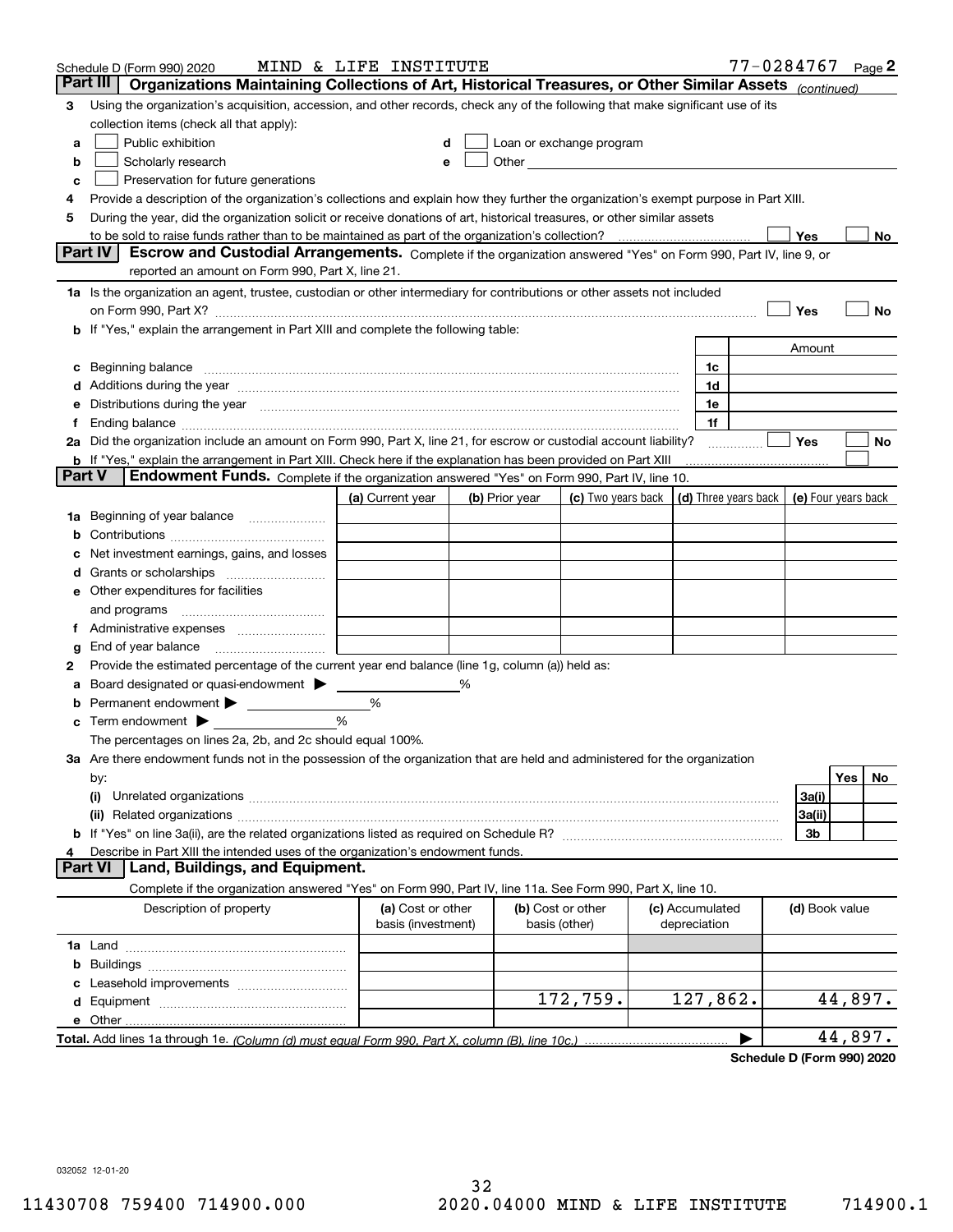| MIND & LIFE INSTITUTE<br>Schedule D (Form 990) 2020                                                               |                 |                                                           | $77 - 0284767$ Page 3 |
|-------------------------------------------------------------------------------------------------------------------|-----------------|-----------------------------------------------------------|-----------------------|
| Part VII Investments - Other Securities.                                                                          |                 |                                                           |                       |
| Complete if the organization answered "Yes" on Form 990, Part IV, line 11b. See Form 990, Part X, line 12.        |                 |                                                           |                       |
| (a) Description of security or category (including name of security)                                              | (b) Book value  | (c) Method of valuation: Cost or end-of-year market value |                       |
|                                                                                                                   |                 |                                                           |                       |
|                                                                                                                   |                 |                                                           |                       |
| $(3)$ Other                                                                                                       |                 |                                                           |                       |
| (A)                                                                                                               |                 |                                                           |                       |
| (B)                                                                                                               |                 |                                                           |                       |
| (C)                                                                                                               |                 |                                                           |                       |
| (D)                                                                                                               |                 |                                                           |                       |
| (E)                                                                                                               |                 |                                                           |                       |
| (F)                                                                                                               |                 |                                                           |                       |
| (G)                                                                                                               |                 |                                                           |                       |
| (H)                                                                                                               |                 |                                                           |                       |
| Total. (Col. (b) must equal Form 990, Part X, col. (B) line 12.) $\blacktriangleright$                            |                 |                                                           |                       |
| Part VIII Investments - Program Related.                                                                          |                 |                                                           |                       |
| Complete if the organization answered "Yes" on Form 990, Part IV, line 11c. See Form 990, Part X, line 13.        |                 |                                                           |                       |
| (a) Description of investment                                                                                     | (b) Book value  | (c) Method of valuation: Cost or end-of-year market value |                       |
| (1)                                                                                                               |                 |                                                           |                       |
| (2)                                                                                                               |                 |                                                           |                       |
| (3)                                                                                                               |                 |                                                           |                       |
| (4)                                                                                                               |                 |                                                           |                       |
| (5)                                                                                                               |                 |                                                           |                       |
| (6)                                                                                                               |                 |                                                           |                       |
| (7)                                                                                                               |                 |                                                           |                       |
| (8)                                                                                                               |                 |                                                           |                       |
| (9)                                                                                                               |                 |                                                           |                       |
| Total. (Col. (b) must equal Form 990, Part X, col. (B) line 13.)                                                  |                 |                                                           |                       |
| Part IX<br><b>Other Assets.</b>                                                                                   |                 |                                                           |                       |
| Complete if the organization answered "Yes" on Form 990, Part IV, line 11d. See Form 990, Part X, line 15.        |                 |                                                           |                       |
|                                                                                                                   | (a) Description |                                                           | (b) Book value        |
| (1)                                                                                                               |                 |                                                           |                       |
| (2)                                                                                                               |                 |                                                           |                       |
| (3)                                                                                                               |                 |                                                           |                       |
| (4)                                                                                                               |                 |                                                           |                       |
| (5)                                                                                                               |                 |                                                           |                       |
| (6)                                                                                                               |                 |                                                           |                       |
| (7)                                                                                                               |                 |                                                           |                       |
| (8)                                                                                                               |                 |                                                           |                       |
| (9)                                                                                                               |                 |                                                           |                       |
|                                                                                                                   |                 |                                                           |                       |
| <b>Other Liabilities.</b><br>Part <sub>X</sub>                                                                    |                 |                                                           |                       |
| Complete if the organization answered "Yes" on Form 990, Part IV, line 11e or 11f. See Form 990, Part X, line 25. |                 |                                                           |                       |

1. **(a)** Description of liability **Book value Example 20** (a) Book value Total. (Column (b) must equal Form 990, Part X, col. (B) line 25.) (1) Federal income taxes (2) (3) (4) (5) (6) (7) (8) (9) | CONDITIONAL CONTRIBUTIONS 1,952,051. 1,952,051.

2. Liability for uncertain tax positions. In Part XIII, provide the text of the footnote to the organization's financial statements that reports the organization's liability for uncertain tax positions under FASB ASC 740. Check here if the text of the footnote has been provided in Part XIII  $\boxed{\text{X}}$ 

Schedule D (Form 990) 2020

032053 12-01-20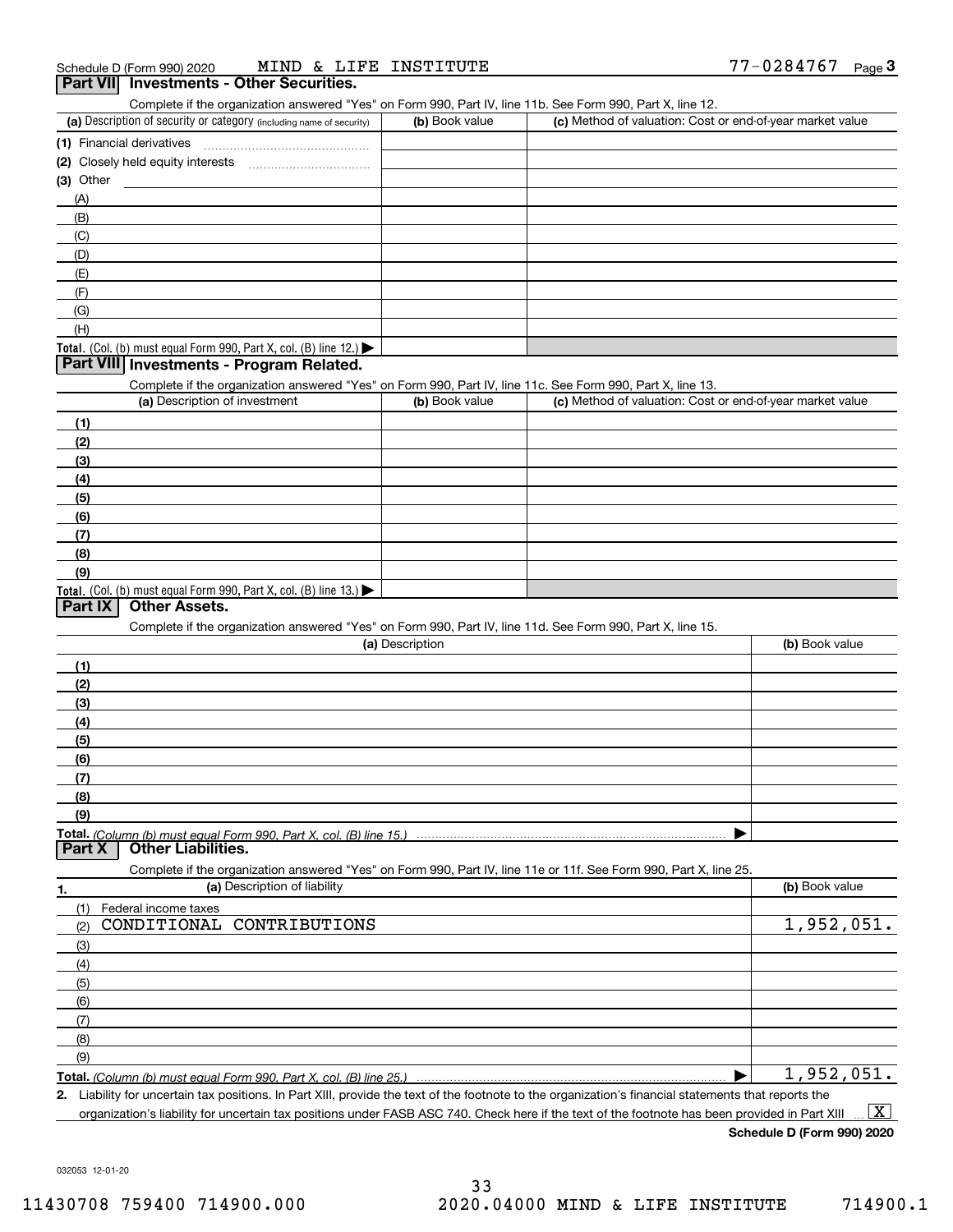|    | MIND & LIFE INSTITUTE<br>Schedule D (Form 990) 2020                                                                                                                                                                            |                |         |                | 77-0284767 Page 4 |
|----|--------------------------------------------------------------------------------------------------------------------------------------------------------------------------------------------------------------------------------|----------------|---------|----------------|-------------------|
|    | Reconciliation of Revenue per Audited Financial Statements With Revenue per Return.<br>Part XI                                                                                                                                 |                |         |                |                   |
|    | Complete if the organization answered "Yes" on Form 990, Part IV, line 12a.                                                                                                                                                    |                |         |                |                   |
| 1  | Total revenue, gains, and other support per audited financial statements                                                                                                                                                       |                |         | $\blacksquare$ | 2,999,012.        |
| 2  | Amounts included on line 1 but not on Form 990, Part VIII, line 12:                                                                                                                                                            |                |         |                |                   |
|    | Net unrealized gains (losses) on investments [11] matter contracts and the unrealized gains (losses) on investments                                                                                                            | 2a             |         |                |                   |
| b  |                                                                                                                                                                                                                                | 2 <sub>b</sub> |         |                |                   |
| с  | Recoveries of prior year grants [11] Recoveries of prior year grants [11] Recoveries of prior year grants                                                                                                                      | 2c             |         |                |                   |
| d  | Other (Describe in Part XIII.)                                                                                                                                                                                                 | 2d             |         |                |                   |
| е  | Add lines 2a through 2d                                                                                                                                                                                                        |                |         | 2e             |                   |
| 3  |                                                                                                                                                                                                                                |                |         | 3              | 2,999,012.        |
|    | Amounts included on Form 990, Part VIII, line 12, but not on line 1:                                                                                                                                                           |                |         |                |                   |
| a  |                                                                                                                                                                                                                                | 4a             |         |                |                   |
| b  | Other (Describe in Part XIII.)                                                                                                                                                                                                 | 4 <sub>b</sub> | 25,826. |                |                   |
|    | Add lines 4a and 4b                                                                                                                                                                                                            |                |         | 4с             | 25,826.           |
| 5  |                                                                                                                                                                                                                                |                |         | 5              | 3,024,838.        |
|    | Part XII   Reconciliation of Expenses per Audited Financial Statements With Expenses per Return.                                                                                                                               |                |         |                |                   |
|    | Complete if the organization answered "Yes" on Form 990, Part IV, line 12a.                                                                                                                                                    |                |         |                |                   |
| 1. | Total expenses and losses per audited financial statements [11,11] [11] Total expenses and losses per audited financial statements [11] [11] Total expenses and losses per audited financial statements                        |                |         | $\mathbf{1}$   | 3, 115, 029.      |
| 2  | Amounts included on line 1 but not on Form 990, Part IX, line 25:                                                                                                                                                              |                |         |                |                   |
| a  |                                                                                                                                                                                                                                | 2a             |         |                |                   |
| b  |                                                                                                                                                                                                                                | 2b             |         |                |                   |
|    |                                                                                                                                                                                                                                | 2c             |         |                |                   |
|    | Other (Describe in Part XIII.) (2000) (2000) (2000) (2000) (2000) (2000) (2000) (2000) (2000) (2000) (2000) (2000) (2000) (2000) (2000) (2000) (2000) (2000) (2000) (2000) (2000) (2000) (2000) (2000) (2000) (2000) (2000) (2 | 2d             |         |                |                   |
|    |                                                                                                                                                                                                                                |                |         | 2e             |                   |
| 3  |                                                                                                                                                                                                                                |                |         | 3              | 3, 115, 029.      |
| 4  | Amounts included on Form 990, Part IX, line 25, but not on line 1:                                                                                                                                                             |                |         |                |                   |
| а  | Investment expenses not included on Form 990, Part VIII, line 7b [11, 111, 111, 111]                                                                                                                                           | 4a             |         |                |                   |
| b  |                                                                                                                                                                                                                                | 4 <sub>b</sub> | 25,826. |                |                   |
|    | Add lines 4a and 4b                                                                                                                                                                                                            |                |         | 4c             | 25,826.           |
|    |                                                                                                                                                                                                                                |                |         | 5              | 3, 140, 855.      |
|    | Part XIII Supplemental Information.                                                                                                                                                                                            |                |         |                |                   |

Provide the descriptions required for Part II, lines 3, 5, and 9; Part III, lines 1a and 4; Part IV, lines 1b and 2b; Part V, line 4; Part X, line 2; Part XI, lines 2d and 4b; and Part XII, lines 2d and 4b. Also complete this part to provide any additional information.

### PART X, LINE 2:

| THE                                                     | ORGANIZATION FOLLOWS FASB GUIDANCE FOR HOW UNCERTAIN TAX POSITIONS    |
|---------------------------------------------------------|-----------------------------------------------------------------------|
| SHOULD BE RECOGNIZED, MEASURED, DISCLOSED AND PRESENTED | IN THE FINANCIAL                                                      |
|                                                         | STATEMENTS. THIS REQUIRES THE EVALUATION OF TAX POSITIONS TAKEN OR    |
| EXPECTED<br>BE TAKEN<br>TO                              | IN THE COURSE OF PREPARING THE ORGANIZATION'S TAX                     |
| RETURNS                                                 | TO DETERMINE WHETHER THE TAX POSITIONS ARE "MORE-LIKELY-THAN-NOT"     |
| BEING SUSTAINED<br>OF                                   | "WHEN CHALLENGED" OR "WHEN EXAMINED" BY THE APPLICABLE                |
| TAX POSITIONS NOT<br>TAX AUTHORITY.                     | DEEMED<br>TО<br>THE<br>MEET<br>THE                                    |
|                                                         | MORE-LIKELY-THAN-NOT THRESHOLD WOULD BE RECORDED AS A TAX EXPENSE AND |
| LIABILITY<br>THE<br>IN                                  | CURRENT YEAR. MANAGEMENT EVALUATED<br>THE ORGANIZATION'S TAX          |
| POSITION<br>AND<br>CONCLUDED<br>THAT THE                | ORGANIZATION HAD TAKEN NO UNCERTAIN TAX                               |
| POSITIONS THAT REQUIRE ADJUSTMENT TO THE                | FINANCIAL STATEMENTS<br>COMPLY<br>TO.                                 |
| 032054 12-01-20                                         | Schedule D (Form 990) 2020<br>34                                      |
| 11430708 759400 714900.000                              | 714900.1<br>2020.04000 MIND & LIFE<br>INSTITUTE                       |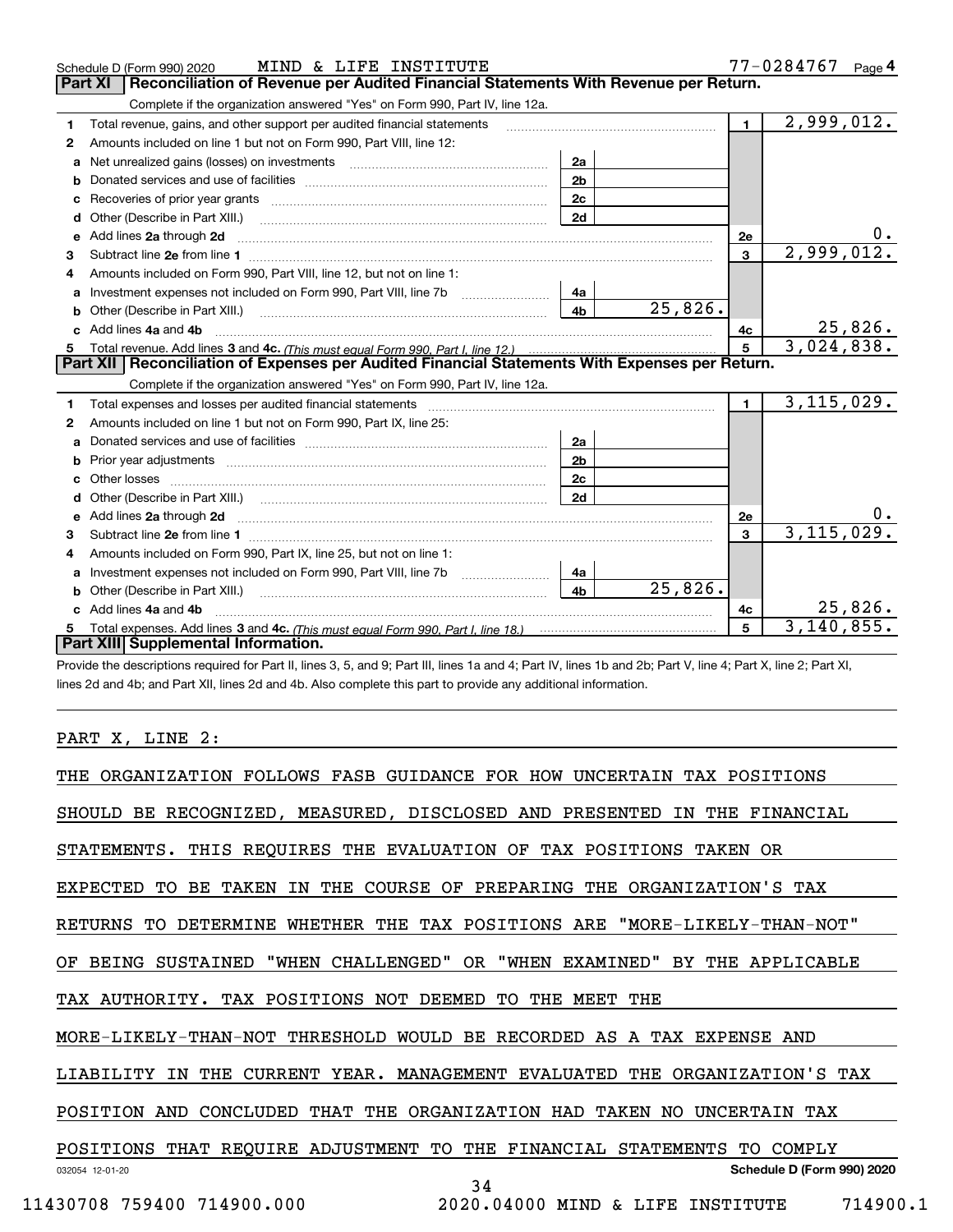| MIND & LIFE INSTITUTE<br>Schedule D (Form 990) 2020<br><b>Part XIII Supplemental Information</b> (continued) | 77-0284767 Page 5          |
|--------------------------------------------------------------------------------------------------------------|----------------------------|
| WITH THE PROVISIONS OF THIS GUIDANCE. THE ORGANIZATION IS NOT CURRENTLY                                      |                            |
| UNDER AUDIT BY ANY TAX JURISDICTION.                                                                         |                            |
|                                                                                                              |                            |
|                                                                                                              |                            |
| PART XI, LINE 4B - OTHER ADJUSTMENTS:                                                                        |                            |
| GRANT REFUNDS NETTED WITH GRANT EXPENSE ON FS                                                                | 25,826.                    |
|                                                                                                              |                            |
| PART XII, LINE 4B - OTHER ADJUSTMENTS:                                                                       |                            |
| GRANT REFUNDS NETTED WITH GRANT EXPENSE ON FS                                                                | 25,826.                    |
|                                                                                                              |                            |
|                                                                                                              |                            |
|                                                                                                              |                            |
|                                                                                                              |                            |
|                                                                                                              |                            |
|                                                                                                              |                            |
|                                                                                                              |                            |
|                                                                                                              |                            |
|                                                                                                              |                            |
|                                                                                                              |                            |
|                                                                                                              |                            |
|                                                                                                              |                            |
|                                                                                                              |                            |
|                                                                                                              |                            |
|                                                                                                              |                            |
|                                                                                                              |                            |
|                                                                                                              |                            |
|                                                                                                              |                            |
|                                                                                                              |                            |
|                                                                                                              |                            |
|                                                                                                              | Schedule D (Form 990) 2020 |

032055 12-01-20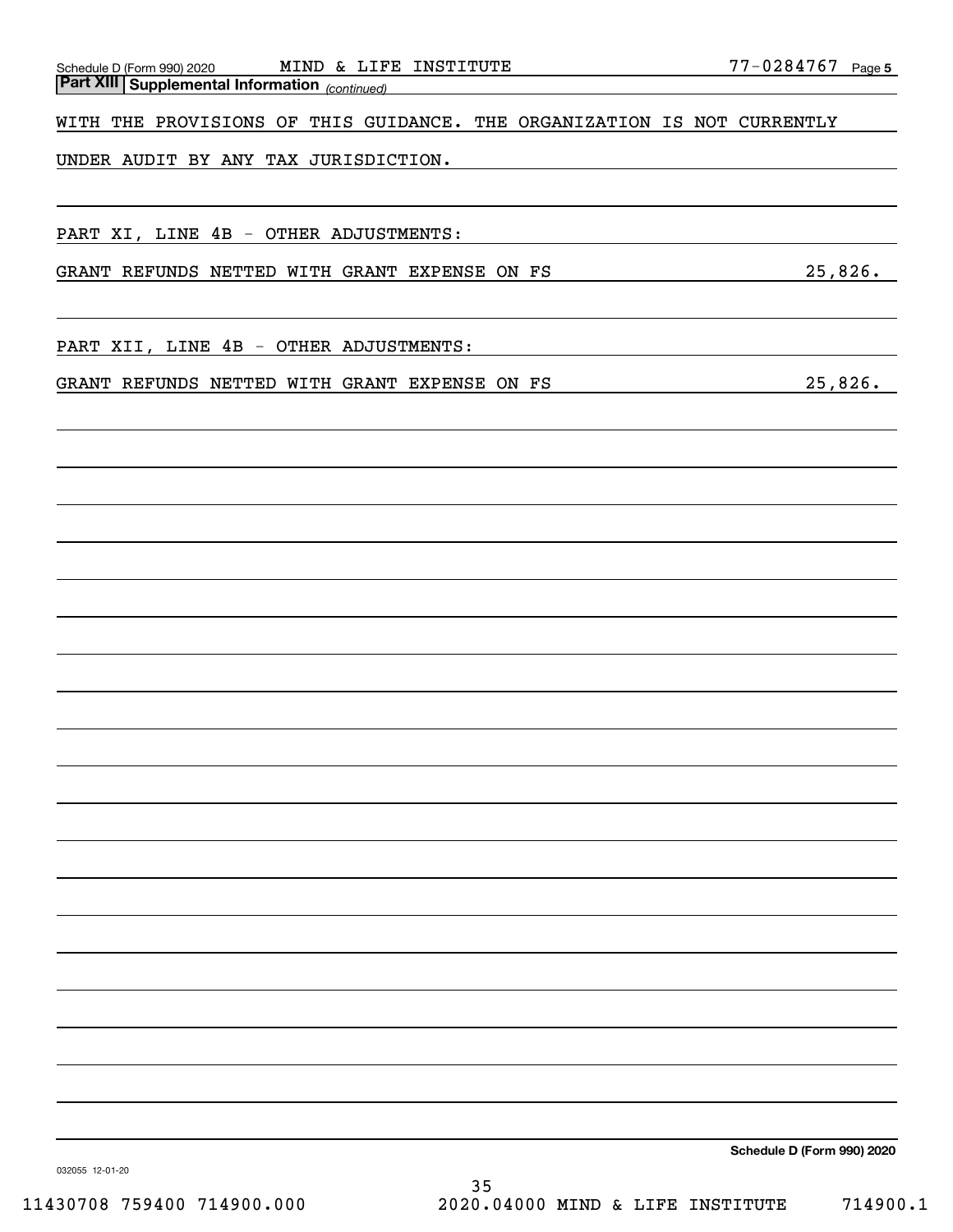| <b>SCHEDULE I</b><br>(Form 990)                                                                                                                                                                                                                     |                                                                                                                                                                                                                                                                                                                                                                                                           |  | <b>Grants and Other Assistance to Organizations,</b><br>Governments, and Individuals in the United States |  |  |  |                                       | OMB No. 1545-0047<br>2020                           |  |  |
|-----------------------------------------------------------------------------------------------------------------------------------------------------------------------------------------------------------------------------------------------------|-----------------------------------------------------------------------------------------------------------------------------------------------------------------------------------------------------------------------------------------------------------------------------------------------------------------------------------------------------------------------------------------------------------|--|-----------------------------------------------------------------------------------------------------------|--|--|--|---------------------------------------|-----------------------------------------------------|--|--|
| Complete if the organization answered "Yes" on Form 990, Part IV, line 21 or 22.<br>Attach to Form 990.<br><b>Open to Public</b><br>Department of the Treasury<br>Internal Revenue Service<br>Go to www.irs.gov/Form990 for the latest information. |                                                                                                                                                                                                                                                                                                                                                                                                           |  |                                                                                                           |  |  |  |                                       |                                                     |  |  |
| Name of the organization                                                                                                                                                                                                                            | MIND & LIFE INSTITUTE                                                                                                                                                                                                                                                                                                                                                                                     |  |                                                                                                           |  |  |  |                                       | <b>Employer identification number</b><br>77-0284767 |  |  |
| Part I<br><b>General Information on Grants and Assistance</b>                                                                                                                                                                                       |                                                                                                                                                                                                                                                                                                                                                                                                           |  |                                                                                                           |  |  |  |                                       |                                                     |  |  |
| $\mathbf{2}$                                                                                                                                                                                                                                        | 1 Does the organization maintain records to substantiate the amount of the grants or assistance, the grantees' eligibility for the grants or assistance, and the selection<br>$X$ No<br>Yes<br>Describe in Part IV the organization's procedures for monitoring the use of grant funds in the United States.                                                                                              |  |                                                                                                           |  |  |  |                                       |                                                     |  |  |
| Part II                                                                                                                                                                                                                                             | Grants and Other Assistance to Domestic Organizations and Domestic Governments. Complete if the organization answered "Yes" on Form 990, Part IV, line 21, for any                                                                                                                                                                                                                                        |  |                                                                                                           |  |  |  |                                       |                                                     |  |  |
|                                                                                                                                                                                                                                                     |                                                                                                                                                                                                                                                                                                                                                                                                           |  |                                                                                                           |  |  |  |                                       |                                                     |  |  |
|                                                                                                                                                                                                                                                     | recipient that received more than \$5,000. Part II can be duplicated if additional space is needed.<br>(f) Method of<br>(c) IRC section<br>1 (a) Name and address of organization<br>(d) Amount of<br>(e) Amount of<br>(g) Description of<br>$(b)$ EIN<br>valuation (book,<br>noncash assistance<br>or government<br>(if applicable)<br>cash grant<br>non-cash<br>FMV, appraisal,<br>assistance<br>other) |  |                                                                                                           |  |  |  | (h) Purpose of grant<br>or assistance |                                                     |  |  |
|                                                                                                                                                                                                                                                     |                                                                                                                                                                                                                                                                                                                                                                                                           |  |                                                                                                           |  |  |  |                                       |                                                     |  |  |
|                                                                                                                                                                                                                                                     |                                                                                                                                                                                                                                                                                                                                                                                                           |  |                                                                                                           |  |  |  |                                       |                                                     |  |  |
|                                                                                                                                                                                                                                                     |                                                                                                                                                                                                                                                                                                                                                                                                           |  |                                                                                                           |  |  |  |                                       |                                                     |  |  |
|                                                                                                                                                                                                                                                     |                                                                                                                                                                                                                                                                                                                                                                                                           |  |                                                                                                           |  |  |  |                                       |                                                     |  |  |
|                                                                                                                                                                                                                                                     |                                                                                                                                                                                                                                                                                                                                                                                                           |  |                                                                                                           |  |  |  |                                       |                                                     |  |  |
| 2                                                                                                                                                                                                                                                   | Enter total number of section 501(c)(3) and government organizations listed in the line 1 table                                                                                                                                                                                                                                                                                                           |  |                                                                                                           |  |  |  |                                       |                                                     |  |  |
| 3                                                                                                                                                                                                                                                   | Enter total number of other organizations listed in the line 1 table                                                                                                                                                                                                                                                                                                                                      |  |                                                                                                           |  |  |  |                                       |                                                     |  |  |
| LHA                                                                                                                                                                                                                                                 | For Paperwork Reduction Act Notice, see the Instructions for Form 990.                                                                                                                                                                                                                                                                                                                                    |  |                                                                                                           |  |  |  |                                       | Schedule I (Form 990) 2020                          |  |  |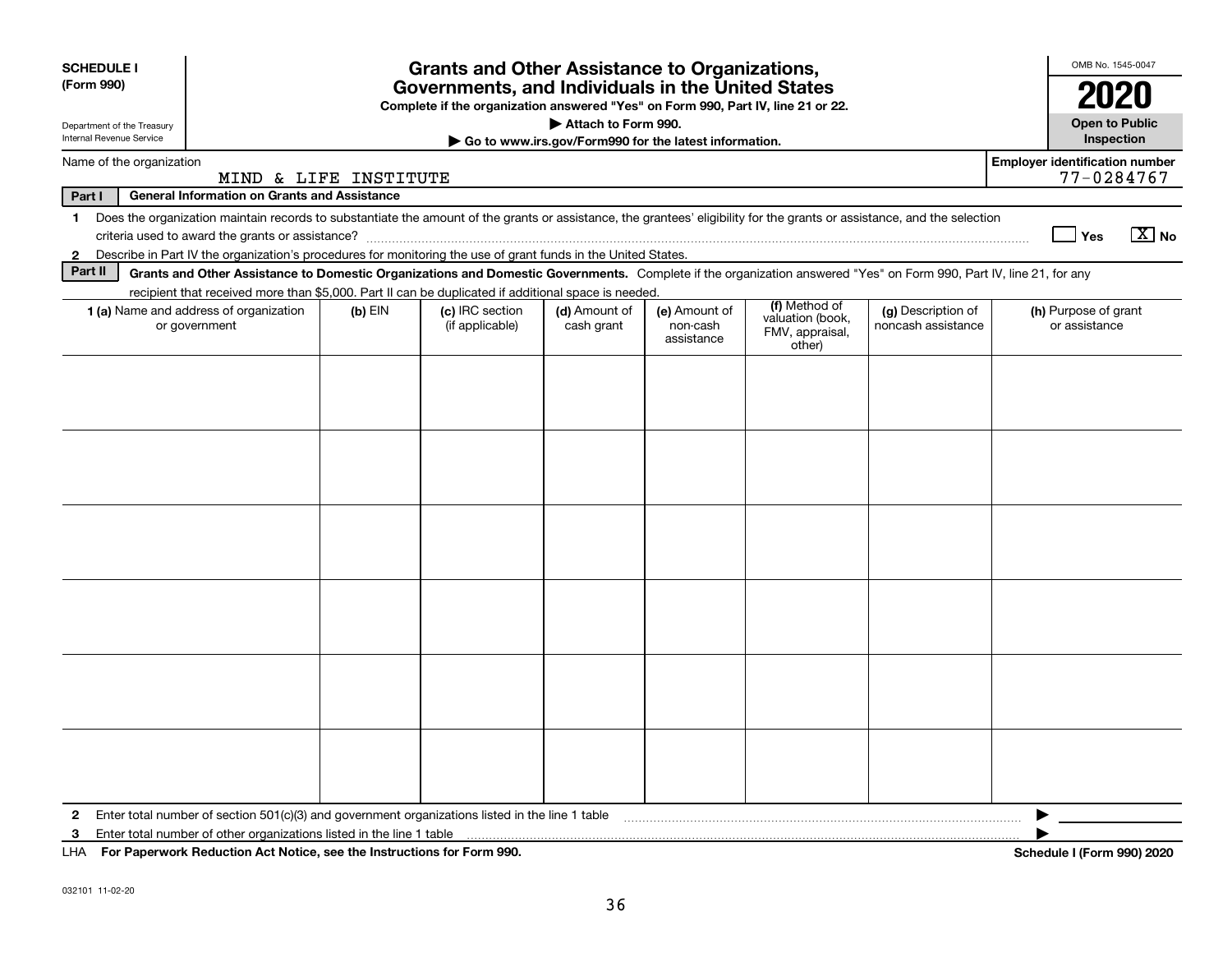Part III | Grants and Other Assistance to Domestic Individuals. Complete if the organization answered "Yes" on Form 990, Part IV, line 22. Part III can be duplicated if additional space is needed.

| (a) Type of grant or assistance | (b) Number of<br>recipients | (c) Amount of<br>cash grant | (d) Amount of non-<br>cash assistance | (e) Method of valuation<br>(book, FMV, appraisal, other) | (f) Description of noncash assistance |
|---------------------------------|-----------------------------|-----------------------------|---------------------------------------|----------------------------------------------------------|---------------------------------------|
|                                 |                             |                             |                                       |                                                          |                                       |
| RESEARCH GRANTS                 | 20                          | 712, 324.                   | $\mathfrak o$ .                       |                                                          |                                       |
|                                 |                             |                             |                                       |                                                          |                                       |
|                                 |                             |                             |                                       |                                                          |                                       |
|                                 |                             |                             |                                       |                                                          |                                       |
|                                 |                             |                             |                                       |                                                          |                                       |
|                                 |                             |                             |                                       |                                                          |                                       |
|                                 |                             |                             |                                       |                                                          |                                       |
|                                 |                             |                             |                                       |                                                          |                                       |
|                                 |                             |                             |                                       |                                                          |                                       |

Part IV | Supplemental Information. Provide the information required in Part I, line 2; Part III, column (b); and any other additional information.

PART I, LINE 2:

GRANT FUNDS ARE ADMINISTERED IN ACCORDANCE WITH THE RESTRICTIONS OUTLINED

BY THE DONOR. ALL FUNDS ARE DISBURSED WITHIN THE REQUIRED TIME PERIOD AND

TRACKED THROUGH OUR ACCOUNTING OFFICE. GRANT RECIPIENTS ARE REQUIRED TO

ACCOUNT FOR HOW THE FUNDS WERE USED.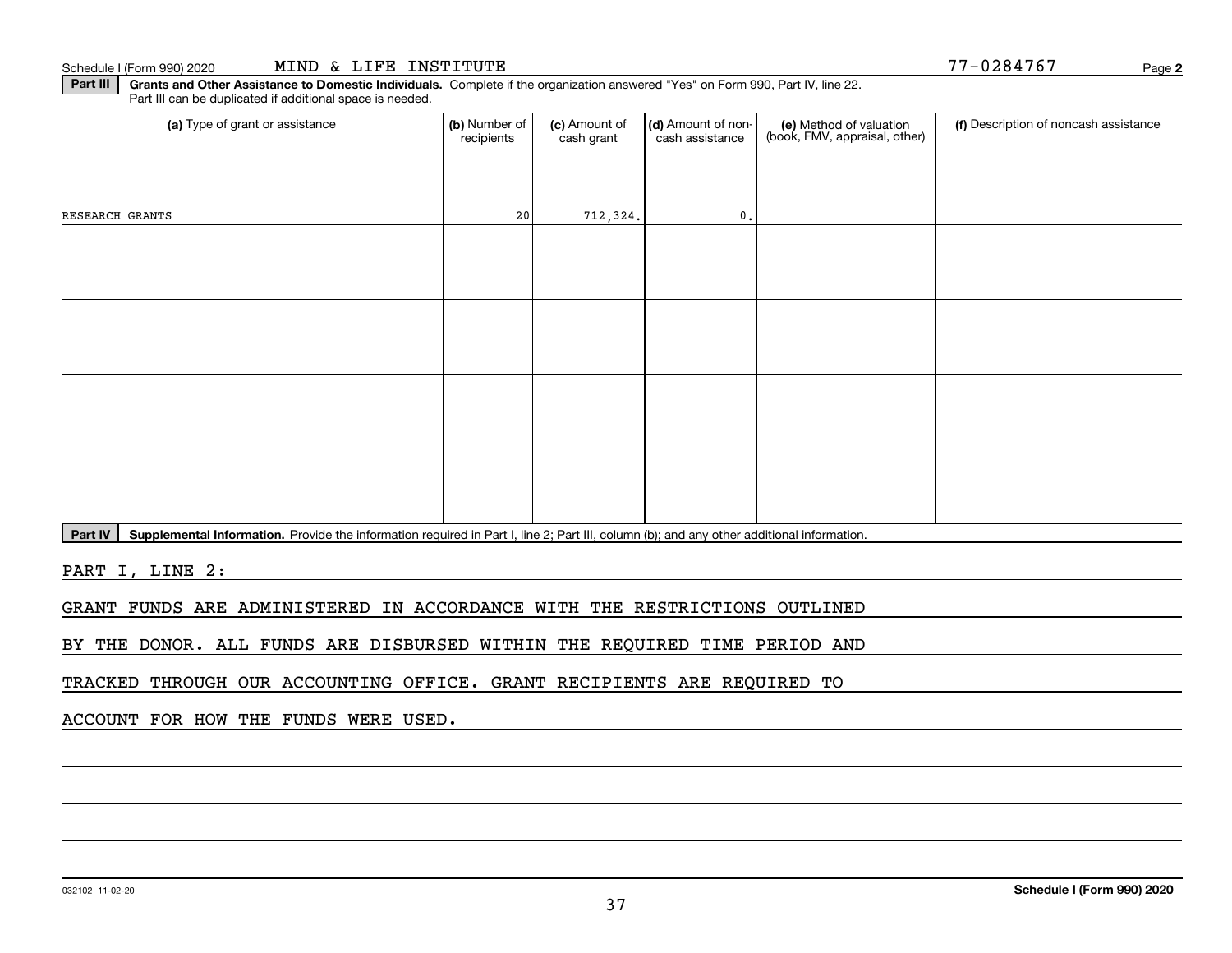| <b>Compensation Information</b><br><b>SCHEDULE J</b><br>(Form 990)<br>For certain Officers, Directors, Trustees, Key Employees, and Highest<br>2020<br><b>Compensated Employees</b><br>Complete if the organization answered "Yes" on Form 990, Part IV, line 23.<br><b>Open to Public</b><br>Attach to Form 990.<br>Department of the Treasury<br>Inspection<br>► Go to www.irs.gov/Form990 for instructions and the latest information.<br>Internal Revenue Service<br><b>Employer identification number</b><br>Name of the organization<br>77-0284767<br>& LIFE INSTITUTE<br>MIND<br><b>Questions Regarding Compensation</b><br>Part I<br>Yes<br>No<br>Check the appropriate box(es) if the organization provided any of the following to or for a person listed on Form 990,<br>Part VII, Section A, line 1a. Complete Part III to provide any relevant information regarding these items.<br>First-class or charter travel<br>Housing allowance or residence for personal use<br>Travel for companions<br>Payments for business use of personal residence<br>Tax indemnification and gross-up payments<br>Health or social club dues or initiation fees<br>Discretionary spending account<br>Personal services (such as maid, chauffeur, chef)<br><b>b</b> If any of the boxes on line 1a are checked, did the organization follow a written policy regarding payment or<br>reimbursement or provision of all of the expenses described above? If "No," complete Part III to explain<br>1b<br>Did the organization require substantiation prior to reimbursing or allowing expenses incurred by all directors,<br>2<br>$\mathbf{2}$<br>Indicate which, if any, of the following the organization used to establish the compensation of the organization's<br>з<br>CEO/Executive Director. Check all that apply. Do not check any boxes for methods used by a related organization to<br>establish compensation of the CEO/Executive Director, but explain in Part III.<br>$X$ Written employment contract<br>Compensation committee<br>$\overline{X}$ Compensation survey or study<br>Independent compensation consultant<br>$\boxed{\textbf{X}}$ Approval by the board or compensation committee<br>Form 990 of other organizations<br>During the year, did any person listed on Form 990, Part VII, Section A, line 1a, with respect to the filing<br>4<br>organization or a related organization:<br>х<br>Receive a severance payment or change-of-control payment?<br>4a<br>а<br>X<br>Participate in or receive payment from a supplemental nonqualified retirement plan?<br>4b<br>b<br>$\mathbf X$<br>Participate in or receive payment from an equity-based compensation arrangement?<br>4c<br>с<br>If "Yes" to any of lines 4a-c, list the persons and provide the applicable amounts for each item in Part III.<br>Only section 501(c)(3), 501(c)(4), and 501(c)(29) organizations must complete lines 5-9. |
|--------------------------------------------------------------------------------------------------------------------------------------------------------------------------------------------------------------------------------------------------------------------------------------------------------------------------------------------------------------------------------------------------------------------------------------------------------------------------------------------------------------------------------------------------------------------------------------------------------------------------------------------------------------------------------------------------------------------------------------------------------------------------------------------------------------------------------------------------------------------------------------------------------------------------------------------------------------------------------------------------------------------------------------------------------------------------------------------------------------------------------------------------------------------------------------------------------------------------------------------------------------------------------------------------------------------------------------------------------------------------------------------------------------------------------------------------------------------------------------------------------------------------------------------------------------------------------------------------------------------------------------------------------------------------------------------------------------------------------------------------------------------------------------------------------------------------------------------------------------------------------------------------------------------------------------------------------------------------------------------------------------------------------------------------------------------------------------------------------------------------------------------------------------------------------------------------------------------------------------------------------------------------------------------------------------------------------------------------------------------------------------------------------------------------------------------------------------------------------------------------------------------------------------------------------------------------------------------------------------------------------------------------------------------------------------------------------------------------------------------------------------------------------------------------------------------------------------------------------------------------------------------------------------------------|
|                                                                                                                                                                                                                                                                                                                                                                                                                                                                                                                                                                                                                                                                                                                                                                                                                                                                                                                                                                                                                                                                                                                                                                                                                                                                                                                                                                                                                                                                                                                                                                                                                                                                                                                                                                                                                                                                                                                                                                                                                                                                                                                                                                                                                                                                                                                                                                                                                                                                                                                                                                                                                                                                                                                                                                                                                                                                                                                          |
|                                                                                                                                                                                                                                                                                                                                                                                                                                                                                                                                                                                                                                                                                                                                                                                                                                                                                                                                                                                                                                                                                                                                                                                                                                                                                                                                                                                                                                                                                                                                                                                                                                                                                                                                                                                                                                                                                                                                                                                                                                                                                                                                                                                                                                                                                                                                                                                                                                                                                                                                                                                                                                                                                                                                                                                                                                                                                                                          |
|                                                                                                                                                                                                                                                                                                                                                                                                                                                                                                                                                                                                                                                                                                                                                                                                                                                                                                                                                                                                                                                                                                                                                                                                                                                                                                                                                                                                                                                                                                                                                                                                                                                                                                                                                                                                                                                                                                                                                                                                                                                                                                                                                                                                                                                                                                                                                                                                                                                                                                                                                                                                                                                                                                                                                                                                                                                                                                                          |
|                                                                                                                                                                                                                                                                                                                                                                                                                                                                                                                                                                                                                                                                                                                                                                                                                                                                                                                                                                                                                                                                                                                                                                                                                                                                                                                                                                                                                                                                                                                                                                                                                                                                                                                                                                                                                                                                                                                                                                                                                                                                                                                                                                                                                                                                                                                                                                                                                                                                                                                                                                                                                                                                                                                                                                                                                                                                                                                          |
|                                                                                                                                                                                                                                                                                                                                                                                                                                                                                                                                                                                                                                                                                                                                                                                                                                                                                                                                                                                                                                                                                                                                                                                                                                                                                                                                                                                                                                                                                                                                                                                                                                                                                                                                                                                                                                                                                                                                                                                                                                                                                                                                                                                                                                                                                                                                                                                                                                                                                                                                                                                                                                                                                                                                                                                                                                                                                                                          |
|                                                                                                                                                                                                                                                                                                                                                                                                                                                                                                                                                                                                                                                                                                                                                                                                                                                                                                                                                                                                                                                                                                                                                                                                                                                                                                                                                                                                                                                                                                                                                                                                                                                                                                                                                                                                                                                                                                                                                                                                                                                                                                                                                                                                                                                                                                                                                                                                                                                                                                                                                                                                                                                                                                                                                                                                                                                                                                                          |
|                                                                                                                                                                                                                                                                                                                                                                                                                                                                                                                                                                                                                                                                                                                                                                                                                                                                                                                                                                                                                                                                                                                                                                                                                                                                                                                                                                                                                                                                                                                                                                                                                                                                                                                                                                                                                                                                                                                                                                                                                                                                                                                                                                                                                                                                                                                                                                                                                                                                                                                                                                                                                                                                                                                                                                                                                                                                                                                          |
|                                                                                                                                                                                                                                                                                                                                                                                                                                                                                                                                                                                                                                                                                                                                                                                                                                                                                                                                                                                                                                                                                                                                                                                                                                                                                                                                                                                                                                                                                                                                                                                                                                                                                                                                                                                                                                                                                                                                                                                                                                                                                                                                                                                                                                                                                                                                                                                                                                                                                                                                                                                                                                                                                                                                                                                                                                                                                                                          |
|                                                                                                                                                                                                                                                                                                                                                                                                                                                                                                                                                                                                                                                                                                                                                                                                                                                                                                                                                                                                                                                                                                                                                                                                                                                                                                                                                                                                                                                                                                                                                                                                                                                                                                                                                                                                                                                                                                                                                                                                                                                                                                                                                                                                                                                                                                                                                                                                                                                                                                                                                                                                                                                                                                                                                                                                                                                                                                                          |
|                                                                                                                                                                                                                                                                                                                                                                                                                                                                                                                                                                                                                                                                                                                                                                                                                                                                                                                                                                                                                                                                                                                                                                                                                                                                                                                                                                                                                                                                                                                                                                                                                                                                                                                                                                                                                                                                                                                                                                                                                                                                                                                                                                                                                                                                                                                                                                                                                                                                                                                                                                                                                                                                                                                                                                                                                                                                                                                          |
|                                                                                                                                                                                                                                                                                                                                                                                                                                                                                                                                                                                                                                                                                                                                                                                                                                                                                                                                                                                                                                                                                                                                                                                                                                                                                                                                                                                                                                                                                                                                                                                                                                                                                                                                                                                                                                                                                                                                                                                                                                                                                                                                                                                                                                                                                                                                                                                                                                                                                                                                                                                                                                                                                                                                                                                                                                                                                                                          |
|                                                                                                                                                                                                                                                                                                                                                                                                                                                                                                                                                                                                                                                                                                                                                                                                                                                                                                                                                                                                                                                                                                                                                                                                                                                                                                                                                                                                                                                                                                                                                                                                                                                                                                                                                                                                                                                                                                                                                                                                                                                                                                                                                                                                                                                                                                                                                                                                                                                                                                                                                                                                                                                                                                                                                                                                                                                                                                                          |
|                                                                                                                                                                                                                                                                                                                                                                                                                                                                                                                                                                                                                                                                                                                                                                                                                                                                                                                                                                                                                                                                                                                                                                                                                                                                                                                                                                                                                                                                                                                                                                                                                                                                                                                                                                                                                                                                                                                                                                                                                                                                                                                                                                                                                                                                                                                                                                                                                                                                                                                                                                                                                                                                                                                                                                                                                                                                                                                          |
|                                                                                                                                                                                                                                                                                                                                                                                                                                                                                                                                                                                                                                                                                                                                                                                                                                                                                                                                                                                                                                                                                                                                                                                                                                                                                                                                                                                                                                                                                                                                                                                                                                                                                                                                                                                                                                                                                                                                                                                                                                                                                                                                                                                                                                                                                                                                                                                                                                                                                                                                                                                                                                                                                                                                                                                                                                                                                                                          |
|                                                                                                                                                                                                                                                                                                                                                                                                                                                                                                                                                                                                                                                                                                                                                                                                                                                                                                                                                                                                                                                                                                                                                                                                                                                                                                                                                                                                                                                                                                                                                                                                                                                                                                                                                                                                                                                                                                                                                                                                                                                                                                                                                                                                                                                                                                                                                                                                                                                                                                                                                                                                                                                                                                                                                                                                                                                                                                                          |
|                                                                                                                                                                                                                                                                                                                                                                                                                                                                                                                                                                                                                                                                                                                                                                                                                                                                                                                                                                                                                                                                                                                                                                                                                                                                                                                                                                                                                                                                                                                                                                                                                                                                                                                                                                                                                                                                                                                                                                                                                                                                                                                                                                                                                                                                                                                                                                                                                                                                                                                                                                                                                                                                                                                                                                                                                                                                                                                          |
|                                                                                                                                                                                                                                                                                                                                                                                                                                                                                                                                                                                                                                                                                                                                                                                                                                                                                                                                                                                                                                                                                                                                                                                                                                                                                                                                                                                                                                                                                                                                                                                                                                                                                                                                                                                                                                                                                                                                                                                                                                                                                                                                                                                                                                                                                                                                                                                                                                                                                                                                                                                                                                                                                                                                                                                                                                                                                                                          |
|                                                                                                                                                                                                                                                                                                                                                                                                                                                                                                                                                                                                                                                                                                                                                                                                                                                                                                                                                                                                                                                                                                                                                                                                                                                                                                                                                                                                                                                                                                                                                                                                                                                                                                                                                                                                                                                                                                                                                                                                                                                                                                                                                                                                                                                                                                                                                                                                                                                                                                                                                                                                                                                                                                                                                                                                                                                                                                                          |
|                                                                                                                                                                                                                                                                                                                                                                                                                                                                                                                                                                                                                                                                                                                                                                                                                                                                                                                                                                                                                                                                                                                                                                                                                                                                                                                                                                                                                                                                                                                                                                                                                                                                                                                                                                                                                                                                                                                                                                                                                                                                                                                                                                                                                                                                                                                                                                                                                                                                                                                                                                                                                                                                                                                                                                                                                                                                                                                          |
|                                                                                                                                                                                                                                                                                                                                                                                                                                                                                                                                                                                                                                                                                                                                                                                                                                                                                                                                                                                                                                                                                                                                                                                                                                                                                                                                                                                                                                                                                                                                                                                                                                                                                                                                                                                                                                                                                                                                                                                                                                                                                                                                                                                                                                                                                                                                                                                                                                                                                                                                                                                                                                                                                                                                                                                                                                                                                                                          |
|                                                                                                                                                                                                                                                                                                                                                                                                                                                                                                                                                                                                                                                                                                                                                                                                                                                                                                                                                                                                                                                                                                                                                                                                                                                                                                                                                                                                                                                                                                                                                                                                                                                                                                                                                                                                                                                                                                                                                                                                                                                                                                                                                                                                                                                                                                                                                                                                                                                                                                                                                                                                                                                                                                                                                                                                                                                                                                                          |
|                                                                                                                                                                                                                                                                                                                                                                                                                                                                                                                                                                                                                                                                                                                                                                                                                                                                                                                                                                                                                                                                                                                                                                                                                                                                                                                                                                                                                                                                                                                                                                                                                                                                                                                                                                                                                                                                                                                                                                                                                                                                                                                                                                                                                                                                                                                                                                                                                                                                                                                                                                                                                                                                                                                                                                                                                                                                                                                          |
|                                                                                                                                                                                                                                                                                                                                                                                                                                                                                                                                                                                                                                                                                                                                                                                                                                                                                                                                                                                                                                                                                                                                                                                                                                                                                                                                                                                                                                                                                                                                                                                                                                                                                                                                                                                                                                                                                                                                                                                                                                                                                                                                                                                                                                                                                                                                                                                                                                                                                                                                                                                                                                                                                                                                                                                                                                                                                                                          |
|                                                                                                                                                                                                                                                                                                                                                                                                                                                                                                                                                                                                                                                                                                                                                                                                                                                                                                                                                                                                                                                                                                                                                                                                                                                                                                                                                                                                                                                                                                                                                                                                                                                                                                                                                                                                                                                                                                                                                                                                                                                                                                                                                                                                                                                                                                                                                                                                                                                                                                                                                                                                                                                                                                                                                                                                                                                                                                                          |
|                                                                                                                                                                                                                                                                                                                                                                                                                                                                                                                                                                                                                                                                                                                                                                                                                                                                                                                                                                                                                                                                                                                                                                                                                                                                                                                                                                                                                                                                                                                                                                                                                                                                                                                                                                                                                                                                                                                                                                                                                                                                                                                                                                                                                                                                                                                                                                                                                                                                                                                                                                                                                                                                                                                                                                                                                                                                                                                          |
|                                                                                                                                                                                                                                                                                                                                                                                                                                                                                                                                                                                                                                                                                                                                                                                                                                                                                                                                                                                                                                                                                                                                                                                                                                                                                                                                                                                                                                                                                                                                                                                                                                                                                                                                                                                                                                                                                                                                                                                                                                                                                                                                                                                                                                                                                                                                                                                                                                                                                                                                                                                                                                                                                                                                                                                                                                                                                                                          |
|                                                                                                                                                                                                                                                                                                                                                                                                                                                                                                                                                                                                                                                                                                                                                                                                                                                                                                                                                                                                                                                                                                                                                                                                                                                                                                                                                                                                                                                                                                                                                                                                                                                                                                                                                                                                                                                                                                                                                                                                                                                                                                                                                                                                                                                                                                                                                                                                                                                                                                                                                                                                                                                                                                                                                                                                                                                                                                                          |
|                                                                                                                                                                                                                                                                                                                                                                                                                                                                                                                                                                                                                                                                                                                                                                                                                                                                                                                                                                                                                                                                                                                                                                                                                                                                                                                                                                                                                                                                                                                                                                                                                                                                                                                                                                                                                                                                                                                                                                                                                                                                                                                                                                                                                                                                                                                                                                                                                                                                                                                                                                                                                                                                                                                                                                                                                                                                                                                          |
|                                                                                                                                                                                                                                                                                                                                                                                                                                                                                                                                                                                                                                                                                                                                                                                                                                                                                                                                                                                                                                                                                                                                                                                                                                                                                                                                                                                                                                                                                                                                                                                                                                                                                                                                                                                                                                                                                                                                                                                                                                                                                                                                                                                                                                                                                                                                                                                                                                                                                                                                                                                                                                                                                                                                                                                                                                                                                                                          |
|                                                                                                                                                                                                                                                                                                                                                                                                                                                                                                                                                                                                                                                                                                                                                                                                                                                                                                                                                                                                                                                                                                                                                                                                                                                                                                                                                                                                                                                                                                                                                                                                                                                                                                                                                                                                                                                                                                                                                                                                                                                                                                                                                                                                                                                                                                                                                                                                                                                                                                                                                                                                                                                                                                                                                                                                                                                                                                                          |
|                                                                                                                                                                                                                                                                                                                                                                                                                                                                                                                                                                                                                                                                                                                                                                                                                                                                                                                                                                                                                                                                                                                                                                                                                                                                                                                                                                                                                                                                                                                                                                                                                                                                                                                                                                                                                                                                                                                                                                                                                                                                                                                                                                                                                                                                                                                                                                                                                                                                                                                                                                                                                                                                                                                                                                                                                                                                                                                          |
|                                                                                                                                                                                                                                                                                                                                                                                                                                                                                                                                                                                                                                                                                                                                                                                                                                                                                                                                                                                                                                                                                                                                                                                                                                                                                                                                                                                                                                                                                                                                                                                                                                                                                                                                                                                                                                                                                                                                                                                                                                                                                                                                                                                                                                                                                                                                                                                                                                                                                                                                                                                                                                                                                                                                                                                                                                                                                                                          |
|                                                                                                                                                                                                                                                                                                                                                                                                                                                                                                                                                                                                                                                                                                                                                                                                                                                                                                                                                                                                                                                                                                                                                                                                                                                                                                                                                                                                                                                                                                                                                                                                                                                                                                                                                                                                                                                                                                                                                                                                                                                                                                                                                                                                                                                                                                                                                                                                                                                                                                                                                                                                                                                                                                                                                                                                                                                                                                                          |
|                                                                                                                                                                                                                                                                                                                                                                                                                                                                                                                                                                                                                                                                                                                                                                                                                                                                                                                                                                                                                                                                                                                                                                                                                                                                                                                                                                                                                                                                                                                                                                                                                                                                                                                                                                                                                                                                                                                                                                                                                                                                                                                                                                                                                                                                                                                                                                                                                                                                                                                                                                                                                                                                                                                                                                                                                                                                                                                          |
|                                                                                                                                                                                                                                                                                                                                                                                                                                                                                                                                                                                                                                                                                                                                                                                                                                                                                                                                                                                                                                                                                                                                                                                                                                                                                                                                                                                                                                                                                                                                                                                                                                                                                                                                                                                                                                                                                                                                                                                                                                                                                                                                                                                                                                                                                                                                                                                                                                                                                                                                                                                                                                                                                                                                                                                                                                                                                                                          |
| For persons listed on Form 990, Part VII, Section A, line 1a, did the organization pay or accrue any compensation<br>5                                                                                                                                                                                                                                                                                                                                                                                                                                                                                                                                                                                                                                                                                                                                                                                                                                                                                                                                                                                                                                                                                                                                                                                                                                                                                                                                                                                                                                                                                                                                                                                                                                                                                                                                                                                                                                                                                                                                                                                                                                                                                                                                                                                                                                                                                                                                                                                                                                                                                                                                                                                                                                                                                                                                                                                                   |
| contingent on the revenues of:                                                                                                                                                                                                                                                                                                                                                                                                                                                                                                                                                                                                                                                                                                                                                                                                                                                                                                                                                                                                                                                                                                                                                                                                                                                                                                                                                                                                                                                                                                                                                                                                                                                                                                                                                                                                                                                                                                                                                                                                                                                                                                                                                                                                                                                                                                                                                                                                                                                                                                                                                                                                                                                                                                                                                                                                                                                                                           |
| x<br>5a<br>a<br>$\mathbf X$                                                                                                                                                                                                                                                                                                                                                                                                                                                                                                                                                                                                                                                                                                                                                                                                                                                                                                                                                                                                                                                                                                                                                                                                                                                                                                                                                                                                                                                                                                                                                                                                                                                                                                                                                                                                                                                                                                                                                                                                                                                                                                                                                                                                                                                                                                                                                                                                                                                                                                                                                                                                                                                                                                                                                                                                                                                                                              |
| 5b                                                                                                                                                                                                                                                                                                                                                                                                                                                                                                                                                                                                                                                                                                                                                                                                                                                                                                                                                                                                                                                                                                                                                                                                                                                                                                                                                                                                                                                                                                                                                                                                                                                                                                                                                                                                                                                                                                                                                                                                                                                                                                                                                                                                                                                                                                                                                                                                                                                                                                                                                                                                                                                                                                                                                                                                                                                                                                                       |
| If "Yes" on line 5a or 5b, describe in Part III.                                                                                                                                                                                                                                                                                                                                                                                                                                                                                                                                                                                                                                                                                                                                                                                                                                                                                                                                                                                                                                                                                                                                                                                                                                                                                                                                                                                                                                                                                                                                                                                                                                                                                                                                                                                                                                                                                                                                                                                                                                                                                                                                                                                                                                                                                                                                                                                                                                                                                                                                                                                                                                                                                                                                                                                                                                                                         |
| 6 For persons listed on Form 990, Part VII, Section A, line 1a, did the organization pay or accrue any compensation                                                                                                                                                                                                                                                                                                                                                                                                                                                                                                                                                                                                                                                                                                                                                                                                                                                                                                                                                                                                                                                                                                                                                                                                                                                                                                                                                                                                                                                                                                                                                                                                                                                                                                                                                                                                                                                                                                                                                                                                                                                                                                                                                                                                                                                                                                                                                                                                                                                                                                                                                                                                                                                                                                                                                                                                      |
| contingent on the net earnings of:                                                                                                                                                                                                                                                                                                                                                                                                                                                                                                                                                                                                                                                                                                                                                                                                                                                                                                                                                                                                                                                                                                                                                                                                                                                                                                                                                                                                                                                                                                                                                                                                                                                                                                                                                                                                                                                                                                                                                                                                                                                                                                                                                                                                                                                                                                                                                                                                                                                                                                                                                                                                                                                                                                                                                                                                                                                                                       |
| х<br>6a<br>a<br>$\mathbf X$                                                                                                                                                                                                                                                                                                                                                                                                                                                                                                                                                                                                                                                                                                                                                                                                                                                                                                                                                                                                                                                                                                                                                                                                                                                                                                                                                                                                                                                                                                                                                                                                                                                                                                                                                                                                                                                                                                                                                                                                                                                                                                                                                                                                                                                                                                                                                                                                                                                                                                                                                                                                                                                                                                                                                                                                                                                                                              |
| 6b                                                                                                                                                                                                                                                                                                                                                                                                                                                                                                                                                                                                                                                                                                                                                                                                                                                                                                                                                                                                                                                                                                                                                                                                                                                                                                                                                                                                                                                                                                                                                                                                                                                                                                                                                                                                                                                                                                                                                                                                                                                                                                                                                                                                                                                                                                                                                                                                                                                                                                                                                                                                                                                                                                                                                                                                                                                                                                                       |
| If "Yes" on line 6a or 6b, describe in Part III.                                                                                                                                                                                                                                                                                                                                                                                                                                                                                                                                                                                                                                                                                                                                                                                                                                                                                                                                                                                                                                                                                                                                                                                                                                                                                                                                                                                                                                                                                                                                                                                                                                                                                                                                                                                                                                                                                                                                                                                                                                                                                                                                                                                                                                                                                                                                                                                                                                                                                                                                                                                                                                                                                                                                                                                                                                                                         |
| 7 For persons listed on Form 990, Part VII, Section A, line 1a, did the organization provide any nonfixed payments                                                                                                                                                                                                                                                                                                                                                                                                                                                                                                                                                                                                                                                                                                                                                                                                                                                                                                                                                                                                                                                                                                                                                                                                                                                                                                                                                                                                                                                                                                                                                                                                                                                                                                                                                                                                                                                                                                                                                                                                                                                                                                                                                                                                                                                                                                                                                                                                                                                                                                                                                                                                                                                                                                                                                                                                       |
| х<br>$\overline{7}$                                                                                                                                                                                                                                                                                                                                                                                                                                                                                                                                                                                                                                                                                                                                                                                                                                                                                                                                                                                                                                                                                                                                                                                                                                                                                                                                                                                                                                                                                                                                                                                                                                                                                                                                                                                                                                                                                                                                                                                                                                                                                                                                                                                                                                                                                                                                                                                                                                                                                                                                                                                                                                                                                                                                                                                                                                                                                                      |
| Were any amounts reported on Form 990, Part VII, paid or accrued pursuant to a contract that was subject to the<br>8                                                                                                                                                                                                                                                                                                                                                                                                                                                                                                                                                                                                                                                                                                                                                                                                                                                                                                                                                                                                                                                                                                                                                                                                                                                                                                                                                                                                                                                                                                                                                                                                                                                                                                                                                                                                                                                                                                                                                                                                                                                                                                                                                                                                                                                                                                                                                                                                                                                                                                                                                                                                                                                                                                                                                                                                     |
| х<br>initial contract exception described in Regulations section 53.4958-4(a)(3)? If "Yes," describe in Part III<br>8                                                                                                                                                                                                                                                                                                                                                                                                                                                                                                                                                                                                                                                                                                                                                                                                                                                                                                                                                                                                                                                                                                                                                                                                                                                                                                                                                                                                                                                                                                                                                                                                                                                                                                                                                                                                                                                                                                                                                                                                                                                                                                                                                                                                                                                                                                                                                                                                                                                                                                                                                                                                                                                                                                                                                                                                    |
| If "Yes" on line 8, did the organization also follow the rebuttable presumption procedure described in<br>9                                                                                                                                                                                                                                                                                                                                                                                                                                                                                                                                                                                                                                                                                                                                                                                                                                                                                                                                                                                                                                                                                                                                                                                                                                                                                                                                                                                                                                                                                                                                                                                                                                                                                                                                                                                                                                                                                                                                                                                                                                                                                                                                                                                                                                                                                                                                                                                                                                                                                                                                                                                                                                                                                                                                                                                                              |
| 9<br>LHA For Paperwork Reduction Act Notice, see the Instructions for Form 990.<br>Schedule J (Form 990) 2020                                                                                                                                                                                                                                                                                                                                                                                                                                                                                                                                                                                                                                                                                                                                                                                                                                                                                                                                                                                                                                                                                                                                                                                                                                                                                                                                                                                                                                                                                                                                                                                                                                                                                                                                                                                                                                                                                                                                                                                                                                                                                                                                                                                                                                                                                                                                                                                                                                                                                                                                                                                                                                                                                                                                                                                                            |

032111 12-07-20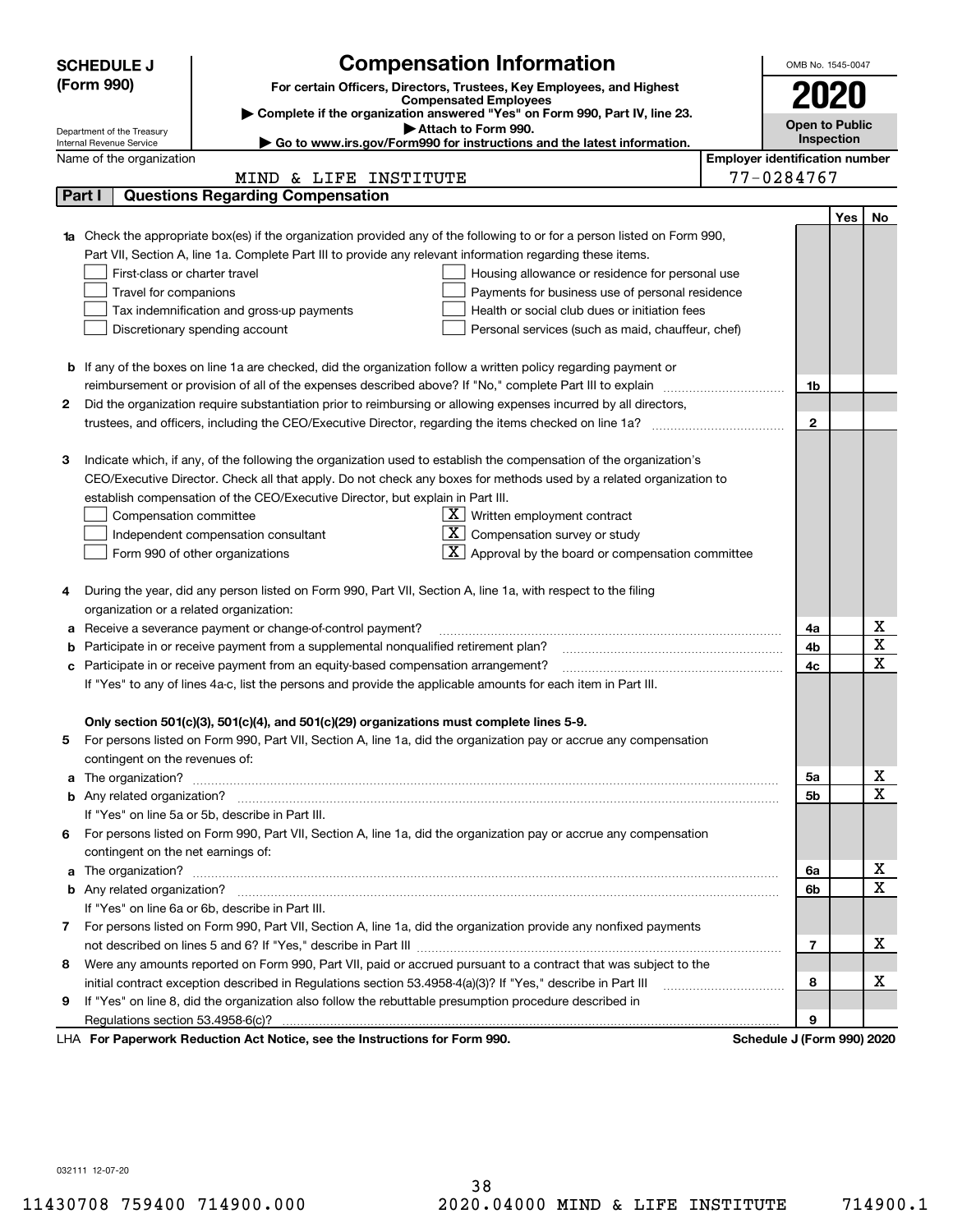#### Schedule J (Form 990) 2020 Page MIND & LIFE INSTITUTE

#### Part II | Officers, Directors, Trustees, Key Employees, and Highest Compensated Employees. Use duplicate copies if additional space is needed.

For each individual whose compensation must be reported on Schedule J, report compensation from the organization on row (i) and from related organizations, described in the instructions, on row (ii). Do not list any individuals that aren't listed on Form 990, Part VII.

Note: The sum of columns (B)(i)-(iii) for each listed individual must equal the total amount of Form 990, Part VII, Section A, line 1a, applicable column (D) and (E) amounts for that individual.

|                       | (B) Breakdown of W-2 and/or 1099-MISC compensation |                          |                                           | (C) Retirement and                        | (D) Nontaxable                 | (E) Total of columns | (F) Compensation |                                                            |
|-----------------------|----------------------------------------------------|--------------------------|-------------------------------------------|-------------------------------------------|--------------------------------|----------------------|------------------|------------------------------------------------------------|
| (A) Name and Title    |                                                    | (i) Base<br>compensation | (ii) Bonus &<br>incentive<br>compensation | (iii) Other<br>reportable<br>compensation | other deferred<br>compensation | benefits             | $(B)(i)$ - $(D)$ | in column (B)<br>reported as deferred<br>on prior Form 990 |
| SUSAN BAUER-WU<br>(1) | (i)                                                | 237,288.                 | $\overline{0}$ .                          | $\overline{0}$ .                          | 15,000.                        | 17,703.              | 269,991.         | 0.                                                         |
| PRESIDENT             | (ii)                                               | $\overline{0}$ .         | $\overline{0}$ .                          | 0.                                        | $\overline{0}$ .               | $\overline{0}$ .     | $\overline{0}$ . | $\overline{0}$ .                                           |
|                       | (i)                                                |                          |                                           |                                           |                                |                      |                  |                                                            |
|                       | (ii)                                               |                          |                                           |                                           |                                |                      |                  |                                                            |
|                       | (i)                                                |                          |                                           |                                           |                                |                      |                  |                                                            |
|                       | (ii)                                               |                          |                                           |                                           |                                |                      |                  |                                                            |
|                       | (i)                                                |                          |                                           |                                           |                                |                      |                  |                                                            |
|                       | (ii)                                               |                          |                                           |                                           |                                |                      |                  |                                                            |
|                       | (i)                                                |                          |                                           |                                           |                                |                      |                  |                                                            |
|                       | (ii)                                               |                          |                                           |                                           |                                |                      |                  |                                                            |
|                       | (i)                                                |                          |                                           |                                           |                                |                      |                  |                                                            |
|                       | (ii)                                               |                          |                                           |                                           |                                |                      |                  |                                                            |
|                       | (i)                                                |                          |                                           |                                           |                                |                      |                  |                                                            |
|                       | (ii)                                               |                          |                                           |                                           |                                |                      |                  |                                                            |
|                       | (i)                                                |                          |                                           |                                           |                                |                      |                  |                                                            |
|                       | (ii)                                               |                          |                                           |                                           |                                |                      |                  |                                                            |
|                       | (i)<br>(ii)                                        |                          |                                           |                                           |                                |                      |                  |                                                            |
|                       | (i)                                                |                          |                                           |                                           |                                |                      |                  |                                                            |
|                       | (ii)                                               |                          |                                           |                                           |                                |                      |                  |                                                            |
|                       | (i)                                                |                          |                                           |                                           |                                |                      |                  |                                                            |
|                       | (ii)                                               |                          |                                           |                                           |                                |                      |                  |                                                            |
|                       | (i)                                                |                          |                                           |                                           |                                |                      |                  |                                                            |
|                       | (ii)                                               |                          |                                           |                                           |                                |                      |                  |                                                            |
|                       | (i)                                                |                          |                                           |                                           |                                |                      |                  |                                                            |
|                       | (ii)                                               |                          |                                           |                                           |                                |                      |                  |                                                            |
|                       | (i)                                                |                          |                                           |                                           |                                |                      |                  |                                                            |
|                       | (ii)                                               |                          |                                           |                                           |                                |                      |                  |                                                            |
|                       | (i)                                                |                          |                                           |                                           |                                |                      |                  |                                                            |
|                       | (ii)                                               |                          |                                           |                                           |                                |                      |                  |                                                            |
|                       | (i)                                                |                          |                                           |                                           |                                |                      |                  |                                                            |
|                       | (ii)                                               |                          |                                           |                                           |                                |                      |                  |                                                            |

Schedule J (Form 990) 2020

77-0284767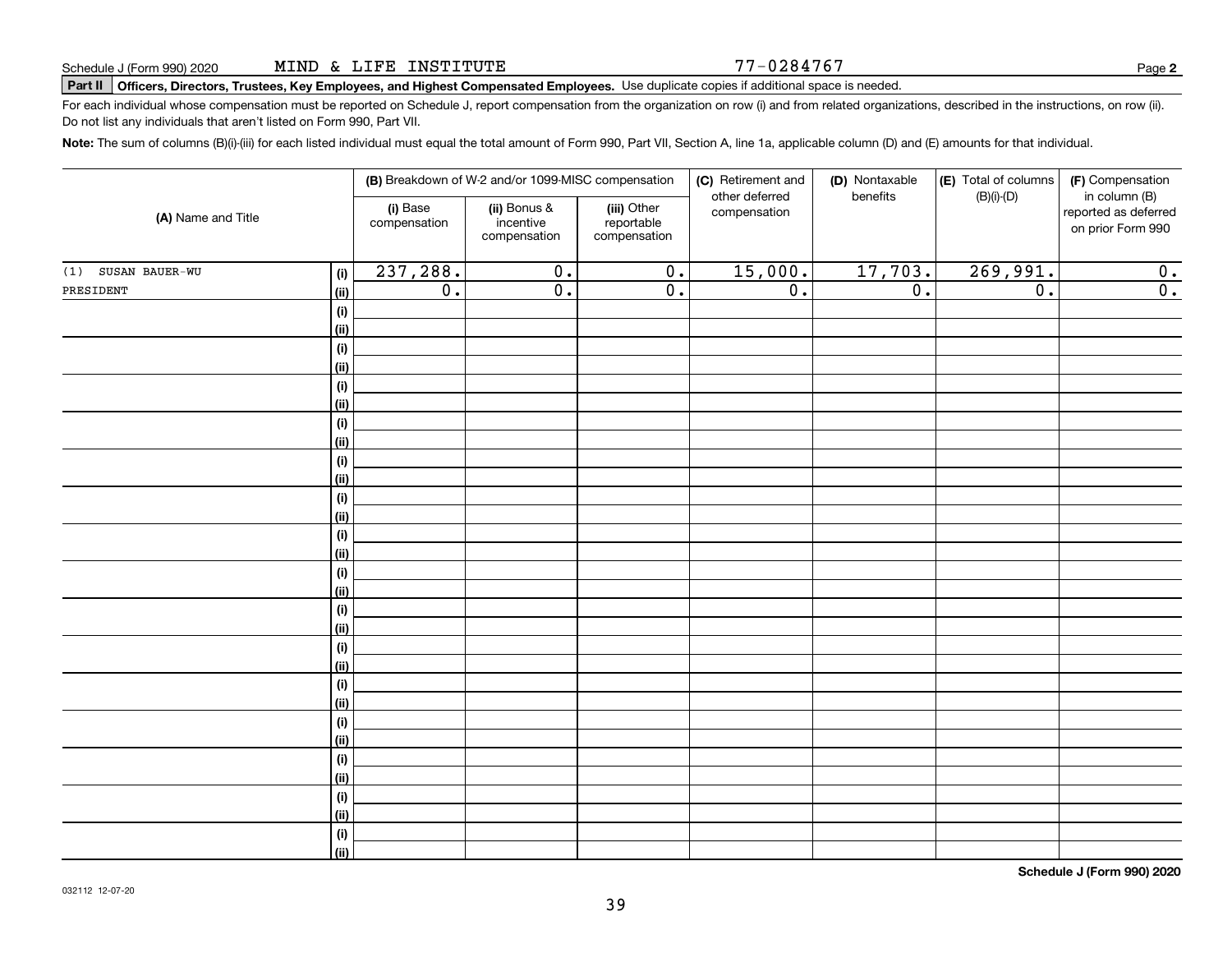#### **Part III** Supplemental Information

Provide the information, explanation, or descriptions required for Part I, lines 1a, 1b, 3, 4a, 4b, 4c, 5a, 5b, 6a, 6b, 7, and 8, and for Part II. Also complete this part for any additional information.

Schedule J (Form 990) 2020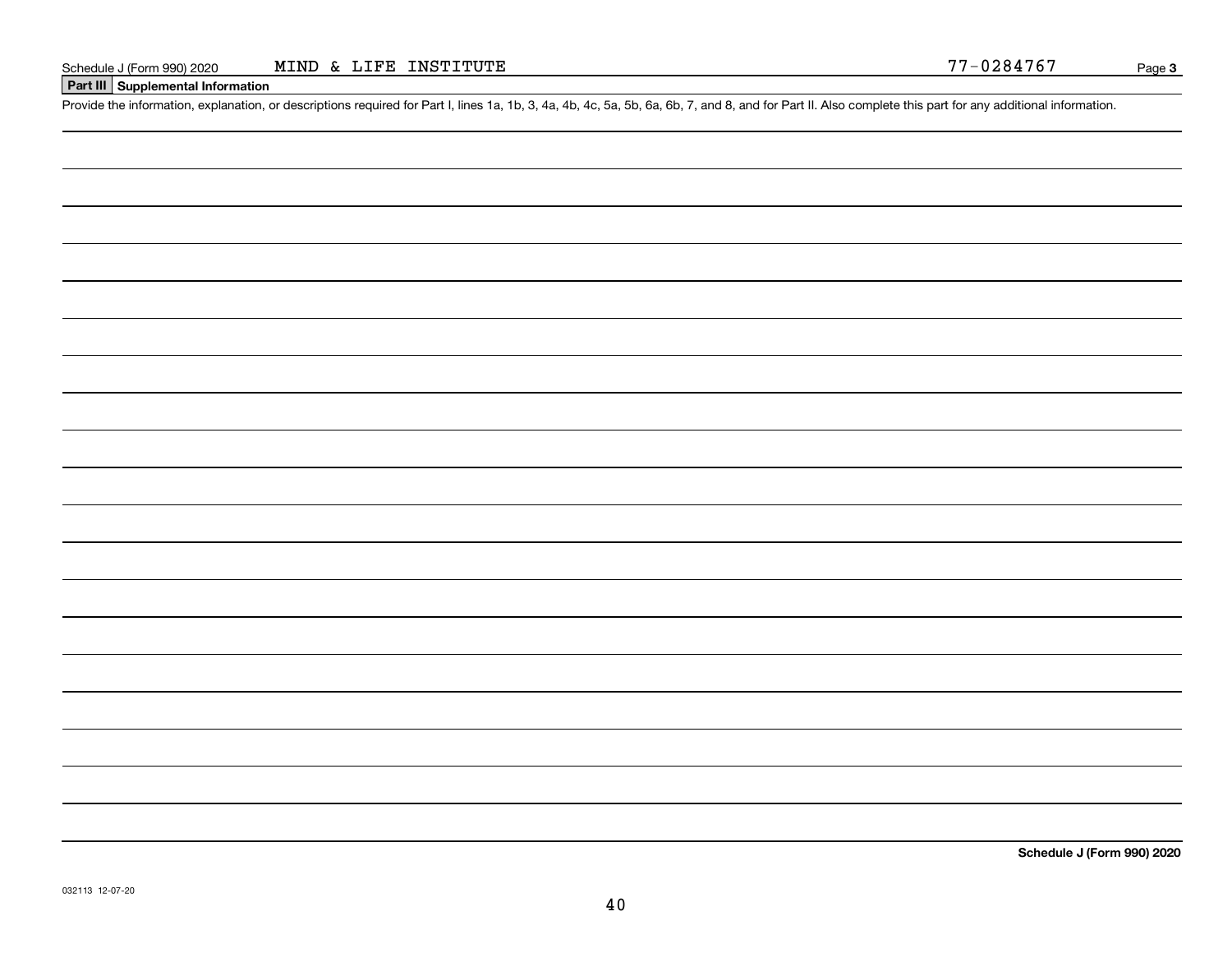(Form 990 or 990-EZ)

Department of the Treasury Internal Revenue Service Name of the organization

Complete to provide information for responses to specific questions on Form 990 or 990-EZ or to provide any additional information. | Attach to Form 990 or 990-EZ. | Go to www.irs.gov/Form990 for the latest information. SCHEDULE 0 | Supplemental Information to Form 990 or 990-EZ



MIND & LIFE INSTITUTE 77-0284767

FORM 990, PART I, LINE 1, DESCRIPTION OF ORGANIZATION MISSION:

FLOURISHING.

FORM 990, PART III, LINE 2, NEW PROGRAM SERVICES:

SEE SCHEDULE 0 DESCRIPTION FOR PART III LINE 4D, " OTHER PROGRAM

SERVICES"

FORM 990, PART III, LINE 4D, OTHER PROGRAM SERVICES:

MIND & LIFE PODCAST: IN 2020 MIND & LIFE LAUNCHED A PODCAST ENTITLED

"MIND & LIFE. THIS PODCAST ADDRESSES FUNDAMENTAL QUESTIONS THAT ARISE

THROUGH BRIDGING SCIENCE AND CONTEMPLATIVE WISDOM. CONVERSATIONS ON

THE PODCAST INTEGRATE CONTEMPLATIVE APPROACHES WITH VARIED PERSPECTIVES

INCLUDING PSYCHOLOGY, PHILOSOPHY, NEUROSCIENCE, RELIGION, ART, AND

ACTIVISM. MIND & LIFE'S HOST, WENDY HASENKAMP, INVESTIGATES THESE

COMPLEX QUESTIONS WITH LEADING RESEARCHERS, THINKERS, AND ON-THE-GROUND

PRACTITIONERS, MOVING US TOWARD A DEEPER UNDERSTANDING OF OURSELVES AND

OUR WORLD. THE FIRST SEASON INCLUDED 10 ONE-HOUR LONG EPISODES WITH

OVER 60,000 DOWNLOADS.

EXPENSES \$ 204,491. INCLUDING GRANTS OF \$ 0. REVENUE \$ 55,000.

032211 11-20-20 LHA For Paperwork Reduction Act Notice, see the Instructions for Form 990 or 990-EZ. Schedule O (Form 990 or 990-EZ) 2020 INSPIRING MINDS: IN 2020, MIND & LIFE LAUNCHED INSPIRING MINDS: AN ONLINE SERIES THAT BRINGS TOGETHER THOUGHT LEADERS AND CONTEMPLATIVES TO ENGAGE WITH ONE ANOTHER AND THE AUDIENCE IN EXPLORING THE ROLE OF THE MIND IN HUMAN FLOURISHING. EACH HEARTFELT CONVERSATION LED BY MIND & LIFE'S HOST, SHANKARI GOLDSTEIN INCLUDES A GUIDED MEDITATION AND ARTISTIC OFFERING, AND INSPIRES PARTICIPANTS WITH A CALL-TO-ACTION TO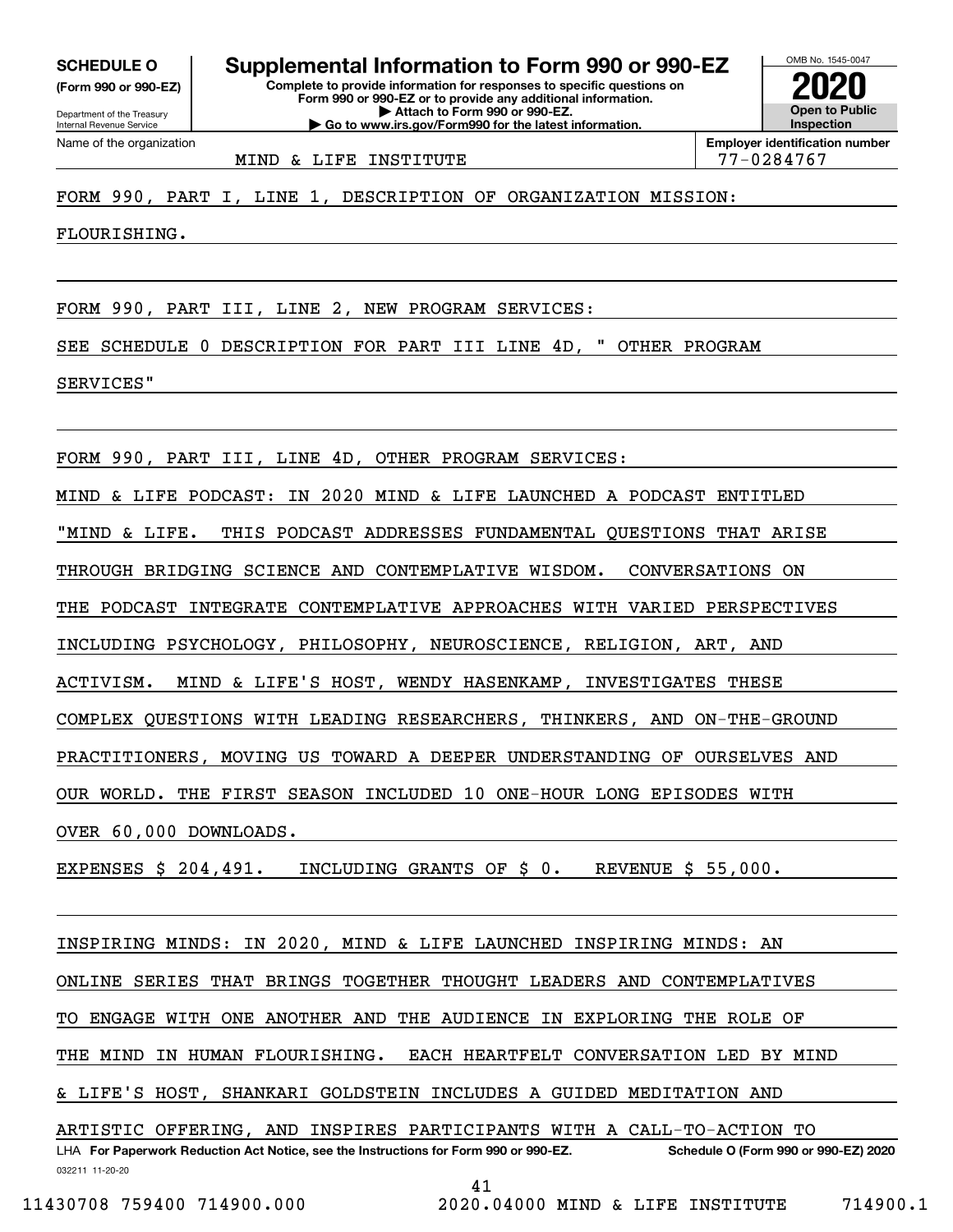| Schedule O (Form 990 or 990-EZ) 2020                                              | Page 2                                              |
|-----------------------------------------------------------------------------------|-----------------------------------------------------|
| Name of the organization<br>INSTITUTE<br>MIND<br>& LIFE                           | <b>Employer identification number</b><br>77-0284767 |
| BE A FORCE FOR POSITIVE CHANGE.<br>THE LIVE<br>A RECORDING OF                     | EVENT<br>IS MADE                                    |
| AVAILABLE TO REGISTRANTS AFTER EACH LIVE EVENT.<br><b>WE HELD</b><br>3            |                                                     |
| CONVERSATIONS WITH OVER 2,000 REGISTRANTS.                                        |                                                     |
| INCLUDING GRANTS OF \$ 0.<br>REVENUE $$9,913.$<br>EXPENSES \$ 113,253.            |                                                     |
| 2020<br>OTHER PROGRAMS:<br>IN<br>WE<br>BEGAN PLANNING<br>TWO NEW DIGITAL PROGRAMS | THAT                                                |
| 2021<br>INCLUDING THE SCIENCE & WISDOM OF<br>WILL LAUNCH IN                       | EMOTIONS SUMMIT,                                    |
| THAT WILL EXPLORE THE ROLE OF<br>A 4-DAY ONLINE SUMMIT<br><b>EMOTIONS</b>         | ΙN                                                  |
| COLLECTIVE FLOURISHING, AS WELL AS AN ONLINE COURSE THAT<br>PERSONAL AND          |                                                     |
| CONTENT FROM THE MIND & LIFE ARCHIVED<br>WILL UTILIZE<br><b>CURATED</b>           | RECORDINGS                                          |
| MIND & LIFE DIALOGUES WITH THE DALAI LAMA.<br>30 YEARS OF<br>ОF                   | <b>WE CONTINUED</b>                                 |
| OUR EFFORTS<br>TО<br>ENGAGE A MORE DIVERSE AUDIENCE<br>IN OUR WORK THROUGH        |                                                     |
| SCHOLARSHIP AWARDS PROVIDING OVER 130 SCHOLARSHIPS TO<br>PROGRAM                  |                                                     |
| PARTICIPANTS AND<br>INCREASING REPRESENTATION OF SPEAKERS FROM THE GLOBAL         |                                                     |
| MAJORITY IN ALL OF OUR PROGRAMMATIC OFFERINGS.                                    | IN ADDITION, MIND & LIFE                            |
| DEVELOPED PROGRAMMING IDEAS AND EVENT<br>THEMES WITH THE ASSISTANCE OF A          |                                                     |
| STEERING COUNCIL COMPRISED OF EIGHT OUTSIDE EXPERTS FROM THE FIELD OF             |                                                     |
| CONTEMPLATIVE RESEARCH AND THREE STAFF MEMBERS. THE COUNCIL ASSESSES              |                                                     |
| TRENDS, TOPICS AND THEMES THAT ARE RELEVANT IN THE FIELD OF                       |                                                     |
| CONTEMPLATIVE RESEARCH AND STEERS PROGRAMMING THEMES.                             |                                                     |
| EXPENSES $$428,404.$ INCLUDING GRANTS OF $$0.$ REVENUE $$133,574.$                |                                                     |
|                                                                                   |                                                     |

FORM 990, PART VI, SECTION B, LINE 11B:

THE AUDIT COMMITTEE AND BOARD REVIEWS AND APPROVES AN ELECTRONIC VERSION OF

42

THE FORM 990 AND AN OFFICER OF THE ORGANIZATION SIGNS THE RETURN AFTER

REVIEW.

FORM 990, PART VI, SECTION B, LINE 12C:

032212 11-20-20

Schedule O (Form 990 or 990-EZ) 2020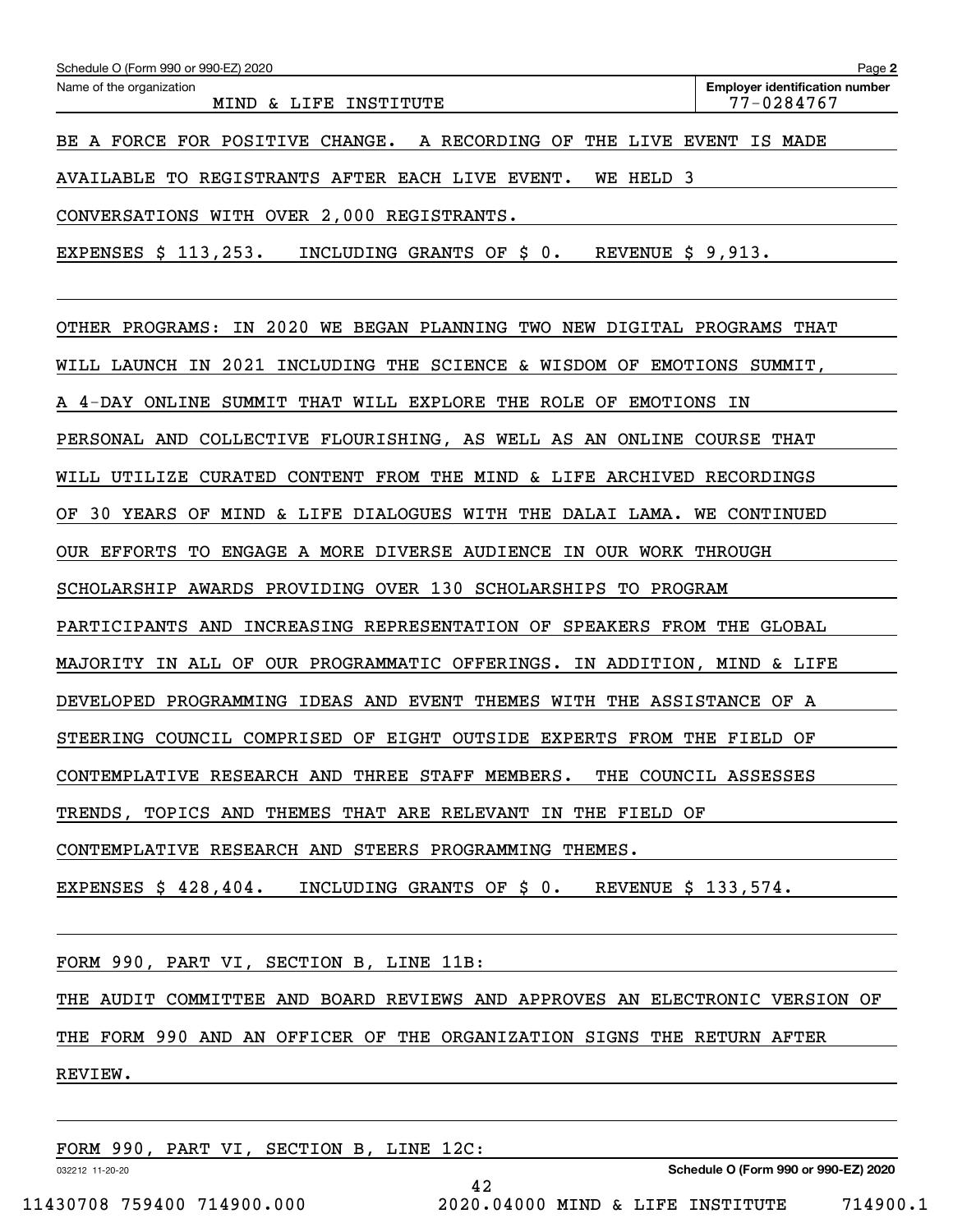| Schedule O (Form 990 or 990-EZ) 2020<br>Name of the organization               | Page 2<br><b>Employer identification number</b> |
|--------------------------------------------------------------------------------|-------------------------------------------------|
| MIND & LIFE INSTITUTE                                                          | 77-0284767                                      |
| ALL CONFLICT OF INTEREST ARE REQUIRED TO BE DISCLOSED TO THE BOARD OF          |                                                 |
| DIRECTORS BY COMPLETING THE CONFLICT OF INTEREST STATEMENT FORM. NEW           |                                                 |
| MEMBERS ELECTED TO THE BOARD OR CURRENT MEMBERS WHO IDENTIFY A CONFLICT OF     |                                                 |
| INTEREST FILL OUT A FORM. THE ORGANIZATION ALSO REQUIRES AN ANNUAL             |                                                 |
| AFFIRMATION FOR THE POLICY.                                                    |                                                 |
|                                                                                |                                                 |
| FORM 990, PART VI, SECTION B, LINE 15:                                         |                                                 |
| THE BOARD OF DIRECTORS DEVELOPS THE COMPENSATION PACKAGE FOR THE PRESIDENT.    |                                                 |
| COMMITTEE REVIEWS SEVERAL SOURCES OF DATA TO DETERMINE THE COMPENSATION<br>THE |                                                 |
| WHICH INCLUDES GUIDESTAR AND SURVEYS. THIS REVIEW IS IN WRITING AND IT GOES    |                                                 |
| TO THE BOARD FOR APPROVAL. THE ORGANIZATION HIRED A COMPENSATION SPECIALIST    |                                                 |
| TO DETERMINE COMPENSATION.                                                     |                                                 |
|                                                                                |                                                 |
| FORM 990, PART VI, SECTION C, LINE 19:                                         |                                                 |
| DOCUMENTS ARE AVAILABLE UPON REQUEST                                           |                                                 |
|                                                                                |                                                 |
| FORM 990, PART IX, LINE 11G, OTHER FEES:                                       |                                                 |
| HONORARIUM:                                                                    |                                                 |
| PROGRAM SERVICE EXPENSES                                                       | 65,524.                                         |
| MANAGEMENT AND GENERAL EXPENSES                                                | 0.                                              |
| FUNDRAISING EXPENSES                                                           | $0$ .                                           |
| TOTAL EXPENSES                                                                 | 65,524.                                         |
|                                                                                |                                                 |
| OTHERS:                                                                        |                                                 |
| PROGRAM SERVICE EXPENSES                                                       | 5,830.                                          |
| MANAGEMENT AND GENERAL EXPENSES                                                | 796.                                            |
| FUNDRAISING EXPENSES                                                           | 25,995.                                         |
| TOTAL EXPENSES                                                                 | 32,621.                                         |
| 032212 11-20-20<br>43                                                          | Schedule O (Form 990 or 990-EZ) 2020            |